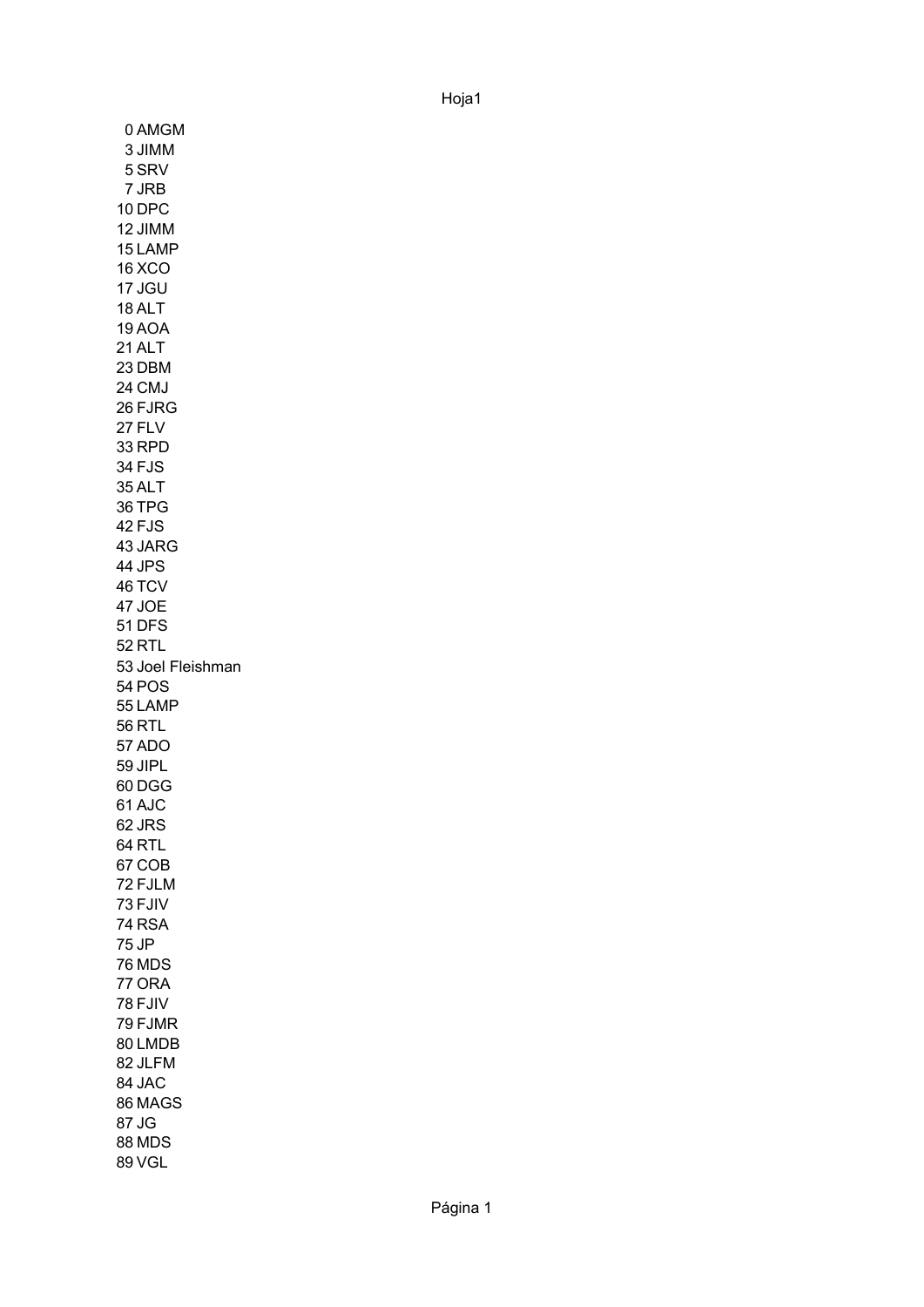90 AOA 91 Mirror 93 JAC 95 JGP 98 FJS 99 JPR 101 SSH 102 SGC 103 PST 105 RRN 106 AJMP 108 LDLC 109 JAC 111 JP 112 VPG 115 JIMM 116 JGP 117 RLC 118 CRL 120 JLVE 121 AFL 122 Hark0 123 LMDB 124 FJM 125 ECG 126 DCGP 127 FLG 129 FMR 130 JGM 132 ORA 133 JEC 134 GSO 135 ROG 136 SSH 137 JMAJ 138 CP 139 CMG 140 JGM 143 JMAJ 144 LGG 145 ORA 147 FPA 148 thEpOpE151 ABG 153 FJS 154 DBM 156 ARP 157 Nacho 158 FCC 159 IMD 160 Hark0 161 EMR2 163 GGC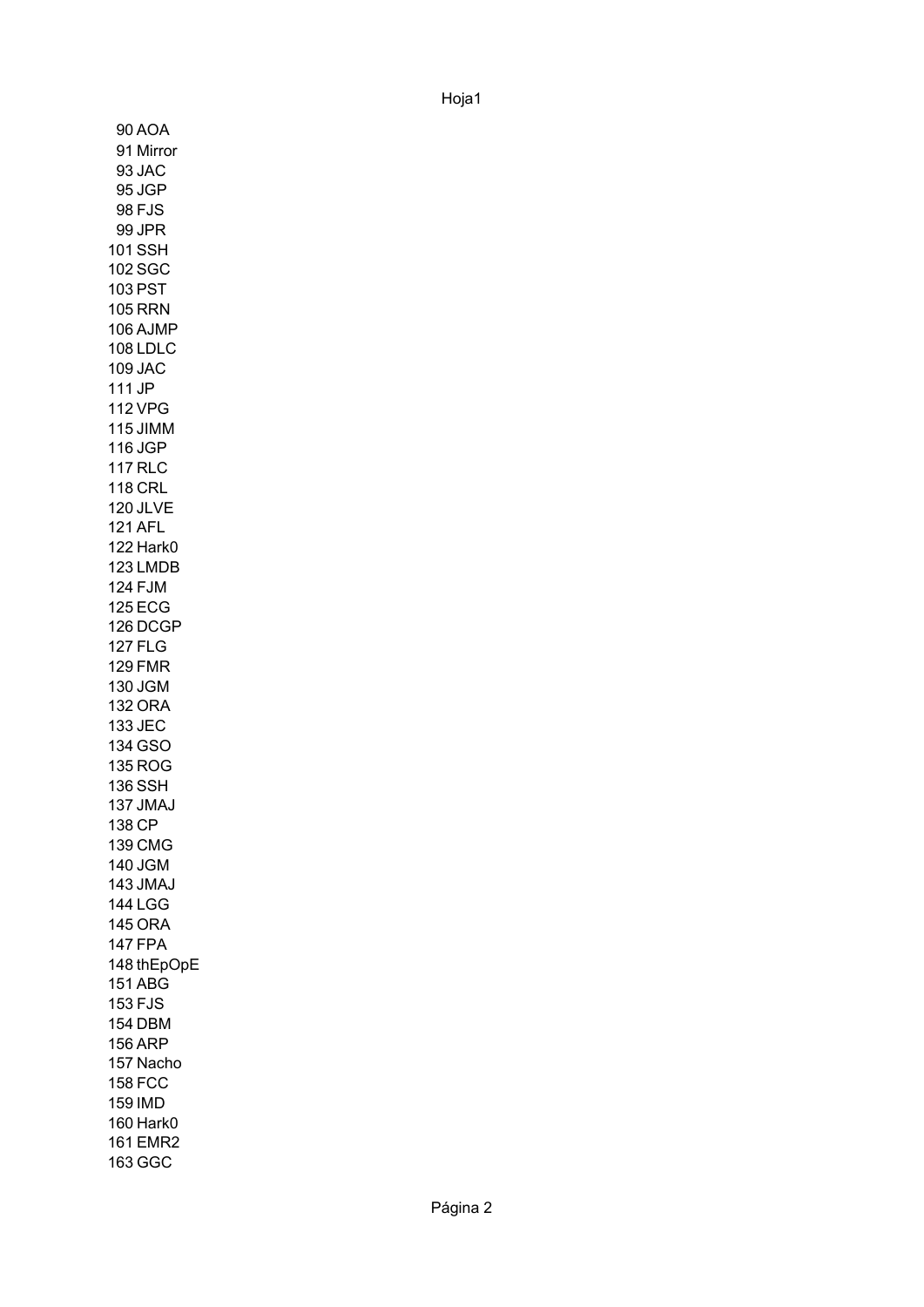164 JLNA 165 JGP 166 JBG 167 CRS 168 AGO 171 AMM 173 TPG 174 JMV 177 CRS 179 Hark0 183 JP 184 DPC 187 JP 189 MC 190 FJO 191 AJP 193 FJIV 195 MAG 196 IMD 197 CP 198 AAR2 199 Mirror 201 DFS 203 JLFM 205 ESM 206 LMDB 207 enri850@gmail.com 208 MAR 209 RJS 210 FJS 212 FCC 213 JAC 214 MAG 215 JG 216 GSO 217 JPR 221 DBM 224 JGU 228 JAJP 230 ESM 231 OLLG 233 OEF 234 CRL 235 JRM 241 SMR 242 VBP 243 RTL 244 JOE 245 FJS 246 thEpOpE 247 MSD 248 RPD 249 LAMP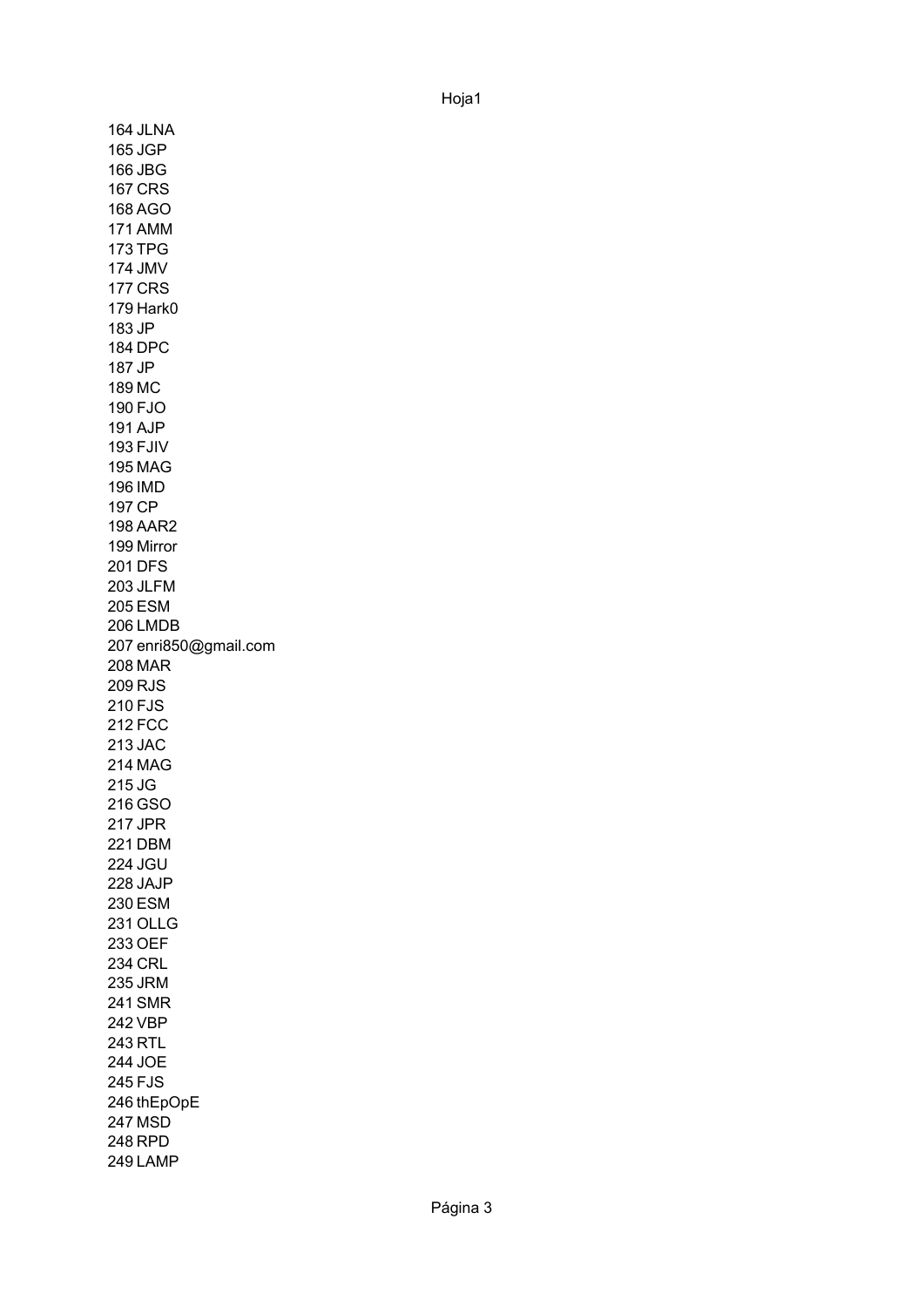250 AGO 251 JLN 252 EGD 253 MGM 256 AAN 259 ALT 260 SRG 263 EPP 264 LAMP 267 AAR 268 JMF 269 JLFM 270 JGP 271 LAMP 272 DSL 275 SG 277 FLV 280 JRM 281 XCO 285 JCML 288 EPP 290 AH 291 RM 292 AH 293 SG 294 FPA 297 JCML 299 MARG 300 Markus Parkus 301 IXUL 302 LPG 306 AJNG 309 ROG 312 Mirror 314 Hark0 315 JAMM 316 Mirror 319 HGP 320 ACC 322 BLP 326 RM 328 RBM 329 JLN 330 EPP 333 AAR2 336 CRS 337 SGC 338 VGL 339 EMR 340 JGP 341 JLC 344 DFS 346 MSD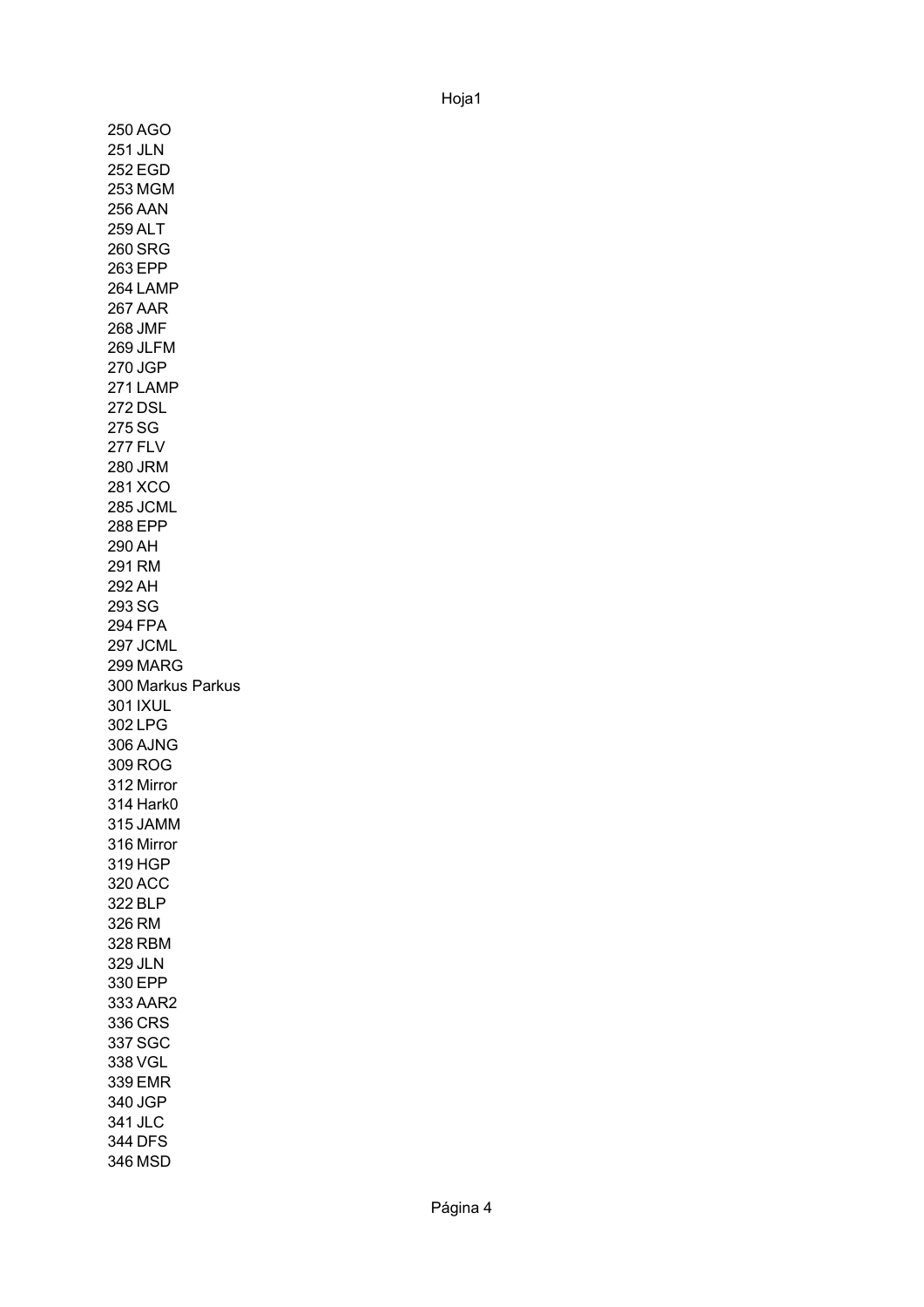347 DPC 348 ABG 350 JMF 353 JLVE 354 JP 356 CRS 357 JAC 360 CBM 361 RTL 362 JMJ 363 JMF 364 JIPL 365 MARG 366 DDL 370 JLFM 372 RJS 380 VBP 381 MSD 384 GSO 385 FCC 386 AMG 387 JARG 390 ISB 391 JAC 393 OGB 394 JIMM 395 SJH 398 PVJ 399 MGM 400 ACM 401 AJC 404 IMD 407 JRM 408 ROG 409 JMF 411 RCD 412 Hark0 414 OGB 415 EMR2 417 SRG 418 GSO 419 JRB 420 JAS 422 RBM 423 JLC 424 enri850@gmail.com 425 JP 426 JMJ 428 JLG 429 CAGV 430 JMG 431 JIPL 432 JARG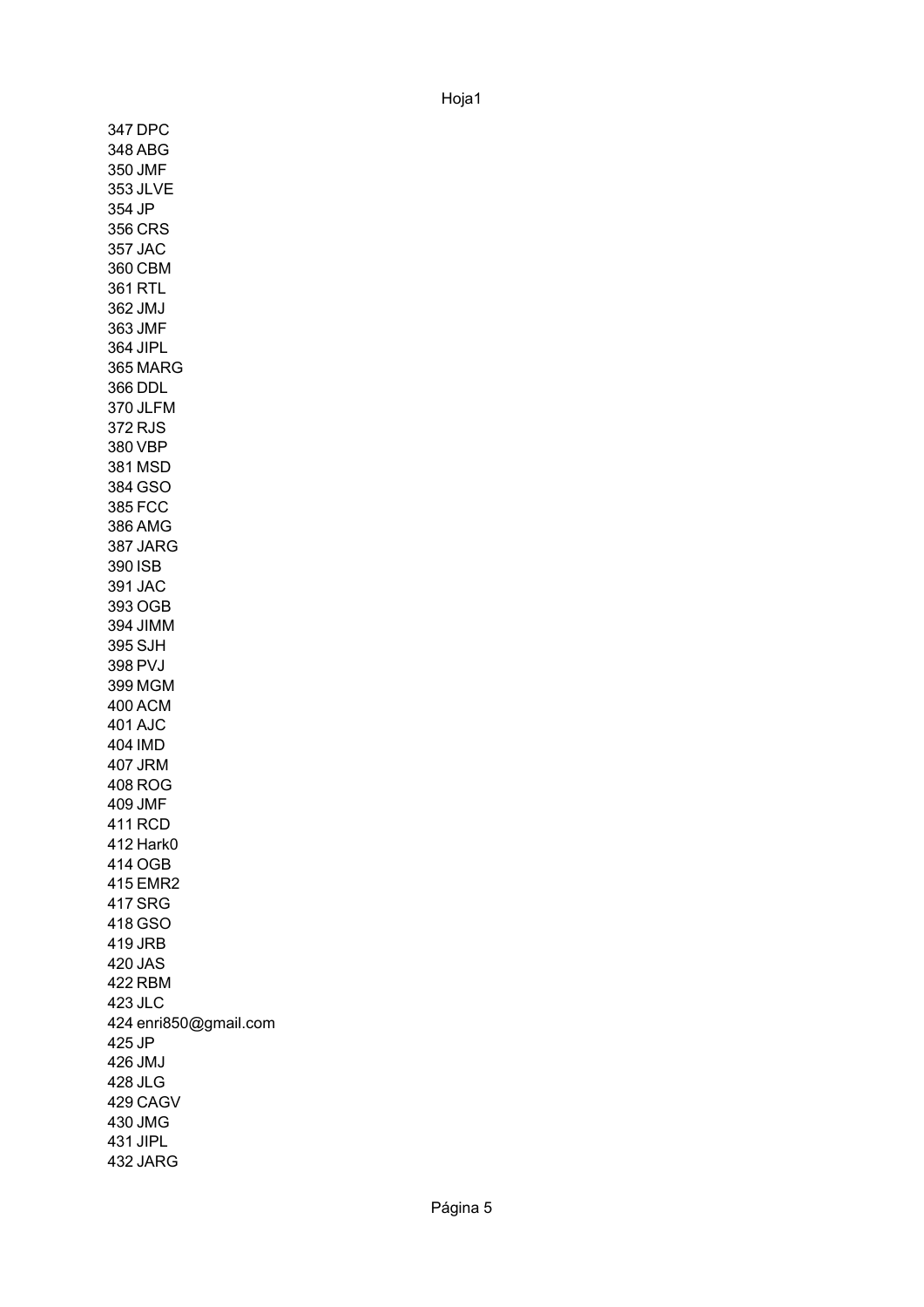433 A.M.G 434 AOR 435 FJO 436 LMDB 437 ACM 438 PJB 441 FJLM 442 JMU 444 SGC 445 AMM 447 AMGM 451 JAC 453 LPG 454 RRN 456 AJC 458 JGP 460 CP 462 ANP 465 Hark0 468 VBP 469 AAN 470 AAR2 475 AAR2 476 enri850@gmail.com 478 DGG 479 FCC 480 HGP 483 JG 484 LDLC 485 JCX 486 VBP 488 EMR2 490 JG 492 LMDB 493 AOA 494 JLFM 496 FLG 497 A.M.G 498 MLM 499 FLV 500 XCO 501 HGP 505 FJM 506 PJB 508 ESM 511 JRB 512 thEpOpE 514 EMB 516 JGP 517 JUM 518 JJAM 519 AAR2 520 ADV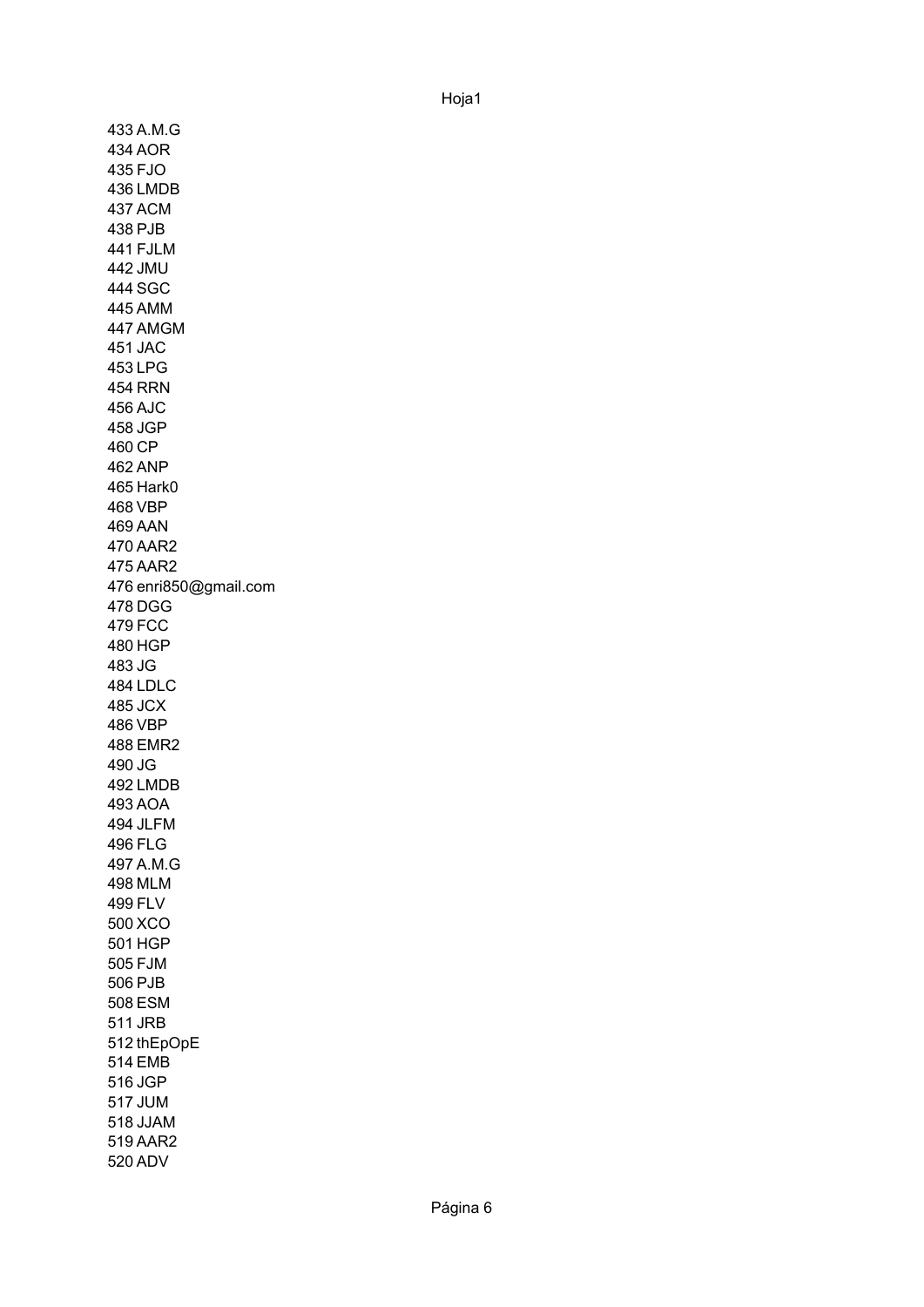522 JP 523 MHR 524 JIPL 526 FJS 527 JAC 528 LDLC 529 DSL 530 JAC 536 EMB 540 PLG 542 MAGS 545 FPM 546 JGM 547 EPP 548 TPG 550 FCC 553 JLNA 554 VGL 555 OGB 556 RSA 559 JLC 561 BLP 563 MARG 565 ARP 566 AJC 568 CRS 570 MC 571 MC 573 FJS 575 CBS 578 Joel Fleishman 579 ALT 580 ACM 581 GSO 582 JSF 583 JLN 584 MAG 586 VGL 588 FJO 590 FJS 591 JPS 595 EMR 597 ADO 599 JGP 600 DBM 603 JBG 604 LPG 605 ADO 607 ALR 608 ADV 609 JGP 610 MDSA 611 JAG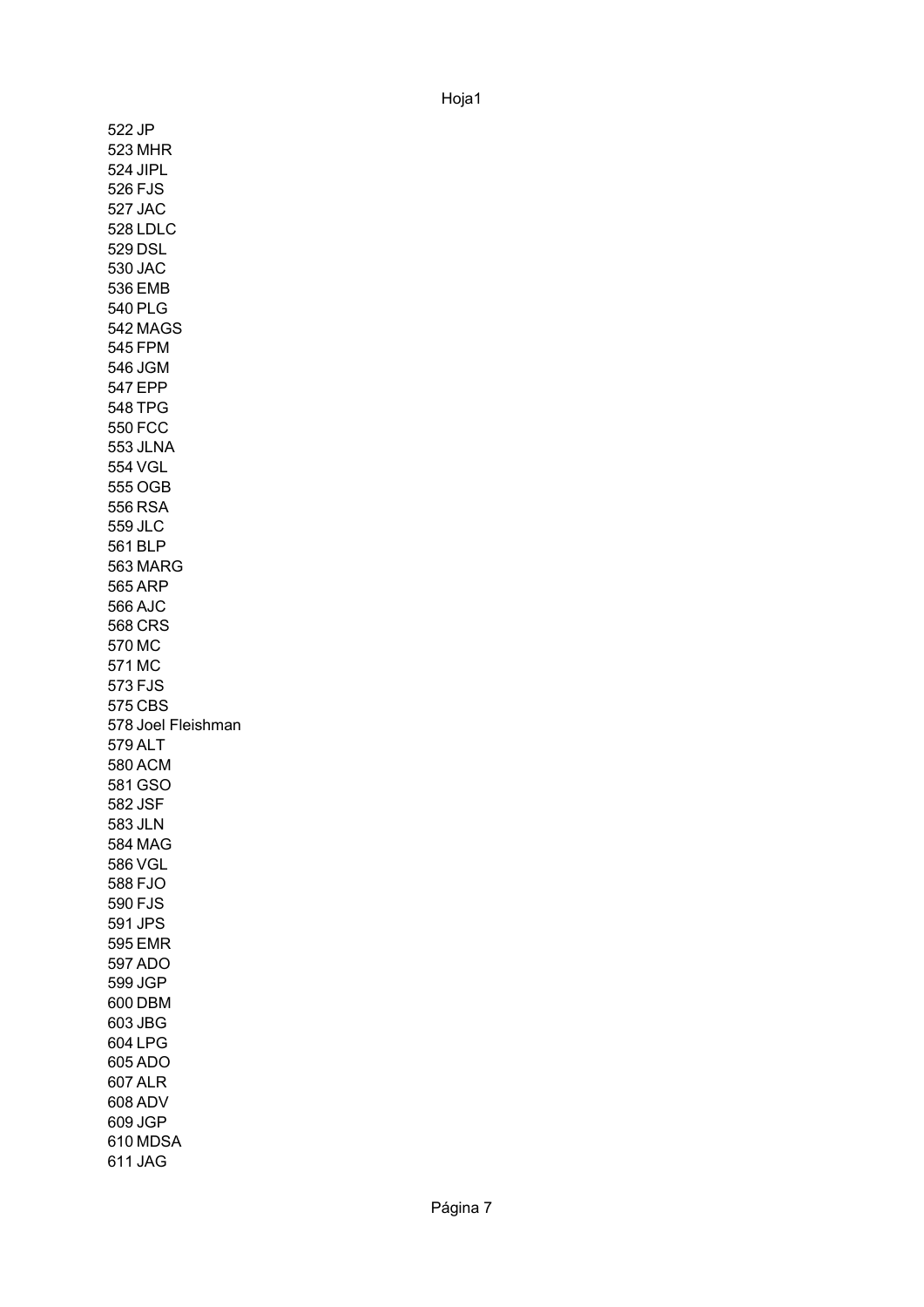612 JAC 614 AAR 615 GSO 618 A.M.G 619 DFS 621 A.M.G 622 JCX 623 JMMR 624 LDLC 626 thEpOpE 627 DPC 628 CAGV 630 MSD 632 FJS 633 A.M.G 634 LMG 635 CRL 636 DMD 637 FJG 638 AOR 639 AAR 641 AGL 642 DCGP 643 JAC 644 JAJP 647 ALT 649 GSO 651 MAG 652 MAGS 653 SSH 654 JG 655 MAG 656 CRS 658 PMC 659 LAL 660 CRS 663 FJRG 665 PJB 666 DBM 669 FLLS 671 ANP 672 IMD 673 JLN 675 ADV 680 LPG 683 SGC 685 ADV 686 AH 687 FJMR 690 OLLG 691 DMD 692 JMAJ 698 JAPG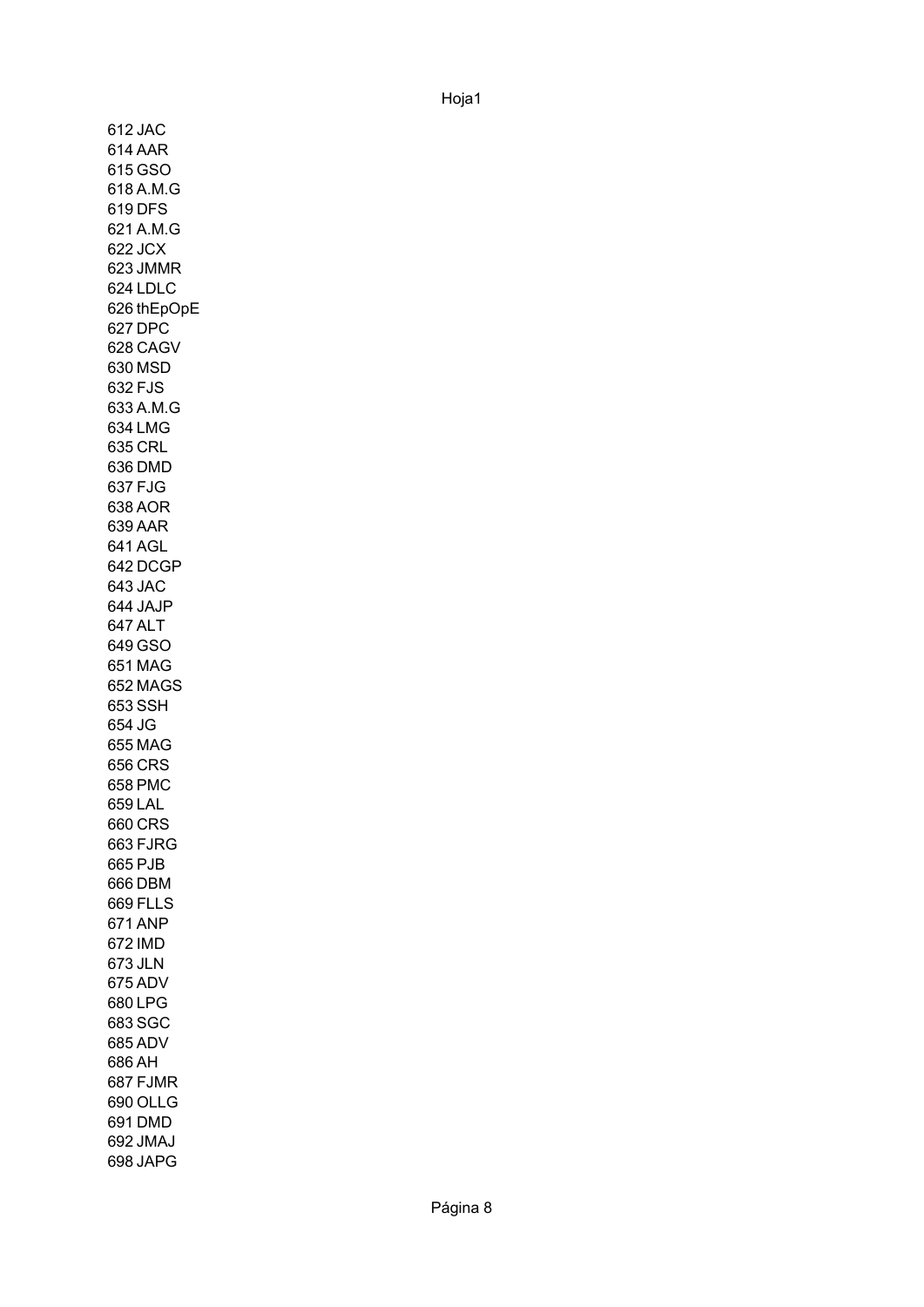700 VML 702 enri850@gmail.com 703 MDSA 704 JAPG 705 HGP 706 JGP 708 ADV 711 DSL 713 LAMP 714 FJS 715 LAMP 716 FLV 717 AMS 720 MHR 722 DPC 723 AAR3 725 FJIV 726 XCO 729 FJS 731 JMMR 735 VPG 739 GSO 740 ROG 741 AOA 744 SCM 745 FJS 746 DCGP 747 ALT 748 FJS 750 NMM 752 Markus Parkus 753 A.M.G 756 MAG 757 AAR2 759 GSO 760 MGM 762 FPA 763 VPG 765 ACM 766 A.M.G 769 DCGP 771 NMM 772 MDSA 773 STH 774 MARG 775 JLFM 776 SJH 780 JAMM 781 CMJ 783 JPS 785 FLLS 786 FJA 788 FMR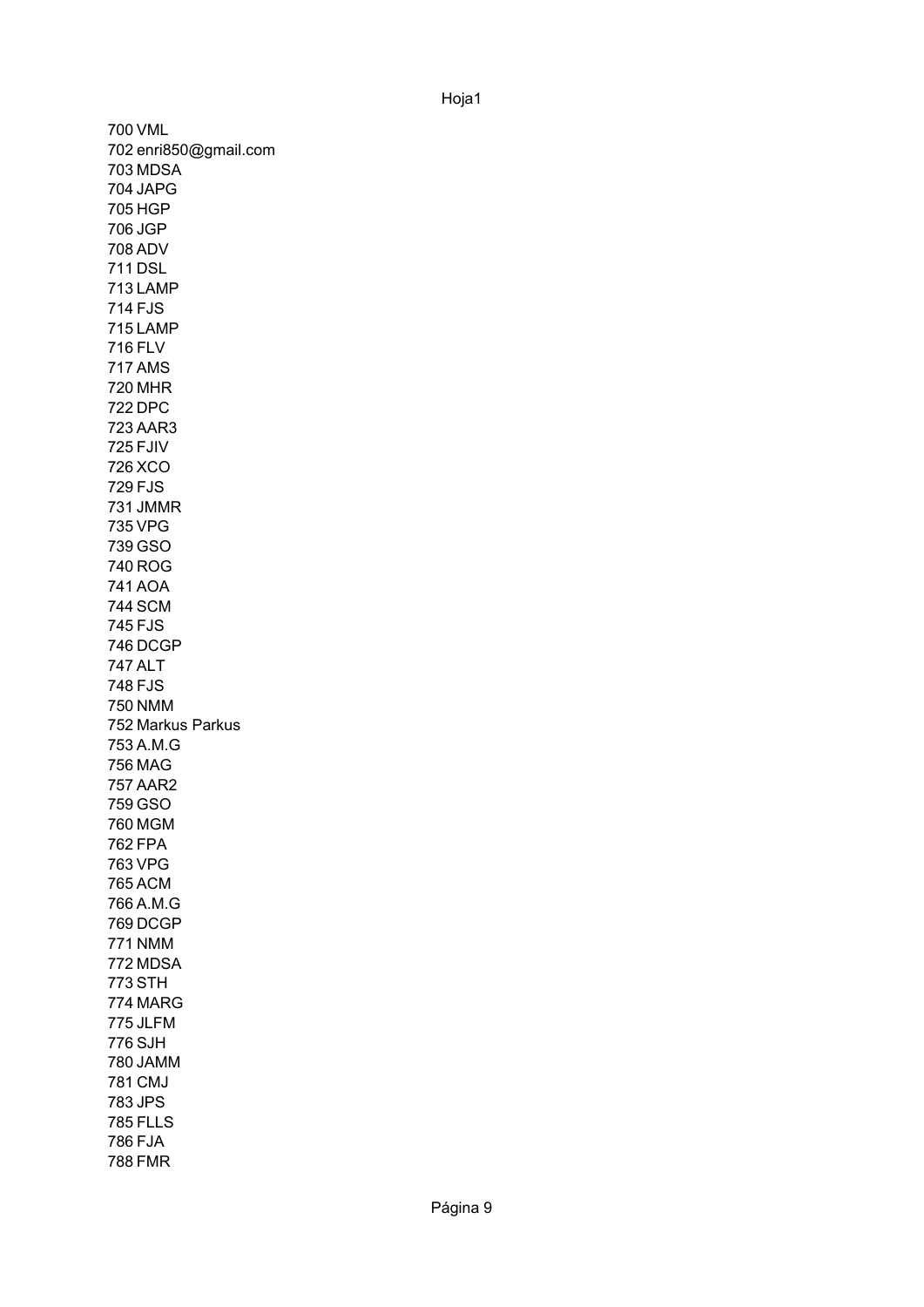791 CBS 794 AJP 795 RCC 796 AOA 799 JMMR 800 AAF 801 JAC 802 DSP 803 ACM 805 JCML 807 HGP 808 DCGP 810 MAG 812 NMM 813 VPG 815 FJO 817 FJC 818 MACR 820 RBM 824 AJMP 825 JUM 826 JMAJ 827 ACM 830 ROG 833 MC 834 LAMP 835 JARG 837 JUM 838 MDSA 841 LMG 850 NMM 851 JAMM 852 LGG 853 JCX 854 ORA 855 JMAJ 856 MARG 857 JCML 858 MAR 860 PST 863 RJS 864 LMG 865 FJS 867 JGP 868 SSH 869 Markus Parkus870 ACM 871 RG 872 ACM 873 ORA 874 AOA 875 SRG 876 JAC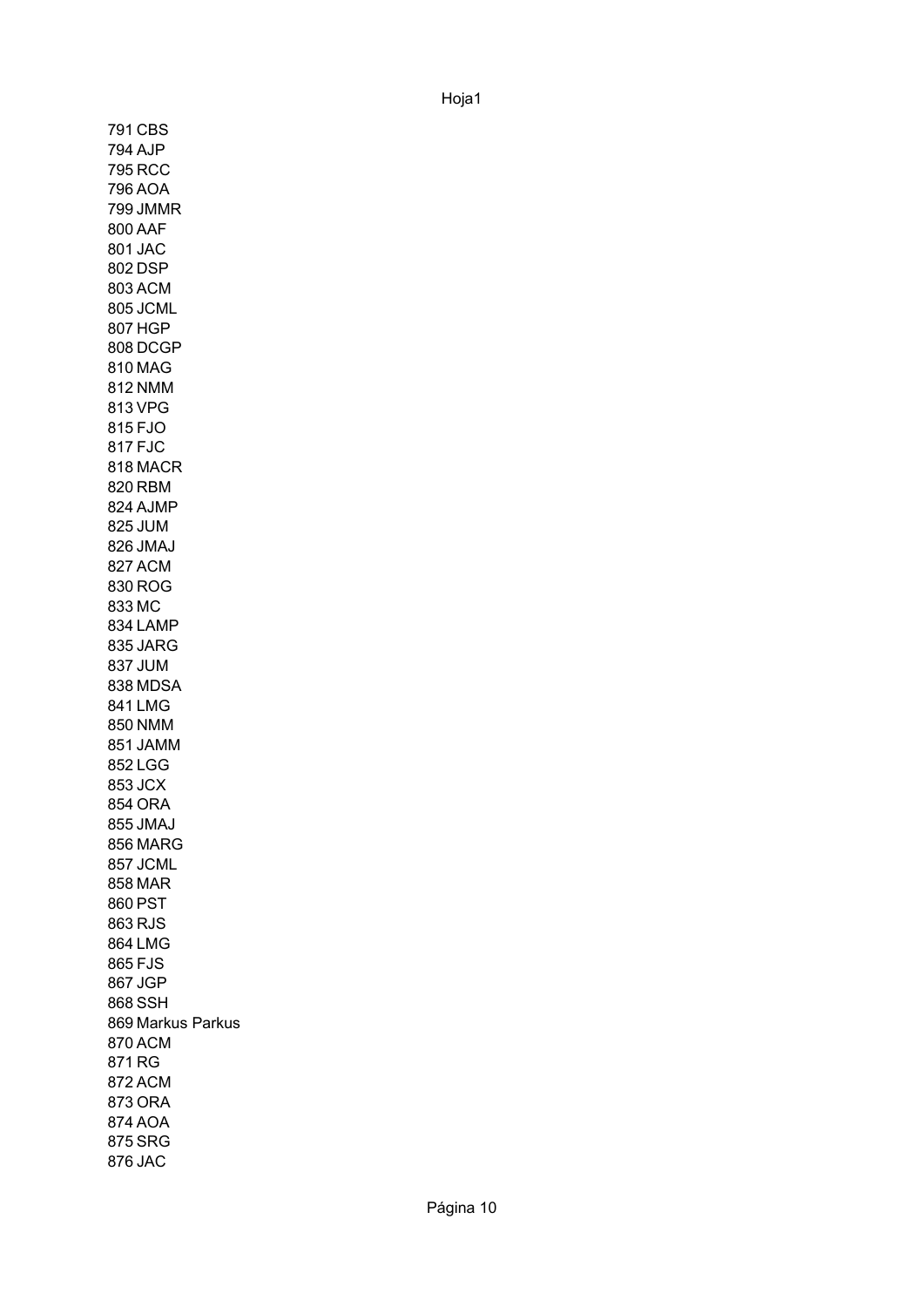877 JRP 881 FJA 882 ESM 884 JGP 887 JMMR 890 FJS 891 MACR 892 SMR 895 JAC 898 RBM 899 ADO 900 CSG 904 JPR 905 COB 907 DCGP 908 DDL 910 JLG 913 JPS 915 LGG 916 AMG 917 GSO 918 CSG 919 JAPG 920 CP 921 AAF 922 GSO 923 VML 924 JGM 925 JIPL 927 SJH 928 CRS 930 HGP 931 ABG 933 MACR 935 DBM 937 GSO 938 VBP 940 RZF 943 DPC 951 EPP 952 LGG 954 DCGP 955 LGG 957 FJMR 959 DPC 960 ABG 962 PMC 963 MARG 964 FJO 966 FJA 969 EGD 974 VPG 975 MVP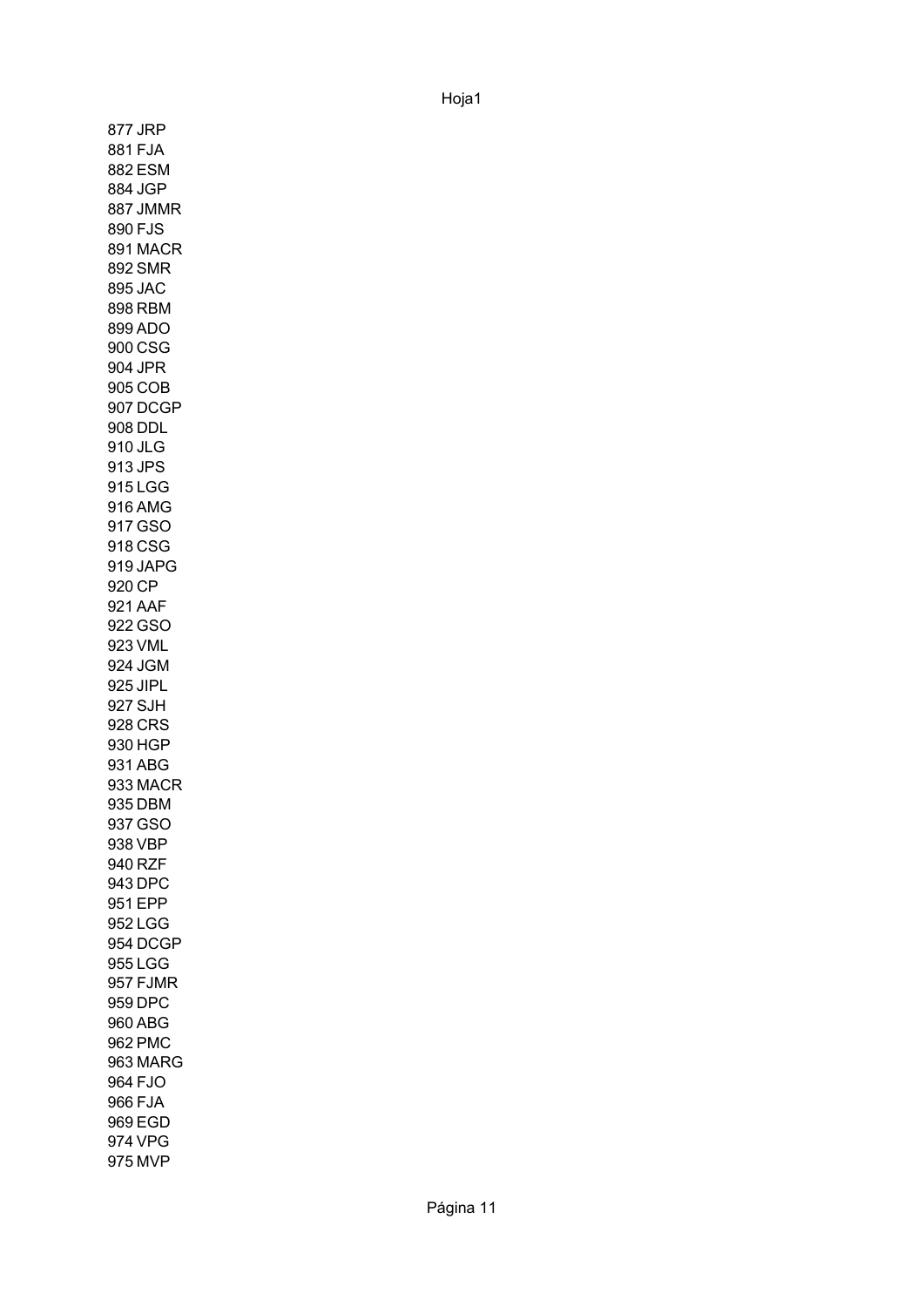977 JFB 979 GSO 980 JGU 981 ACC 982 ORA 983 FPA 984 GSO 985 FJS 987 ISG 988 thEpOpE 989 JMMR 990 AGL 992 COB 994 JMF 996 SSH 997 DBM 999 Joel Fleishman 1000 FMR 1001 AGO 1005 Primy1007 AMG 1008 AGL 1010 FCC 1011 MGL 1014 JMMR 1015 ESM 1017 SGC 1018 AOA 1019 FJC 1021 JMMR 1022 SRV 1023 FJM 1024 JMV 1025 ANP 1027 RM 1028 VBP 1030 JMAJ 1032 JPS 1034 JG 1035 MDSA 1037 JMMR 1040 MC 1041 MARG 1042 FCC 1043 JUM 1045 LDLC 1048 JMAJ 1049 ISG 1051 CAR 1053 AGO 1054 AMM 1057 FJLM 1058 FJO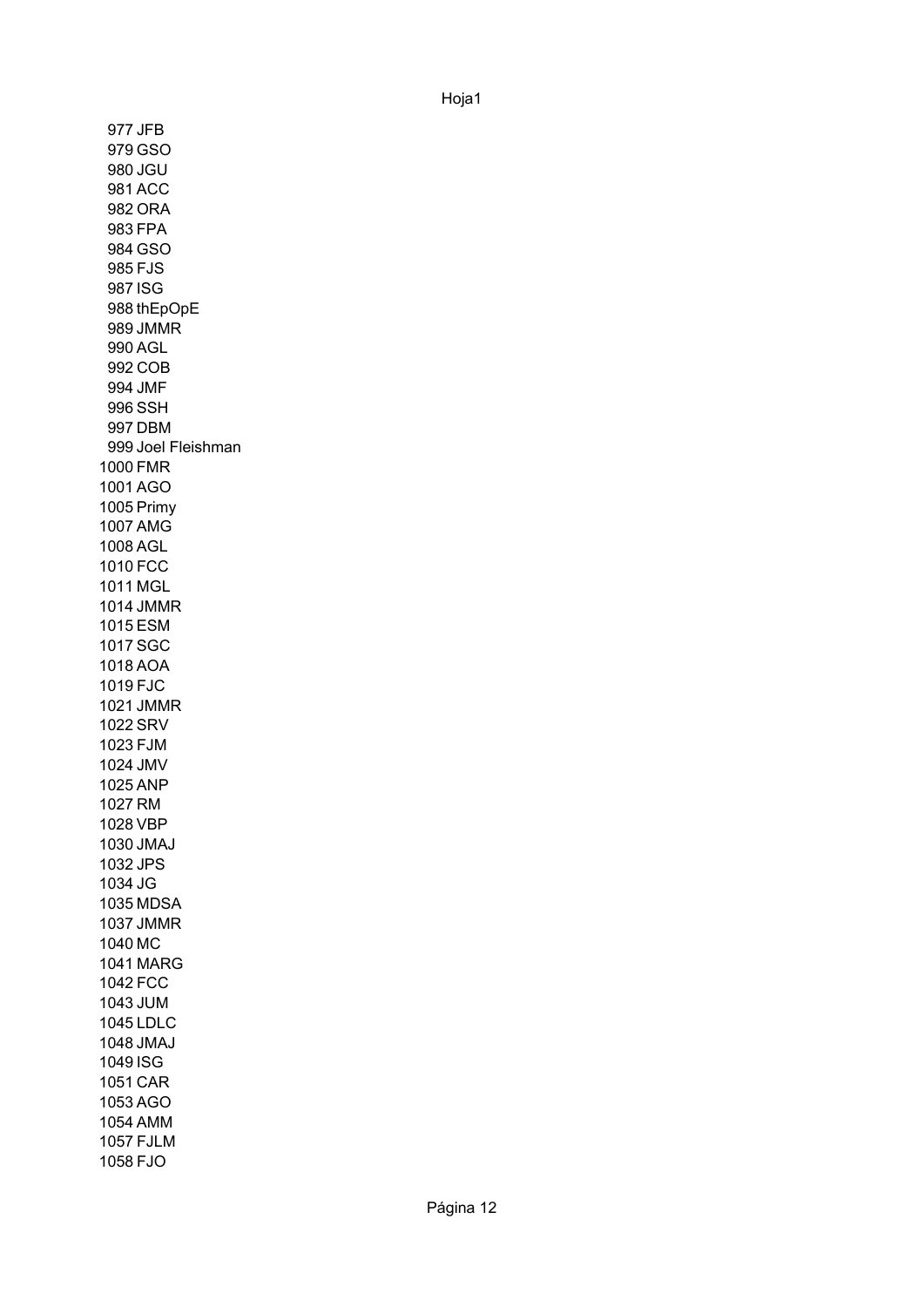1059 RLC 1060 VPG 1061 LPG 1063 FJS 1065 JGU 1068 AJNG 1070 PLG 1072 ORA 1076 JCML 1077 Joel Fleishman 1079 AJNG 1082 COB 1083 SRV 1084 JGP 1085 PVJ 1091 ESM 1093 AOR 1094 VML 1095 MC 1097 OLLG 1099 DGG 1104 IMD 1107 VCH 1110 RZF 1111 JMMR 1113 JLNA 1115 AOA 1116 POS 1117 ALR 1119 JLN 1121 XCO 1122 JAC 1123 ISG 1124 FCC 1125 FJS 1126 RZF 1128 ARP 1130 ESM 1131 LAMP 1136 Mirror1137 SGC 1138 LMDB 1140 CMJ 1141 AJMP 1142 AOR 1143 JAOC 1144 JAZ 1147 SRG 1148 MHR 1149 JAMM 1150 AOA 1152 JMAJ 1153 RSA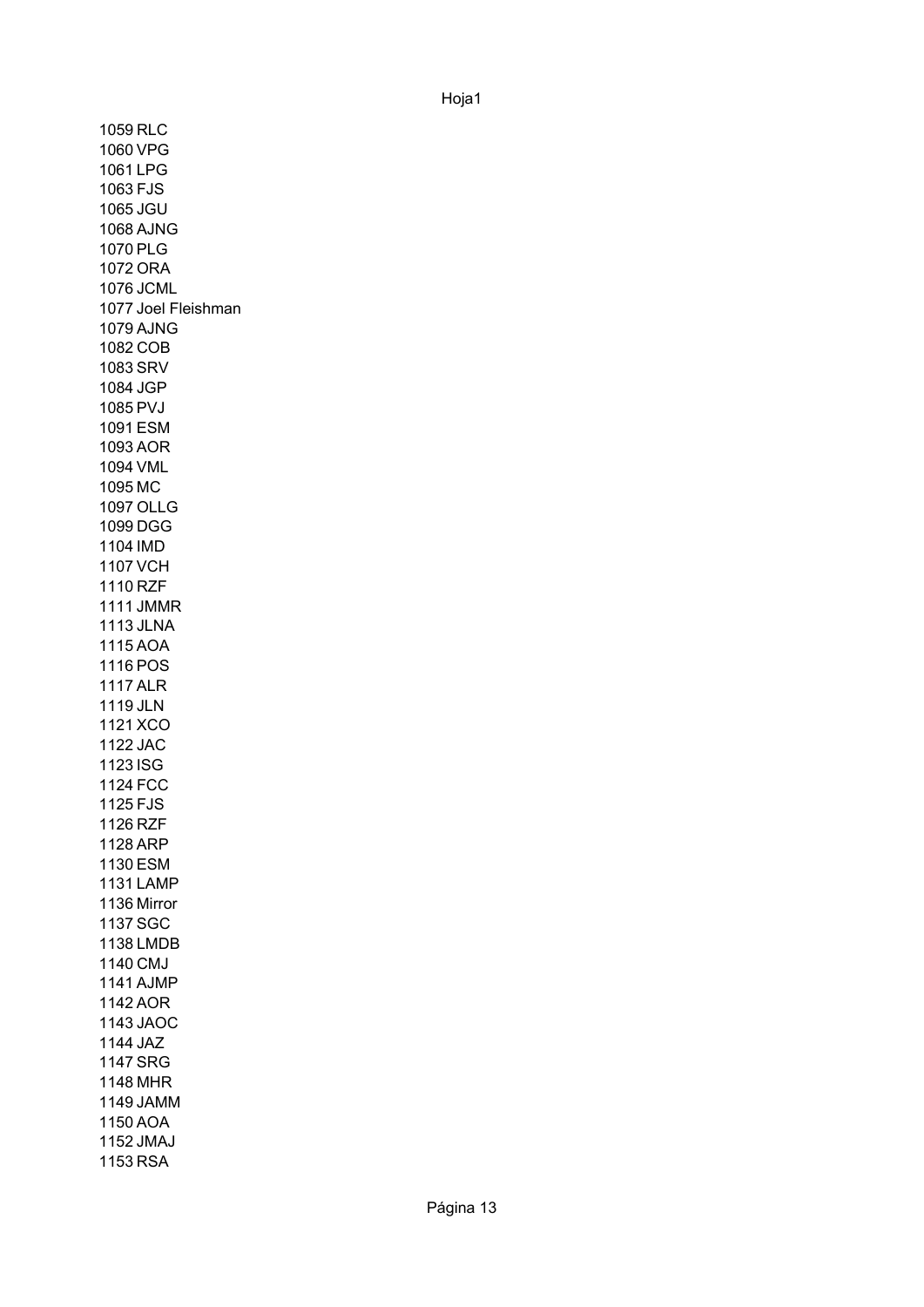1154 JLN 1155 MC 1158 SGC 1159 MARG 1160 ABG 1162 JLFM 1163 DPC 1170 LAMP 1173 PJB 1174 AH 1176 SGC 1177 VBP 1178 JARG 1180 EMR 1183 AAR 1186 XCO 1191 RCD 1192 JCML 1193 JIPL 1196 RRN 1197 GSO 1198 MDSA 1200 DGG 1204 TPG 1207 JAPG 1208 GSO 1210 LDLC 1211 CAR 1212 CAGV 1213 AFL 1214 FJLM 1215 ESM 1216 JIPL 1219 AGO 1220 FJA 1221 ROG 1223 ACM 1224 MTH 1226 DCGP 1229 XCO 1230 DFS 1231 EPJ 1233 SSH 1234 LAMP 1238 AJNG 1239 FJG 1240 MSD 1241 OEF 1242 COB 1243 MSD 1245 Hark0 1247 AFL 1248 PST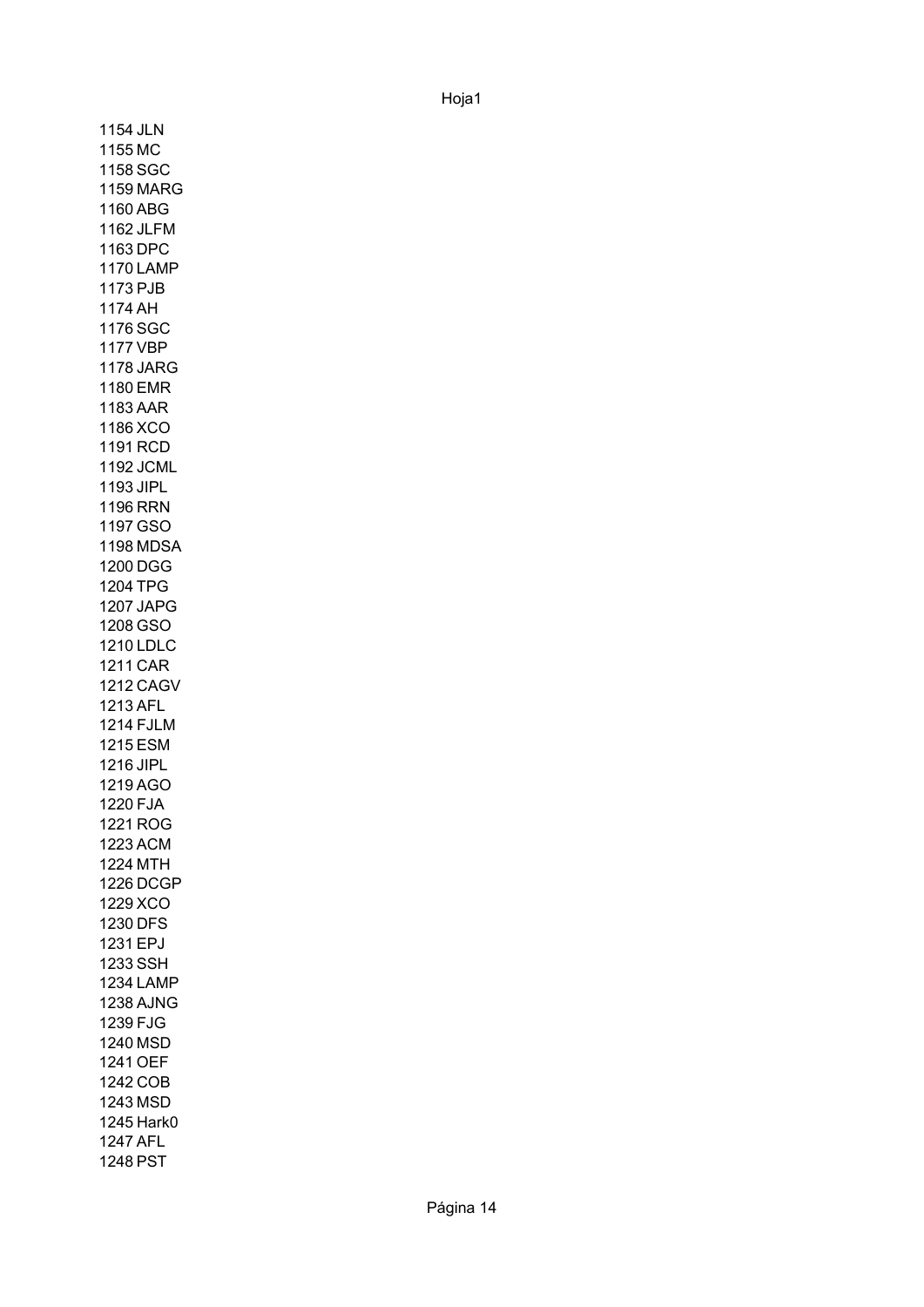1250 FCC 1253 AAF 1254 MDS 1256 JLFM 1259 VPG 1260 RM 1261 JEC 1262 VBP 1265 thEpOpE 1266 FJS 1267 CRL 1269 JRB 1275 COB 1278 MTH 1279 Mirror 1280 JAOC 1281 FJS 1282 JADG 1285 PVJ 1288 DMD 1291 SSH 1292 GSO 1294 FJC 1295 AFL 1297 FJS 1298 FJA 1299 PVJ 1301 DPC 1302 ESM 1303 FJS 1306 ANP 1307 Mirror 1312 Nacho 1314 JRM 1315 FJO 1318 FJS 1319 DBM 1322 thEpOpE1324 RM 1325 AJMP 1327 NMM 1330 FJRG 1331 JAOC 1332 SGC 1333 FJO 1334 DCGP 1335 CBM 1336 CRS 1339 ANP 1340 JLFM 1342 OGB 1343 JLG 1347 JARG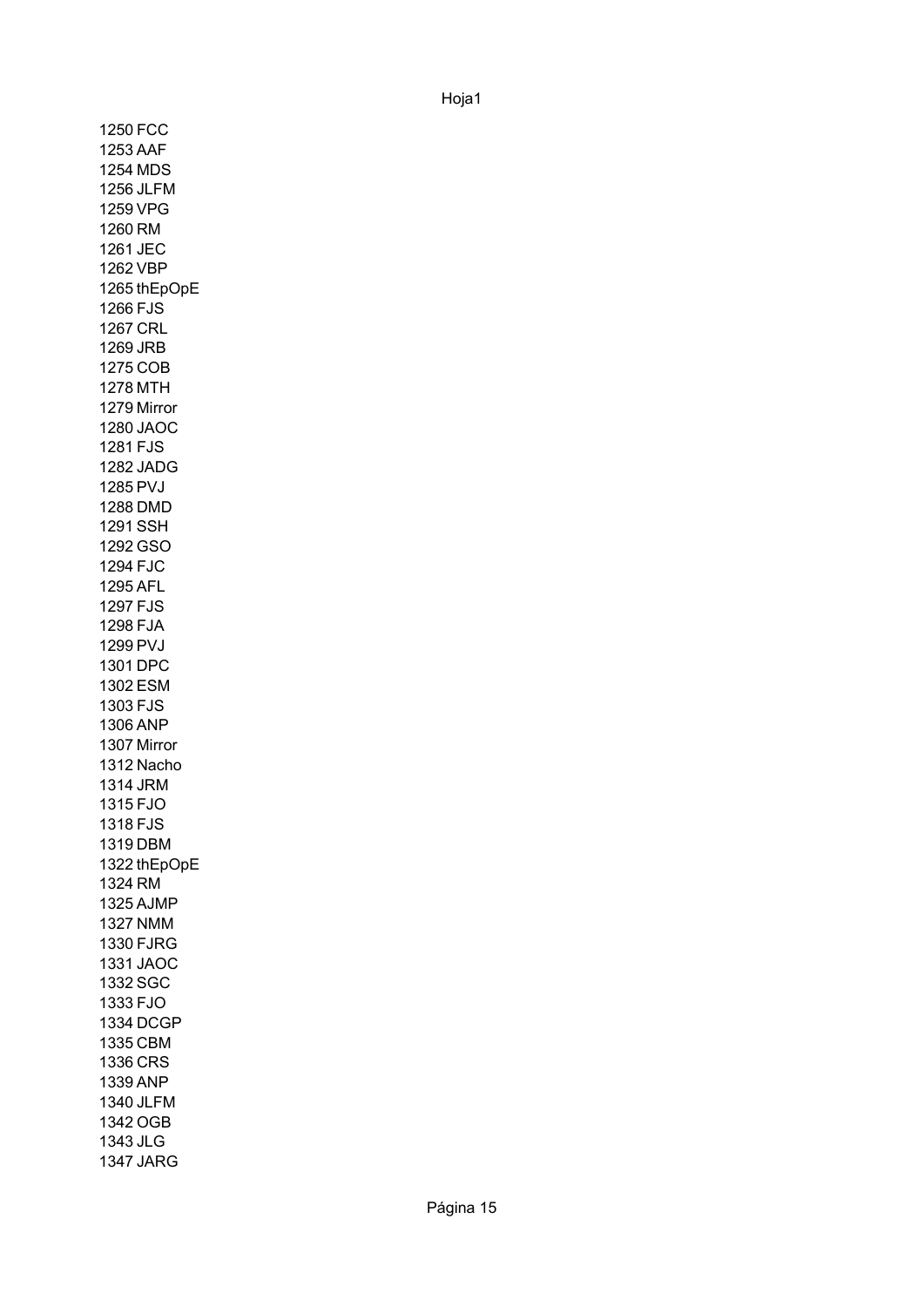1348 LGG 1350 RM 1352 JMAJ 1353 EPJ 1355 JG 1356 PST 1358 AAR2 1360 MARG 1361 JMMR 1362 RZF 1364 AH 1365 EMR2 1372 JG 1375 RTL 1376 VML 1377 JMAJ 1378 JMMR 1379 SGC 1380 VPG 1381 AMS 1383 LMDB 1384 MAG 1385 JP 1386 CSG 1389 FPM 1392 FJMR 1394 RBM 1395 POS 1399 JAZ 1400 MSD 1401 GSO 1402 thEpOpE1408 VPG 1410 JIMM 1413 JGP 1414 STH 1415 BLP 1417 EPJ 1418 AMM 1419 LAMP 1422 RTL 1426 Nacho 1428 CAGV 1430 LMG 1432 FJS 1433 GSO 1434 SRG 1435 PST 1436 CBM 1437 SCM 1438 AAR2 1444 LMDB 1448 EMB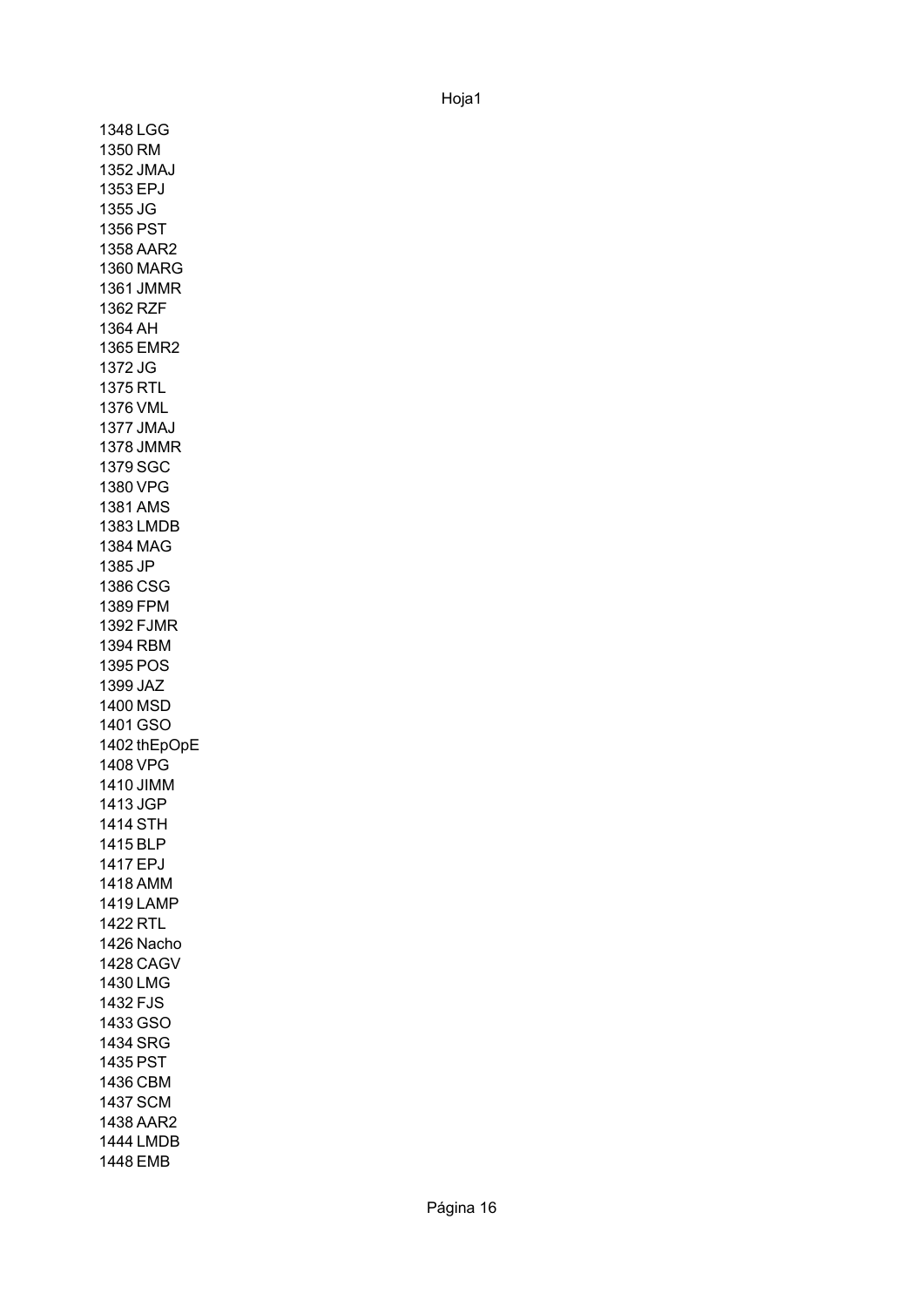1450 COB 1451 JP 1452 JAZ 1454 ROG 1455 SCM 1456 CBS 1458 XCO 1460 ESM 1461 JMU 1462 IMD 1464 XCO 1465 AMGM 1466 JIPL 1470 RTL 1471 RM 1472 EPP 1473 AAR3 1476 A.M.G 1477 CBS 1479 ALT 1481 AMG 1482 GGC 1483 ALT 1486 MAG 1489 LMG 1491 JMV 1494 FJS 1495 RPD 1497 CBS 1498 ESM 1499 HGP 1505 RM 1506 JRS 1507 JRP 1510 LAL 1512 JLN 1514 FJO 1515 JCX 1517 AMGM 1518 RBM 1519 PVJ 1520 JAJP 1521 SCM 1522 AMS 1523 ABG 1525 JGP 1526 JJAM 1527 JP 1528 MGL 1530 JOE 1531 XCO 1532 LDLC 1534 MSD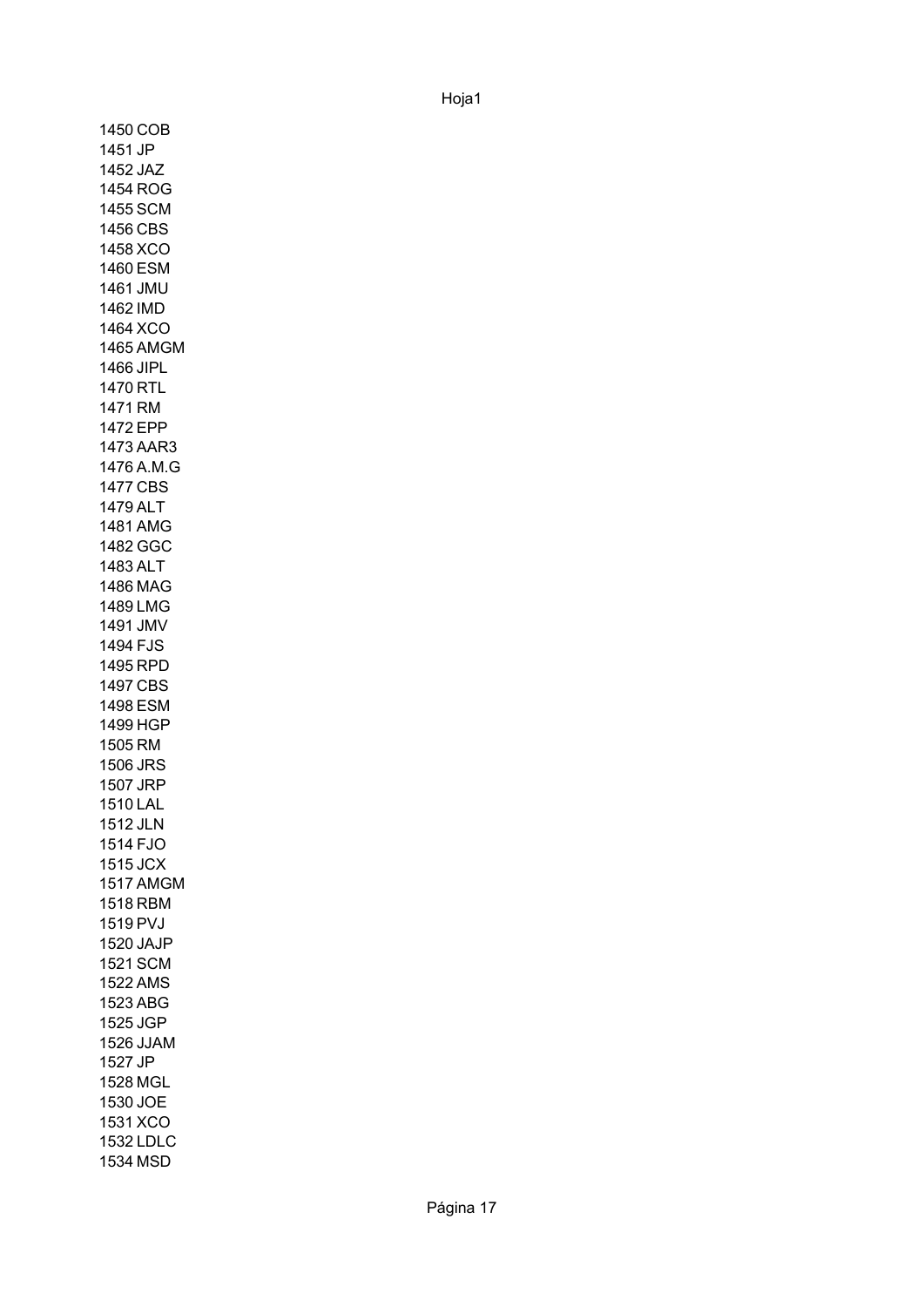1536 FJMR 1537 RRN 1539 POS 1541 BLP 1542 Joel Fleishman 1543 OGB 1545 JG 1546 JGP 1547 ORA 1548 LPG 1549 JAMM 1550 FLLS 1553 LAMP 1554 JRM 1561 A.M.G 1562 ABG 1565 MDSA 1566 A.M.G 1567 ROG 1568 FCC 1569 MFG 1572 GSO 1573 FPM 1574 OEF 1578 SJH 1580 Joel Fleishman 1581 MC 1583 MACR 1584 JAOC 1585 VML 1590 LDLC 1591 AAR2 1593 AJMP 1594 FJLM 1595 GSO 1597 DBM 1598 BLP 1600 SRV 1603 ALR 1604 SG 1606 LGG 1607 AAR2 1608 MDS 1610 JARG 1611 JMV 1612 COB 1613 ALR 1614 JAC 1615 AJNG 1616 MLM 1618 JGP 1620 JLNA 1624 Markus Parkus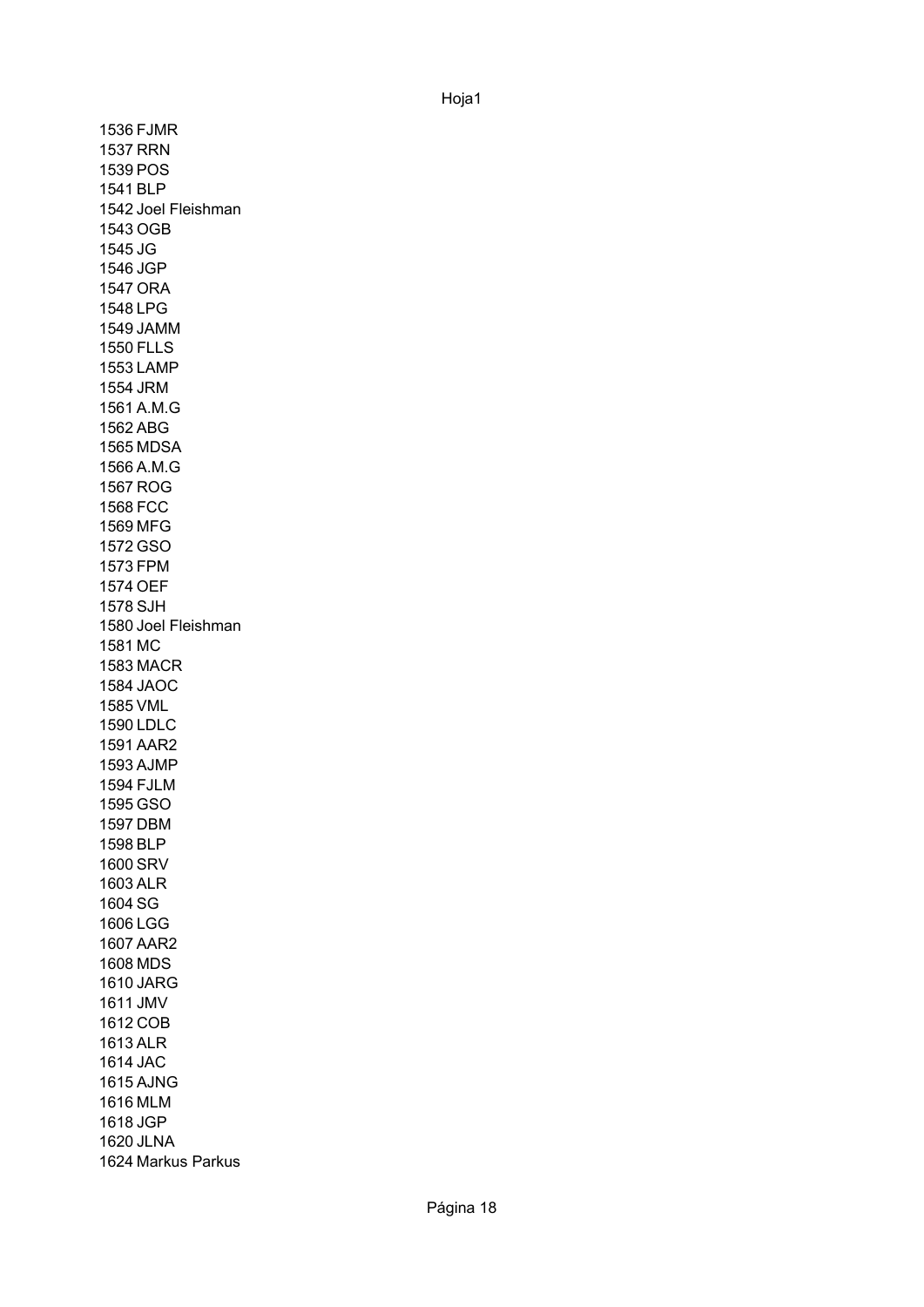1625 JAJP 1626 FJM 1628 EPJ 1631 FJS 1632 RM 1633 AAR2 1634 MC 1637 LGG 1638 AOA 1639 MAG 1641 JUM 1642 ROG 1645 LDLC 1646 LGG 1647 JSF 1648 VBP 1649 DMD 1650 ALT 1653 JMMR 1654 AJC 1655 XCO 1656 ISG 1658 LAL 1659 PVJ2 1662 JLN 1663 LGG 1665 DSL 1666 XCO 1667 SRV 1668 JCML 1669 JGP 1671 EPP 1672 DPC 1674 DGG 1679 JP 1681 JG 1682 AOR 1683 ALT 1686 JARG 1688 AMM 1690 HGP 1691 LDLC 1694 JJAM 1695 DLC 1696 ALR 1697 JMU 1698 JAC 1700 ISG 1703 JCML 1704 COB 1707 AAR2 1708 JARG 1710 MHR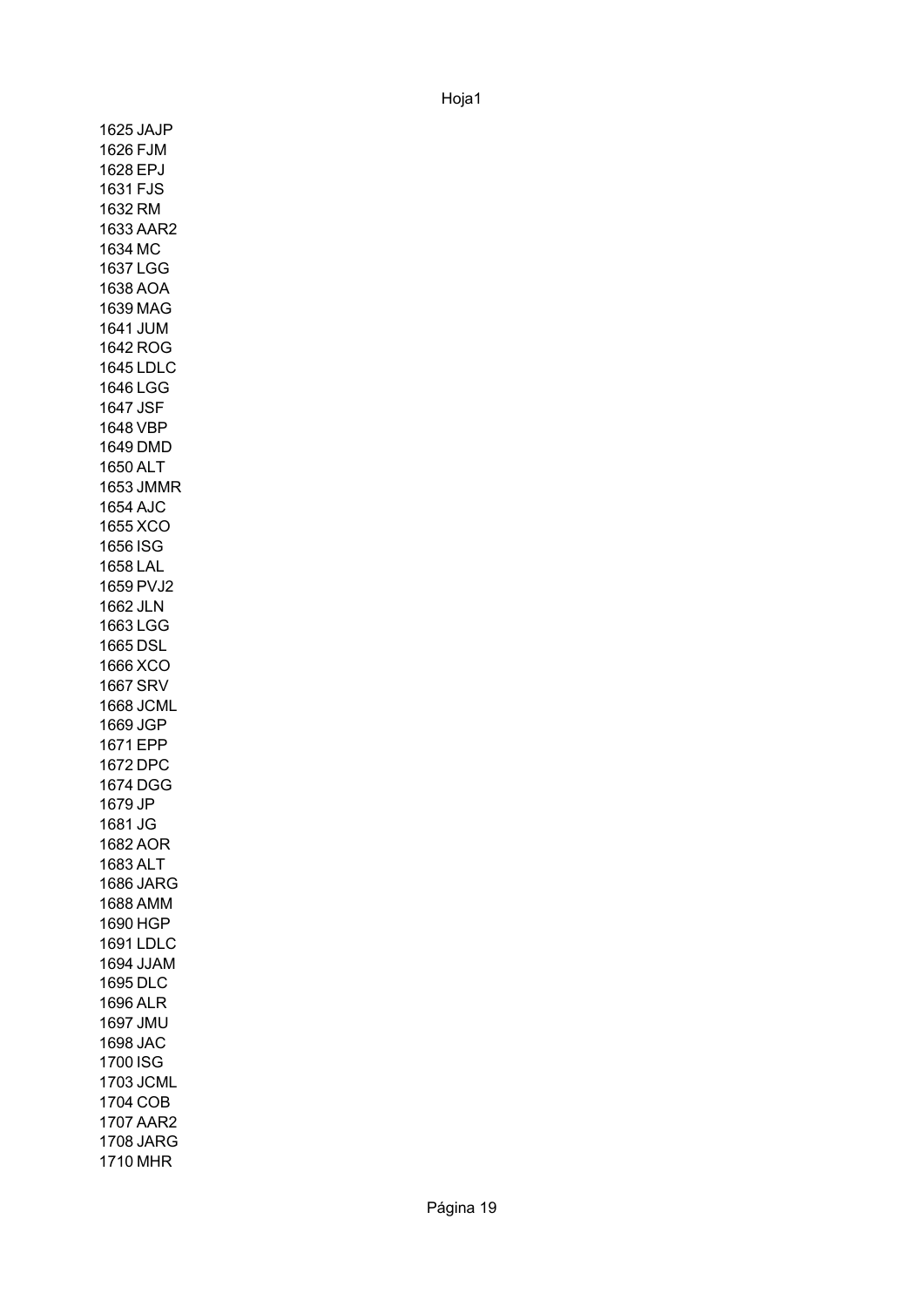1711 RBM 1714 LMDB 1717 AH 1718 FJRG 1719 AAR2 1720 AAF 1722 JLC 1724 JAZ 1725 Joel Fleishman 1726 DCGP 1729 RM 1730 XCO 1731 JMJ 1732 Nacho 1733 ADO 1734 JMU 1735 IMD 1737 CMG 1739 XCO 1740 ABG 1741 IMD 1743 CMJ 1744 OLLG 1745 JMV 1746 thEpOpE 1747 CAR 1749 JAG 1750 JCML 1753 FPA 1754 ALT 1755 ESM 1756 JMU 1757 AAR 1758 FLV 1759 ISB 1760 LAL 1763 FJS 1765 Joel Fleishman1766 MDS 1767 MSD 1769 RTL 1770 ALT 1771 AVH 1772 RJS 1773 MAGS 1775 JGP 1780 OEF 1781 LPG 1782 JMMR 1783 JADG 1784 EPP 1785 FJB 1788 RZF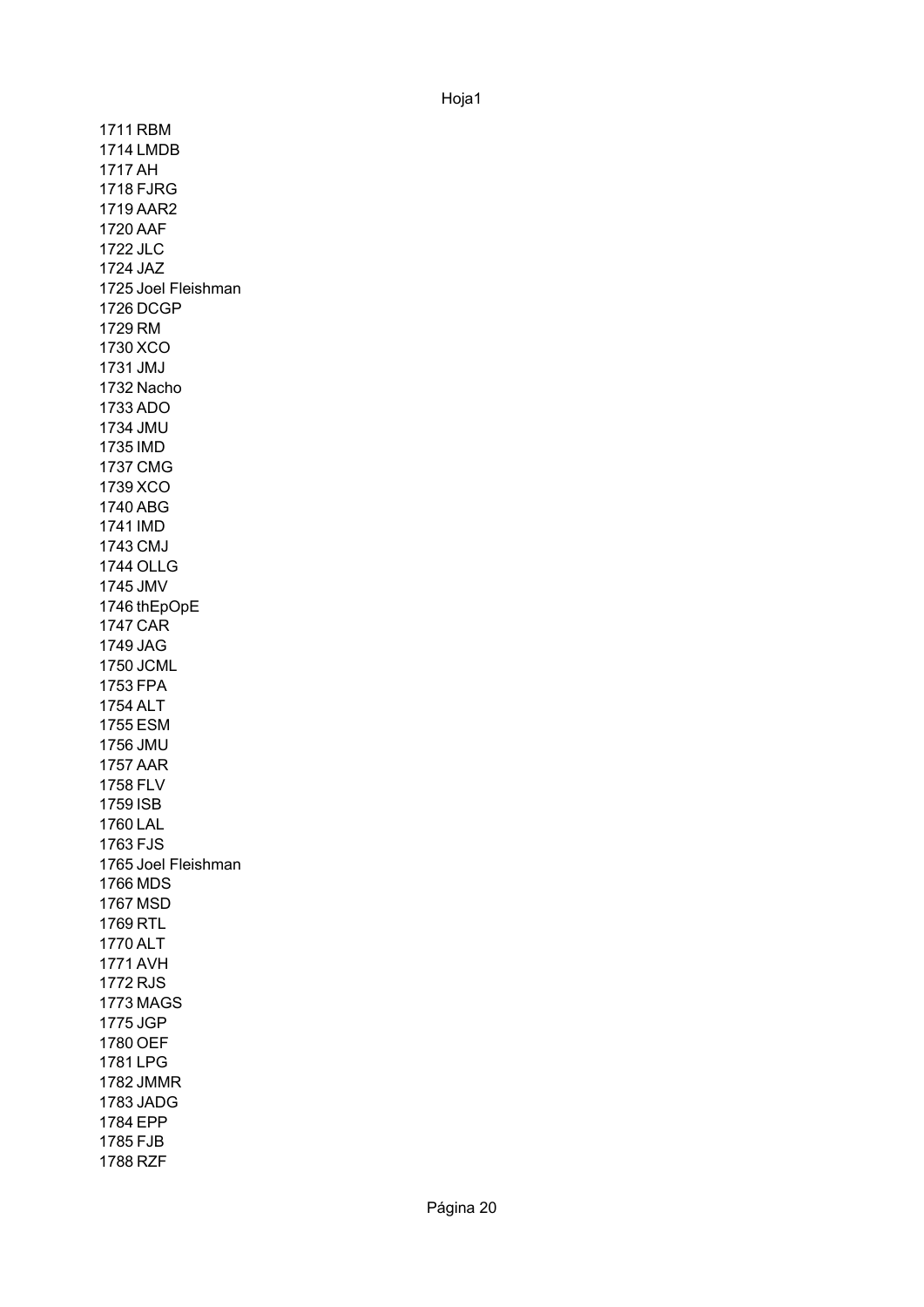1789 LMDB 1790 LPG 1791 Markus Parkus 1793 SSH 1794 EMR2 1796 MDSA 1797 ORA 1798 OLLG 1800 DSL 1801 Hark0 1803 ABG 1804 HGP 1807 thEpOpE 1808 CAGV 1809 RBM 1810 FJO 1811 COB 1812 LAMP 1813 JLFM 1814 Mirror 1815 LAL 1817 VGL 1818 AAR2 1819 DDL 1821 RJS 1822 JRS 1824 SSH 1827 ESM 1829 FJIV 1830 JLNA 1831 RSA 1832 EPJ 1837 FJM 1838 Joel Fleishman1839 ROG 1841 OEF 1842 GSO 1843 JLVE 1844 AGL 1845 LPG 1847 JP 1849 SJH 1850 CRS 1852 FJRG 1853 AAR2 1855 AFL 1858 ALT 1860 FJS 1861 JAC 1863 JIPL 1864 GSO 1865 AMGM 1867 enri850@gmail.com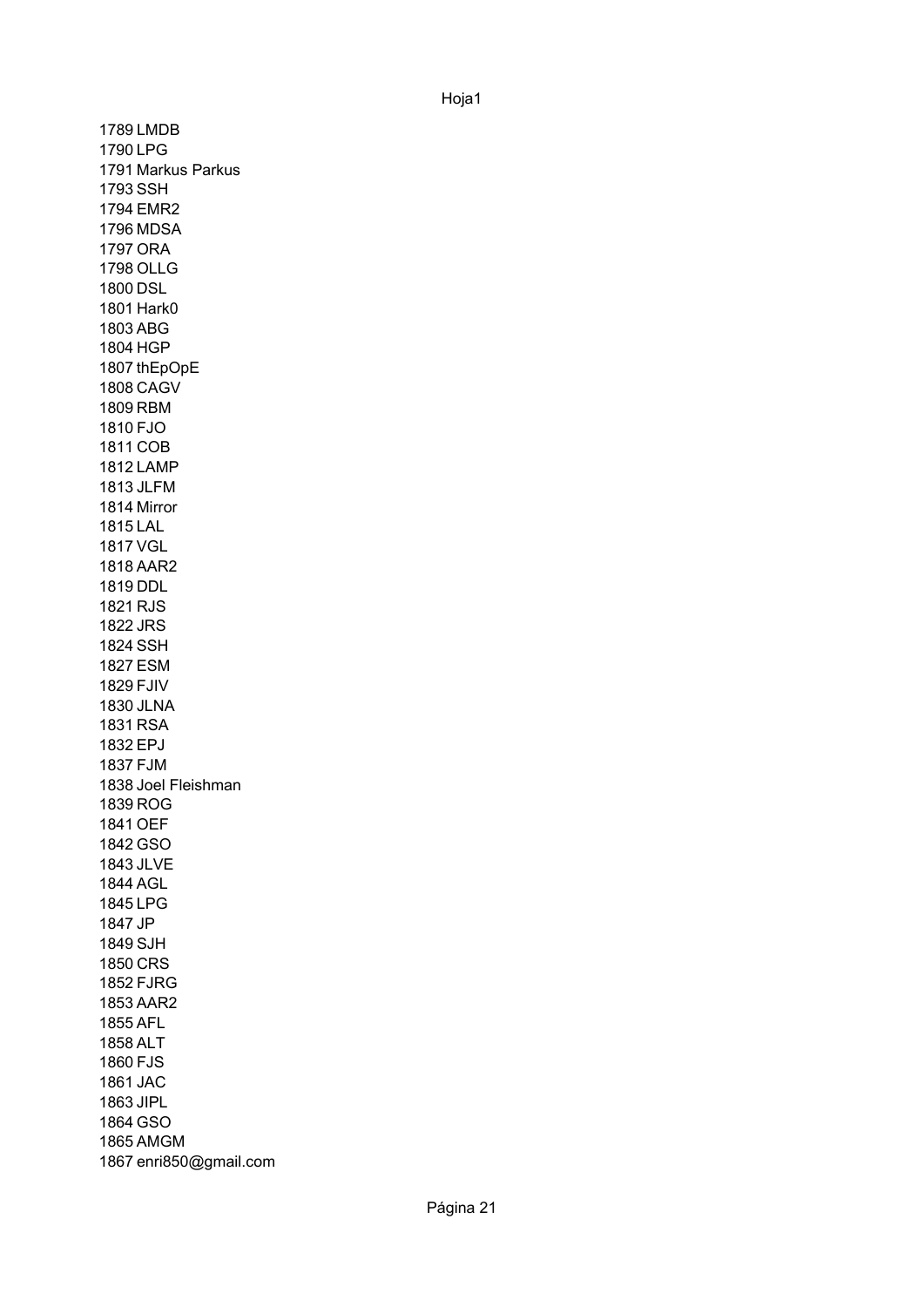1869 RTL 1870 AAR 1871 TPG 1872 AMG 1874 FLG 1875 JMMR 1876 JCML 1878 JMMR 1880 MHR 1881 RBM 1882 POS 1885 JAPG 1889 RRN 1890 JAZ 1891 MDSA 1893 DBM 1894 MDSA 1895 CP 1897 VPG 1898 LPG 1900 AVH 1902 MAR 1903 ORA 1904 EPP 1905 LAMP 1906 MVP 1907 ECG 1908 JAJP 1909 ABG 1910 ACM 1912 JLN 1915 ALT 1916 GSO 1917 JP 1918 SCM 1919 MAGS 1920 Mirror1921 EPP 1922 JAC 1924 RCC 1926 JGU 1927 HGP 1929 XCO 1933 JLN 1935 RBM 1936 FMR 1938 JAOC 1939 DDL 1940 Hark0 1941 FJC 1942 AGL 1943 ARP 1944 CSG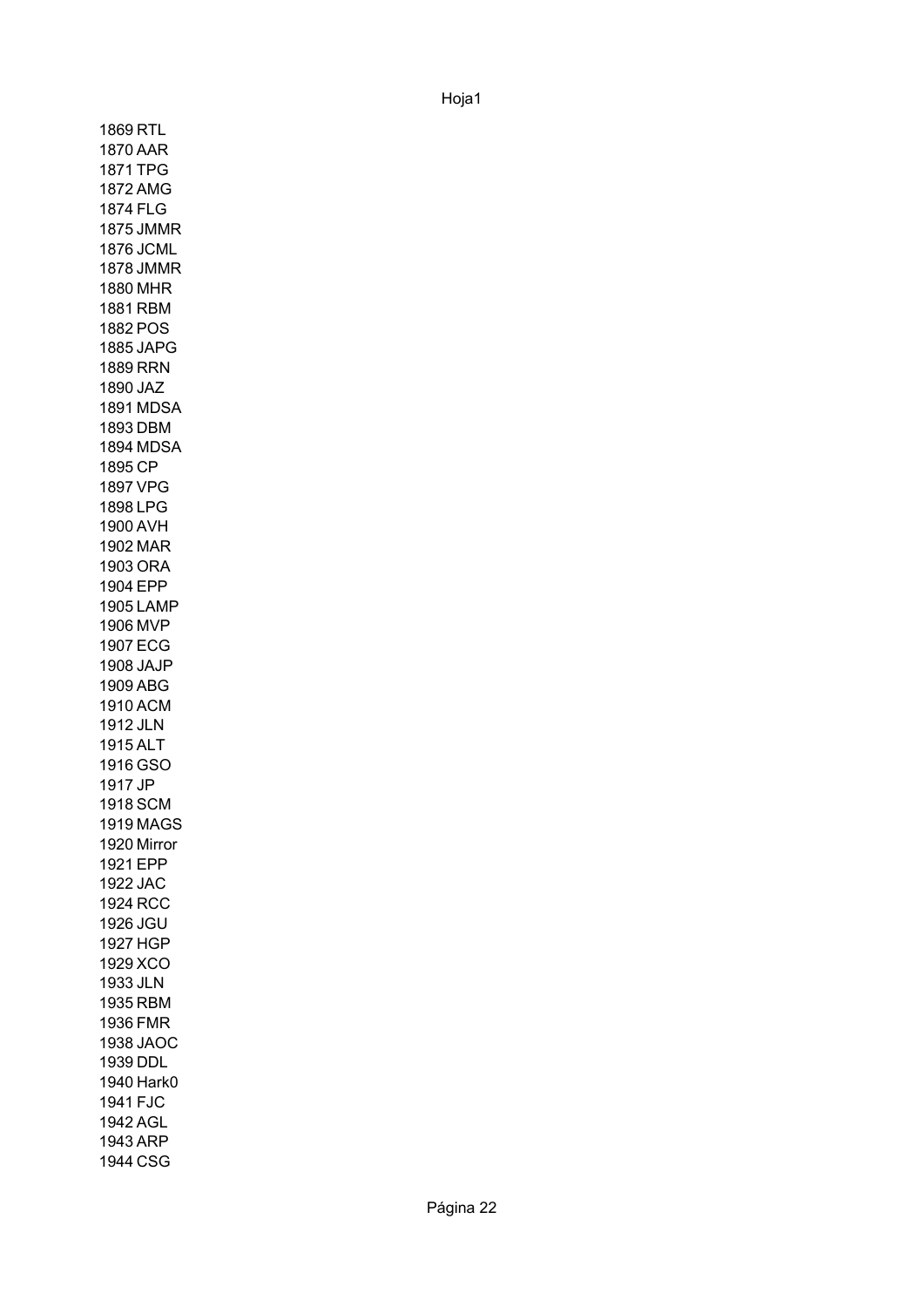1945 JGP 1946 MSD 1947 CRL 1948 FJC 1949 JCX 1952 Joel Fleishman 1953 JP 1954 Nacho 1955 JP 1956 SSH 1957 FJS 1959 JIPL 1960 MARG 1961 DMD 1962 ARP 1964 ESM 1971 ESM 1972 DDL 1973 CSG 1976 JGM 1977 Primy 1978 CMJ 1979 AAF 1980 IMD 1982 VBP 1983 MACR 1984 GSO 1985 RLC 1987 JLC 1988 JARG 1990 Mirror1991 IMD 1992 JAC 1993 JRB 1994 JPR 1995 MC 1996 Hark0 1997 RSA 1998 RCC 1999 TCV 2000 AMGM 2003 JIMM 2005 SRV 2007 JRB 2010 DPC 2012 JIMM 2015 LAMP 2016 XCO 2017 JGU 2018 ALT 2019 AOA 2021 ALT 2023 DBM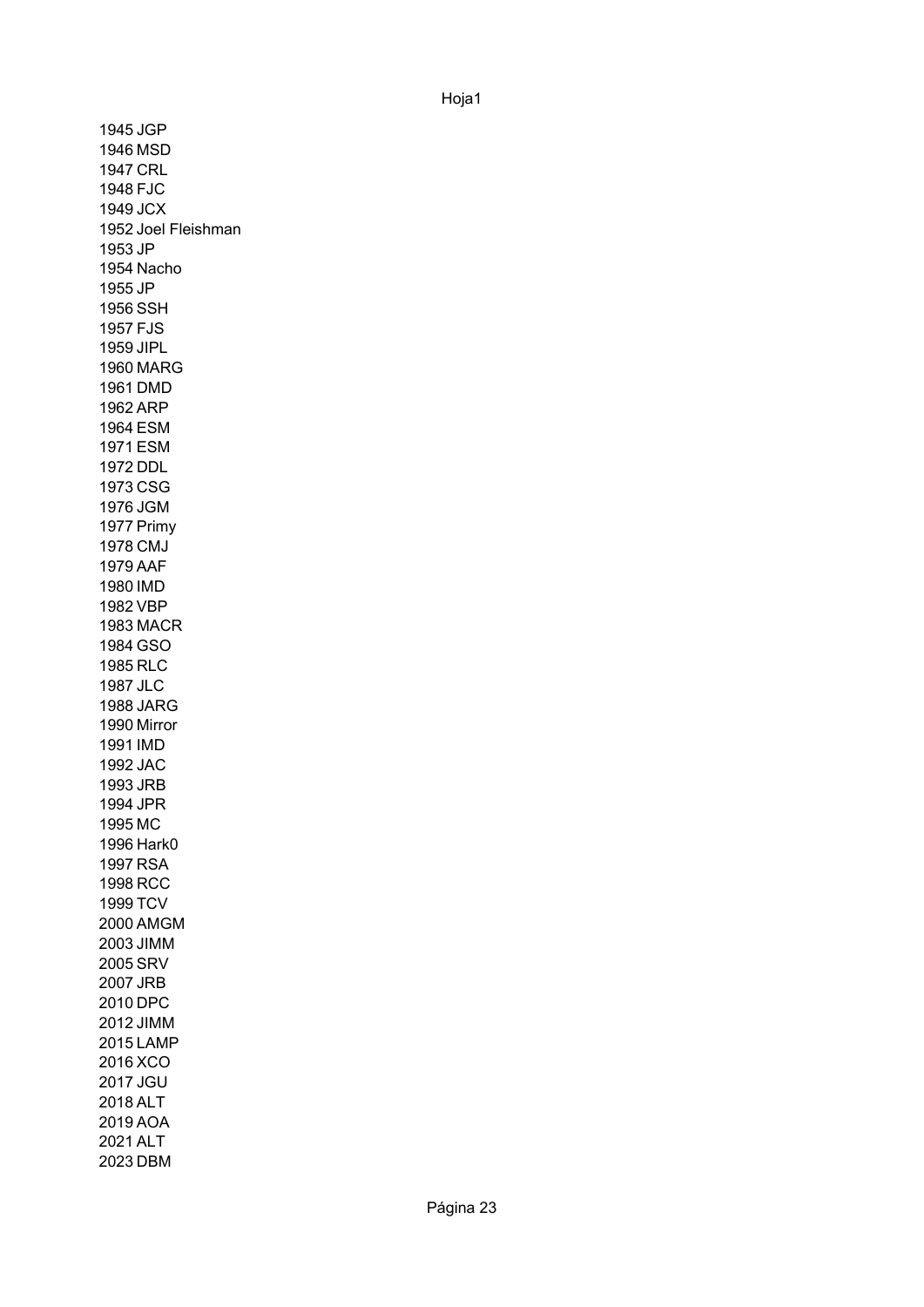2024 CMJ 2026 FJRG 2027 FLV 2033 RPD 2034 FJS 2035 ALT 2036 TPG 2042 FJS 2043 JARG 2044 JPS 2046 TCV 2047 JOE 2051 DFS 2052 RTL 2053 Joel Fleishman 2054 POS 2055 LAMP 2056 RTL 2057 ADO 2059 JIPL 2060 DGG 2061 AJC 2062 JRS 2064 RTL 2067 COB 2072 FJLM 2073 FJIV 2074 RSA 2075 JP 2076 MDS 2077 ORA 2078 FJIV 2079 FJMR 2080 LMDB 2082 JLFM 2084 JAC 2086 MAGS 2087 JG 2088 MDS 2089 VGL 2090 AOA 2091 Mirror2093 JAC 2095 JGP 2098 FJS 2099 JPR 2101 SSH 2102 SGC 2103 PST 2105 RRN 2106 AJMP 2108 LDLC 2109 JAC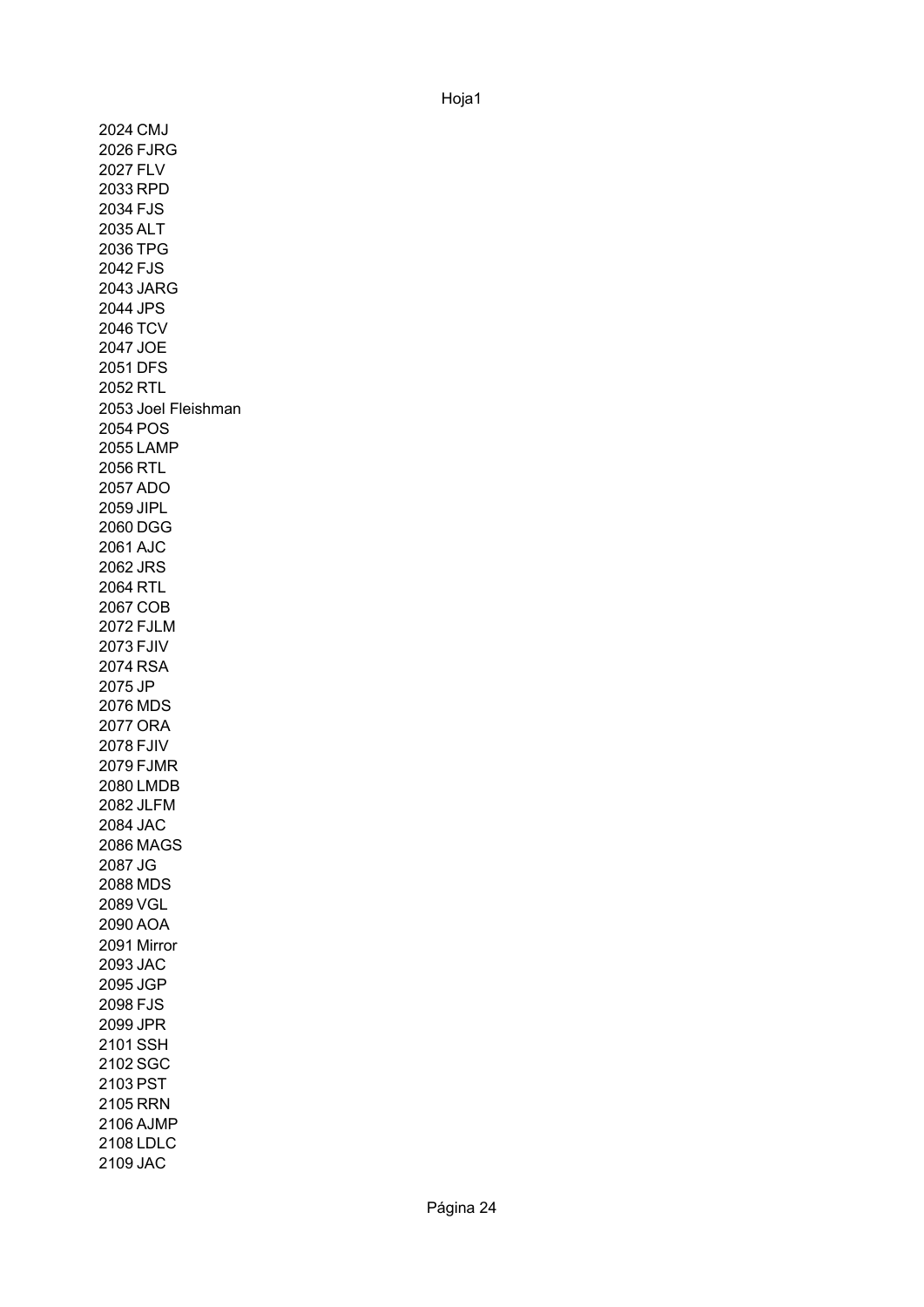2111 JP 2112 VPG 2115 JIMM 2116 JGP 2117 RLC 2118 CRL 2120 JLVE 2121 AFL 2122 Hark0 2123 LMDB 2124 FJM 2125 ECG 2126 DCGP 2127 FLG 2129 FMR 2130 JGM 2132 ORA 2133 JEC 2134 GSO 2135 ROG 2136 SSH 2137 JMAJ 2138 CP 2139 CMG 2140 JGM 2143 JMAJ 2144 LGG 2145 ORA 2147 FPA 2148 thEpOpE2151 ABG 2153 FJS 2154 DBM 2156 ARP 2157 Nacho 2158 FCC 2159 IMD 2160 Hark0 2161 EMR2 2163 GGC 2164 JLNA 2165 JGP 2166 JBG 2167 CRS 2168 AGO 2171 AMM 2173 TPG 2174 JMV 2177 CRS 2179 Hark0 2183 JP 2184 DPC 2187 JP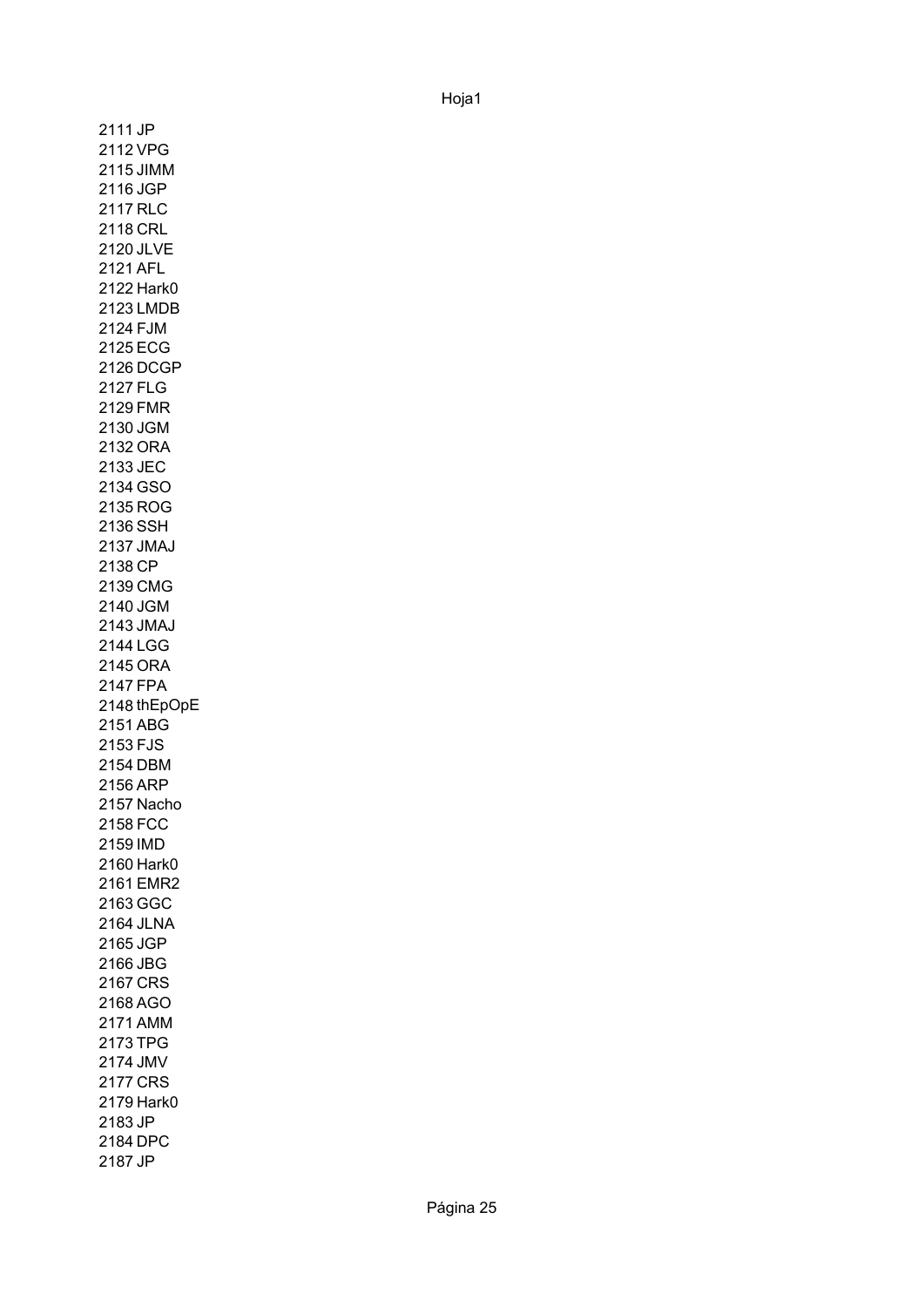2189 MC 2190 FJO 2191 AJP 2193 FJIV 2195 MAG 2196 IMD 2197 CP 2198 AAR2 2199 Mirror 2201 DFS 2203 JLFM 2205 ESM 2206 LMDB 2207 enri850@gmail.com 2208 MAR 2209 RJS 2210 FJS 2212 FCC 2213 JAC 2214 MAG 2215 JG 2216 GSO 2217 JPR 2221 DBM 2224 JGU 2228 JAJP 2230 ESM 2231 OLLG 2233 OEF 2234 CRL 2235 JRM 2241 SMR 2242 VBP 2243 RTL 2244 JOE 2245 FJS 2246 thEpOpE2247 MSD 2248 RPD 2249 LAMP 2250 AGO 2251 JLN 2252 EGD 2253 MGM 2256 AAN 2259 ALT 2260 SRG 2263 EPP 2264 LAMP 2267 AAR 2268 JMF 2269 JLFM 2270 JGP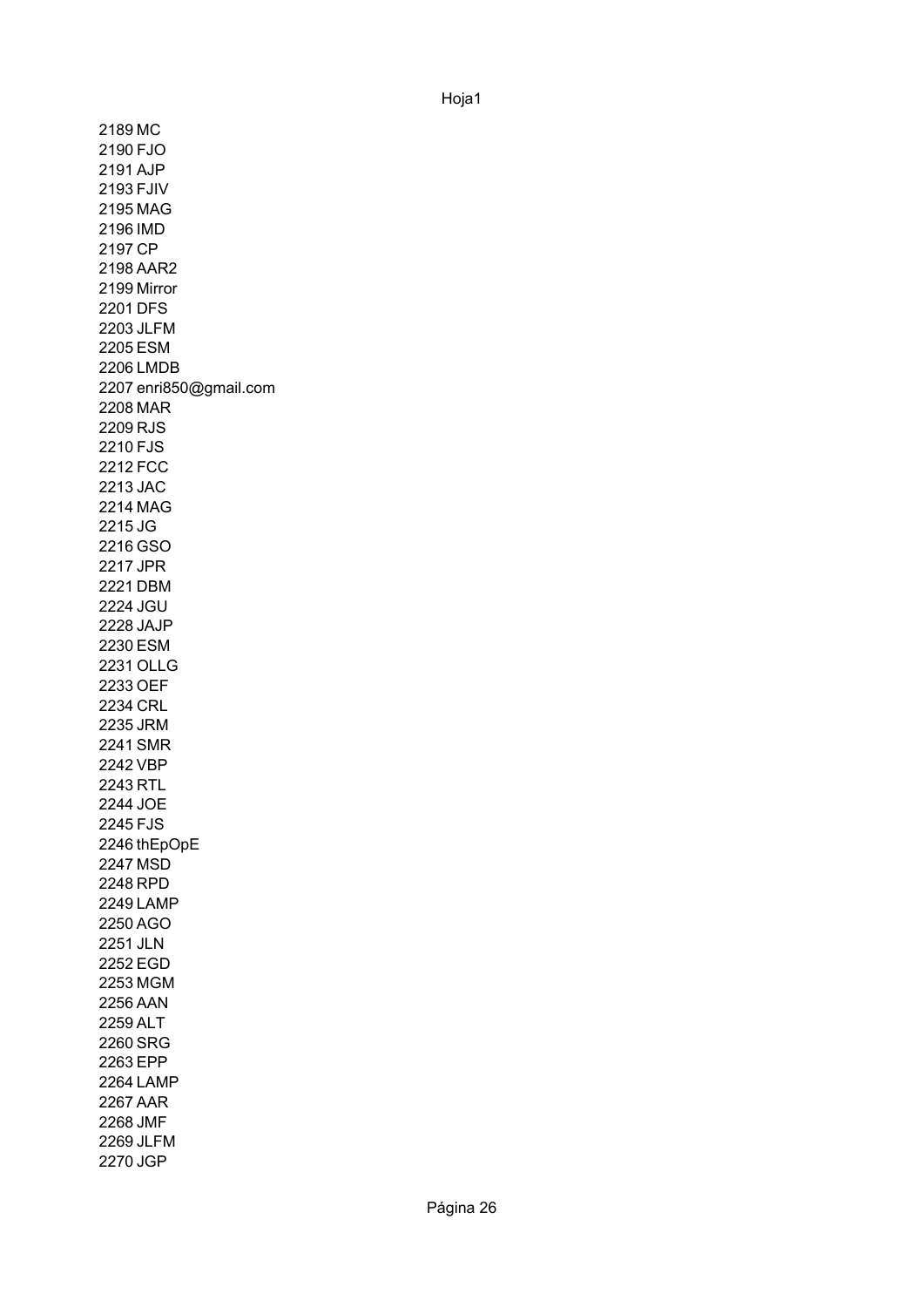2271 LAMP 2272 DSL 2275 SG 2277 FLV 2280 JRM 2281 XCO 2285 JCML 2288 EPP 2290 AH 2291 RM 2292 AH 2293 SG 2294 FPA 2297 JCML 2299 MARG 2300 Markus Parkus 2301 IXUL 2302 LPG 2306 AJNG 2309 ROG 2312 Mirror 2314 Hark0 2315 JAMM 2316 Mirror2319 HGP 2320 ACC 2322 BLP 2326 RM 2328 RBM 2329 JLN 2330 EPP 2333 AAR2 2336 CRS 2337 SGC 2338 VGL 2339 EMR 2340 JGP 2341 JLC 2344 DFS 2346 MSD 2347 DPC 2348 ABG 2350 JMF 2353 JLVE 2354 JP 2356 CRS 2357 JAC 2360 CBM 2361 RTL 2362 JMJ 2363 JMF 2364 JIPL 2365 MARG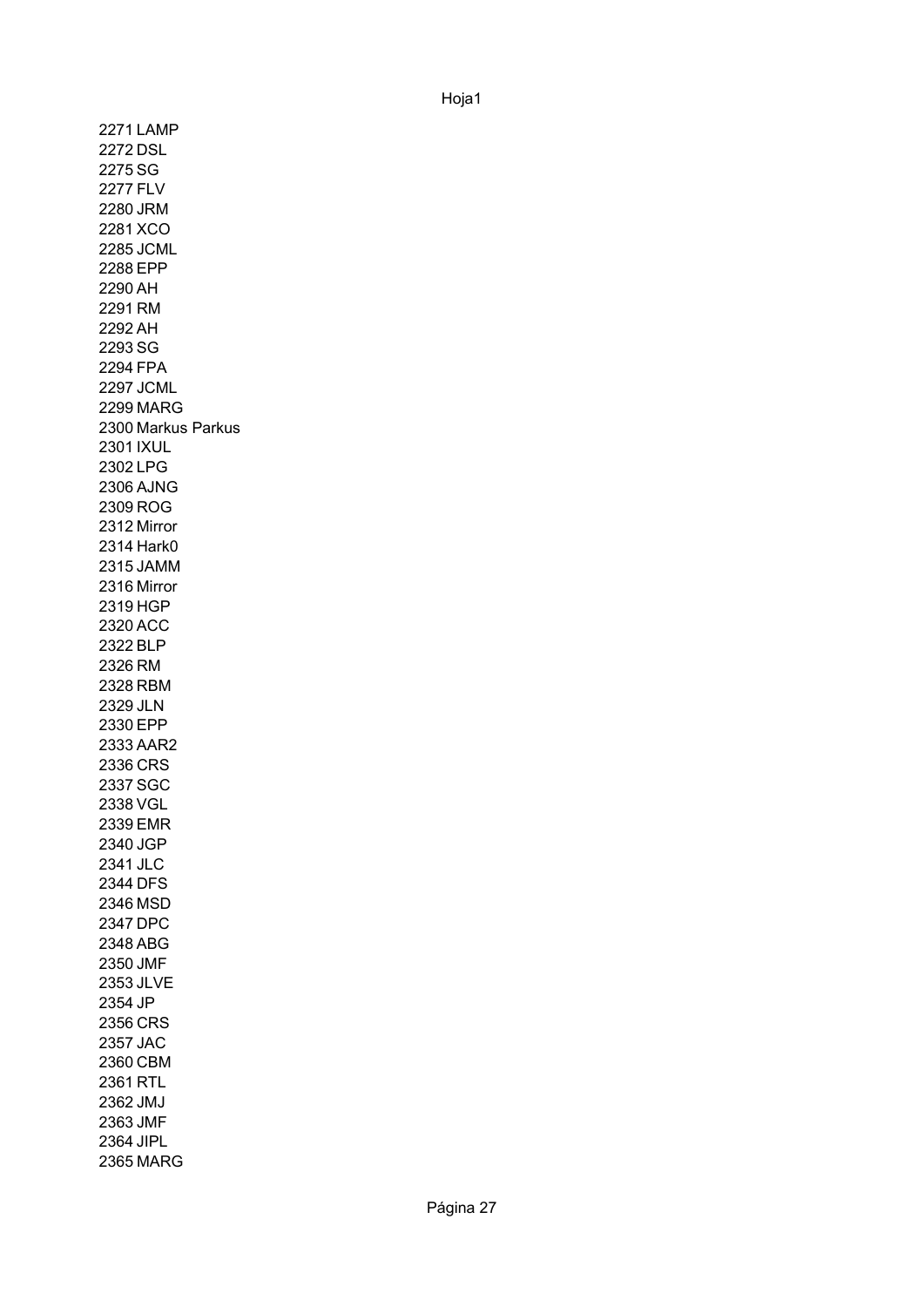2366 DDL 2370 JLFM 2372 RJS 2380 VBP 2381 MSD 2384 GSO 2385 FCC 2386 AMG 2387 JARG 2390 ISB 2391 JAC 2393 OGB 2394 JIMM 2395 SJH 2398 PVJ 2399 MGM 2400 ACM 2401 AJC 2404 IMD 2407 JRM 2408 ROG 2409 JMF 2411 RCD 2412 Hark0 2414 OGB 2415 EMR2 2417 SRG 2418 GSO 2419 JRB 2420 JAS 2422 RBM 2423 JLC 2424 enri850@gmail.com 2425 JP 2426 JMJ 2428 JLG 2429 CAGV 2430 JMG 2431 JIPL 2432 JARG 2433 A.M.G 2434 AOR 2435 FJO 2436 LMDB 2437 ACM 2438 PJB 2441 FJLM 2442 JMU 2444 SGC 2445 AMM 2447 AMGM 2451 JAC 2453 LPG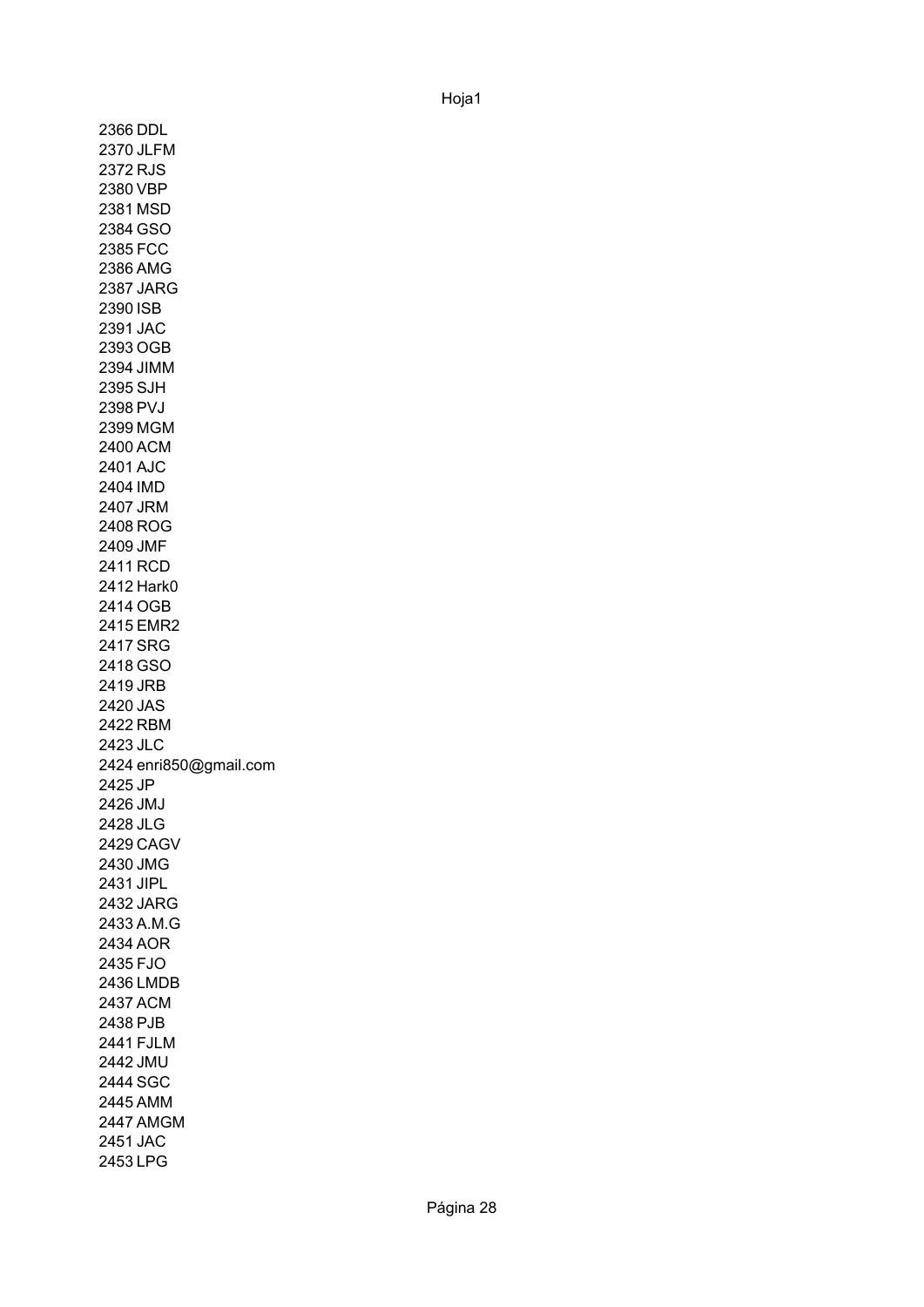2454 RRN 2456 AJC 2458 JGP 2460 CP 2462 ANP 2465 Hark0 2468 VBP 2469 AAN 2470 AAR2 2475 AAR2 2476 enri850@gmail.com 2478 DGG 2479 FCC 2480 HGP 2483 JG 2484 LDLC 2485 JCX 2486 VBP 2488 EMR2 2490 JG 2492 LMDB 2493 AOA 2494 JLFM 2496 FLG 2497 A.M.G 2498 MLM 2499 FLV 2500 XCO 2501 HGP 2505 FJM 2506 PJB 2508 ESM 2511 JRB 2512 thEpOpE2514 EMB 2516 JGP 2517 JUM 2518 JJAM 2519 AAR2 2520 ADV 2522 JP 2523 MHR 2524 JIPL 2526 FJS 2527 JAC 2528 LDLC 2529 DSL 2530 JAC 2536 EMB 2540 PLG 2542 MAGS 2545 FPM 2546 JGM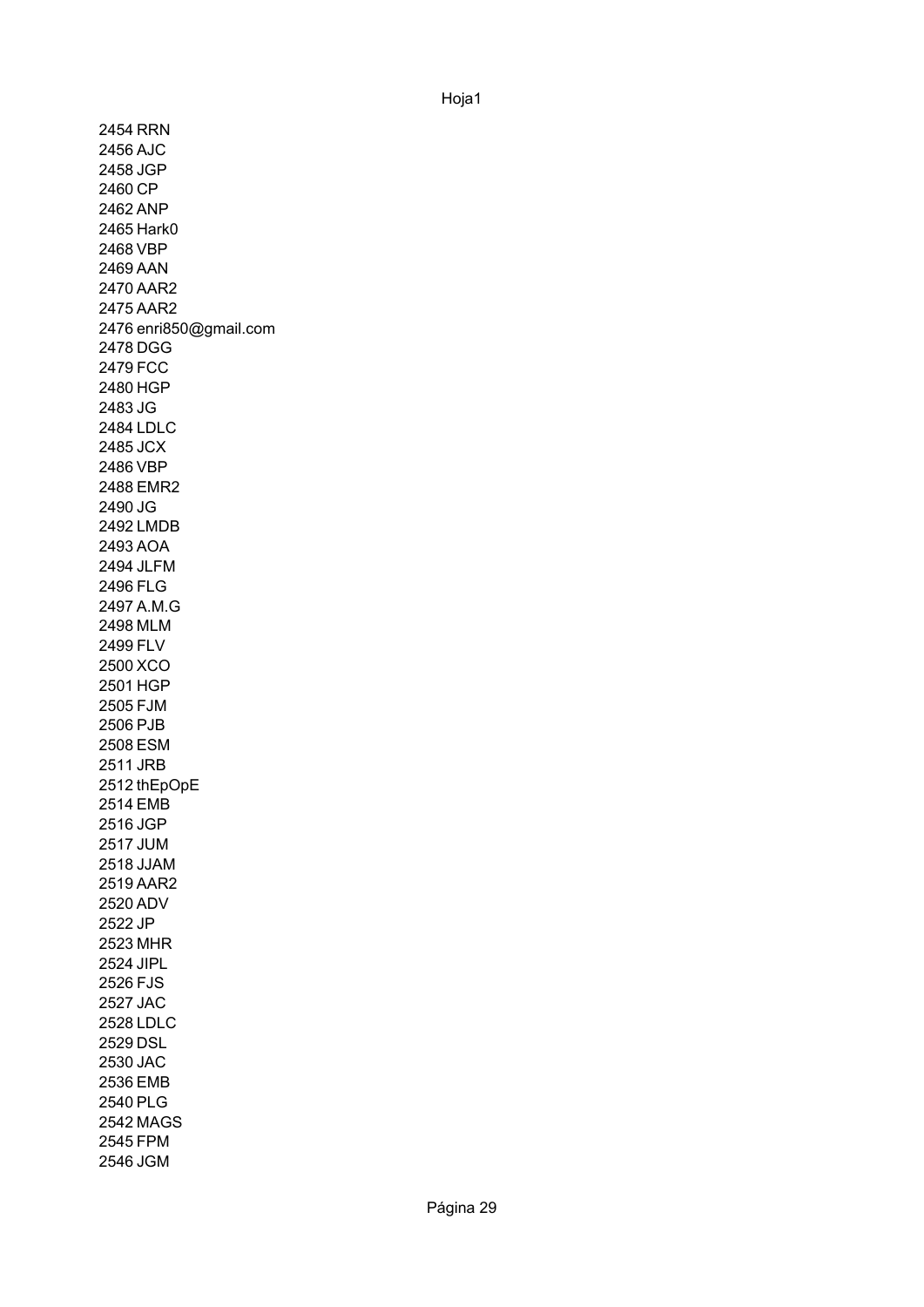2547 EPP 2548 TPG 2550 FCC 2553 JLNA 2554 VGL 2555 OGB 2556 RSA 2559 JLC 2561 BLP 2563 MARG 2565 ARP 2566 AJC 2568 CRS 2570 MC 2571 MC 2573 FJS 2575 CBS 2578 Joel Fleishman 2579 ALT 2580 ACM 2581 GSO 2582 JSF 2583 JLN 2584 MAG 2586 VGL 2588 FJO 2590 FJS 2591 JPS 2595 EMR 2597 ADO 2599 JGP 2600 DBM 2603 JBG 2604 LPG 2605 ADO 2607 ALR 2608 ADV 2609 JGP 2610 MDSA 2611 JAG 2612 JAC 2614 AAR 2615 GSO 2618 A.M.G 2619 DFS 2621 A.M.G 2622 JCX 2623 JMMR 2624 LDLC 2626 thEpOpE2627 DPC 2628 CAGV 2630 MSD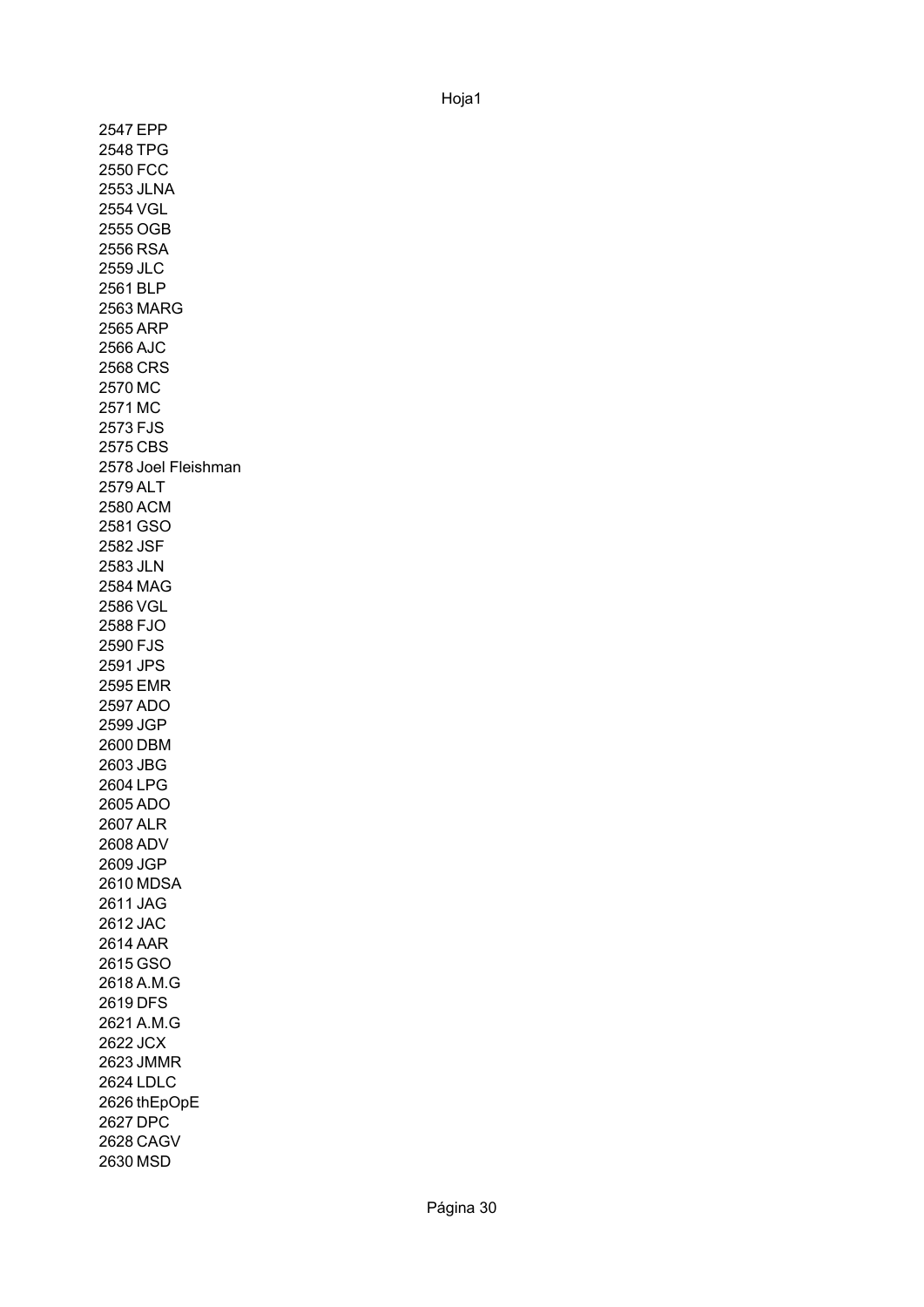2632 FJS 2633 A.M.G 2634 LMG 2635 CRL 2636 DMD 2637 FJG 2638 AOR 2639 AAR 2641 AGL 2642 DCGP 2643 JAC 2644 JAJP 2647 ALT 2649 GSO 2651 MAG 2652 MAGS 2653 SSH 2654 JG 2655 MAG 2656 CRS 2658 PMC 2659 LAL 2660 CRS 2663 FJRG 2665 PJB 2666 DBM 2669 FLLS 2671 ANP 2672 IMD 2673 JLN 2675 ADV 2680 LPG 2683 SGC 2685 ADV 2686 AH 2687 FJMR 2690 OLLG 2691 DMD 2692 JMAJ 2698 JAPG 2700 VML 2702 enri850@gmail.com 2703 MDSA 2704 JAPG 2705 HGP 2706 JGP 2708 ADV 2711 DSL 2713 LAMP 2714 FJS 2715 LAMP 2716 FLV 2717 AMS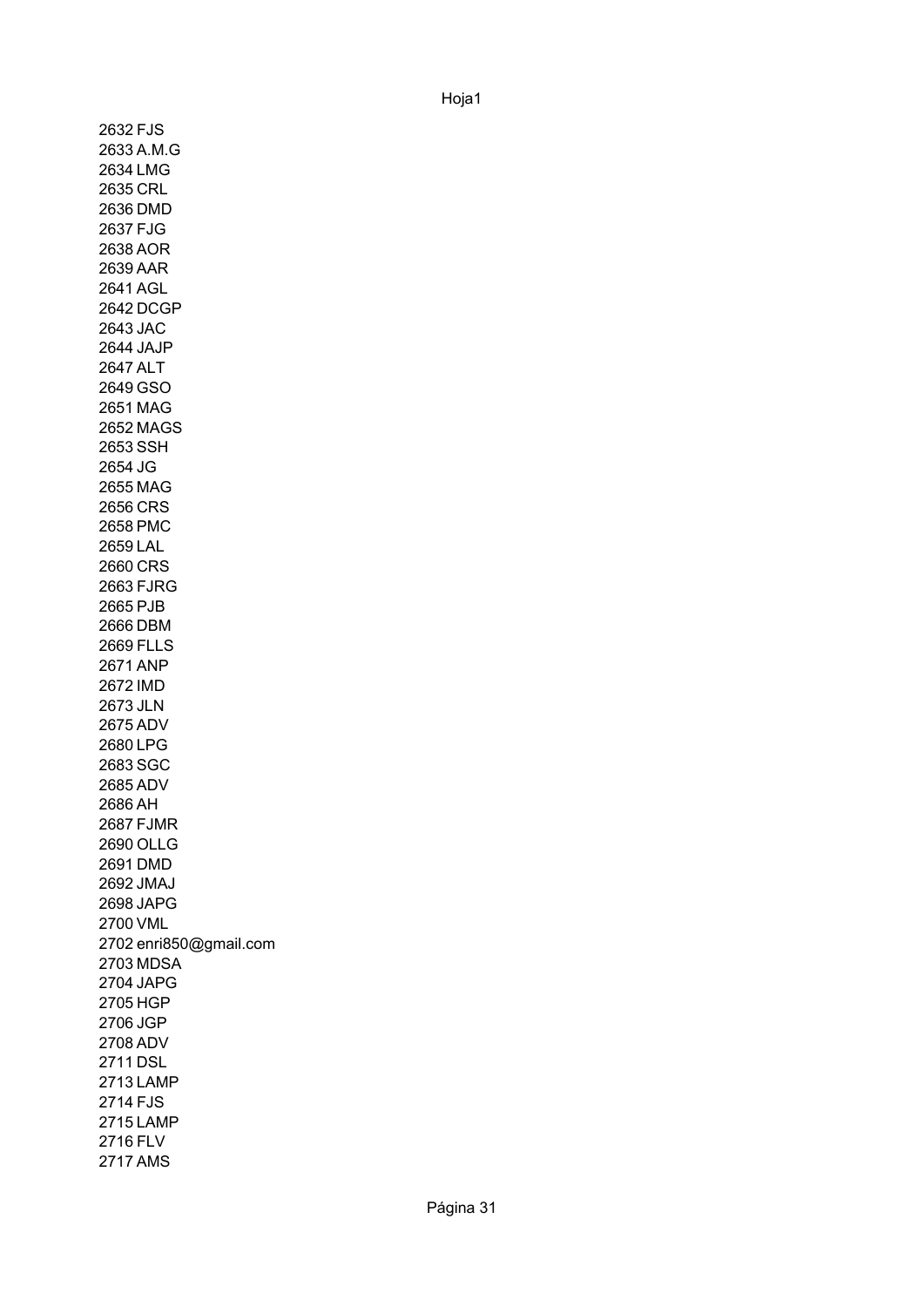2720 MHR 2722 DPC 2723 AAR3 2725 FJIV 2726 XCO 2729 FJS 2731 JMMR 2735 VPG 2739 GSO 2740 ROG 2741 AOA 2744 SCM 2745 FJS 2746 DCGP 2747 ALT 2748 FJS 2750 NMM 2752 Markus Parkus2753 A.M.G 2756 MAG 2757 AAR2 2759 GSO 2760 MGM 2762 FPA 2763 VPG 2765 ACM 2766 A.M.G 2769 DCGP 2771 NMM 2772 MDSA 2773 STH 2774 MARG 2775 JLFM 2776 SJH 2780 JAMM 2781 CMJ 2783 JPS 2785 FLLS 2786 FJA 2788 FMR 2791 CBS 2794 AJP 2795 RCC 2796 AOA 2799 JMMR 2800 AAF 2801 JAC 2802 DSP 2803 ACM 2805 JCML 2807 HGP 2808 DCGP 2810 MAG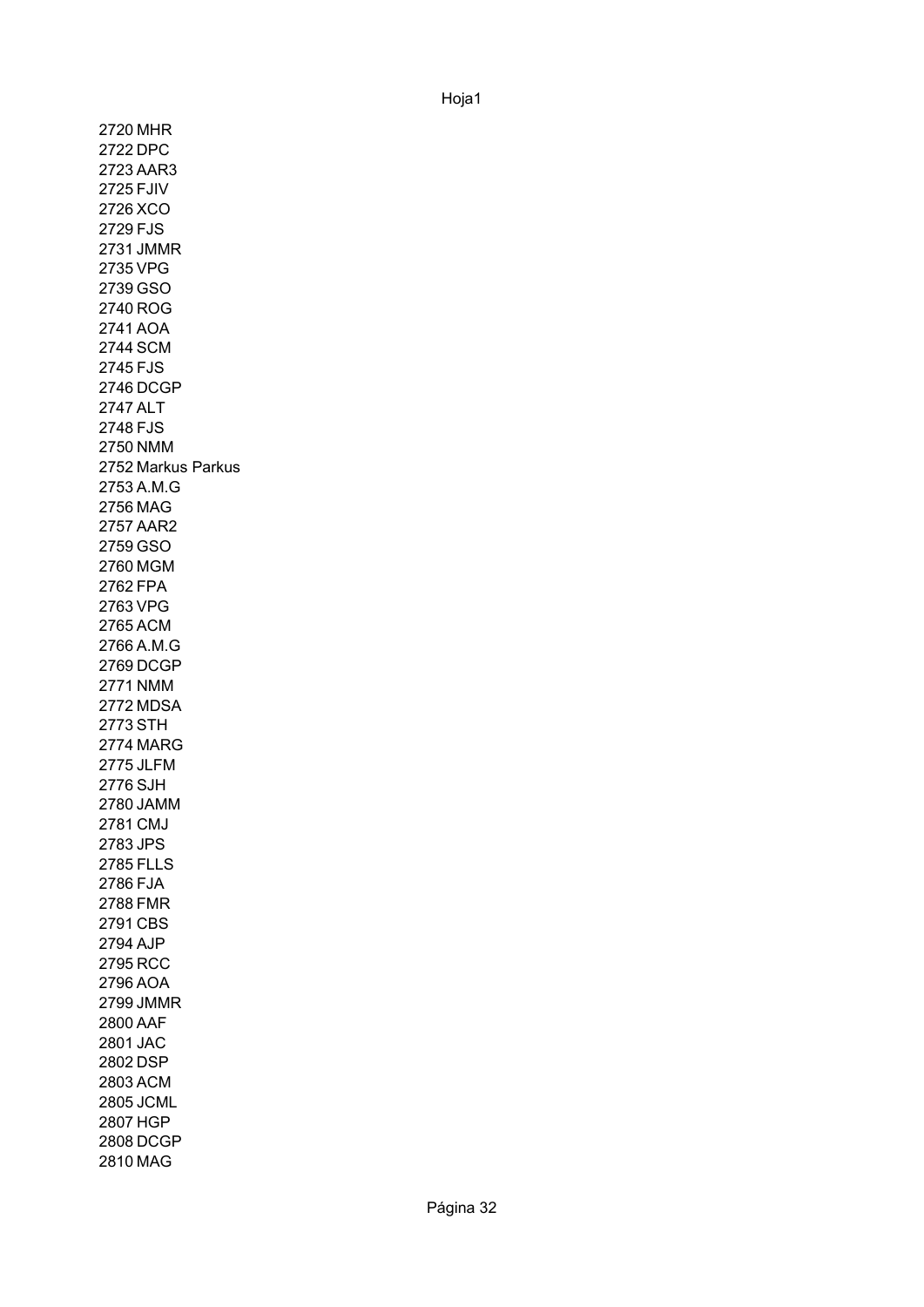2812 NMM 2813 VPG 2815 FJO 2817 FJC 2818 MACR 2820 RBM 2824 AJMP 2825 JUM 2826 JMAJ 2827 ACM 2830 ROG 2833 MC 2834 LAMP 2835 JARG 2837 JUM 2838 MDSA 2841 LMG 2850 NMM 2851 JAMM 2852 LGG 2853 JCX 2854 ORA 2855 JMAJ 2856 MARG 2857 JCML 2858 MAR 2860 PST 2863 RJS 2864 LMG 2865 FJS 2867 JGP 2868 SSH 2869 Markus Parkus2870 ACM 2871 RG 2872 ACM 2873 ORA 2874 AOA 2875 SRG 2876 JAC 2877 JRP 2881 FJA 2882 ESM 2884 JGP 2887 JMMR 2890 FJS 2891 MACR 2892 SMR 2895 JAC 2898 RBM 2899 ADO 2900 CSG 2904 JPR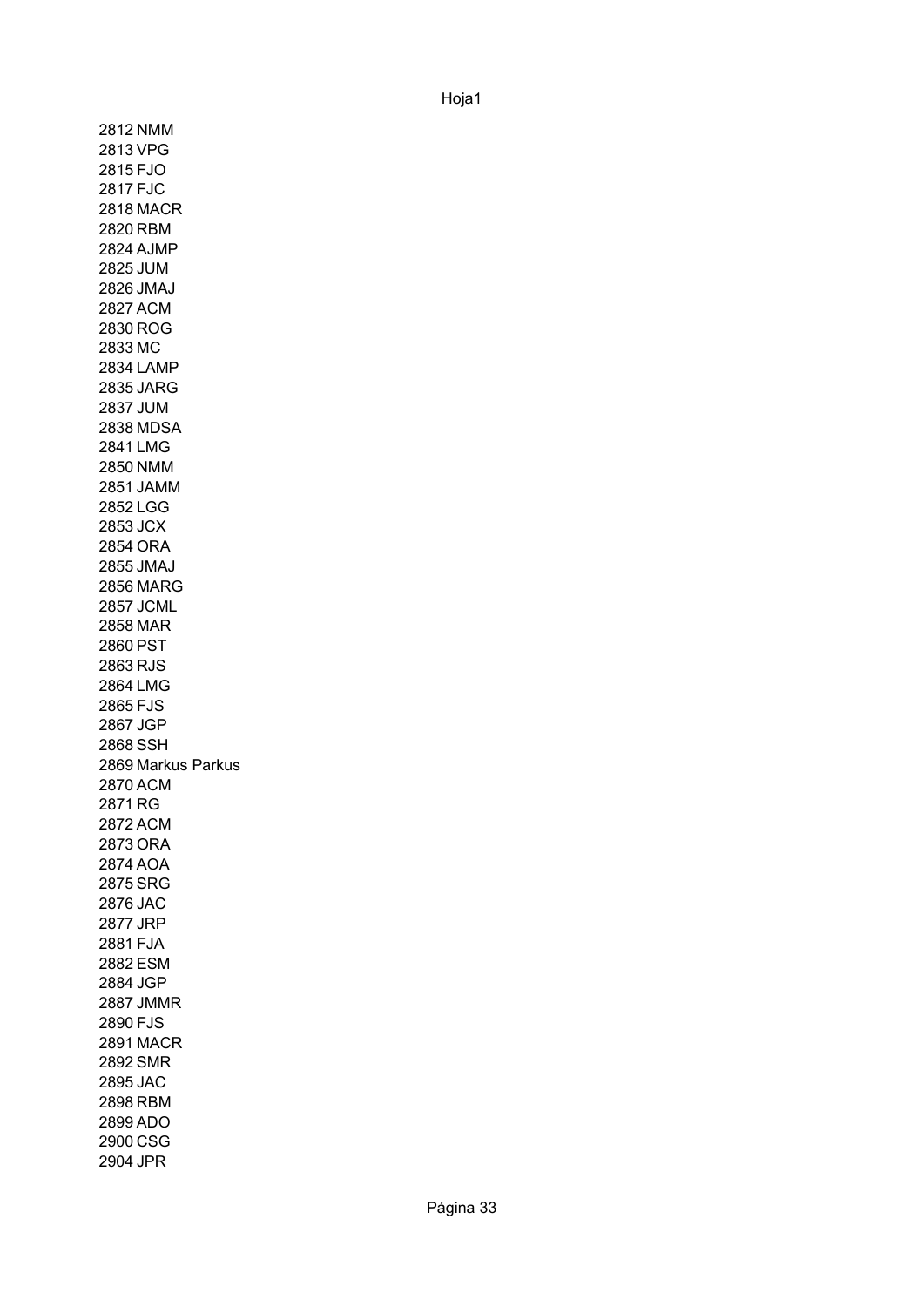2905 COB 2907 DCGP 2908 DDL 2910 JLG 2913 JPS 2915 LGG 2916 AMG 2917 GSO 2918 CSG 2919 JAPG 2920 CP 2921 AAF 2922 GSO 2923 VML 2924 JGM 2925 JIPL 2927 SJH 2928 CRS 2930 HGP 2931 ABG 2933 MACR 2935 DBM 2937 GSO 2938 VBP 2940 RZF 2943 DPC 2951 EPP 2952 LGG 2954 DCGP 2955 LGG 2957 FJMR 2959 DPC 2960 ABG 2962 PMC 2963 MARG 2964 FJO 2966 FJA 2969 EGD 2974 VPG 2975 MVP 2977 JFB 2979 GSO 2980 JGU 2981 ACC 2982 ORA 2983 FPA 2984 GSO 2985 FJS 2987 ISG 2988 thEpOpE2989 JMMR 2990 AGL 2992 COB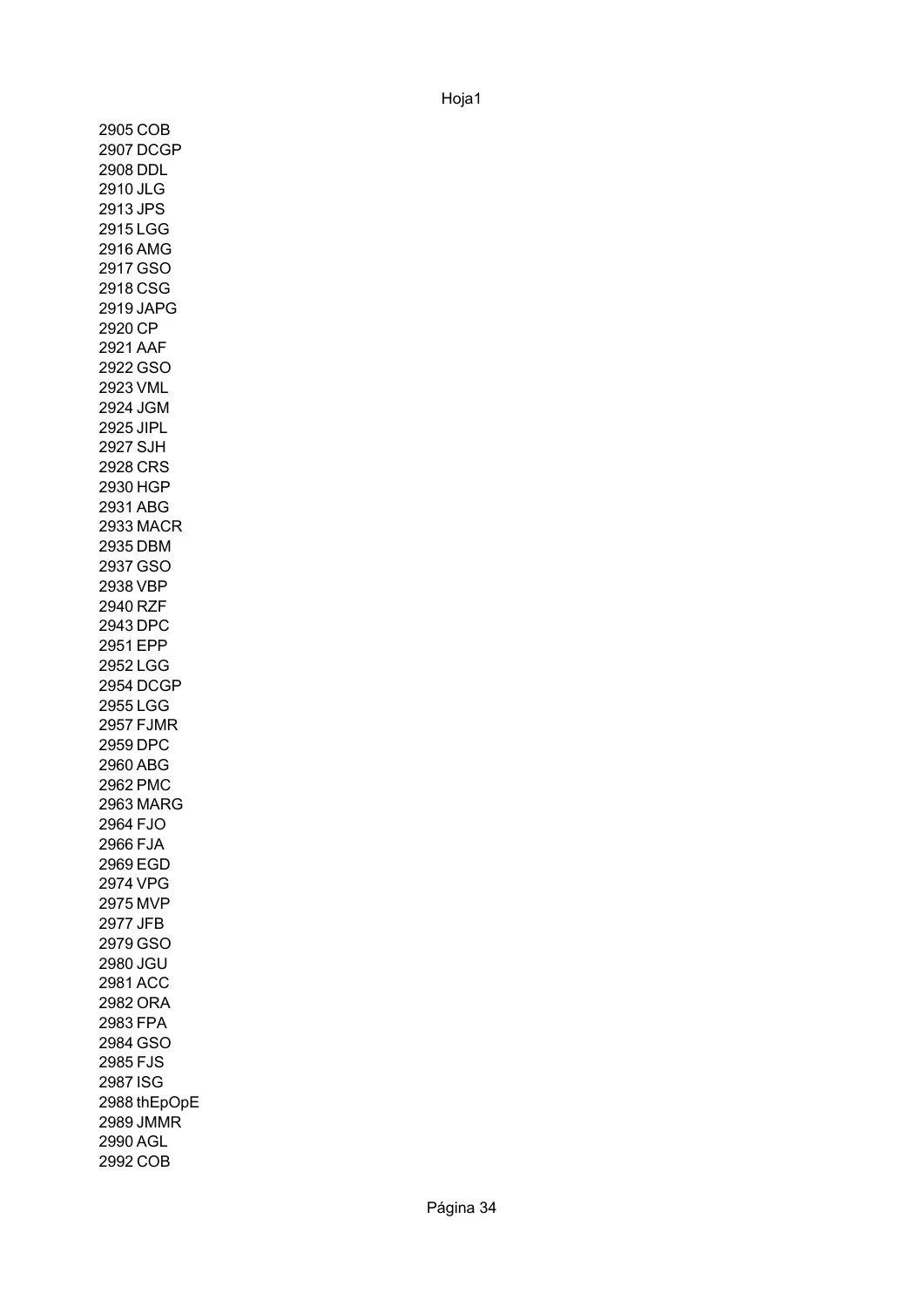2994 JMF 2996 SSH 2997 DBM 2999 Joel Fleishman 3000 FMR 3001 AGO 3005 Primy 3007 AMG 3008 AGL 3010 FCC 3011 MGL 3014 JMMR 3015 ESM 3017 SGC 3018 AOA 3019 FJC 3021 JMMR 3022 SRV 3023 FJM 3024 JMV 3025 ANP 3027 RM 3028 VBP 3030 JMAJ 3032 JPS 3034 JG 3035 MDSA 3037 JMMR 3040 MC 3041 MARG 3042 FCC 3043 JUM 3045 LDLC 3048 JMAJ 3049 ISG 3051 CAR 3053 AGO 3054 AMM 3057 FJLM 3058 FJO 3059 RLC 3060 VPG 3061 LPG 3063 FJS 3065 JGU 3068 AJNG 3070 PLG 3072 ORA 3076 JCML 3077 Joel Fleishman3079 AJNG 3082 COB 3083 SRV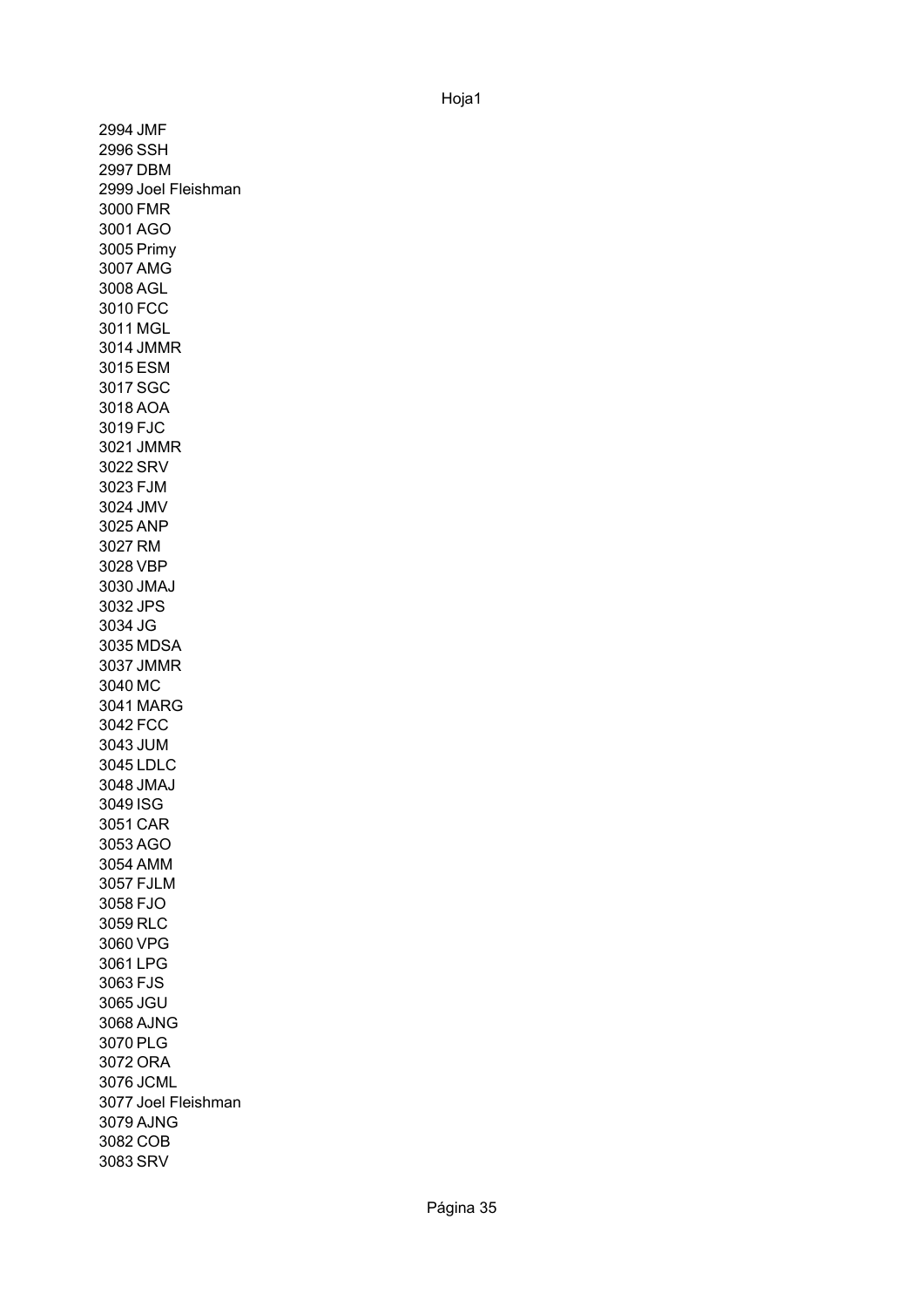3084 JGP 3085 PVJ 3091 ESM 3093 AOR 3094 VML 3095 MC 3097 OLLG 3099 DGG 3104 IMD 3107 VCH 3110 RZF 3111 JMMR 3113 JLNA 3115 AOA 3116 POS 3117 ALR 3119 JLN 3121 XCO 3122 JAC 3123 ISG 3124 FCC 3125 FJS 3126 RZF 3128 ARP 3130 ESM 3131 LAMP 3136 Mirror3137 SGC 3138 LMDB 3140 CMJ 3141 AJMP 3142 AOR 3143 JAOC 3144 JAZ 3147 SRG 3148 MHR 3149 JAMM 3150 AOA 3152 JMAJ 3153 RSA 3154 JLN 3155 MC 3158 SGC 3159 MARG 3160 ABG 3162 JLFM 3163 DPC 3170 LAMP 3173 PJB 3174 AH 3176 SGC 3177 VBP 3178 JARG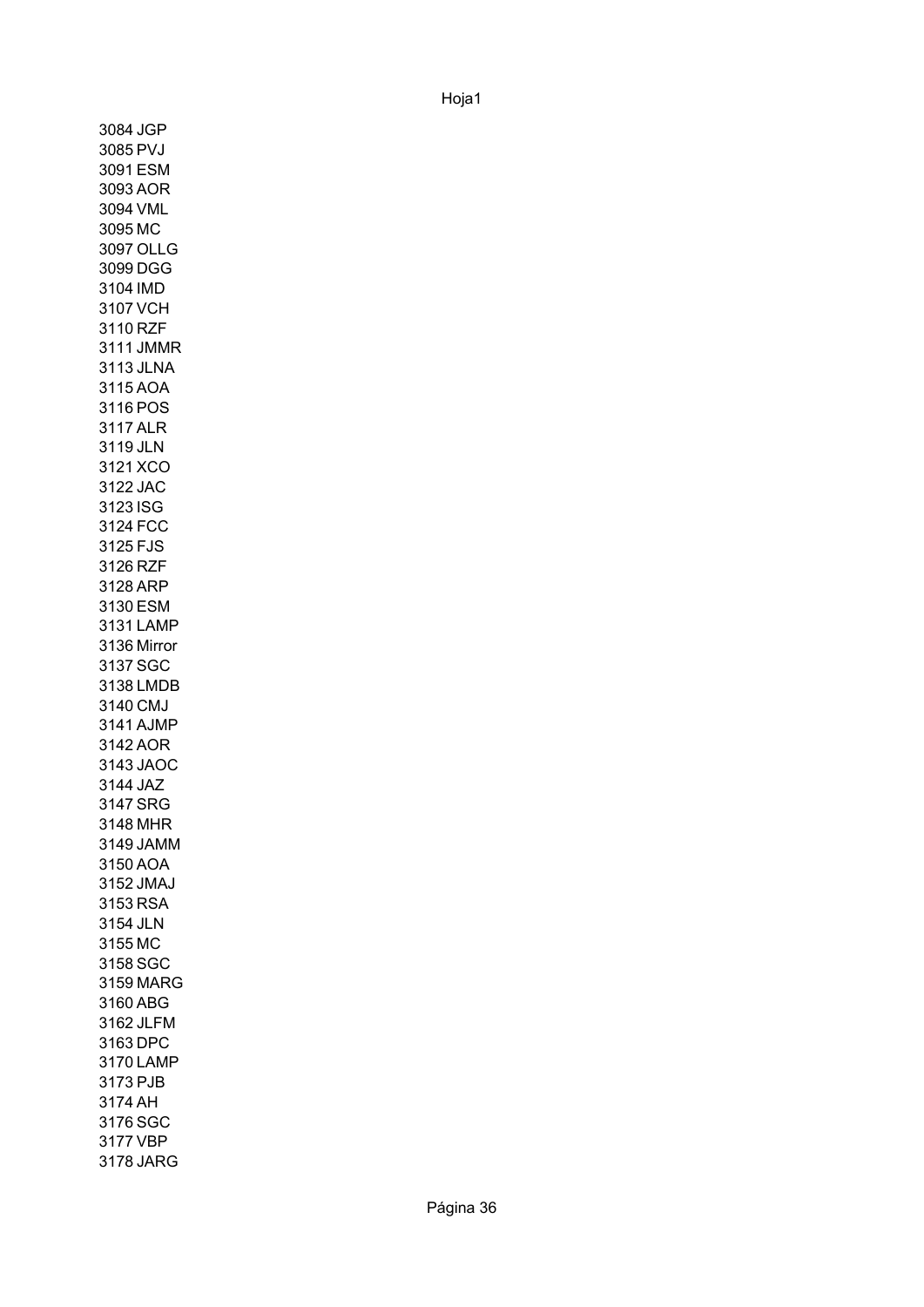3180 EMR 3183 AAR 3186 XCO 3191 RCD 3192 JCML 3193 JIPL 3196 RRN 3197 GSO 3198 MDSA 3200 DGG 3204 TPG 3207 JAPG 3208 GSO 3210 LDLC 3211 CAR 3212 CAGV 3213 AFL 3214 FJLM 3215 ESM 3216 JIPL 3219 AGO 3220 FJA 3221 ROG 3223 ACM 3224 MTH 3226 DCGP 3229 XCO 3230 DFS 3231 EPJ 3233 SSH 3234 LAMP 3238 AJNG 3239 FJG 3240 MSD 3241 OEF 3242 COB 3243 MSD 3245 Hark0 3247 AFL 3248 PST 3250 FCC 3253 AAF 3254 MDS 3256 JLFM 3259 VPG 3260 RM 3261 JEC 3262 VBP 3265 thEpOpE3266 FJS 3267 CRL 3269 JRB 3275 COB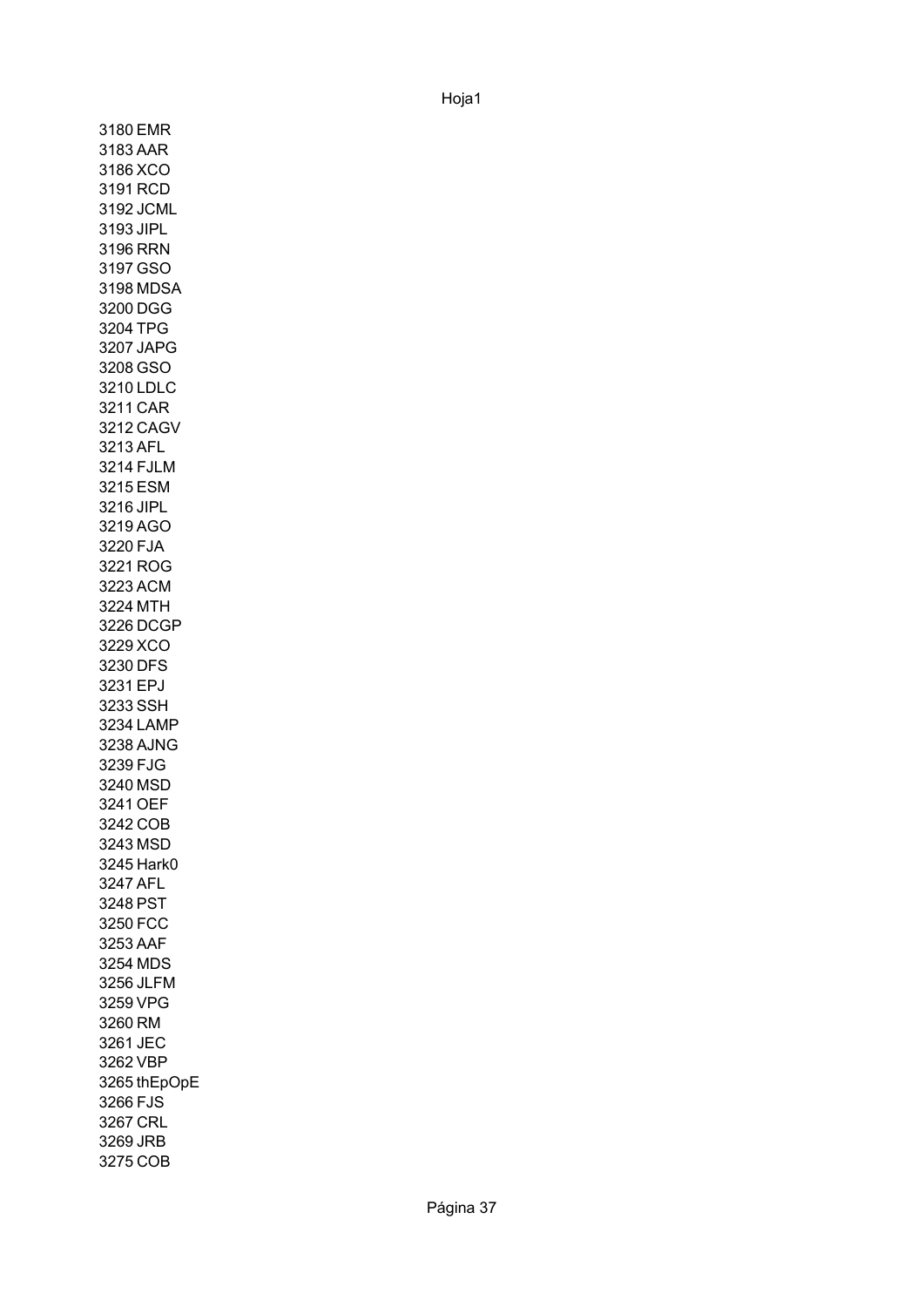3278 MTH 3279 Mirror 3280 JAOC 3281 FJS 3282 JADG 3285 PVJ 3288 DMD 3291 SSH 3292 GSO 3294 FJC 3295 AFL 3297 FJS 3298 FJA 3299 PVJ 3301 DPC 3302 ESM 3303 FJS 3306 ANP 3307 Mirror 3312 Nacho 3314 JRM 3315 FJO 3318 FJS 3319 DBM 3322 thEpOpE3324 RM 3325 AJMP 3327 NMM 3330 FJRG 3331 JAOC 3332 SGC 3333 FJO 3334 DCGP 3335 CBM 3336 CRS 3339 ANP 3340 JLFM 3342 OGB 3343 JLG 3347 JARG 3348 LGG 3350 RM 3352 JMAJ 3353 EPJ 3355 JG 3356 PST 3358 AAR2 3360 MARG 3361 JMMR 3362 RZF 3364 AH 3365 EMR2 3372 JG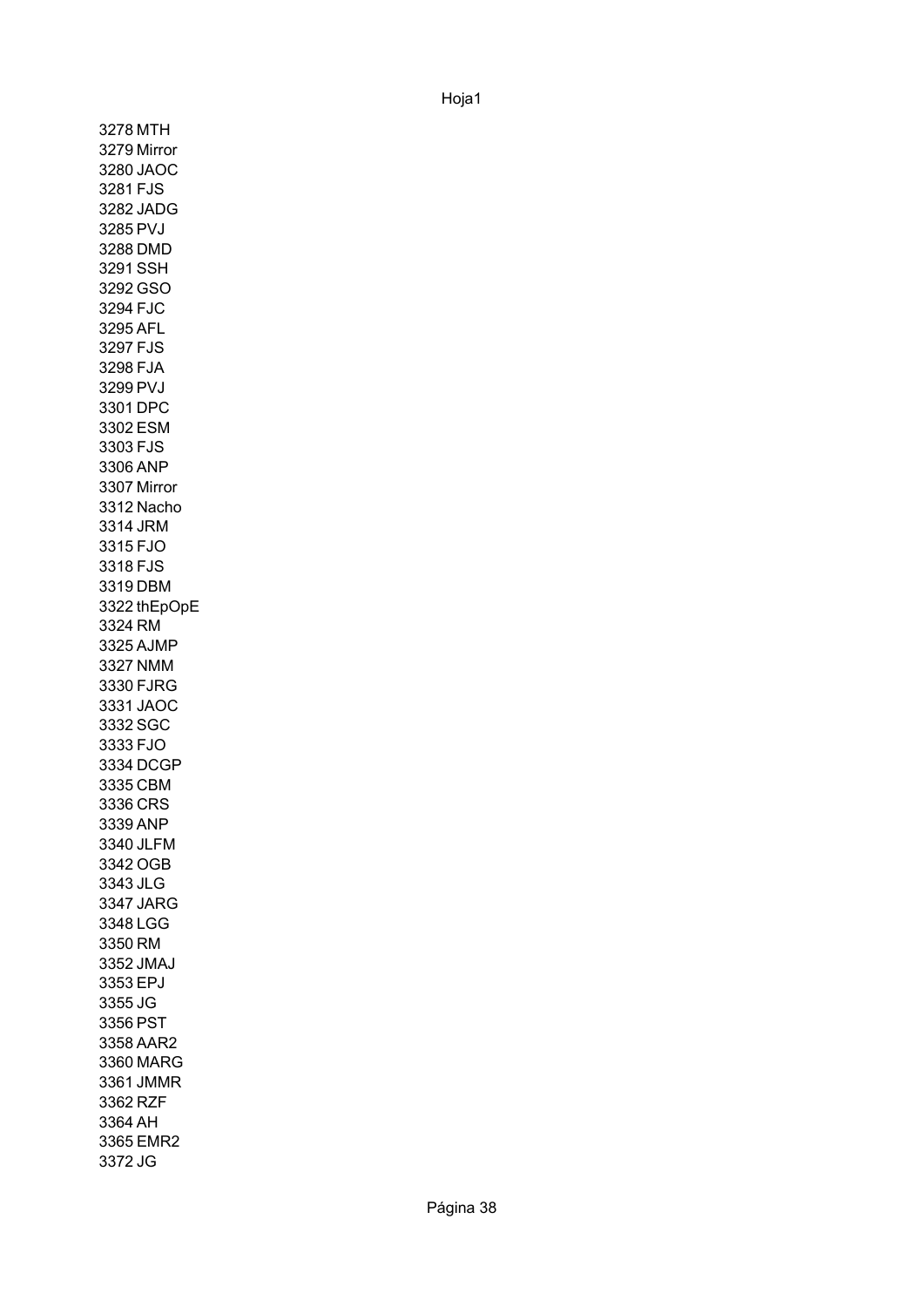3375 RTL 3376 VML 3377 JMAJ 3378 JMMR 3379 SGC 3380 VPG 3381 AMS 3383 LMDB 3384 MAG 3385 JP 3386 CSG 3389 FPM 3392 FJMR 3394 RBM 3395 POS 3399 JAZ 3400 MSD 3401 GSO 3402 thEpOpE3408 VPG 3410 JIMM 3413 JGP 3414 STH 3415 BLP 3417 EPJ 3418 AMM 3419 LAMP 3422 RTL 3426 Nacho 3428 CAGV 3430 LMG 3432 FJS 3433 GSO 3434 SRG 3435 PST 3436 CBM 3437 SCM 3438 AAR2 3444 LMDB 3448 EMB 3450 COB 3451 JP 3452 JAZ 3454 ROG 3455 SCM 3456 CBS 3458 XCO 3460 ESM 3461 JMU 3462 IMD 3464 XCO 3465 AMGM 3466 JIPL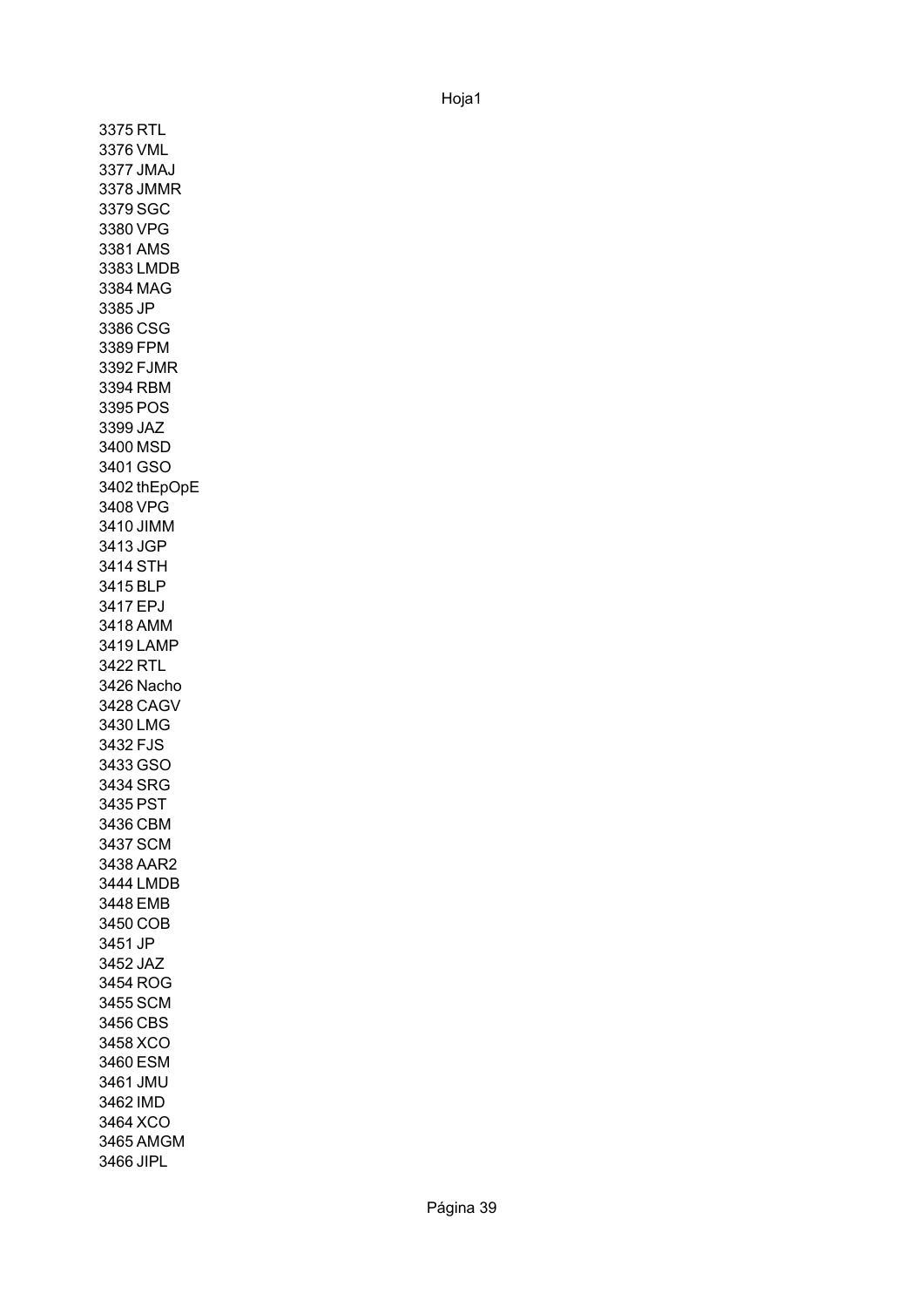3470 RTL 3471 RM 3472 EPP 3473 AAR3 3476 A.M.G 3477 CBS 3479 ALT 3481 AMG 3482 GGC 3483 ALT 3486 MAG 3489 LMG 3491 JMV 3494 FJS 3495 RPD 3497 CBS 3498 ESM 3499 HGP 3505 RM 3506 JRS 3507 JRP 3510 LAL 3512 JLN 3514 FJO 3515 JCX 3517 AMGM 3518 RBM 3519 PVJ 3520 JAJP 3521 SCM 3522 AMS 3523 ABG 3525 JGP 3526 JJAM 3527 JP 3528 MGL 3530 JOE 3531 XCO 3532 LDLC 3534 MSD 3536 FJMR 3537 RRN 3539 POS 3541 BLP 3542 Joel Fleishman3543 OGB 3545 JG 3546 JGP 3547 ORA 3548 LPG 3549 JAMM 3550 FLLS 3553 LAMP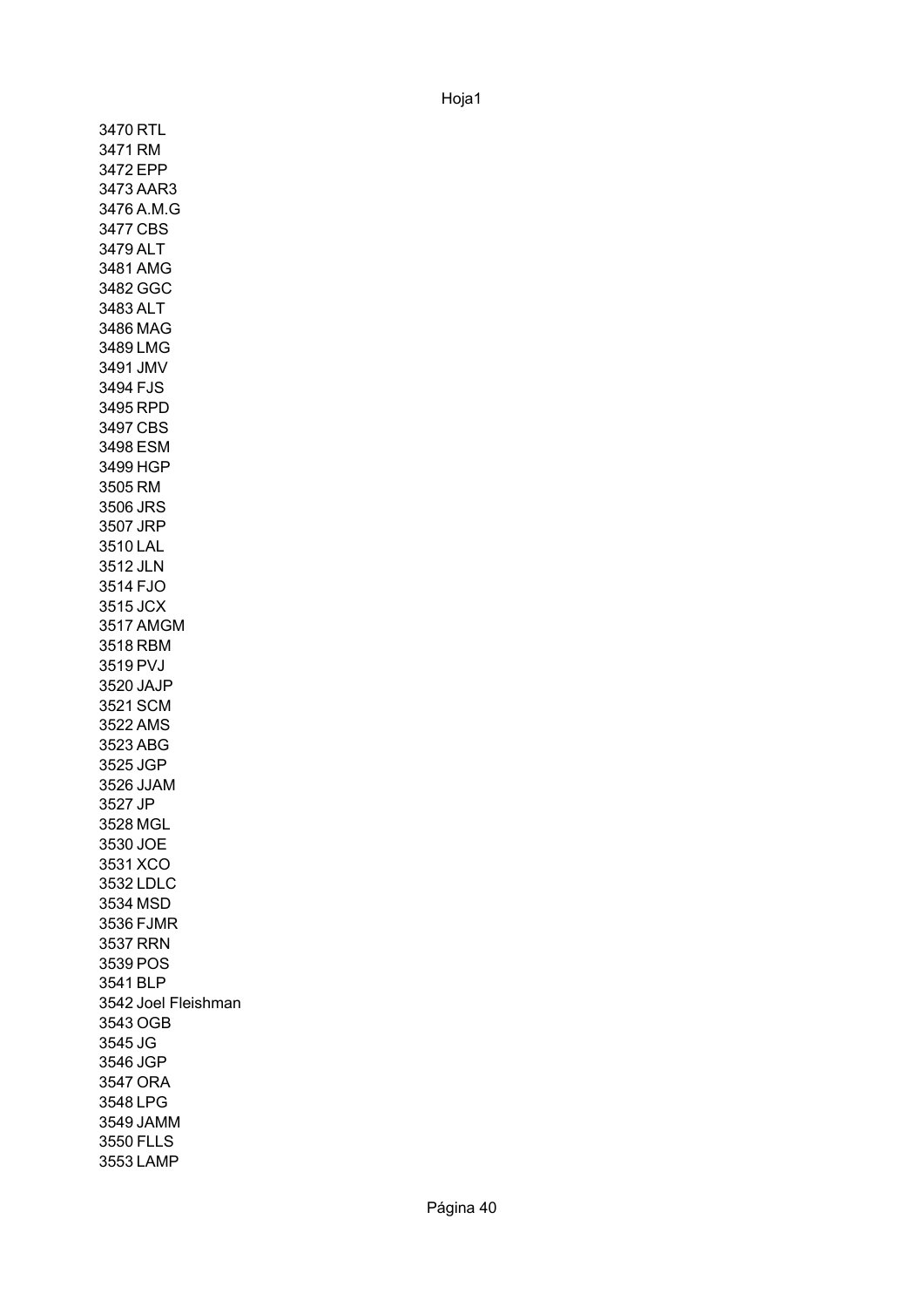3554 JRM 3561 A.M.G 3562 ABG 3565 MDSA 3566 A.M.G 3567 ROG 3568 FCC 3569 MFG 3572 GSO 3573 FPM 3574 OEF 3578 SJH 3580 Joel Fleishman 3581 MC 3583 MACR 3584 JAOC 3585 VML 3590 LDLC 3591 AAR2 3593 AJMP 3594 FJLM 3595 GSO 3597 DBM 3598 BLP 3600 SRV 3603 ALR 3604 SG 3606 LGG 3607 AAR2 3608 MDS 3610 JARG 3611 JMV 3612 COB 3613 ALR 3614 JAC 3615 AJNG 3616 MLM 3618 JGP 3620 JLNA 3624 Markus Parkus3625 JAJP 3626 FJM 3628 EPJ 3631 FJS 3632 RM 3633 AAR2 3634 MC 3637 LGG 3638 AOA 3639 MAG 3641 JUM 3642 ROG 3645 LDLC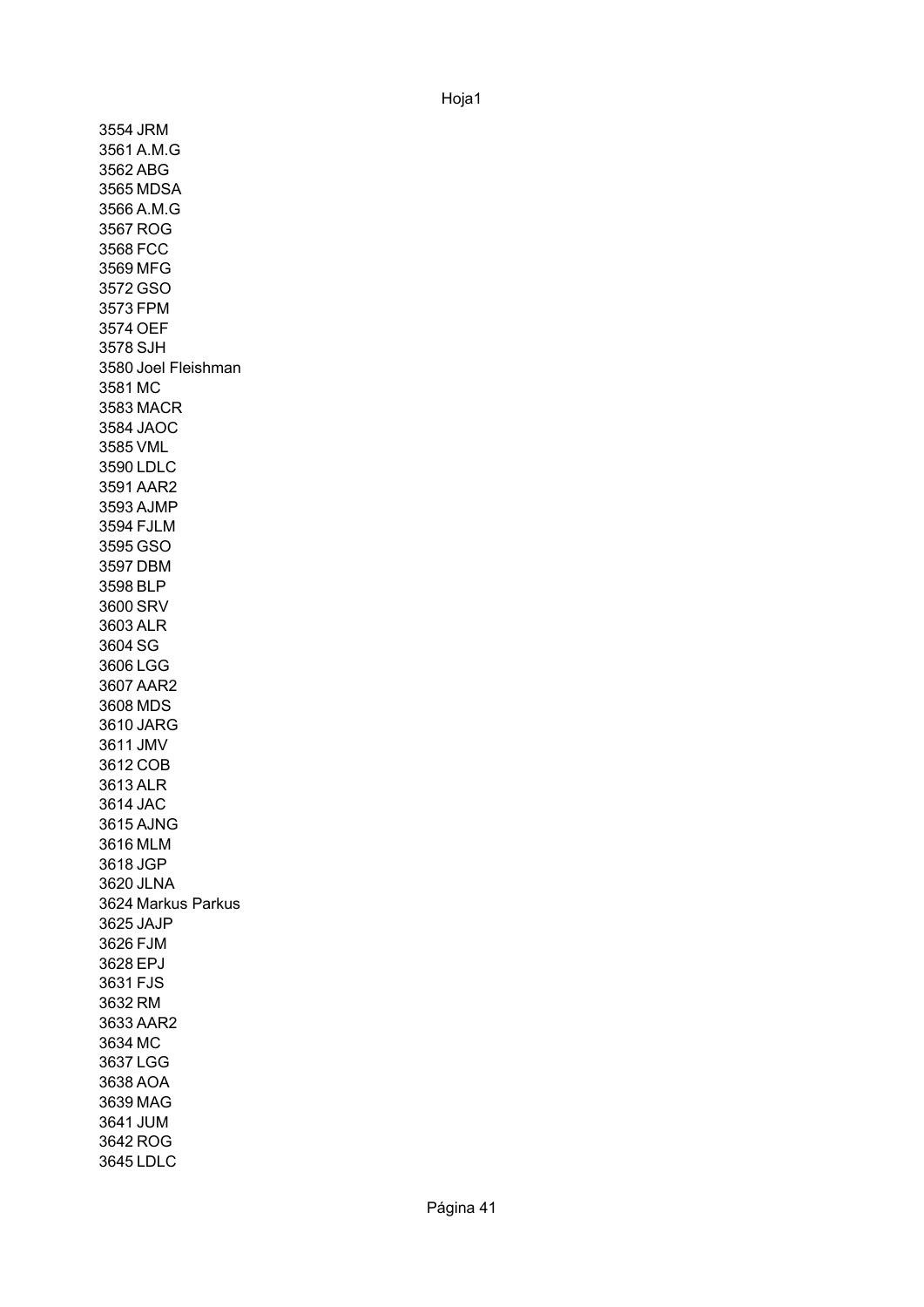3646 LGG 3647 JSF 3648 VBP 3649 DMD 3650 ALT 3653 JMMR 3654 AJC 3655 XCO 3656 ISG 3658 LAL 3659 PVJ2 3662 JLN 3663 LGG 3665 DSL 3666 XCO 3667 SRV 3668 JCML 3669 JGP 3671 EPP 3672 DPC 3674 DGG 3679 JP 3681 JG 3682 AOR 3683 ALT 3686 JARG 3688 AMM 3690 HGP 3691 LDLC 3694 JJAM 3695 DLC 3696 ALR 3697 JMU 3698 JAC 3700 ISG 3703 JCML 3704 COB 3707 AAR2 3708 JARG 3710 MHR 3711 RBM 3714 LMDB 3717 AH 3718 FJRG 3719 AAR2 3720 AAF 3722 JLC 3724 JAZ 3725 Joel Fleishman3726 DCGP 3729 RM 3730 XCO 3731 JMJ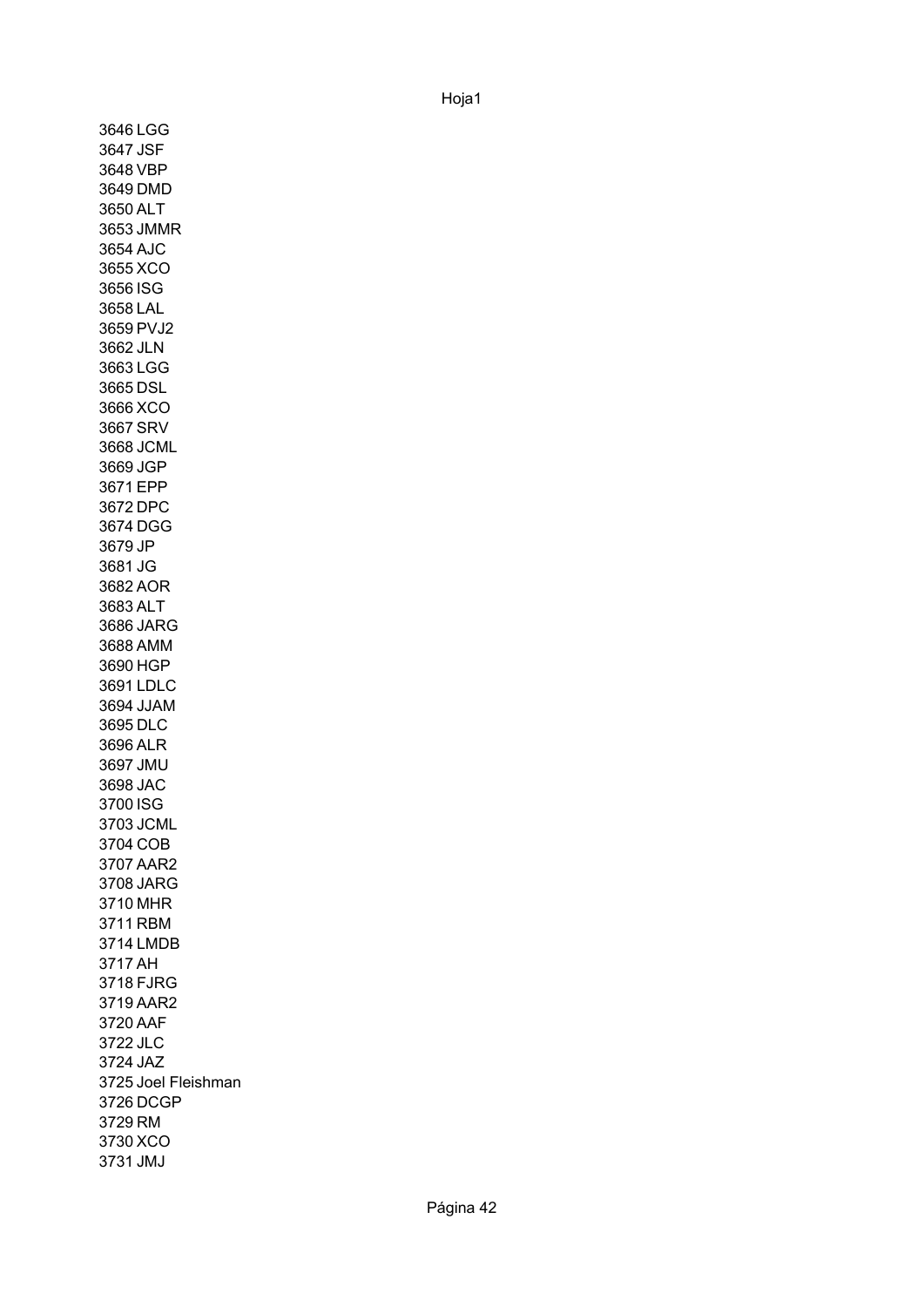3732 Nacho 3733 ADO 3734 JMU 3735 IMD 3737 CMG 3739 XCO 3740 ABG 3741 IMD 3743 CMJ 3744 OLLG 3745 JMV 3746 thEpOpE 3747 CAR 3749 JAG 3750 JCML 3753 FPA 3754 ALT 3755 ESM 3756 JMU 3757 AAR 3758 FLV 3759 ISB 3760 LAL 3763 FJS 3765 Joel Fleishman 3766 MDS 3767 MSD 3769 RTL 3770 ALT 3771 AVH 3772 RJS 3773 MAGS 3775 JGP 3780 OEF 3781 LPG 3782 JMMR 3783 JADG 3784 EPP 3785 FJB 3788 RZF 3789 LMDB 3790 LPG 3791 Markus Parkus 3793 SSH 3794 EMR2 3796 MDSA 3797 ORA 3798 OLLG 3800 DSL 3801 Hark0 3803 ABG 3804 HGP 3807 thEpOpE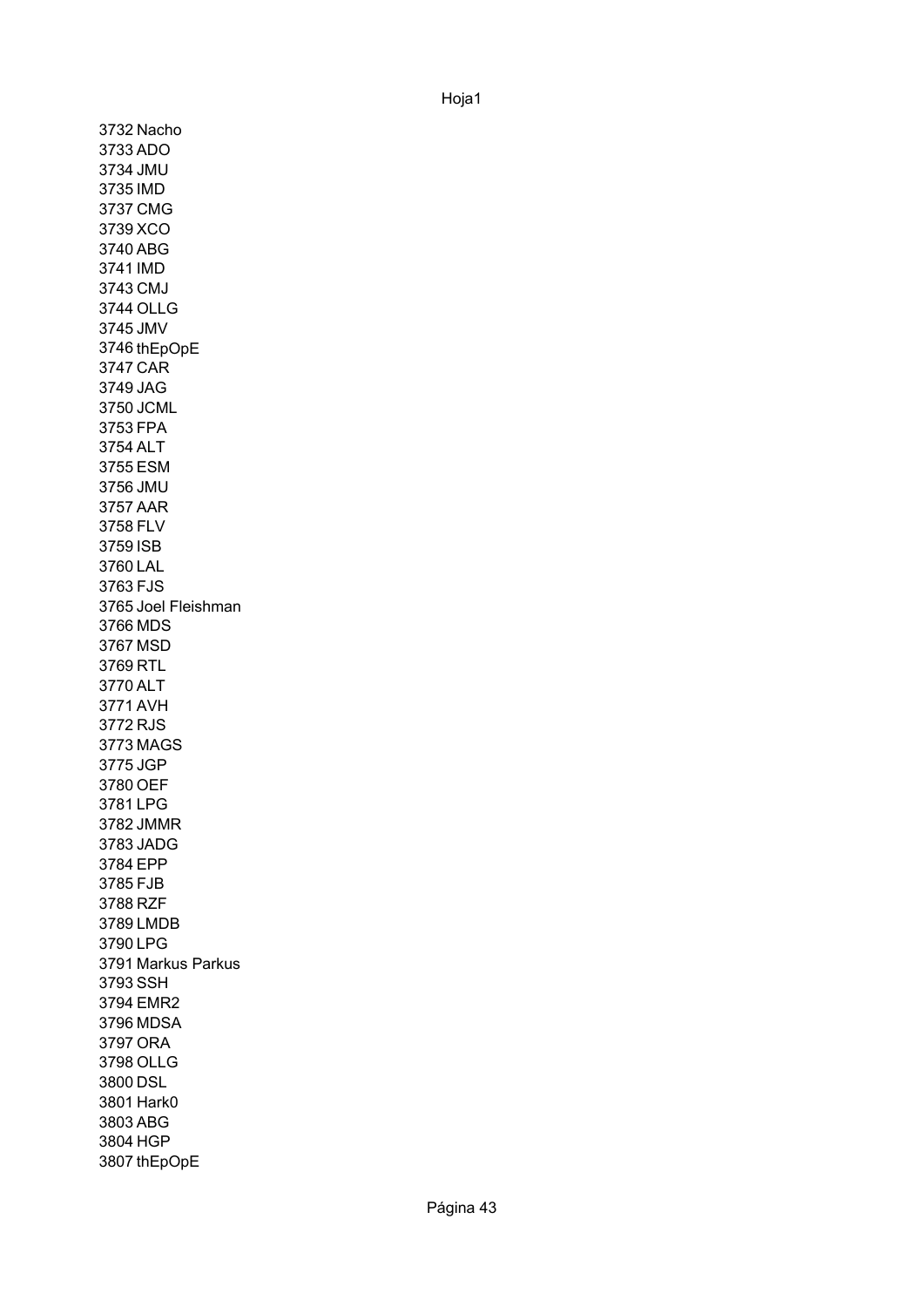3808 CAGV 3809 RBM 3810 FJO 3811 COB 3812 LAMP 3813 JLFM 3814 Mirror 3815 LAL 3817 VGL 3818 AAR2 3819 DDL 3821 RJS 3822 JRS 3824 SSH 3827 ESM 3829 FJIV 3830 JLNA 3831 RSA 3832 EPJ 3837 FJM 3838 Joel Fleishman3839 ROG 3841 OEF 3842 GSO 3843 JLVE 3844 AGL 3845 LPG 3847 JP 3849 SJH 3850 CRS 3852 FJRG 3853 AAR2 3855 AFL 3858 ALT 3860 FJS 3861 JAC 3863 JIPL 3864 GSO 3865 AMGM 3867 enri850@gmail.com 3869 RTL 3870 AAR 3871 TPG 3872 AMG 3874 FLG 3875 JMMR 3876 JCML 3878 JMMR 3880 MHR 3881 RBM 3882 POS 3885 JAPG 3889 RRN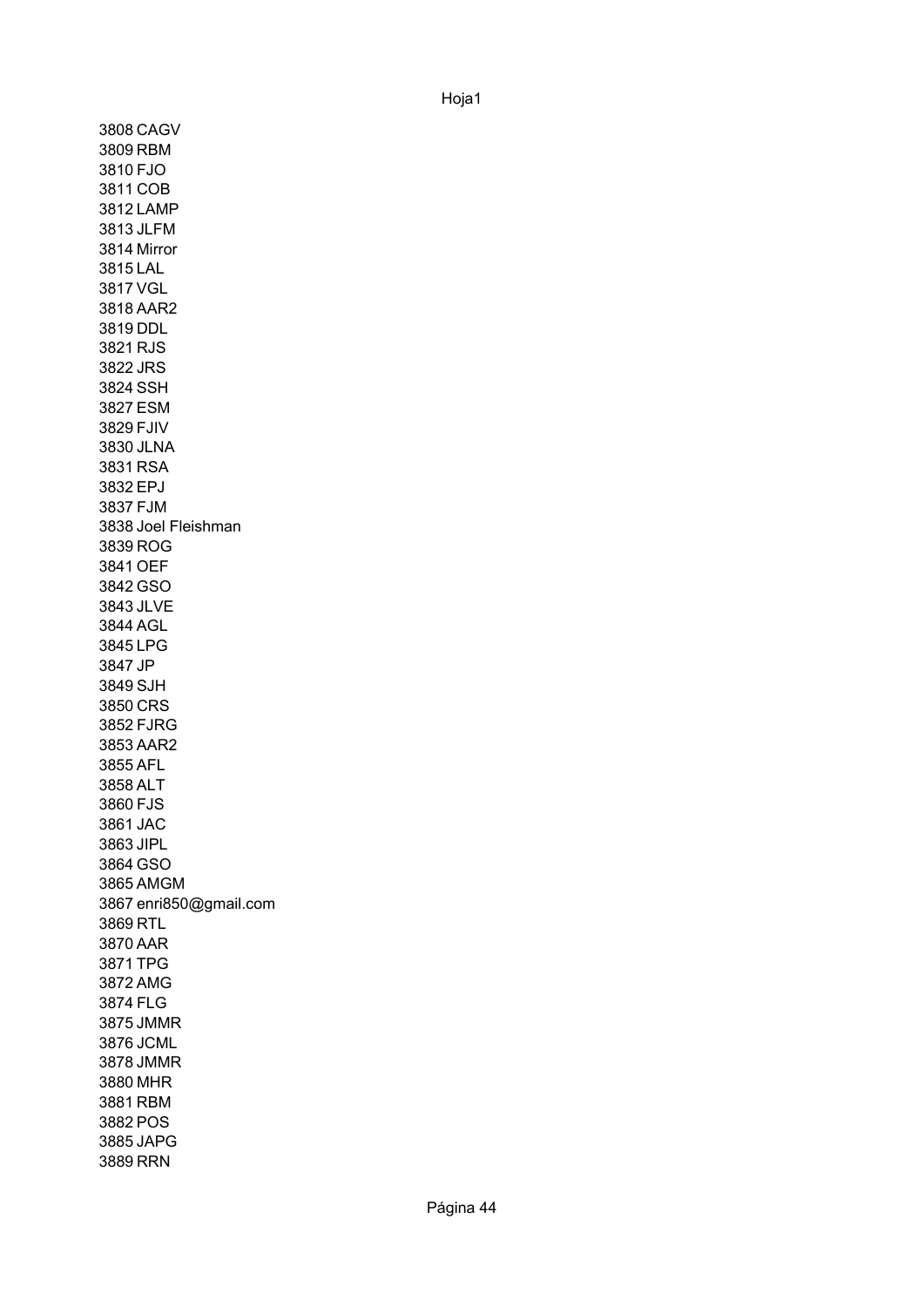3890 JAZ 3891 MDSA 3893 DBM 3894 MDSA 3895 CP 3897 VPG 3898 LPG 3900 AVH 3902 MAR 3903 ORA 3904 EPP 3905 LAMP 3906 MVP 3907 ECG 3908 JAJP 3909 ABG 3910 ACM 3912 JLN 3915 ALT 3916 GSO 3917 JP 3918 SCM 3919 MAGS 3920 Mirror 3921 EPP 3922 JAC 3924 RCC 3926 JGU 3927 HGP 3929 XCO 3933 JLN 3935 RBM 3936 FMR 3938 JAOC 3939 DDL 3940 Hark0 3941 FJC 3942 AGL 3943 ARP 3944 CSG 3945 JGP 3946 MSD 3947 CRL 3948 FJC 3949 JCX 3952 Joel Fleishman3953 JP 3954 Nacho 3955 JP 3956 SSH 3957 FJS 3959 JIPL 3960 MARG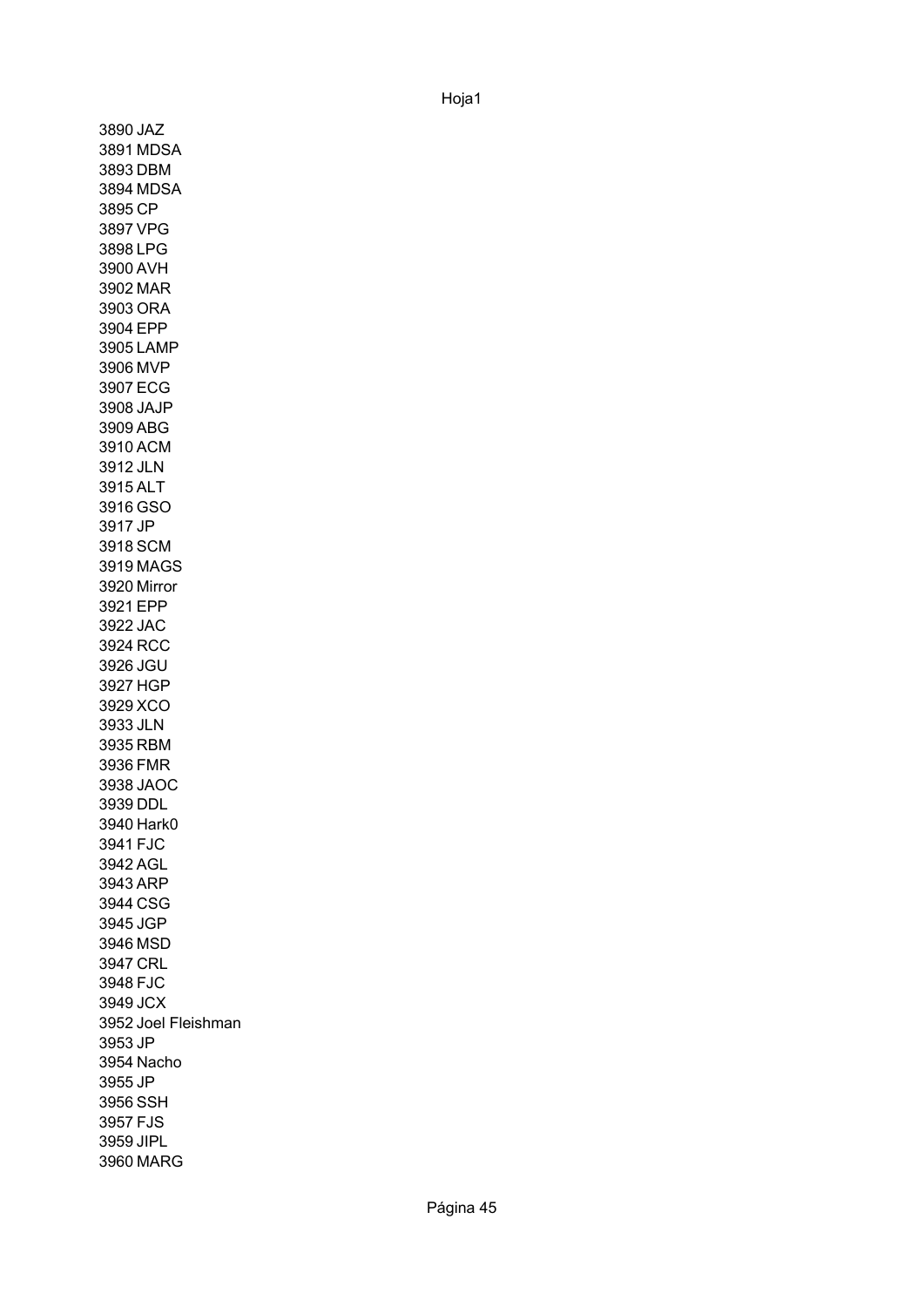3961 DMD 3962 ARP 3964 ESM 3971 ESM 3972 DDL 3973 CSG 3976 JGM 3977 Primy 3978 CMJ 3979 AAF 3980 IMD 3982 VBP 3983 MACR 3984 GSO 3985 RLC 3987 JLC 3988 JARG 3990 Mirror3991 IMD 3992 JAC 3993 JRB 3994 JPR 3995 MC 3996 Hark0 3997 RSA 3998 RCC 3999 TCV 4000 AMGM 4003 JIMM 4005 SRV 4007 JRB 4010 DPC 4012 JIMM 4015 LAMP 4016 XCO 4017 JGU 4018 ALT 4019 AOA 4021 ALT 4023 DBM 4024 CMJ 4026 FJRG 4027 FLV 4033 RPD 4034 FJS 4035 ALT 4036 TPG 4042 FJS 4043 JARG 4044 JPS 4046 TCV 4047 JOE 4051 DFS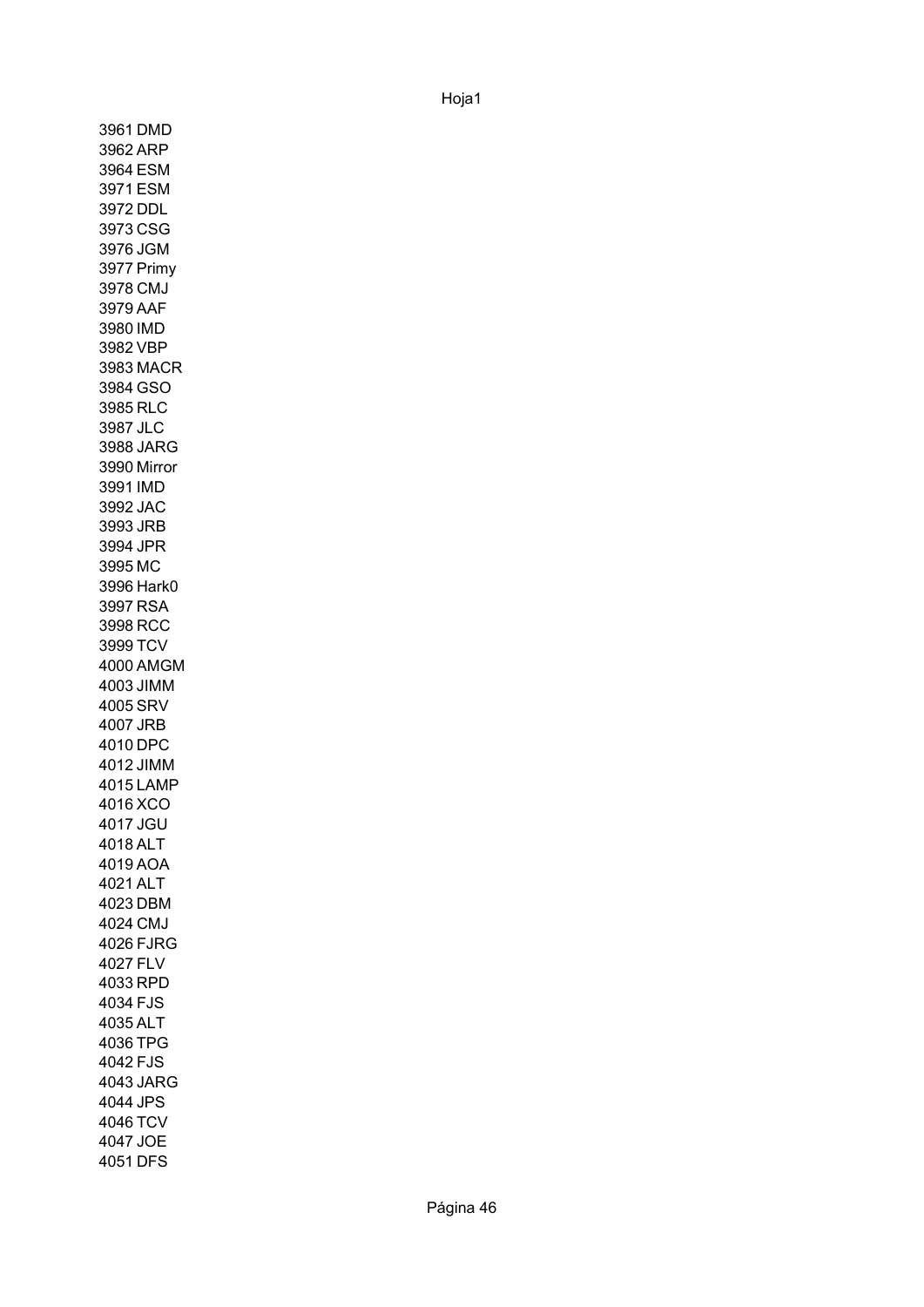4052 RTL 4053 Joel Fleishman 4054 POS 4055 LAMP 4056 RTL 4057 ADO 4059 JIPL 4060 DGG 4061 AJC 4062 JRS 4064 RTL 4067 COB 4072 FJLM 4073 FJIV 4074 RSA 4075 JP 4076 MDS 4077 ORA 4078 FJIV 4079 FJMR 4080 LMDB 4082 JLFM 4084 JAC 4086 MAGS 4087 JG 4088 MDS 4089 VGL 4090 AOA 4091 Mirror4093 JAC 4095 JGP 4098 FJS 4099 JPR 4101 SSH 4102 SGC 4103 PST 4105 RRN 4106 AJMP 4108 LDLC 4109 JAC 4111 JP 4112 VPG 4115 JIMM 4116 JGP 4117 RLC 4118 CRL 4120 JLVE 4121 AFL 4122 Hark0 4123 LMDB 4124 FJM 4125 ECG 4126 DCGP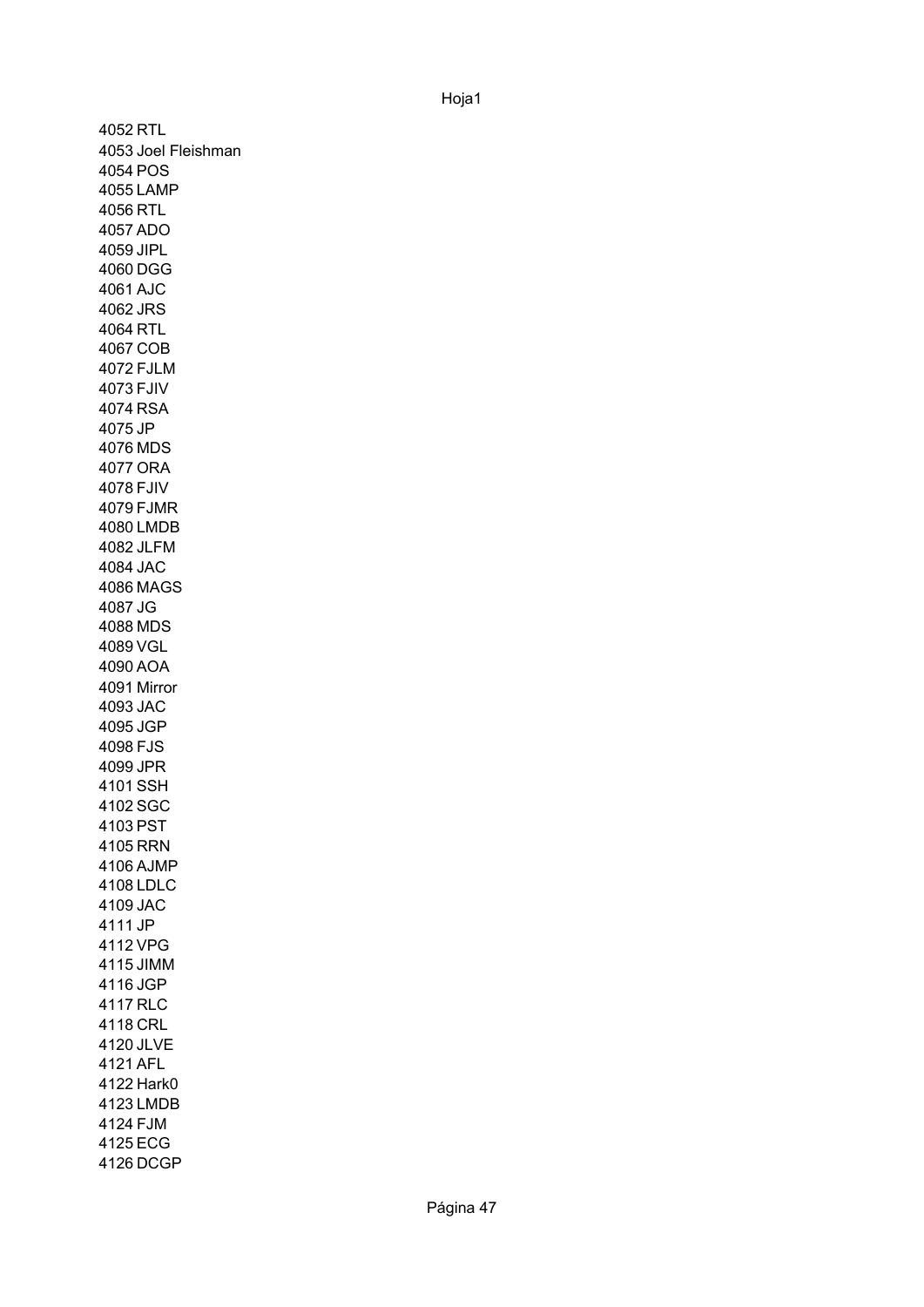4127 FLG 4129 FMR 4130 JGM 4132 ORA 4133 JEC 4134 GSO 4135 ROG 4136 SSH 4137 JMAJ 4138 CP 4139 CMG 4140 JGM 4143 JMAJ 4144 LGG 4145 ORA 4147 FPA 4148 thEpOpE 4151 ABG 4153 FJS 4154 DBM 4156 ARP 4157 Nacho 4158 FCC 4159 IMD 4160 Hark0 4161 EMR2 4163 GGC 4164 JLNA 4165 JGP 4166 JBG 4167 CRS 4168 AGO 4171 AMM 4173 TPG 4174 JMV 4177 CRS 4179 Hark0 4183 JP 4184 DPC 4187 JP 4189 MC 4190 FJO 4191 AJP 4193 FJIV 4195 MAG 4196 IMD 4197 CP 4198 AAR2 4199 Mirror4201 DFS 4203 JLFM 4205 ESM 4206 LMDB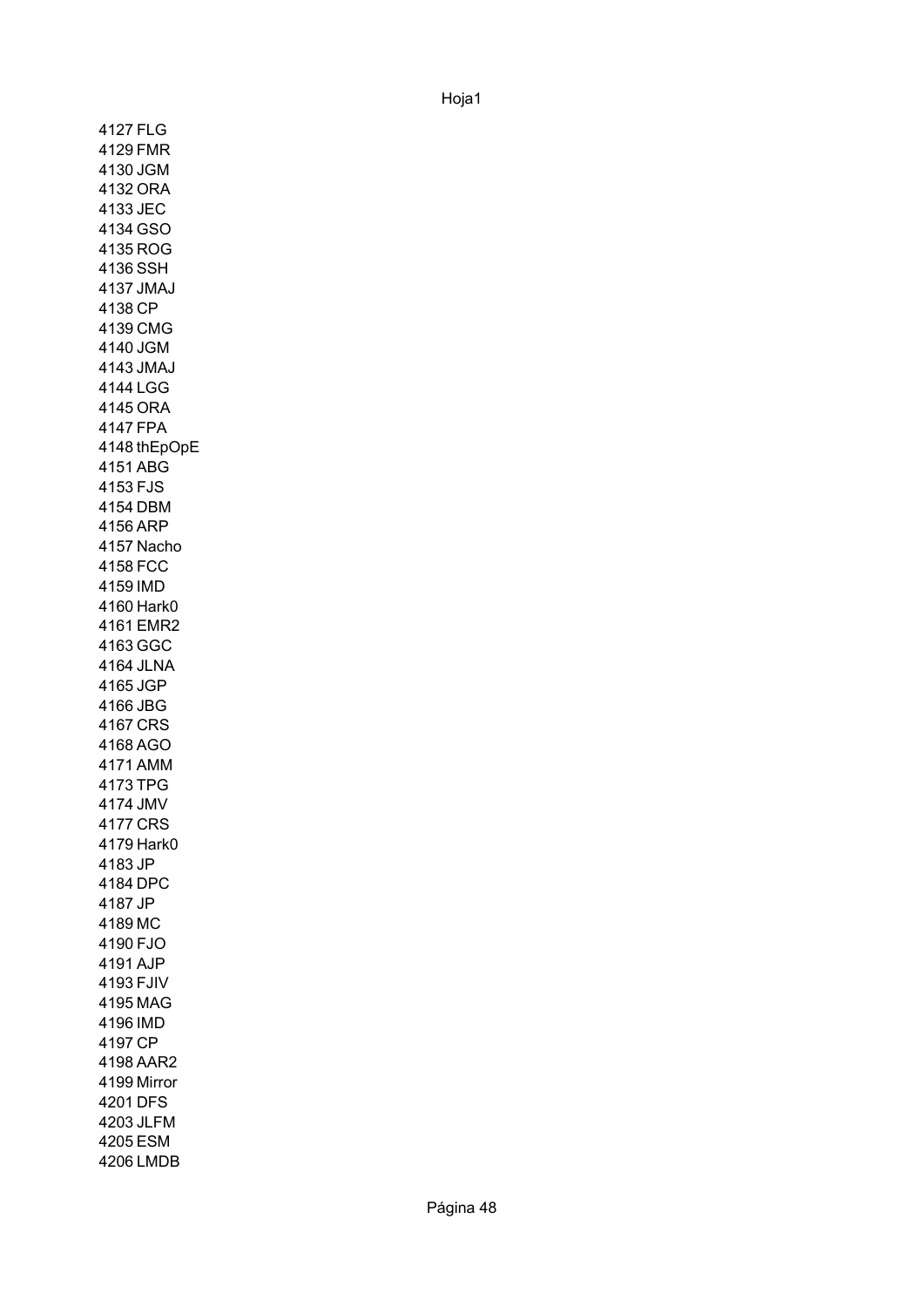4207 enri850@gmail.com 4208 MAR 4209 RJS 4210 FJS 4212 FCC 4213 JAC 4214 MAG 4215 JG 4216 GSO 4217 JPR 4221 DBM 4224 JGU 4228 JAJP 4230 ESM 4231 OLLG 4233 OEF 4234 CRL 4235 JRM 4241 SMR 4242 VBP 4243 RTL 4244 JOE 4245 FJS 4246 thEpOpE4247 MSD 4248 RPD 4249 LAMP 4250 AGO 4251 JLN 4252 EGD 4253 MGM 4256 AAN 4259 ALT 4260 SRG 4263 EPP 4264 LAMP 4267 AAR 4268 JMF 4269 JLFM 4270 JGP 4271 LAMP 4272 DSL 4275 SG 4277 FLV 4280 JRM 4281 XCO 4285 JCML 4288 EPP 4290 AH 4291 RM 4292 AH 4293 SG 4294 FPA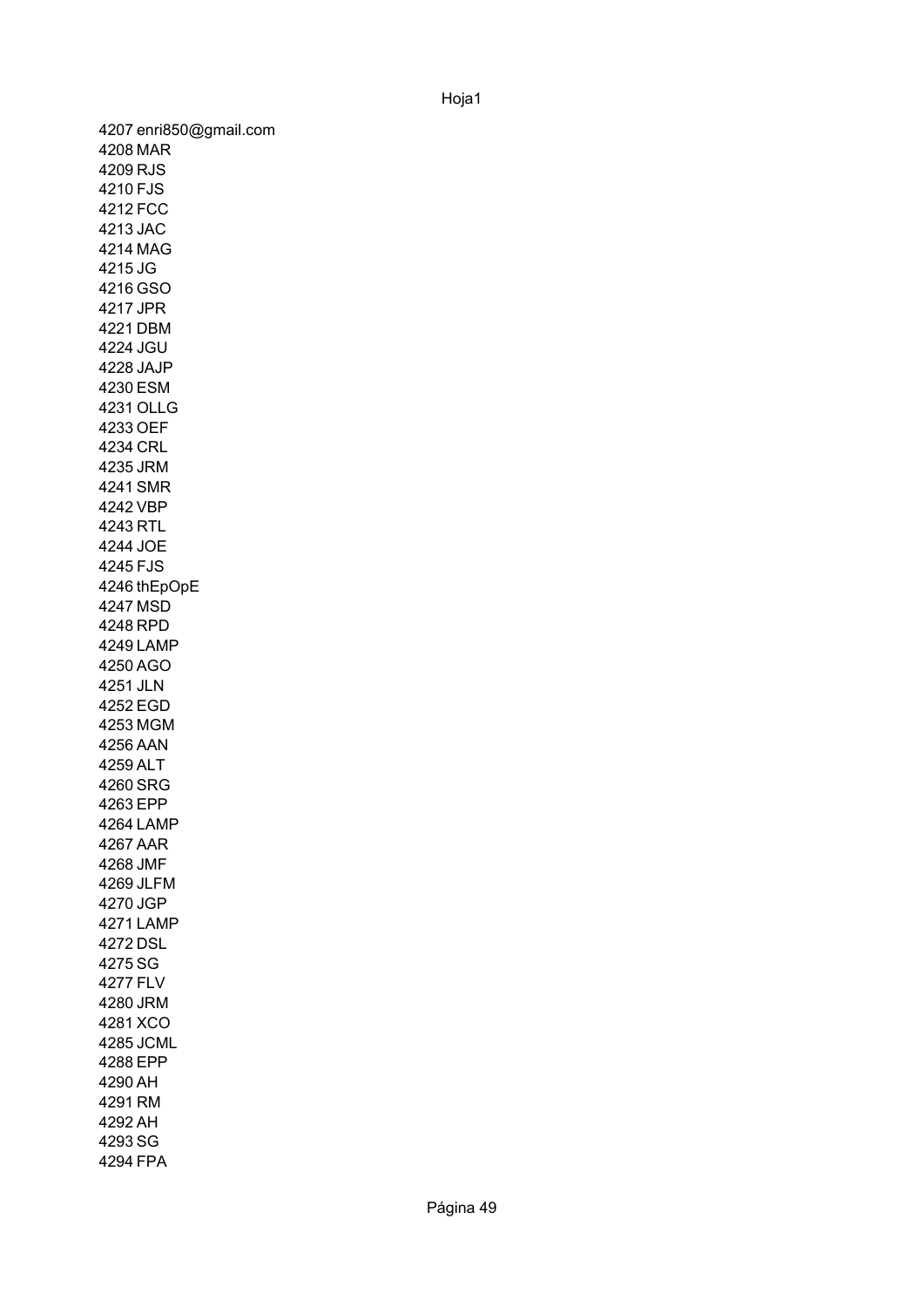4297 JCML 4299 MARG 4300 Markus Parkus 4301 IXUL 4302 LPG 4306 AJNG 4309 ROG 4312 Mirror 4314 Hark0 4315 JAMM 4316 Mirror4319 HGP 4320 ACC 4322 BLP 4326 RM 4328 RBM 4329 JLN 4330 EPP 4333 AAR2 4336 CRS 4337 SGC 4338 VGL 4339 EMR 4340 JGP 4341 JLC 4344 DFS 4346 MSD 4347 DPC 4348 ABG 4350 JMF 4353 JLVE 4354 JP 4356 CRS 4357 JAC 4360 CBM 4361 RTL 4362 JMJ 4363 JMF 4364 JIPL 4365 MARG 4366 DDL 4370 JLFM 4372 RJS 4380 VBP 4381 MSD 4384 GSO 4385 FCC 4386 AMG 4387 JARG 4390 ISB 4391 JAC 4393 OGB 4394 JIMM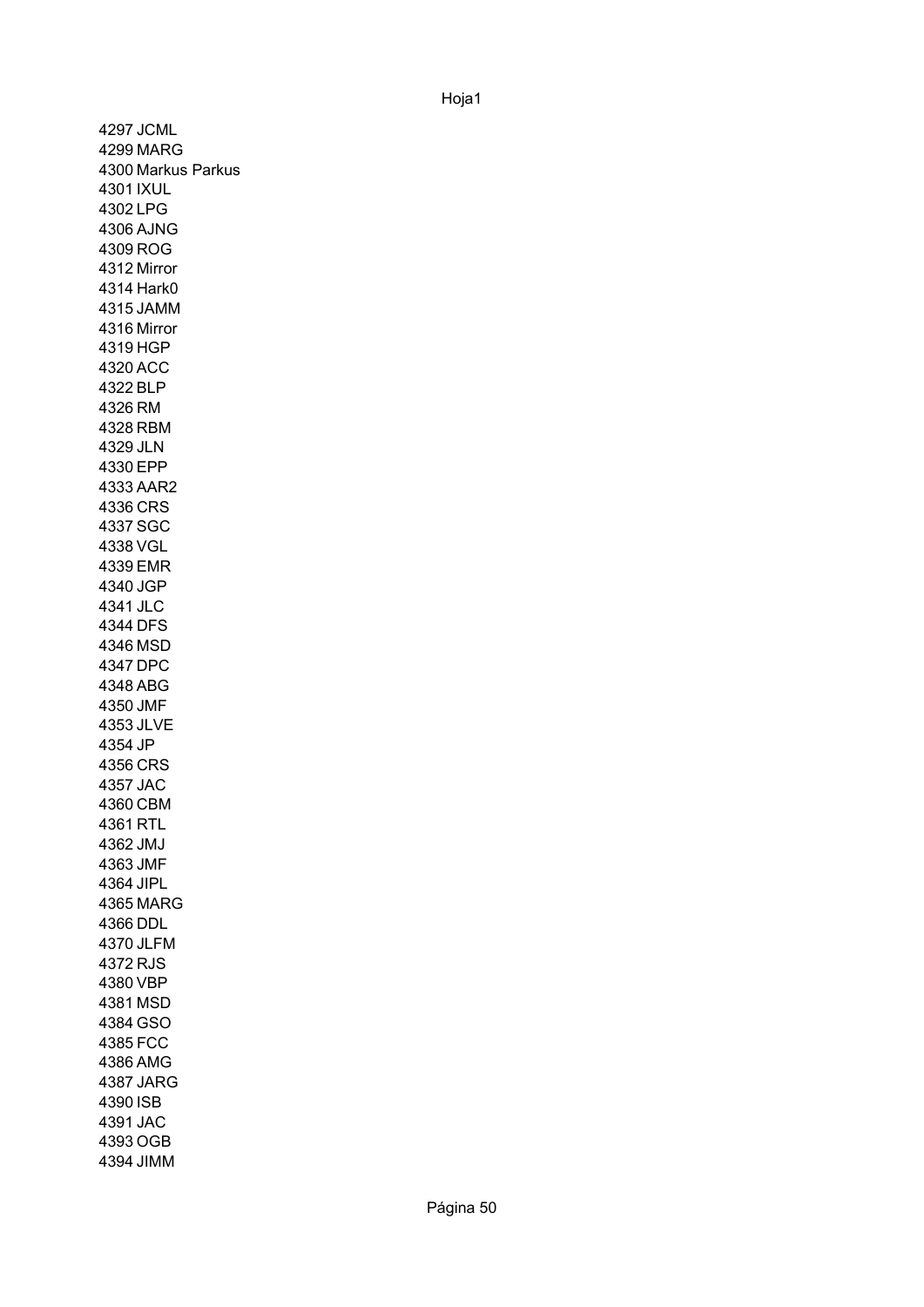4395 SJH 4398 PVJ 4399 MGM 4400 ACM 4401 AJC 4404 IMD 4407 JRM 4408 ROG 4409 JMF 4411 RCD 4412 Hark0 4414 OGB 4415 EMR2 4417 SRG 4418 GSO 4419 JRB 4420 JAS 4422 RBM 4423 JLC 4424 enri850@gmail.com 4425 JP 4426 JMJ 4428 JLG 4429 CAGV 4430 JMG 4431 JIPL 4432 JARG 4433 A.M.G 4434 AOR 4435 FJO 4436 LMDB 4437 ACM 4438 PJB 4441 FJLM 4442 JMU 4444 SGC 4445 AMM 4447 AMGM 4451 JAC 4453 LPG 4454 RRN 4456 AJC 4458 JGP 4460 CP 4462 ANP 4465 Hark0 4468 VBP 4469 AAN 4470 AAR2 4475 AAR2 4476 enri850@gmail.com 4478 DGG 4479 FCC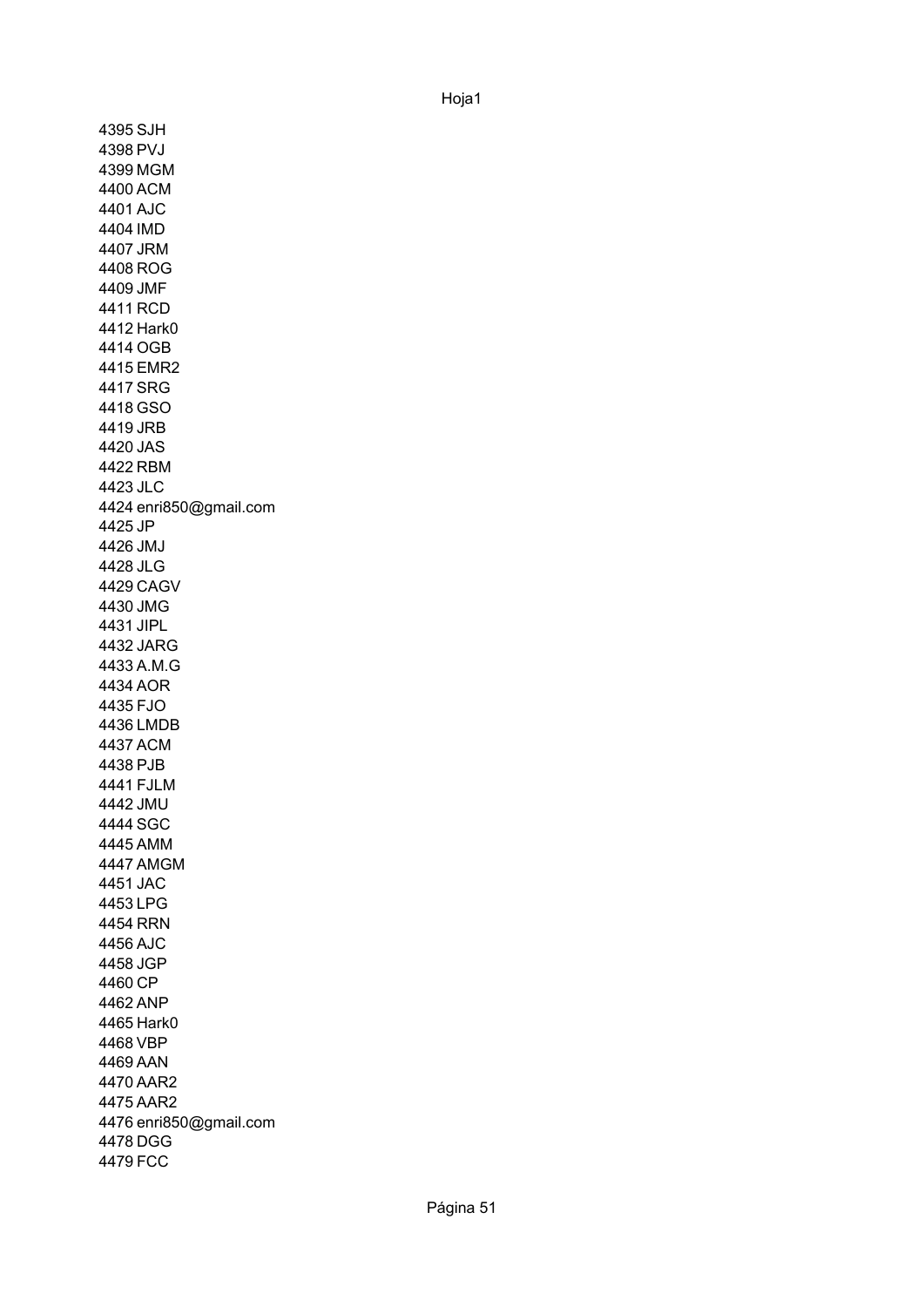4480 HGP 4483 JG 4484 LDLC 4485 JCX 4486 VBP 4488 EMR2 4490 JG 4492 LMDB 4493 AOA 4494 JLFM 4496 FLG 4497 A.M.G 4498 MLM 4499 FLV 4500 XCO 4501 HGP 4505 FJM 4506 PJB 4508 ESM 4511 JRB 4512 thEpOpE4514 EMB 4516 JGP 4517 JUM 4518 JJAM 4519 AAR2 4520 ADV 4522 JP 4523 MHR 4524 JIPL 4526 FJS 4527 JAC 4528 LDLC 4529 DSL 4530 JAC 4536 EMB 4540 PLG 4542 MAGS 4545 FPM 4546 JGM 4547 EPP 4548 TPG 4550 FCC 4553 JLNA 4554 VGL 4555 OGB 4556 RSA 4559 JLC 4561 BLP 4563 MARG 4565 ARP 4566 AJC 4568 CRS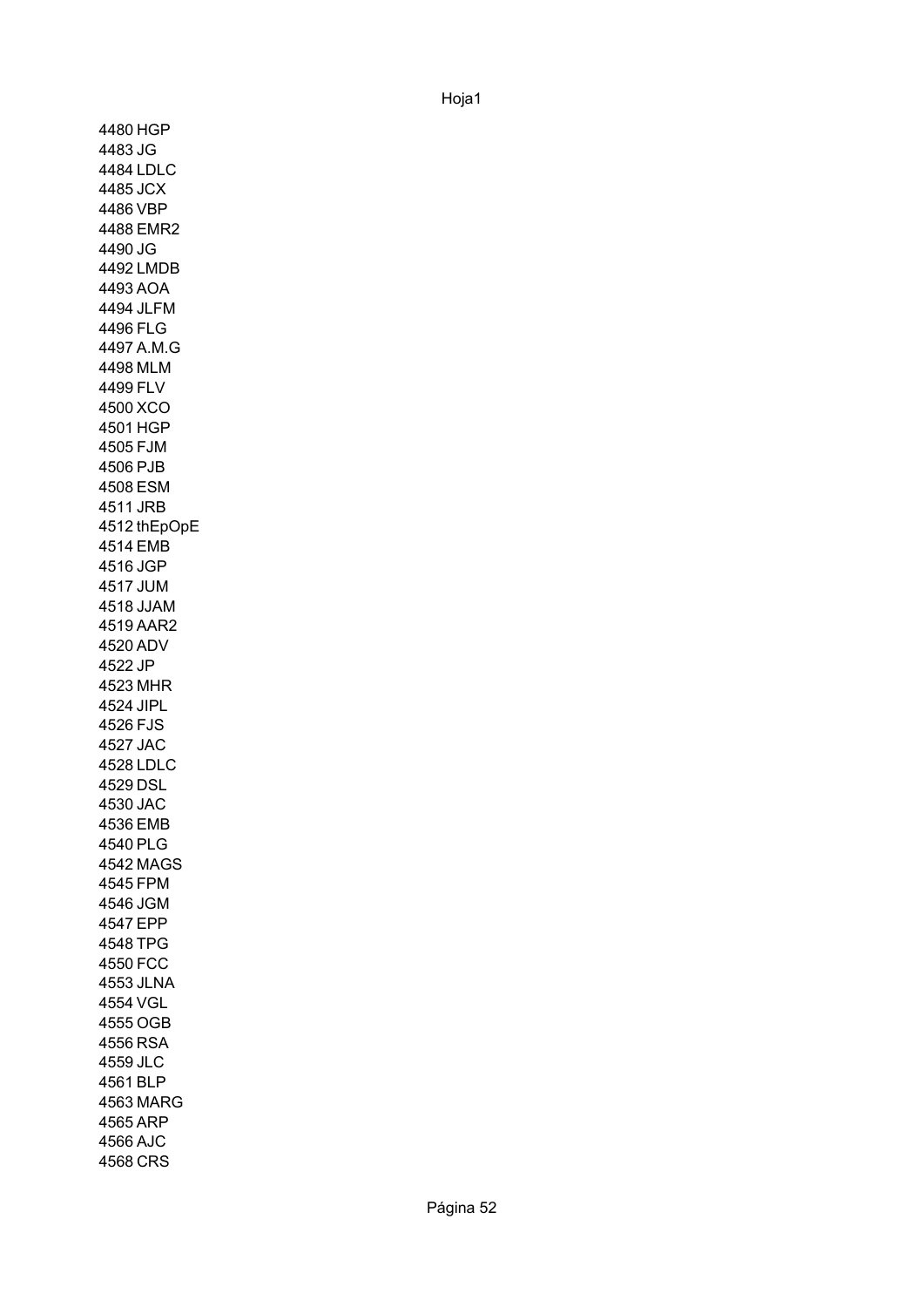4570 MC 4571 MC 4573 FJS 4575 CBS 4578 Joel Fleishman 4579 ALT 4580 ACM 4581 GSO 4582 JSF 4583 JLN 4584 MAG 4586 VGL 4588 FJO 4590 FJS 4591 JPS 4595 EMR 4597 ADO 4599 JGP 4600 DBM 4603 JBG 4604 LPG 4605 ADO 4607 ALR 4608 ADV 4609 JGP 4610 MDSA 4611 JAG 4612 JAC 4614 AAR 4615 GSO 4618 A.M.G 4619 DFS 4621 A.M.G 4622 JCX 4623 JMMR 4624 LDLC 4626 thEpOpE4627 DPC 4628 CAGV 4630 MSD 4632 FJS 4633 A.M.G 4634 LMG 4635 CRL 4636 DMD 4637 FJG 4638 AOR 4639 AAR 4641 AGL 4642 DCGP 4643 JAC 4644 JAJP 4647 ALT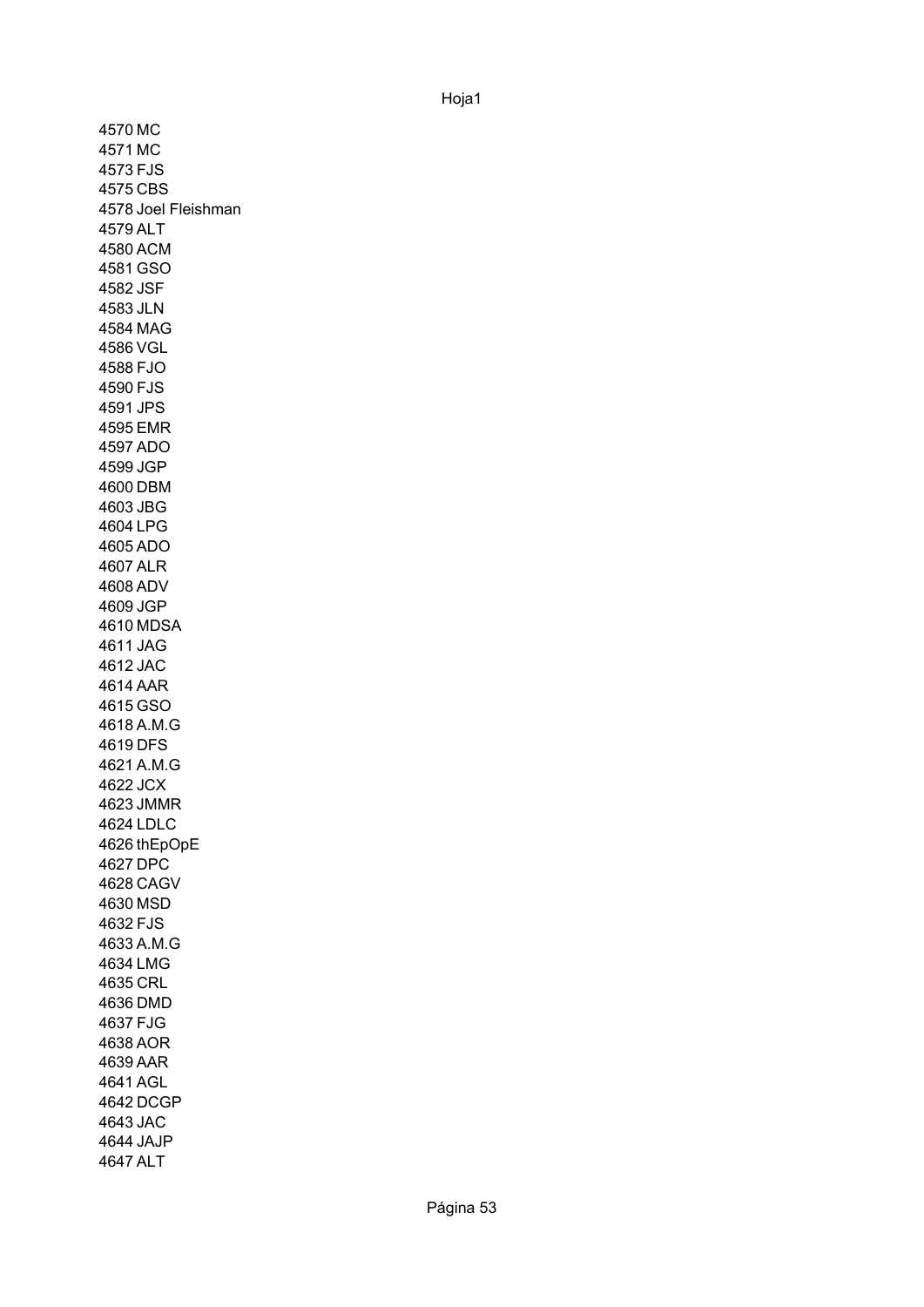4649 GSO 4651 MAG 4652 MAGS 4653 SSH 4654 JG 4655 MAG 4656 CRS 4658 PMC 4659 LAL 4660 CRS 4663 FJRG 4665 PJB 4666 DBM 4669 FLLS 4671 ANP 4672 IMD 4673 JLN 4675 ADV 4680 LPG 4683 SGC 4685 ADV 4686 AH 4687 FJMR 4690 OLLG 4691 DMD 4692 JMAJ 4698 JAPG 4700 VML 4702 enri850@gmail.com 4703 MDSA 4704 JAPG 4705 HGP 4706 JGP 4708 ADV 4711 DSL 4713 LAMP 4714 FJS 4715 LAMP 4716 FLV 4717 AMS 4720 MHR 4722 DPC 4723 AAR3 4725 FJIV 4726 XCO 4729 FJS 4731 JMMR 4735 VPG 4739 GSO 4740 ROG 4741 AOA 4744 SCM 4745 FJS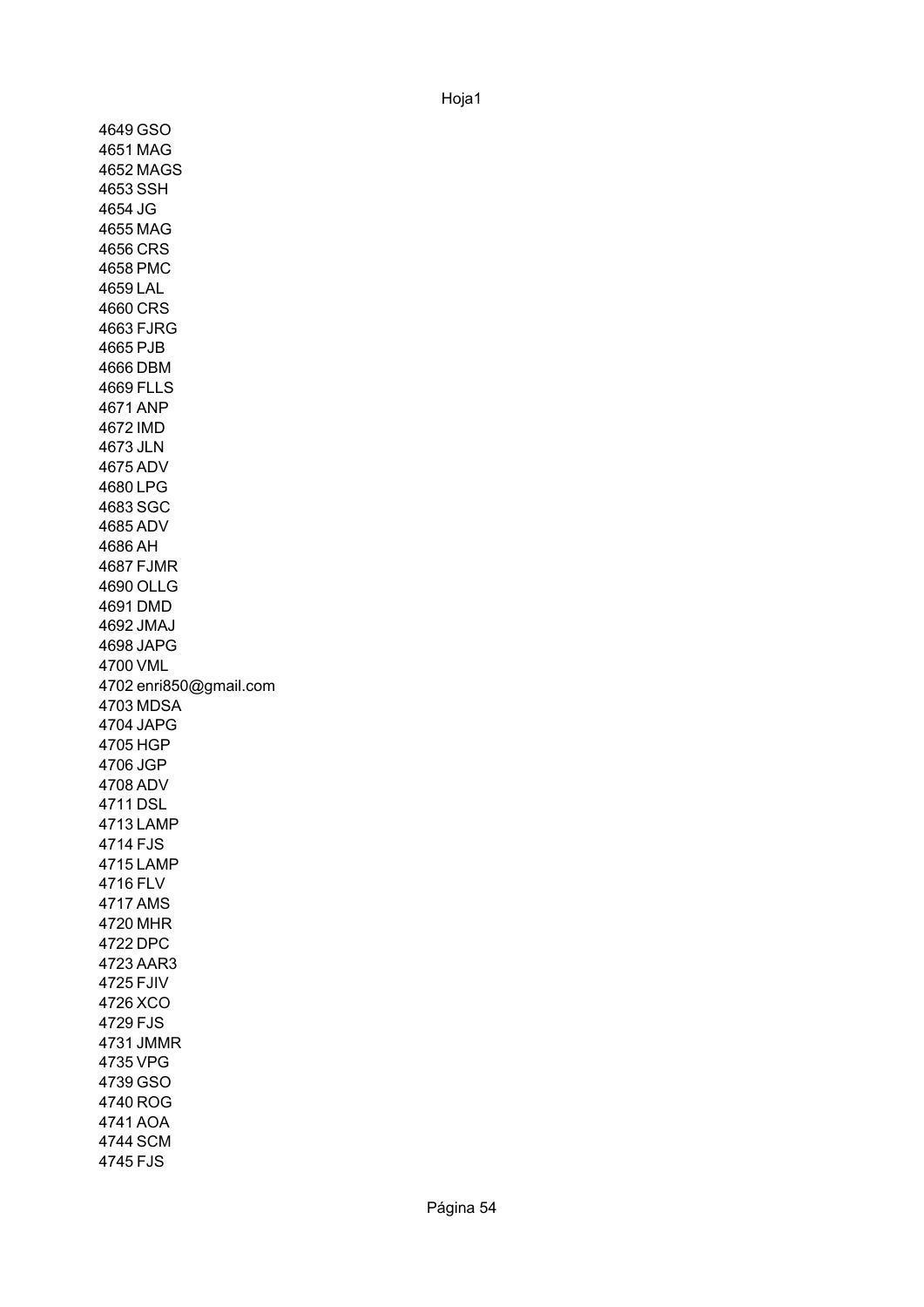4746 DCGP 4747 ALT 4748 FJS 4750 NMM 4752 Markus Parkus4753 A.M.G 4756 MAG 4757 AAR2 4759 GSO 4760 MGM 4762 FPA 4763 VPG 4765 ACM 4766 A.M.G 4769 DCGP 4771 NMM 4772 MDSA 4773 STH 4774 MARG 4775 JLFM 4776 SJH 4780 JAMM 4781 CMJ 4783 JPS 4785 FLLS 4786 FJA 4788 FMR 4791 CBS 4794 AJP 4795 RCC 4796 AOA 4799 JMMR 4800 AAF 4801 JAC 4802 DSP 4803 ACM 4805 JCML 4807 HGP 4808 DCGP 4810 MAG 4812 NMM 4813 VPG 4815 FJO 4817 FJC 4818 MACR 4820 RBM 4824 AJMP 4825 JUM 4826 JMAJ 4827 ACM 4830 ROG 4833 MC 4834 LAMP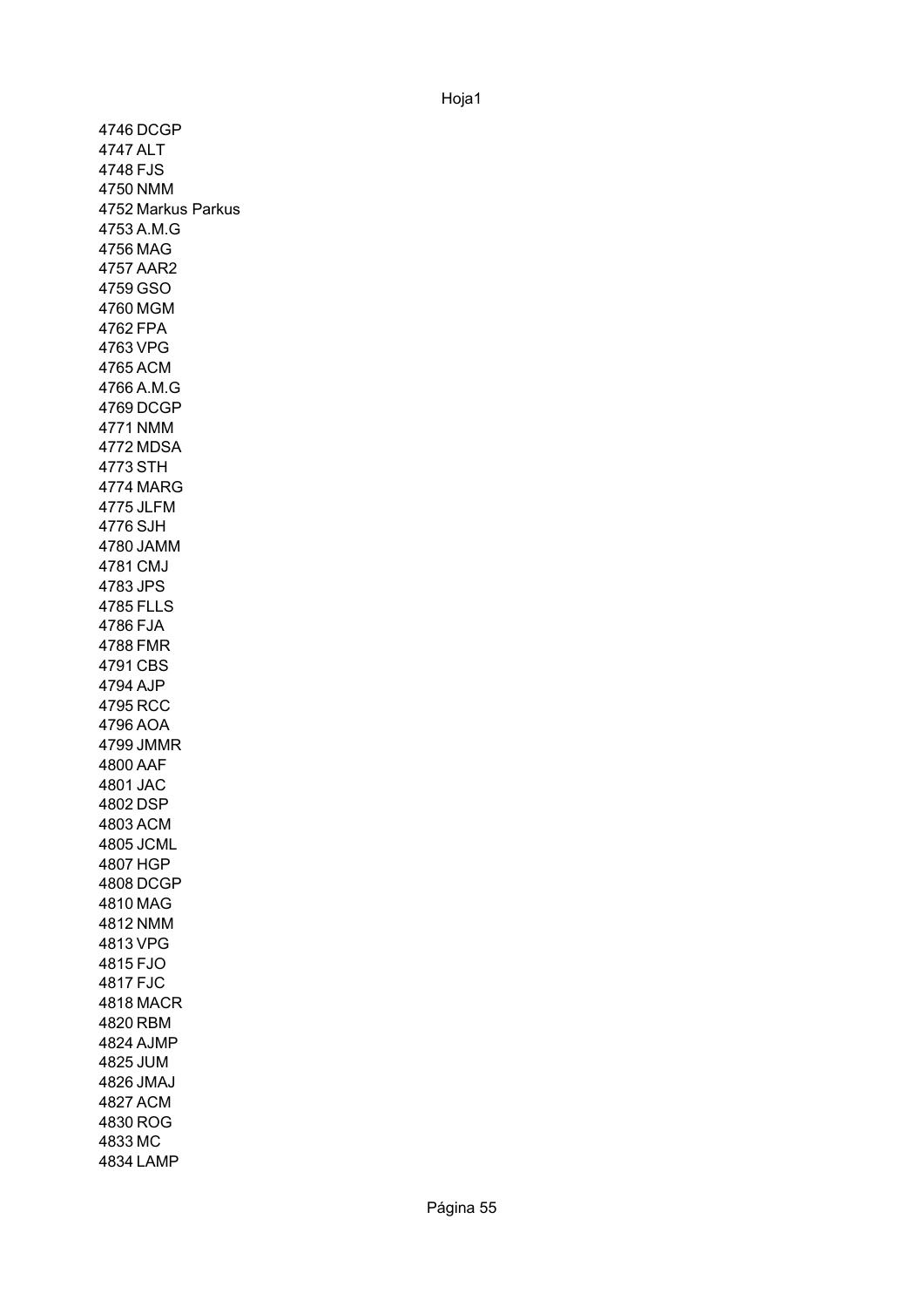4835 JARG 4837 JUM 4838 MDSA 4841 LMG 4850 NMM 4851 JAMM 4852 LGG 4853 JCX 4854 ORA 4855 JMAJ 4856 MARG 4857 JCML 4858 MAR 4860 PST 4863 RJS 4864 LMG 4865 FJS 4867 JGP 4868 SSH 4869 Markus Parkus4870 ACM 4871 RG 4872 ACM 4873 ORA 4874 AOA 4875 SRG 4876 JAC 4877 JRP 4881 FJA 4882 ESM 4884 JGP 4887 JMMR 4890 FJS 4891 MACR 4892 SMR 4895 JAC 4898 RBM 4899 ADO 4900 CSG 4904 JPR 4905 COB 4907 DCGP 4908 DDL 4910 JLG 4913 JPS 4915 LGG 4916 AMG 4917 GSO 4918 CSG 4919 JAPG 4920 CP 4921 AAF 4922 GSO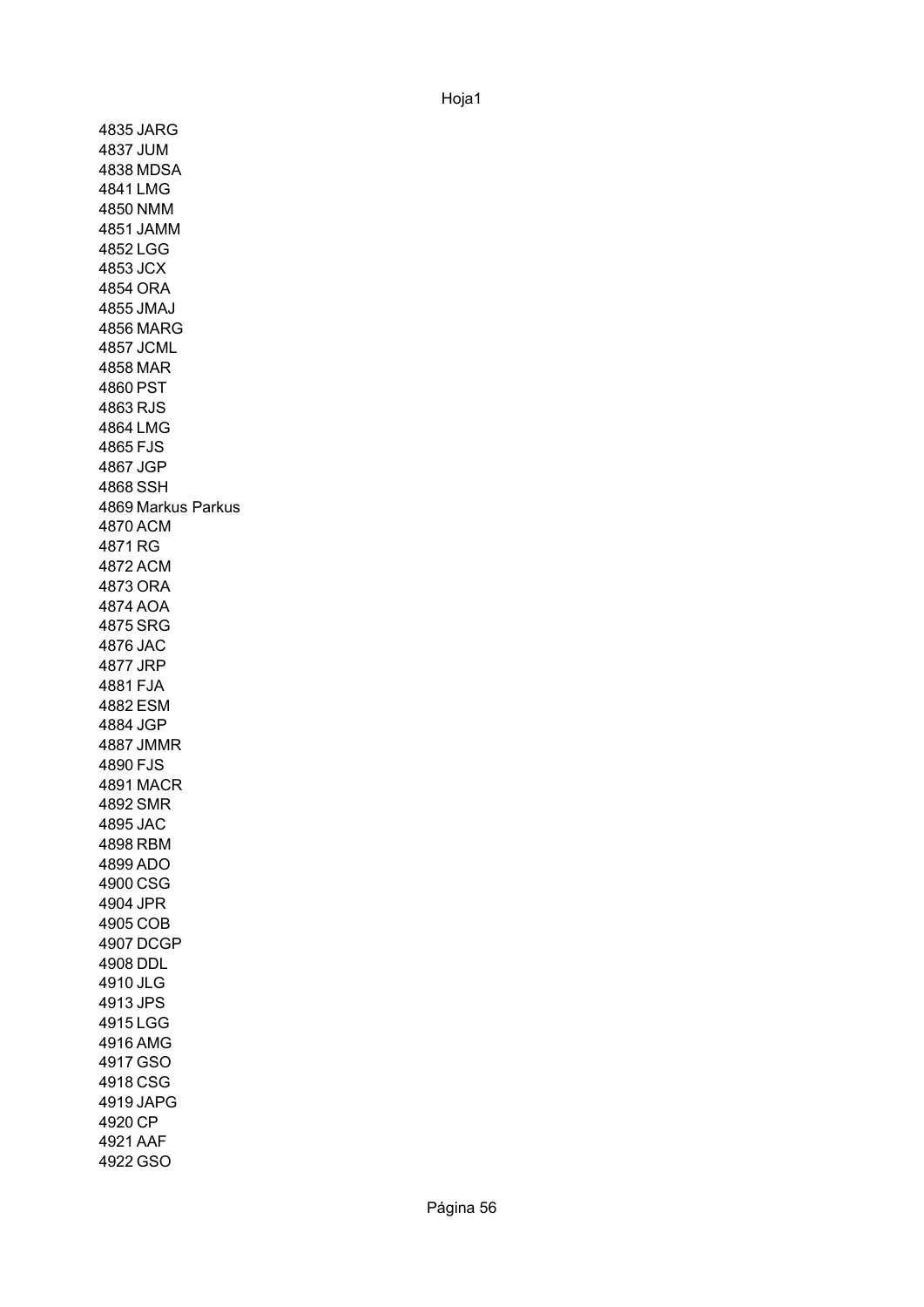4923 VML 4924 JGM 4925 JIPL 4927 SJH 4928 CRS 4930 HGP 4931 ABG 4933 MACR 4935 DBM 4937 GSO 4938 VBP 4940 RZF 4943 DPC 4951 EPP 4952 LGG 4954 DCGP 4955 LGG 4957 FJMR 4959 DPC 4960 ABG 4962 PMC 4963 MARG 4964 FJO 4966 FJA 4969 EGD 4974 VPG 4975 MVP 4977 JFB 4979 GSO 4980 JGU 4981 ACC 4982 ORA 4983 FPA 4984 GSO 4985 FJS 4987 ISG 4988 thEpOpE 4989 JMMR 4990 AGL 4992 COB 4994 JMF 4996 SSH 4997 DBM 4999 Joel Fleishman 5000 FMR 5001 AGO 5005 Primy5007 AMG 5008 AGL 5010 FCC 5011 MGL 5014 JMMR 5015 ESM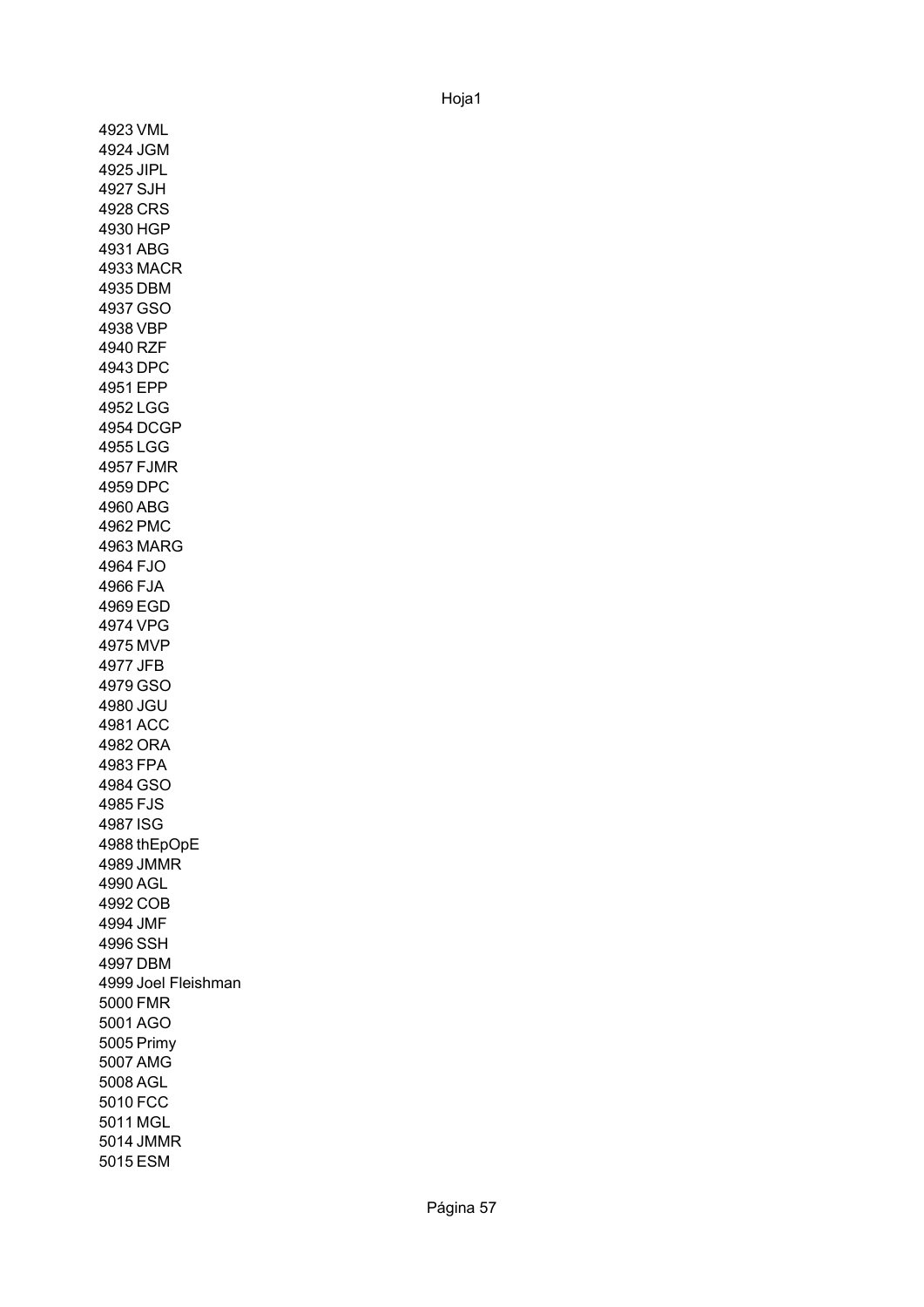5017 SGC 5018 AOA 5019 FJC 5021 JMMR 5022 SRV 5023 FJM 5024 JMV 5025 ANP 5027 RM 5028 VBP 5030 JMAJ 5032 JPS 5034 JG 5035 MDSA 5037 JMMR 5040 MC 5041 MARG 5042 FCC 5043 JUM 5045 LDLC 5048 JMAJ 5049 ISG 5051 CAR 5053 AGO 5054 AMM 5057 FJLM 5058 FJO 5059 RLC 5060 VPG 5061 LPG 5063 FJS 5065 JGU 5068 AJNG 5070 PLG 5072 ORA 5076 JCML 5077 Joel Fleishman5079 AJNG 5082 COB 5083 SRV 5084 JGP 5085 PVJ 5091 ESM 5093 AOR 5094 VML 5095 MC 5097 OLLG 5099 DGG 5104 IMD 5107 VCH 5110 RZF 5111 JMMR 5113 JLNA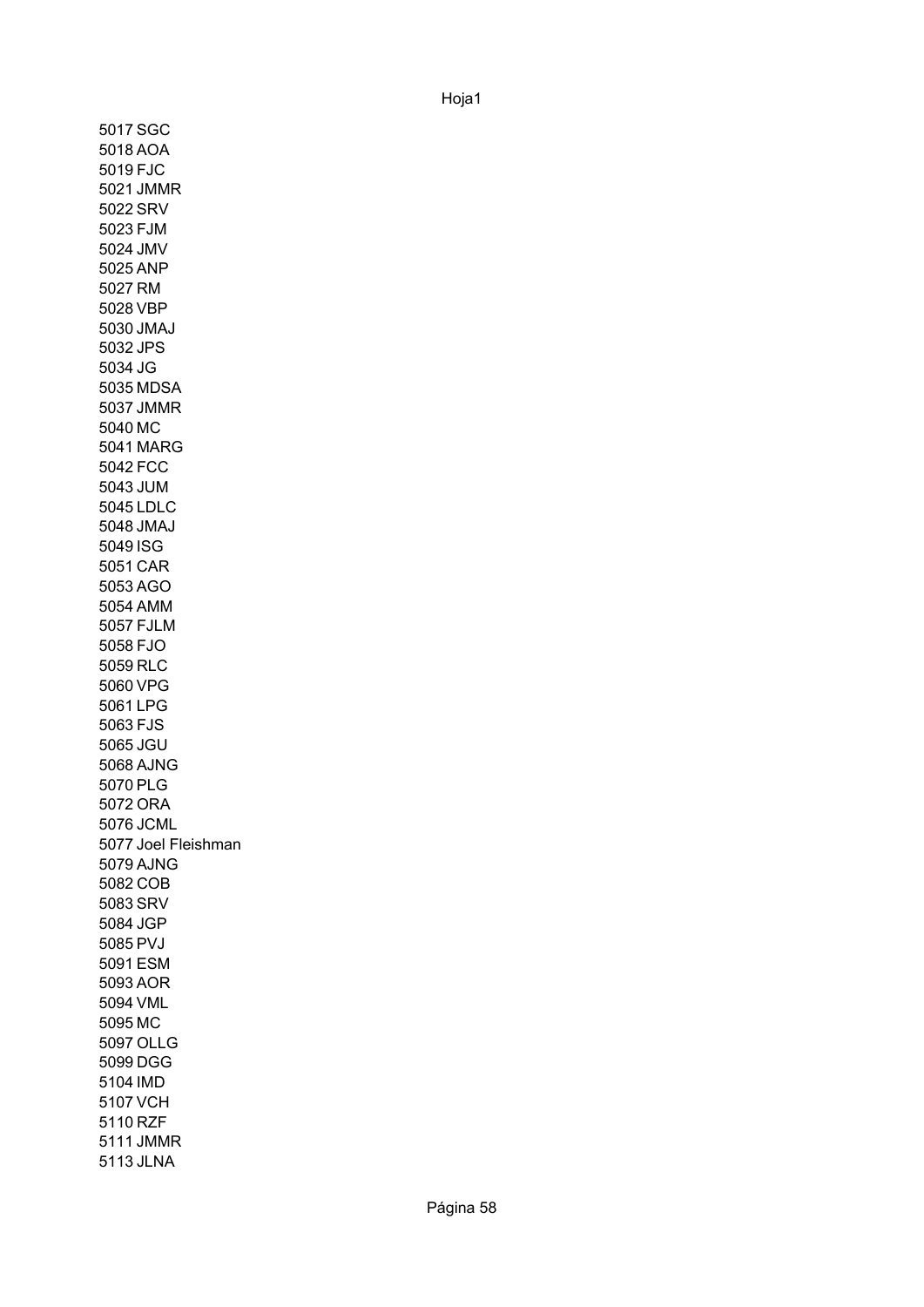5115 AOA 5116 POS 5117 ALR 5119 JLN 5121 XCO 5122 JAC 5123 ISG 5124 FCC 5125 FJS 5126 RZF 5128 ARP 5130 ESM 5131 LAMP 5136 Mirror5137 SGC 5138 LMDB 5140 CMJ 5141 AJMP 5142 AOR 5143 JAOC 5144 JAZ 5147 SRG 5148 MHR 5149 JAMM 5150 AOA 5152 JMAJ 5153 RSA 5154 JLN 5155 MC 5158 SGC 5159 MARG 5160 ABG 5162 JLFM 5163 DPC 5170 LAMP 5173 PJB 5174 AH 5176 SGC 5177 VBP 5178 JARG 5180 EMR 5183 AAR 5186 XCO 5191 RCD 5192 JCML 5193 JIPL 5196 RRN 5197 GSO 5198 MDSA 5200 DGG 5204 TPG 5207 JAPG 5208 GSO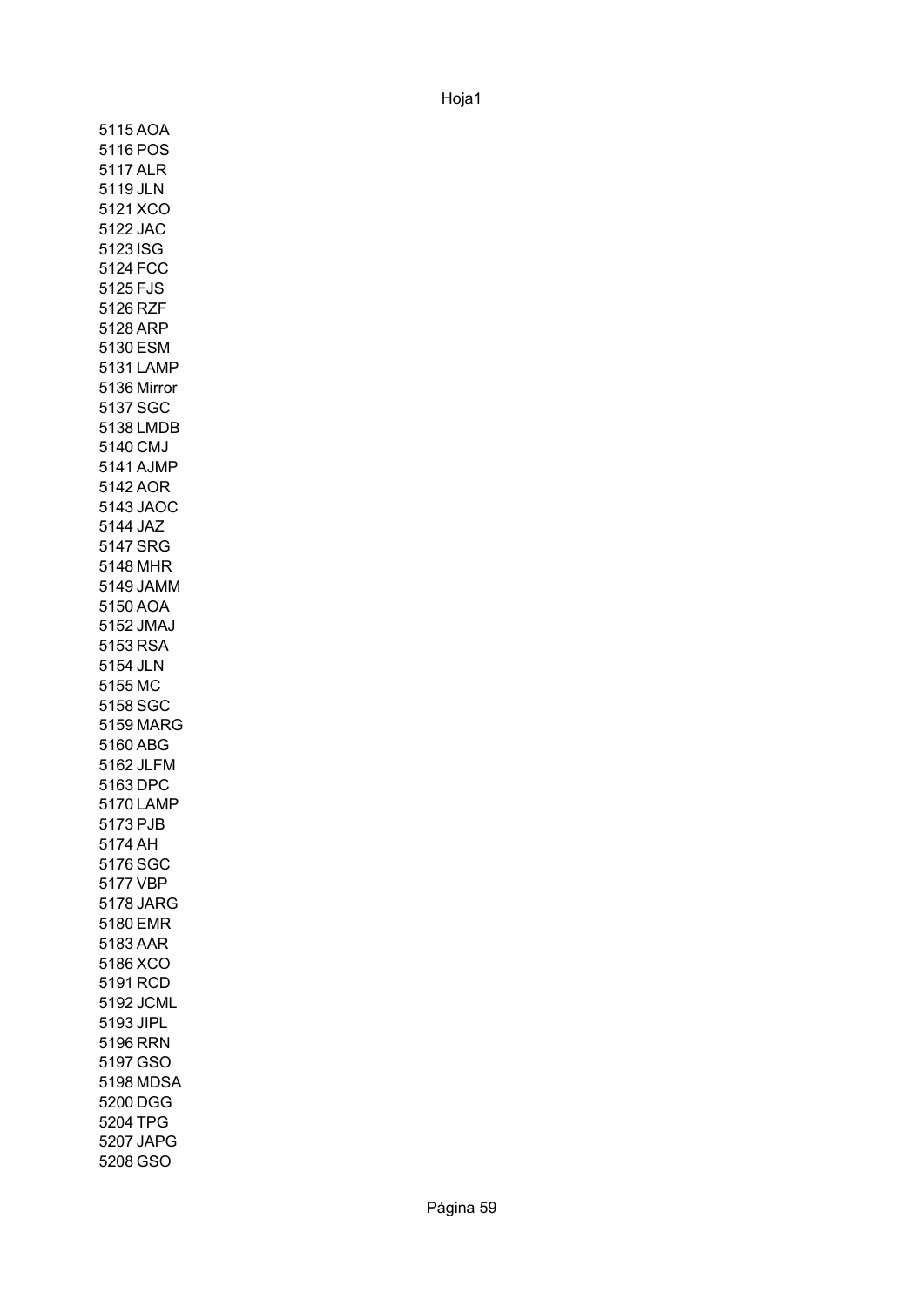5210 LDLC 5211 CAR 5212 CAGV 5213 AFL 5214 FJLM 5215 ESM 5216 JIPL 5219 AGO 5220 FJA 5221 ROG 5223 ACM 5224 MTH 5226 DCGP 5229 XCO 5230 DFS 5231 EPJ 5233 SSH 5234 LAMP 5238 AJNG 5239 FJG 5240 MSD 5241 OEF 5242 COB 5243 MSD 5245 Hark0 5247 AFL 5248 PST 5250 FCC 5253 AAF 5254 MDS 5256 JLFM 5259 VPG 5260 RM 5261 JEC 5262 VBP 5265 thEpOpE 5266 FJS 5267 CRL 5269 JRB 5275 COB 5278 MTH 5279 Mirror5280 JAOC 5281 FJS 5282 JADG 5285 PVJ 5288 DMD 5291 SSH 5292 GSO 5294 FJC 5295 AFL 5297 FJS 5298 FJA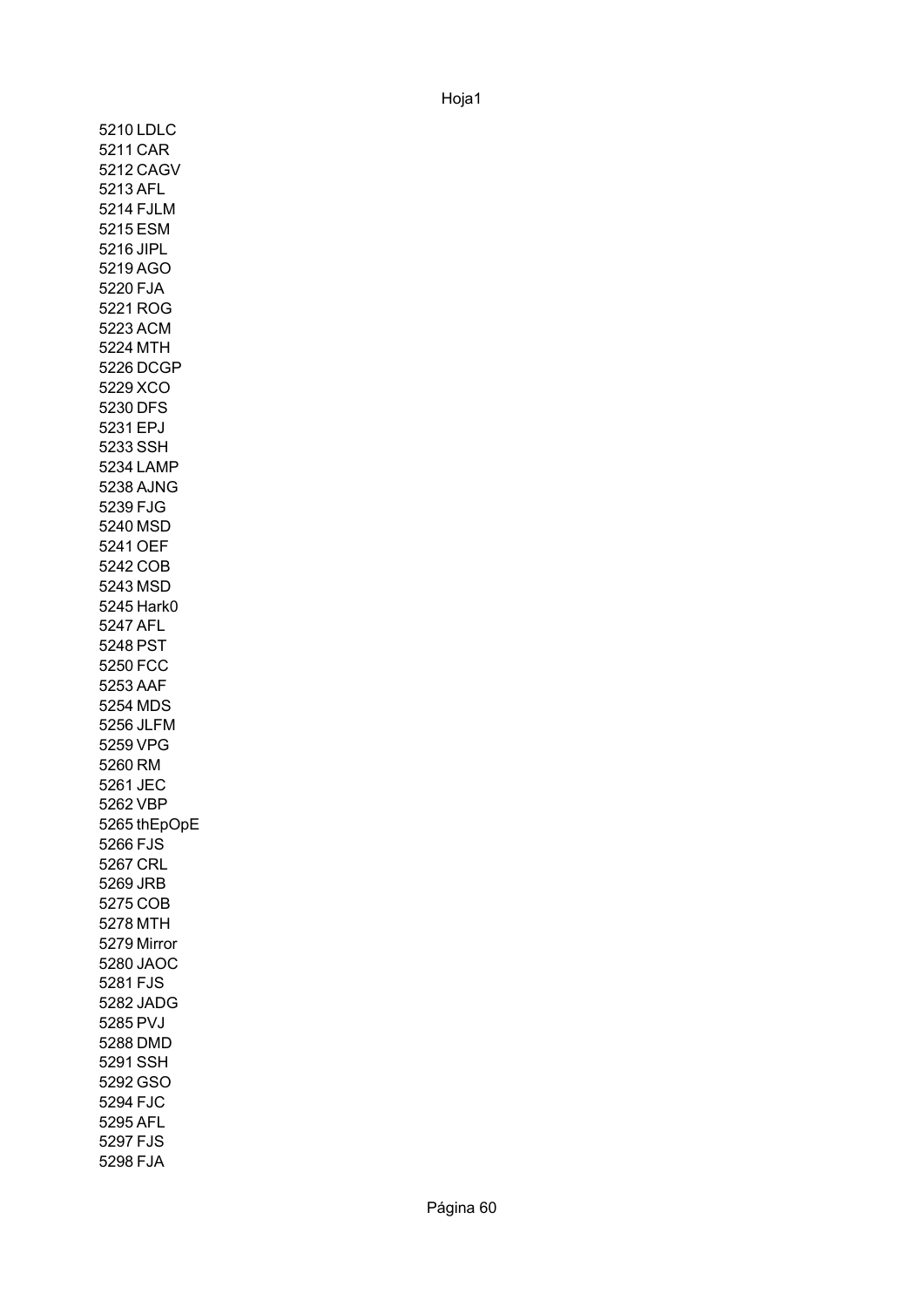5299 PVJ 5301 DPC 5302 ESM 5303 FJS 5306 ANP 5307 Mirror 5312 Nacho 5314 JRM 5315 FJO 5318 FJS 5319 DBM 5322 thEpOpE5324 RM 5325 AJMP 5327 NMM 5330 FJRG 5331 JAOC 5332 SGC 5333 FJO 5334 DCGP 5335 CBM 5336 CRS 5339 ANP 5340 JLFM 5342 OGB 5343 JLG 5347 JARG 5348 LGG 5350 RM 5352 JMAJ 5353 EPJ 5355 JG 5356 PST 5358 AAR2 5360 MARG 5361 JMMR 5362 RZF 5364 AH 5365 EMR2 5372 JG 5375 RTL 5376 VML 5377 JMAJ 5378 JMMR 5379 SGC 5380 VPG 5381 AMS 5383 LMDB 5384 MAG 5385 JP 5386 CSG 5389 FPM 5392 FJMR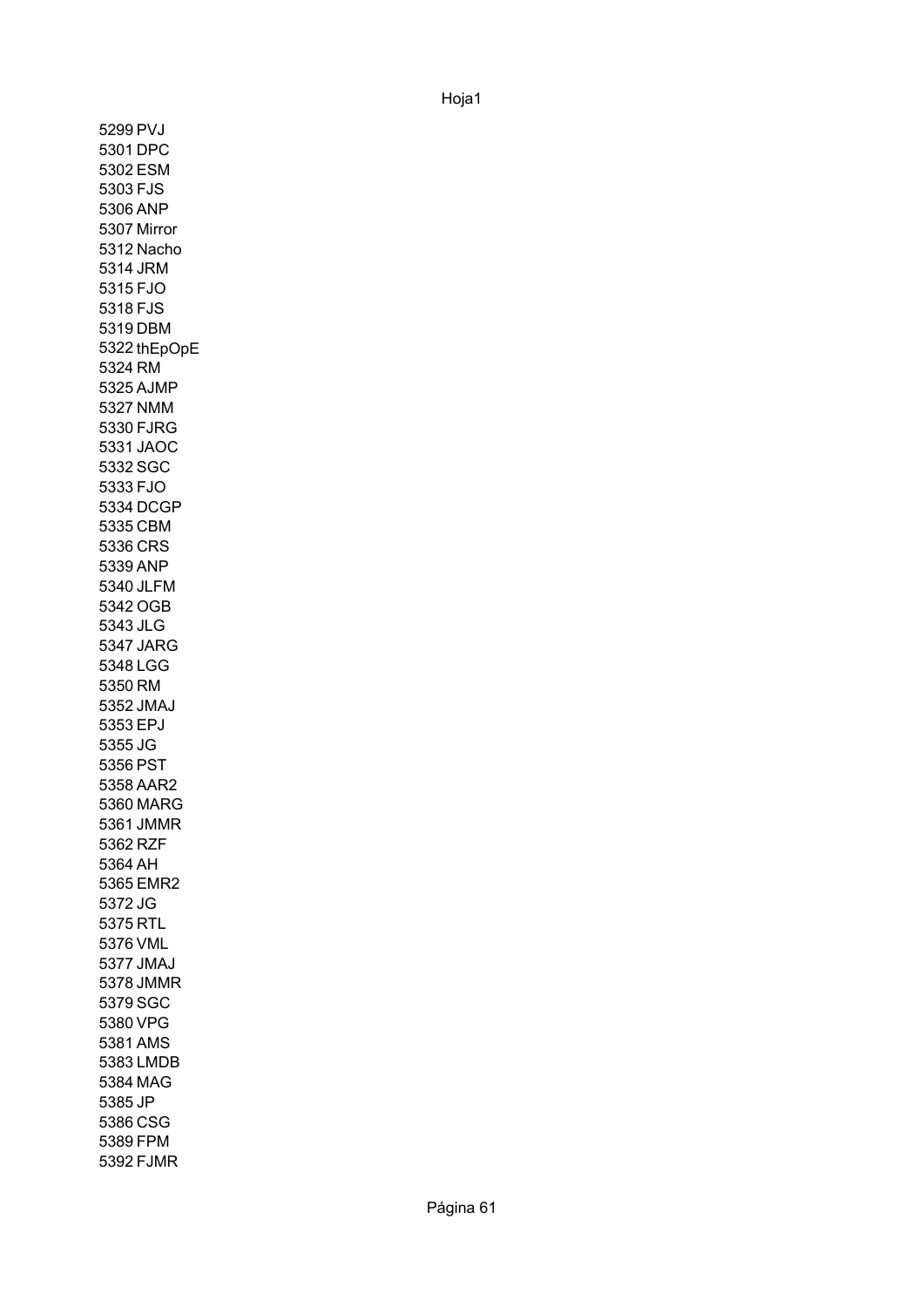5394 RBM 5395 POS 5399 JAZ 5400 MSD 5401 GSO 5402 thEpOpE5408 VPG 5410 JIMM 5413 JGP 5414 STH 5415 BLP 5417 EPJ 5418 AMM 5419 LAMP 5422 RTL 5426 Nacho 5428 CAGV 5430 LMG 5432 FJS 5433 GSO 5434 SRG 5435 PST 5436 CBM 5437 SCM 5438 AAR2 5444 LMDB 5448 EMB 5450 COB 5451 JP 5452 JAZ 5454 ROG 5455 SCM 5456 CBS 5458 XCO 5460 ESM 5461 JMU 5462 IMD 5464 XCO 5465 AMGM 5466 JIPL 5470 RTL 5471 RM 5472 EPP 5473 AAR3 5476 A.M.G 5477 CBS 5479 ALT 5481 AMG 5482 GGC 5483 ALT 5486 MAG 5489 LMG 5491 JMV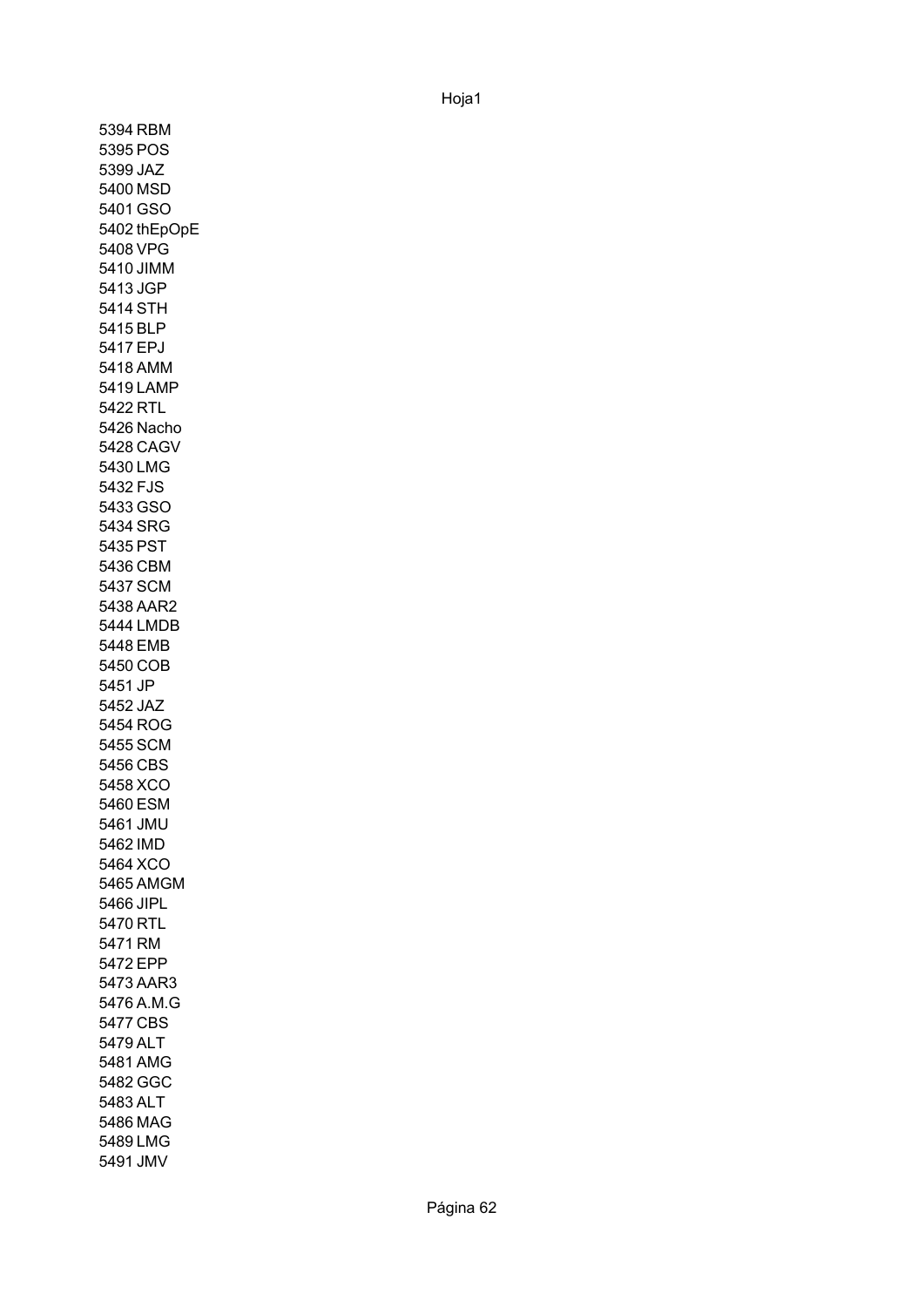5494 FJS 5495 RPD 5497 CBS 5498 ESM 5499 HGP 5505 RM 5506 JRS 5507 JRP 5510 LAL 5512 JLN 5514 FJO 5515 JCX 5517 AMGM 5518 RBM 5519 PVJ 5520 JAJP 5521 SCM 5522 AMS 5523 ABG 5525 JGP 5526 JJAM 5527 JP 5528 MGL 5530 JOE 5531 XCO 5532 LDLC 5534 MSD 5536 FJMR 5537 RRN 5539 POS 5541 BLP 5542 Joel Fleishman 5543 OGB 5545 JG 5546 JGP 5547 ORA 5548 LPG 5549 JAMM 5550 FLLS 5553 LAMP 5554 JRM 5561 A.M.G 5562 ABG 5565 MDSA 5566 A.M.G 5567 ROG 5568 FCC 5569 MFG 5572 GSO 5573 FPM 5574 OEF 5578 SJH 5580 Joel Fleishman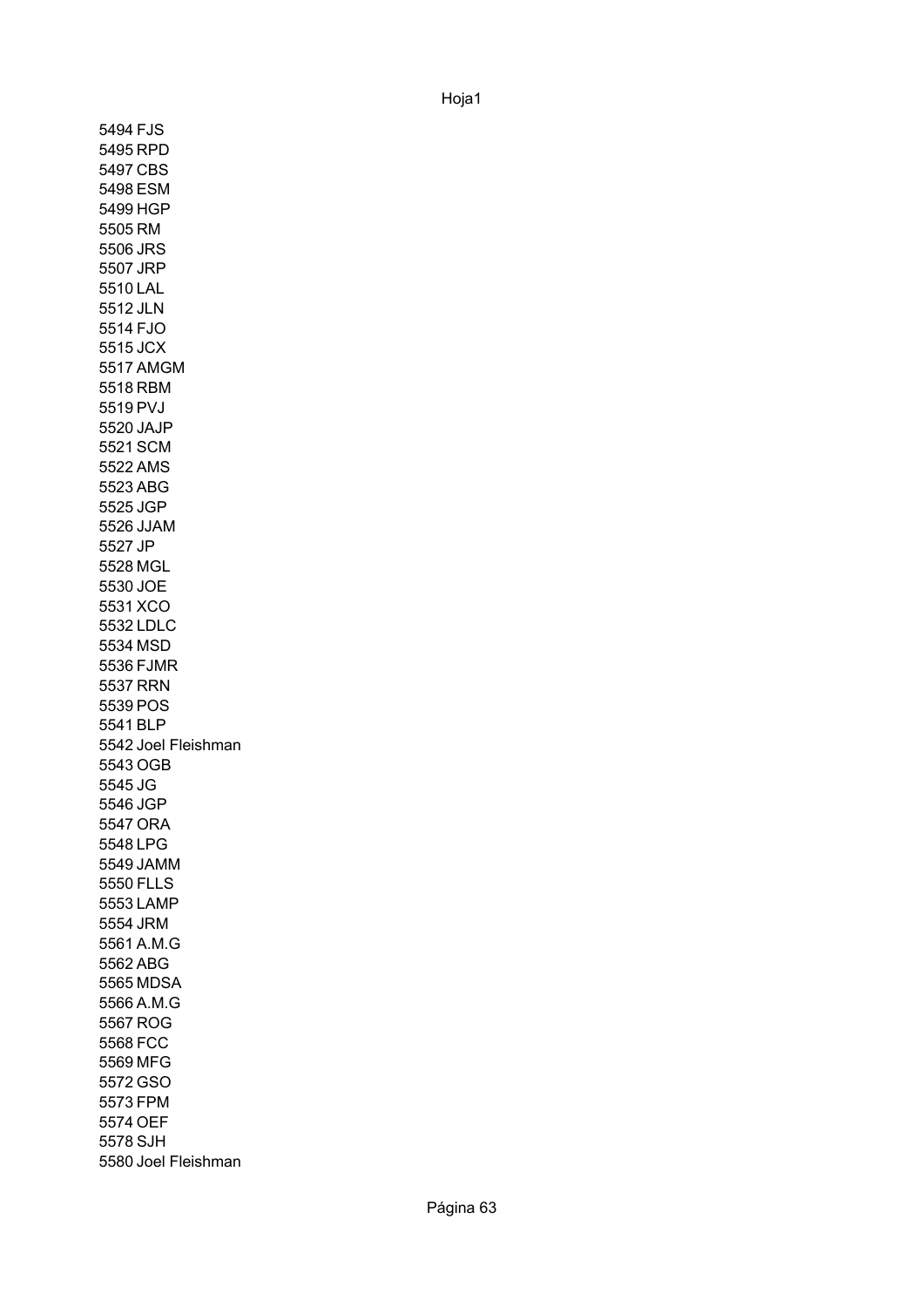5581 MC 5583 MACR 5584 JAOC 5585 VML 5590 LDLC 5591 AAR2 5593 AJMP 5594 FJLM 5595 GSO 5597 DBM 5598 BLP 5600 SRV 5603 ALR 5604 SG 5606 LGG 5607 AAR2 5608 MDS 5610 JARG 5611 JMV 5612 COB 5613 ALR 5614 JAC 5615 AJNG 5616 MLM 5618 JGP 5620 JLNA 5624 Markus Parkus5625 JAJP 5626 FJM 5628 EPJ 5631 FJS 5632 RM 5633 AAR2 5634 MC 5637 LGG 5638 AOA 5639 MAG 5641 JUM 5642 ROG 5645 LDLC 5646 LGG 5647 JSF 5648 VBP 5649 DMD 5650 ALT 5653 JMMR 5654 AJC 5655 XCO 5656 ISG 5658 LAL 5659 PVJ2 5662 JLN 5663 LGG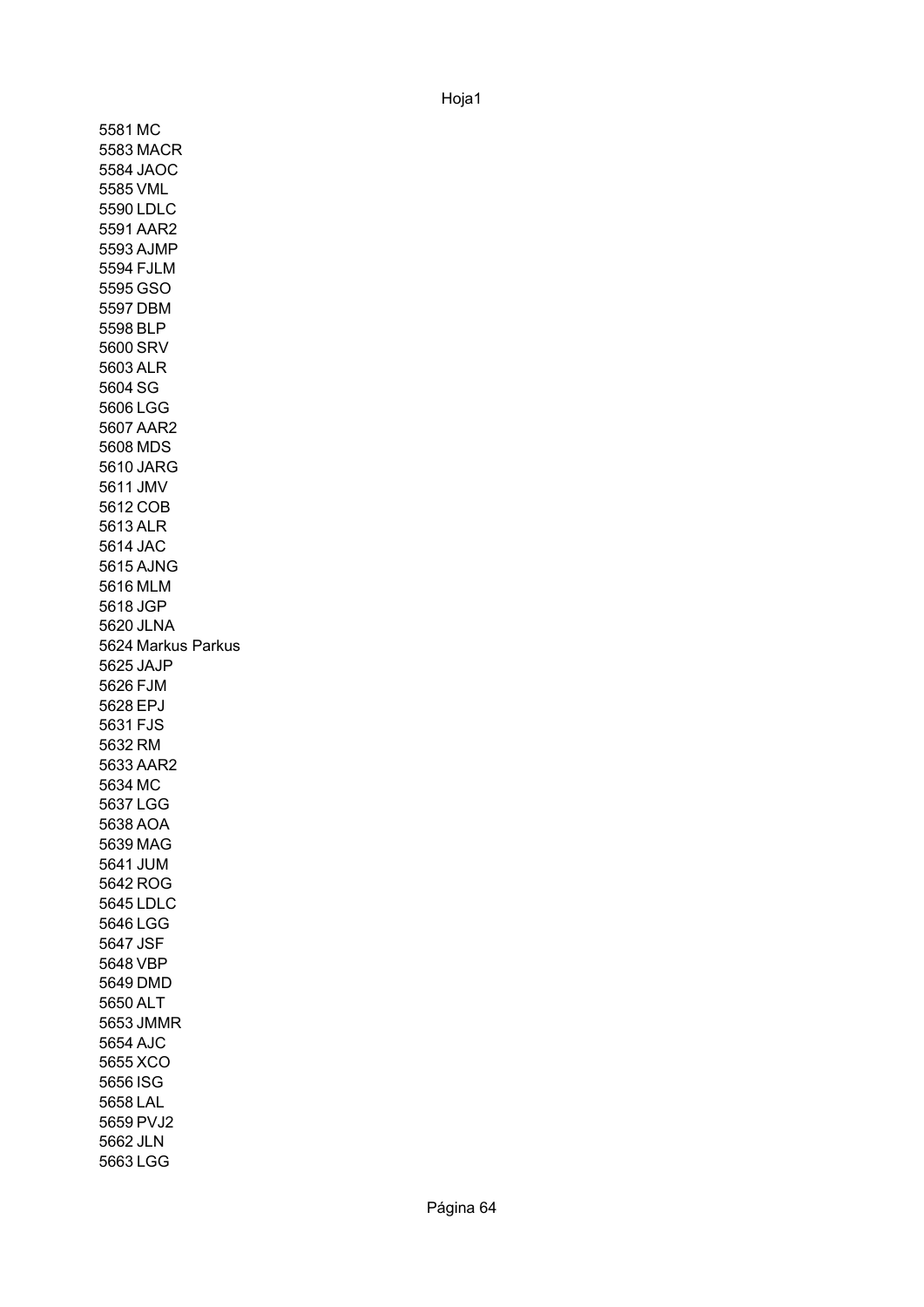5665 DSL 5666 XCO 5667 SRV 5668 JCML 5669 JGP 5671 EPP 5672 DPC 5674 DGG 5679 JP 5681 JG 5682 AOR 5683 ALT 5686 JARG 5688 AMM 5690 HGP 5691 LDLC 5694 JJAM 5695 DLC 5696 ALR 5697 JMU 5698 JAC 5700 ISG 5703 JCML 5704 COB 5707 AAR2 5708 JARG 5710 MHR 5711 RBM 5714 LMDB 5717 AH 5718 FJRG 5719 AAR2 5720 AAF 5722 JLC 5724 JAZ 5725 Joel Fleishman 5726 DCGP 5729 RM 5730 XCO 5731 JMJ 5732 Nacho 5733 ADO 5734 JMU 5735 IMD 5737 CMG 5739 XCO 5740 ABG 5741 IMD 5743 CMJ 5744 OLLG 5745 JMV 5746 thEpOpE5747 CAR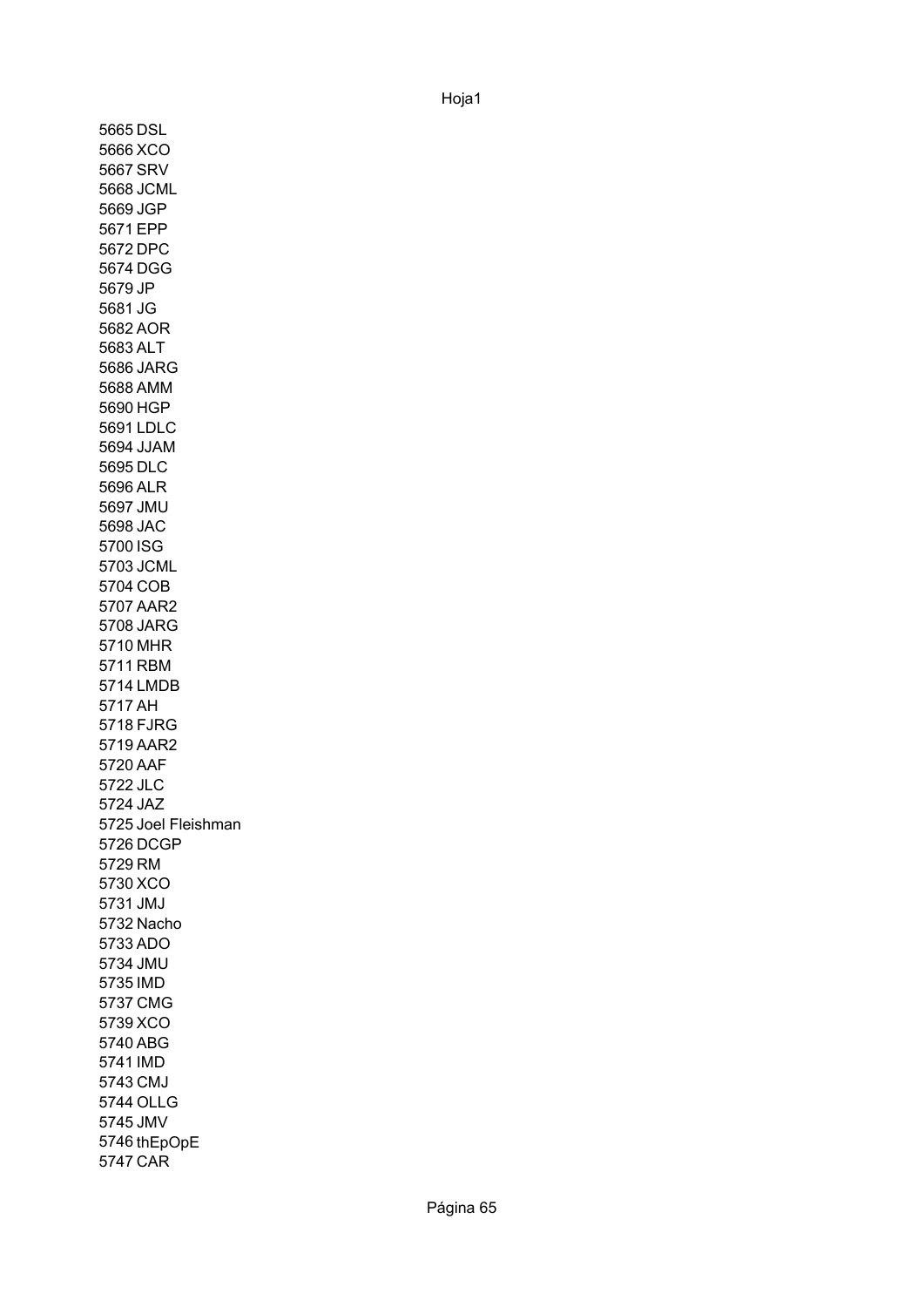5749 JAG 5750 JCML 5753 FPA 5754 ALT 5755 ESM 5756 JMU 5757 AAR 5758 FLV 5759 ISB 5760 LAL 5763 FJS 5765 Joel Fleishman 5766 MDS 5767 MSD 5769 RTL 5770 ALT 5771 AVH 5772 RJS 5773 MAGS 5775 JGP 5780 OEF 5781 LPG 5782 JMMR 5783 JADG 5784 EPP 5785 FJB 5788 RZF 5789 LMDB 5790 LPG 5791 Markus Parkus 5793 SSH 5794 EMR2 5796 MDSA 5797 ORA 5798 OLLG 5800 DSL 5801 Hark0 5803 ABG 5804 HGP 5807 thEpOpE 5808 CAGV 5809 RBM 5810 FJO 5811 COB 5812 LAMP 5813 JLFM 5814 Mirror5815 LAL 5817 VGL 5818 AAR2 5819 DDL 5821 RJS 5822 JRS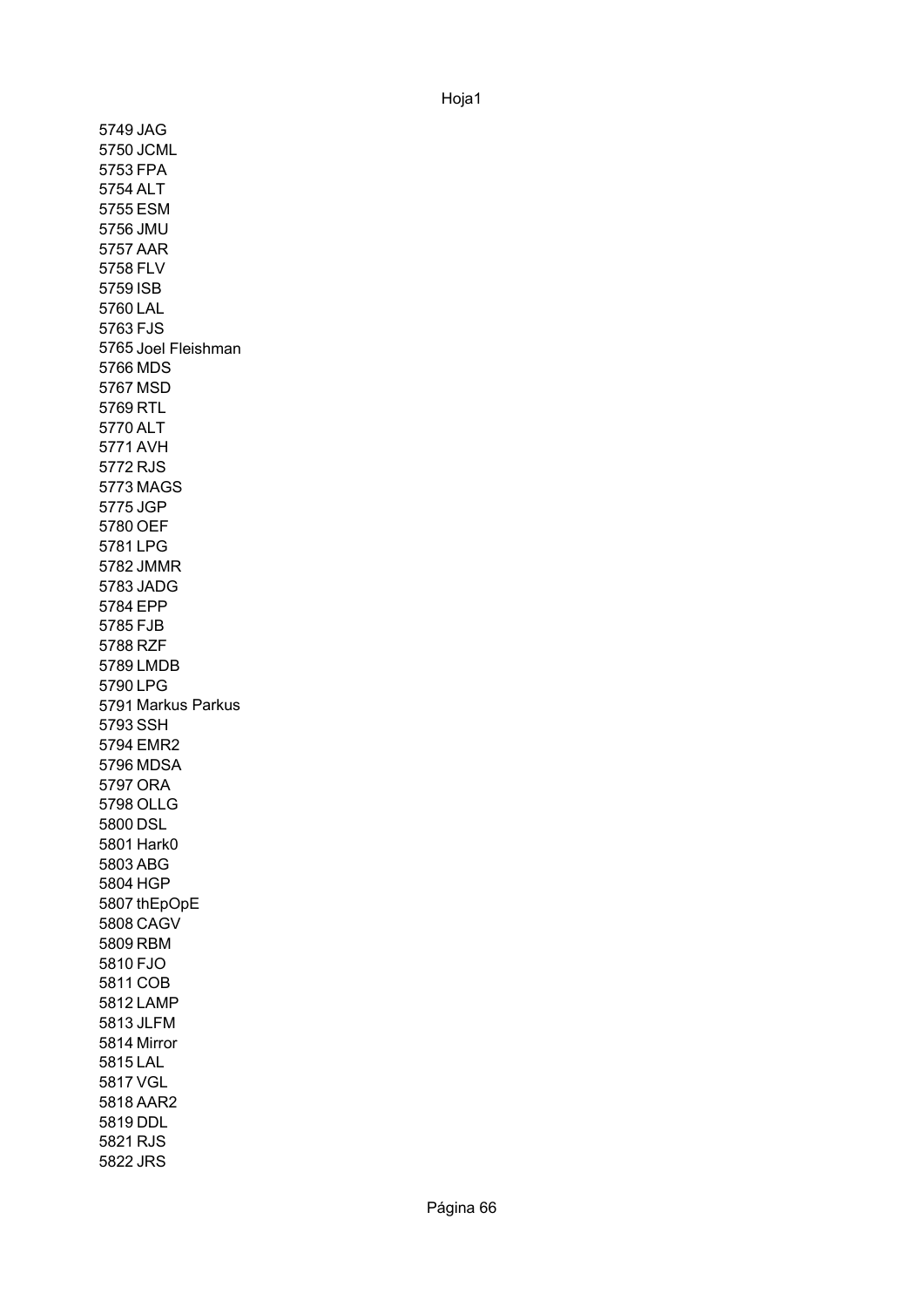5824 SSH 5827 ESM 5829 FJIV 5830 JLNA 5831 RSA 5832 EPJ 5837 FJM 5838 Joel Fleishman5839 ROG 5841 OEF 5842 GSO 5843 JLVE 5844 AGL 5845 LPG 5847 JP 5849 SJH 5850 CRS 5852 FJRG 5853 AAR2 5855 AFL 5858 ALT 5860 FJS 5861 JAC 5863 JIPL 5864 GSO 5865 AMGM 5867 enri850@gmail.com 5869 RTL 5870 AAR 5871 TPG 5872 AMG 5874 FLG 5875 JMMR 5876 JCML 5878 JMMR 5880 MHR 5881 RBM 5882 POS 5885 JAPG 5889 RRN 5890 JAZ 5891 MDSA 5893 DBM 5894 MDSA 5895 CP 5897 VPG 5898 LPG 5900 AVH 5902 MAR 5903 ORA 5904 EPP 5905 LAMP 5906 MVP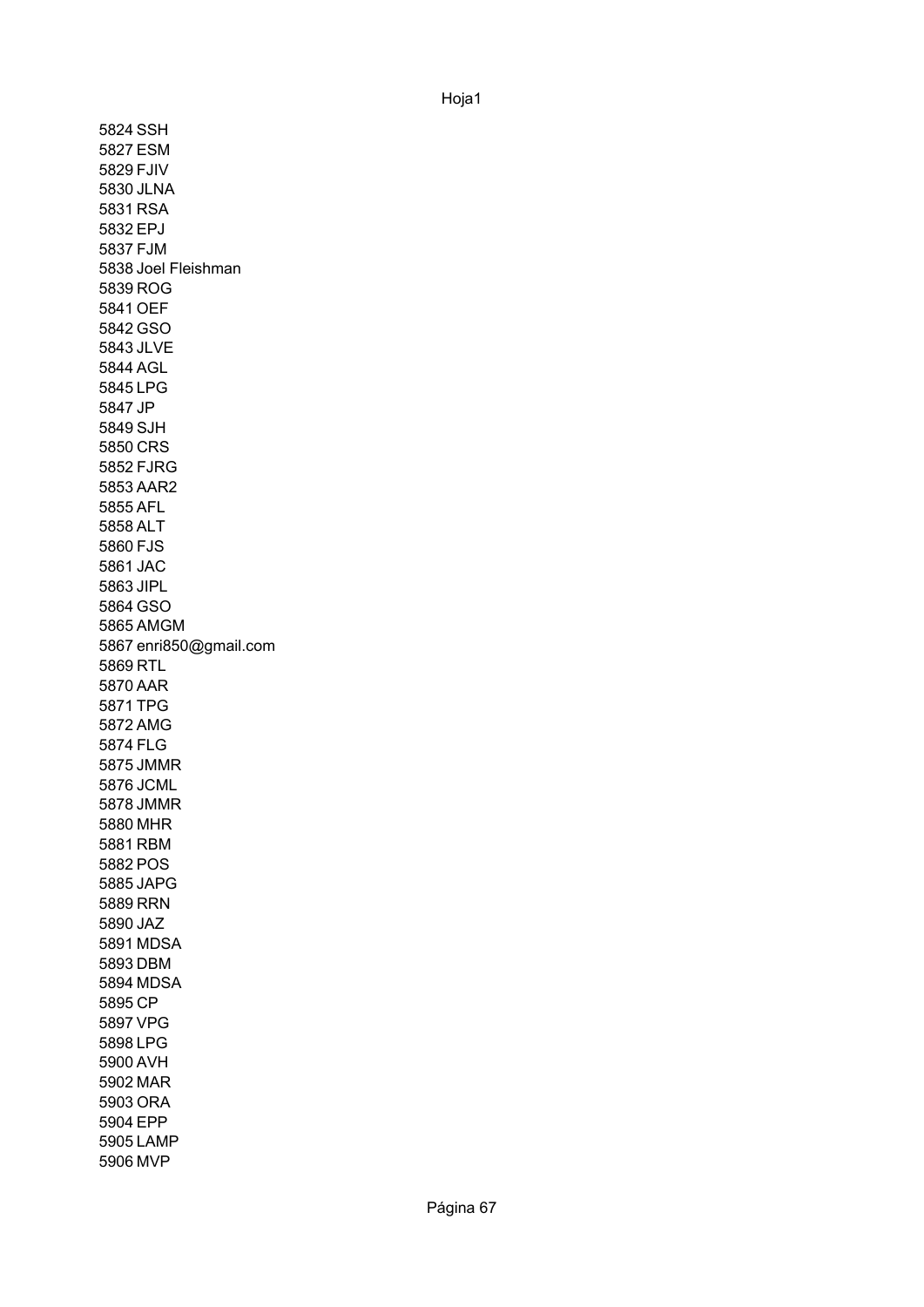5907 ECG 5908 JAJP 5909 ABG 5910 ACM 5912 JLN 5915 ALT 5916 GSO 5917 JP 5918 SCM 5919 MAGS 5920 Mirror 5921 EPP 5922 JAC 5924 RCC 5926 JGU 5927 HGP 5929 XCO 5933 JLN 5935 RBM 5936 FMR 5938 JAOC 5939 DDL 5940 Hark0 5941 FJC 5942 AGL 5943 ARP 5944 CSG 5945 JGP 5946 MSD 5947 CRL 5948 FJC 5949 JCX 5952 Joel Fleishman 5953 JP 5954 Nacho 5955 JP 5956 SSH 5957 FJS 5959 JIPL 5960 MARG 5961 DMD 5962 ARP 5964 ESM 5971 ESM 5972 DDL 5973 CSG 5976 JGM 5977 Primy5978 CMJ 5979 AAF 5980 IMD 5982 VBP 5983 MACR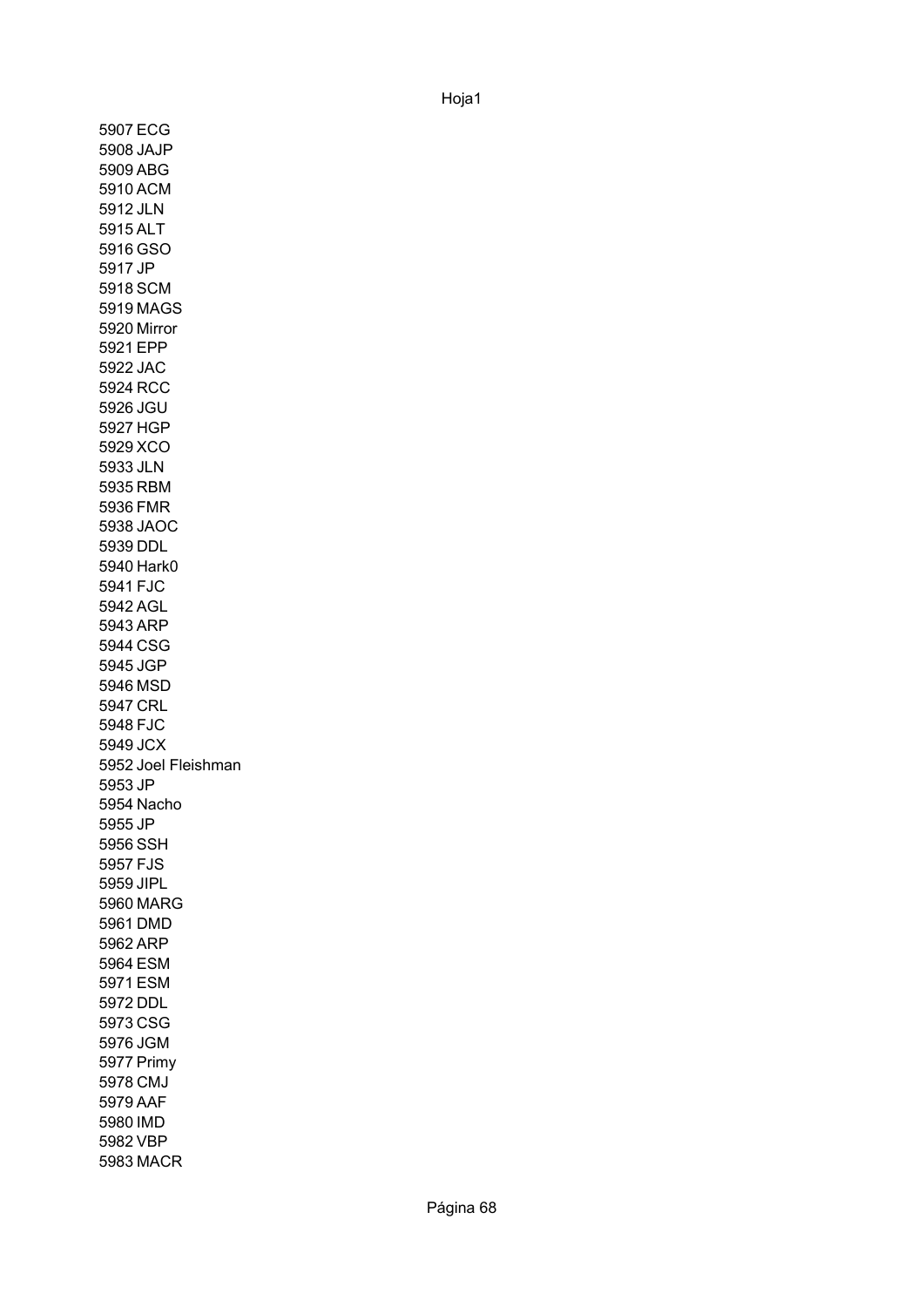5984 GSO 5985 RLC 5987 JLC 5988 JARG 5990 Mirror 5991 IMD 5992 JAC 5993 JRB 5994 JPR 5995 MC 5996 Hark0 5997 RSA 5998 RCC 5999 TCV 6000 AMGM 6003 JIMM 6005 SRV 6007 JRB 6010 DPC 6012 JIMM 6015 LAMP 6016 XCO 6017 JGU 6018 ALT 6019 AOA 6021 ALT 6023 DBM 6024 CMJ 6026 FJRG 6027 FLV 6033 RPD 6034 FJS 6035 ALT 6036 TPG 6042 FJS 6043 JARG 6044 JPS 6046 TCV 6047 JOE 6051 DFS 6052 RTL 6053 Joel Fleishman6054 POS 6055 LAMP 6056 RTL 6057 ADO 6059 JIPL 6060 DGG 6061 AJC 6062 JRS 6064 RTL 6067 COB 6072 FJLM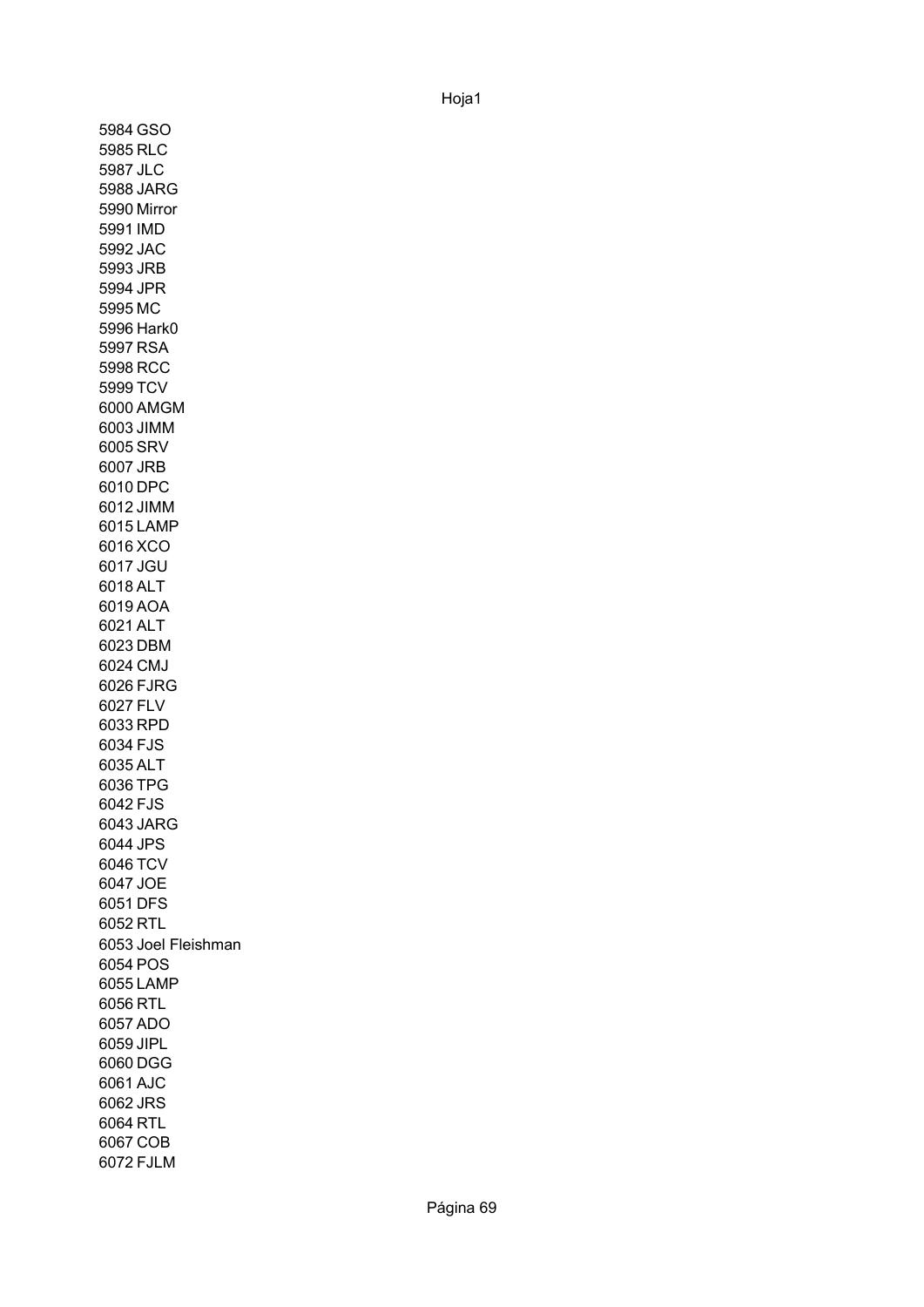6073 FJIV 6074 RSA 6075 JP 6076 MDS 6077 ORA 6078 FJIV 6079 FJMR 6080 LMDB 6082 JLFM 6084 JAC 6086 MAGS 6087 JG 6088 MDS 6089 VGL 6090 AOA 6091 Mirror6093 JAC 6095 JGP 6098 FJS 6099 JPR 6101 SSH 6102 SGC 6103 PST 6105 RRN 6106 AJMP 6108 LDLC 6109 JAC 6111 JP 6112 VPG 6115 JIMM 6116 JGP 6117 RLC 6118 CRL 6120 JLVE 6121 AFL 6122 Hark0 6123 LMDB 6124 FJM 6125 ECG 6126 DCGP 6127 FLG 6129 FMR 6130 JGM 6132 ORA 6133 JEC 6134 GSO 6135 ROG 6136 SSH 6137 JMAJ 6138 CP 6139 CMG 6140 JGM 6143 JMAJ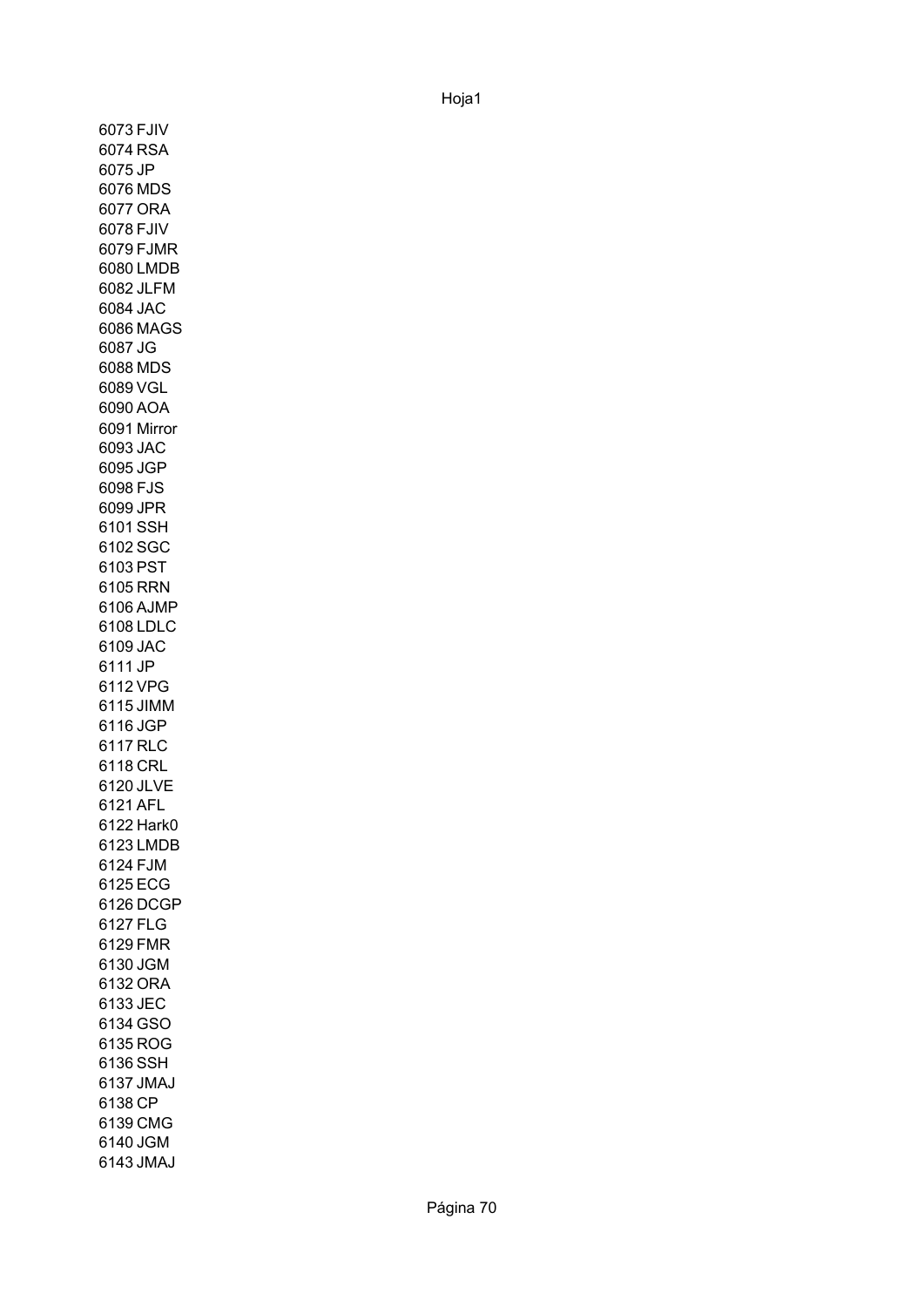6144 LGG 6145 ORA 6147 FPA 6148 thEpOpE 6151 ABG 6153 FJS 6154 DBM 6156 ARP 6157 Nacho 6158 FCC 6159 IMD 6160 Hark0 6161 EMR2 6163 GGC 6164 JLNA 6165 JGP 6166 JBG 6167 CRS 6168 AGO 6171 AMM 6173 TPG 6174 JMV 6177 CRS 6179 Hark0 6183 JP 6184 DPC 6187 JP 6189 MC 6190 FJO 6191 AJP 6193 FJIV 6195 MAG 6196 IMD 6197 CP 6198 AAR2 6199 Mirror6201 DFS 6203 JLFM 6205 ESM 6206 LMDB 6207 enri850@gmail.com 6208 MAR 6209 RJS 6210 FJS 6212 FCC 6213 JAC 6214 MAG 6215 JG 6216 GSO 6217 JPR 6221 DBM 6224 JGU 6228 JAJP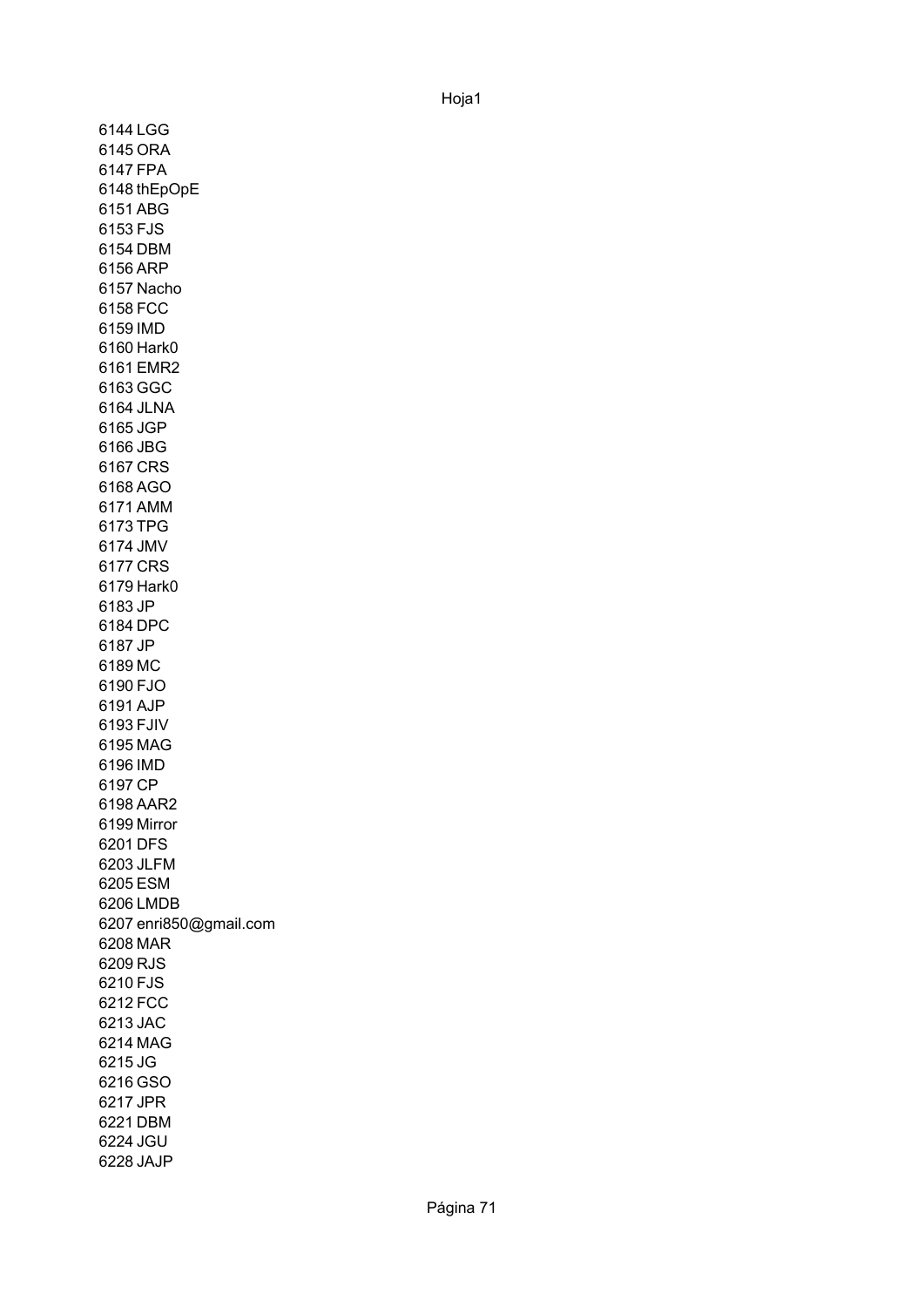6230 ESM 6231 OLLG 6233 OEF 6234 CRL 6235 JRM 6241 SMR 6242 VBP 6243 RTL 6244 JOE 6245 FJS 6246 thEpOpE 6247 MSD 6248 RPD 6249 LAMP 6250 AGO 6251 JLN 6252 EGD 6253 MGM 6256 AAN 6259 ALT 6260 SRG 6263 EPP 6264 LAMP 6267 AAR 6268 JMF 6269 JLFM 6270 JGP 6271 LAMP 6272 DSL 6275 SG 6277 FLV 6280 JRM 6281 XCO 6285 JCML 6288 EPP 6290 AH 6291 RM 6292 AH 6293 SG 6294 FPA 6297 JCML 6299 MARG 6300 Markus Parkus 6301 IXUL 6302 LPG 6306 AJNG 6309 ROG 6312 Mirror 6314 Hark0 6315 JAMM 6316 Mirror6319 HGP 6320 ACC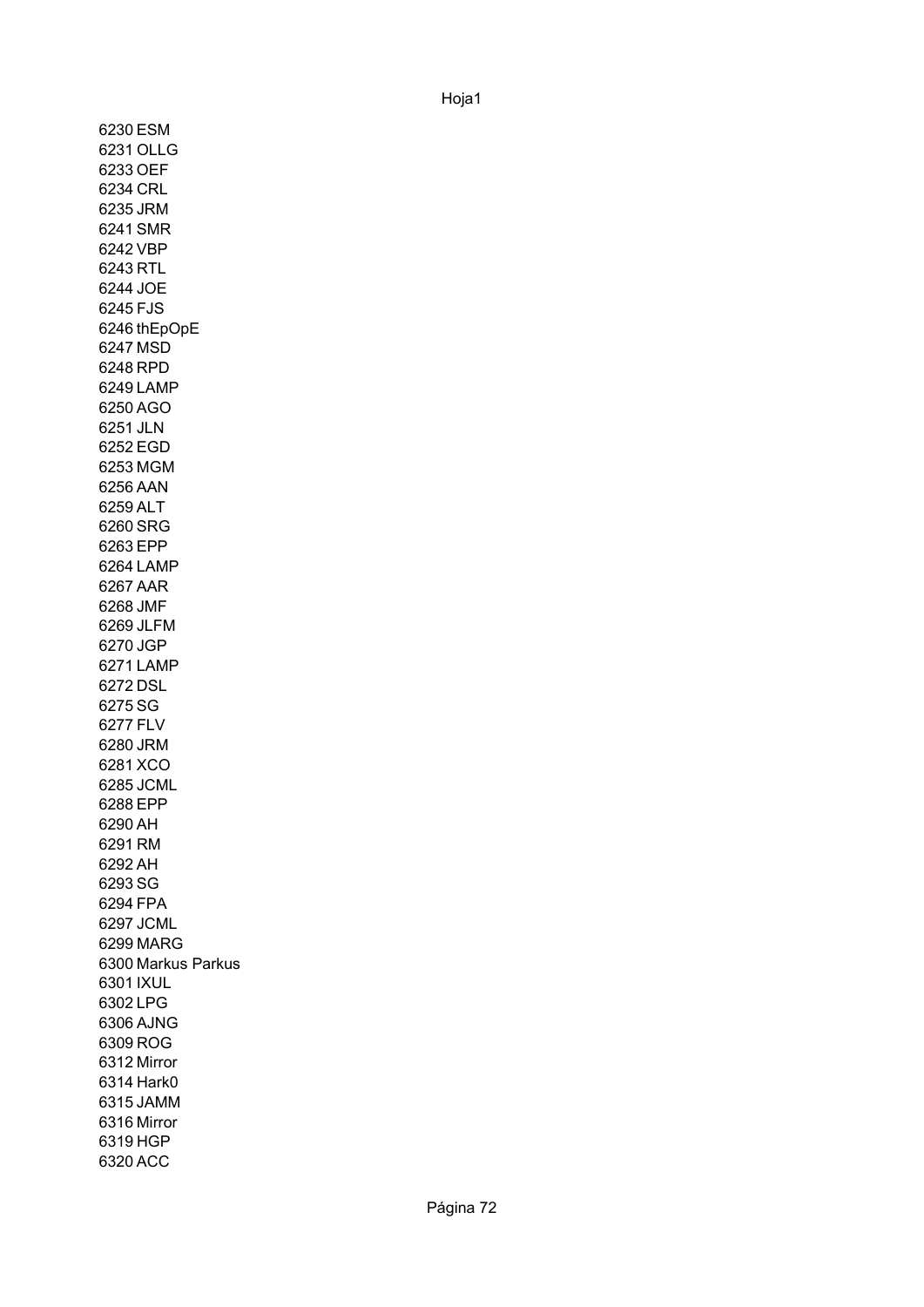6322 BLP 6326 RM 6328 RBM 6329 JLN 6330 EPP 6333 AAR2 6336 CRS 6337 SGC 6338 VGL 6339 EMR 6340 JGP 6341 JLC 6344 DFS 6346 MSD 6347 DPC 6348 ABG 6350 JMF 6353 JLVE 6354 JP 6356 CRS 6357 JAC 6360 CBM 6361 RTL 6362 JMJ 6363 JMF 6364 JIPL 6365 MARG 6366 DDL 6370 JLFM 6372 RJS 6380 VBP 6381 MSD 6384 GSO 6385 FCC 6386 AMG 6387 JARG 6390 ISB 6391 JAC 6393 OGB 6394 JIMM 6395 SJH 6398 PVJ 6399 MGM 6400 ACM 6401 AJC 6404 IMD 6407 JRM 6408 ROG 6409 JMF 6411 RCD 6412 Hark0 6414 OGB 6415 EMR2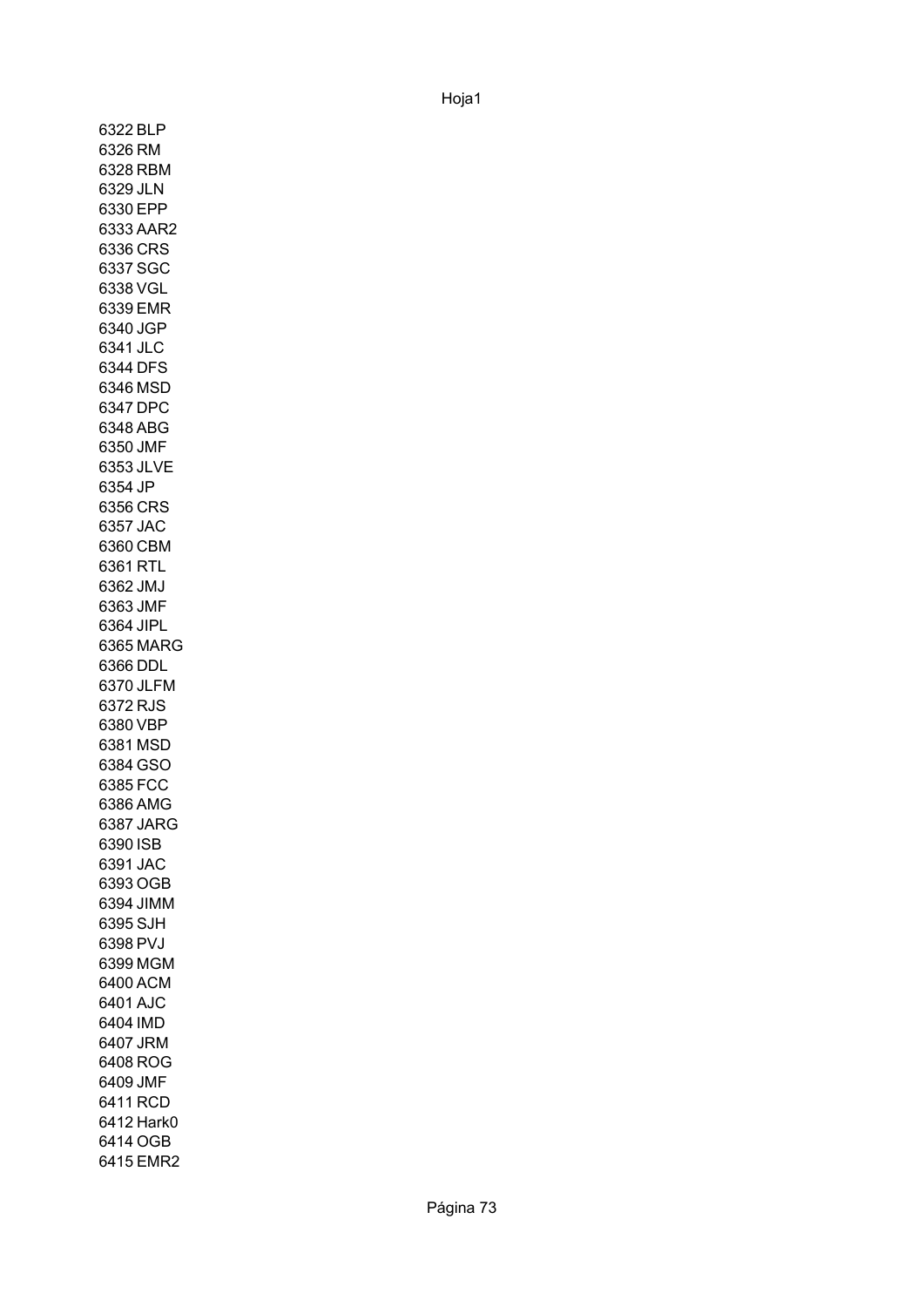6417 SRG 6418 GSO 6419 JRB 6420 JAS 6422 RBM 6423 JLC 6424 enri850@gmail.com 6425 JP 6426 JMJ 6428 JLG 6429 CAGV 6430 JMG 6431 JIPL 6432 JARG 6433 A.M.G 6434 AOR 6435 FJO 6436 LMDB 6437 ACM 6438 PJB 6441 FJLM 6442 JMU 6444 SGC 6445 AMM 6447 AMGM 6451 JAC 6453 LPG 6454 RRN 6456 AJC 6458 JGP 6460 CP 6462 ANP 6465 Hark0 6468 VBP 6469 AAN 6470 AAR2 6475 AAR2 6476 enri850@gmail.com 6478 DGG 6479 FCC 6480 HGP 6483 JG 6484 LDLC 6485 JCX 6486 VBP 6488 EMR2 6490 JG 6492 LMDB 6493 AOA 6494 JLFM 6496 FLG 6497 A.M.G 6498 MLM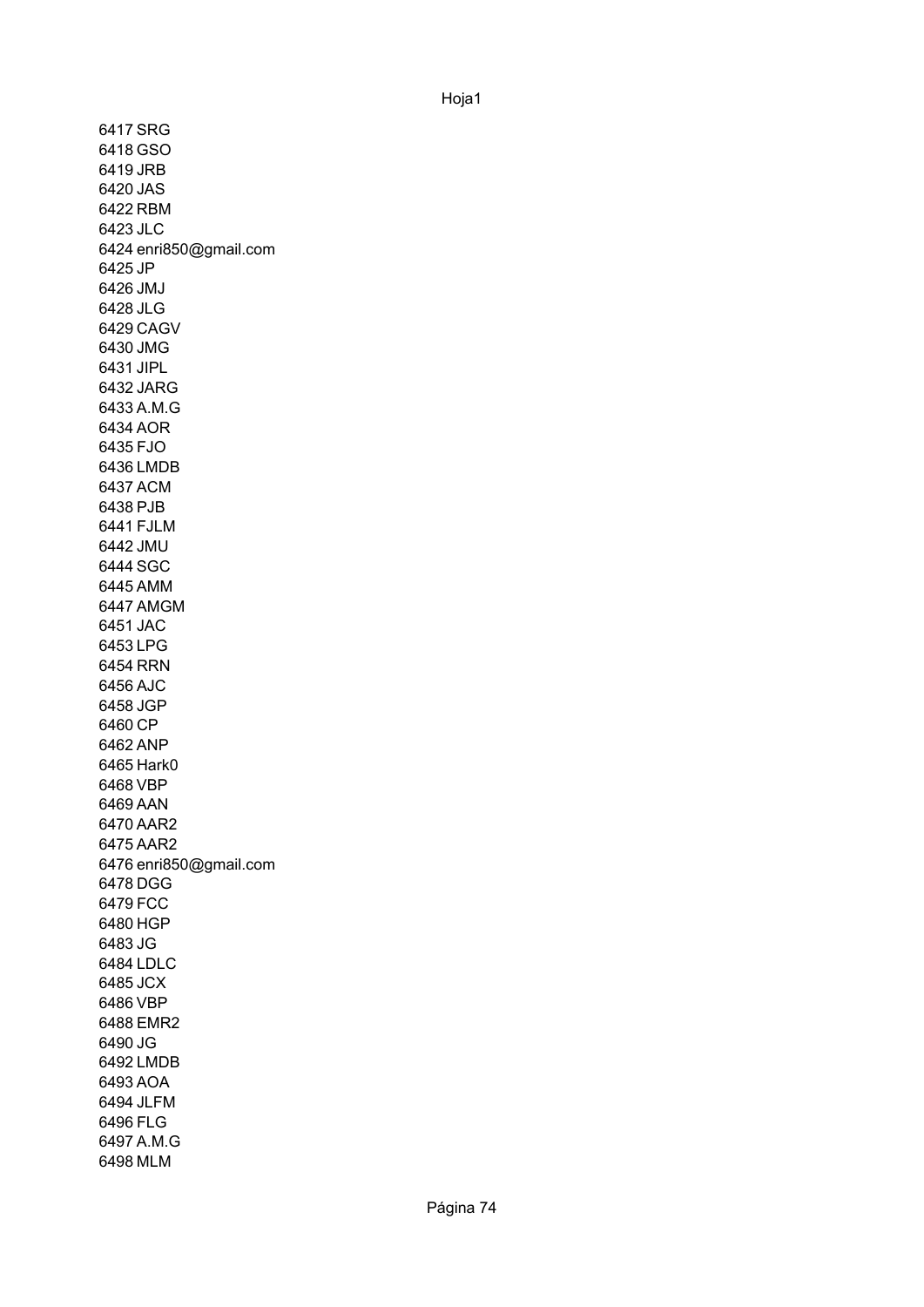6499 FLV 6500 XCO 6501 HGP 6505 FJM 6506 PJB 6508 ESM 6511 JRB 6512 thEpOpE 6514 EMB 6516 JGP 6517 JUM 6518 JJAM 6519 AAR2 6520 ADV 6522 JP 6523 MHR 6524 JIPL 6526 FJS 6527 JAC 6528 LDLC 6529 DSL 6530 JAC 6536 EMB 6540 PLG 6542 MAGS 6545 FPM 6546 JGM 6547 EPP 6548 TPG 6550 FCC 6553 JLNA 6554 VGL 6555 OGB 6556 RSA 6559 JLC 6561 BLP 6563 MARG 6565 ARP 6566 AJC 6568 CRS 6570 MC 6571 MC 6573 FJS 6575 CBS 6578 Joel Fleishman6579 ALT 6580 ACM 6581 GSO 6582 JSF 6583 JLN 6584 MAG 6586 VGL 6588 FJO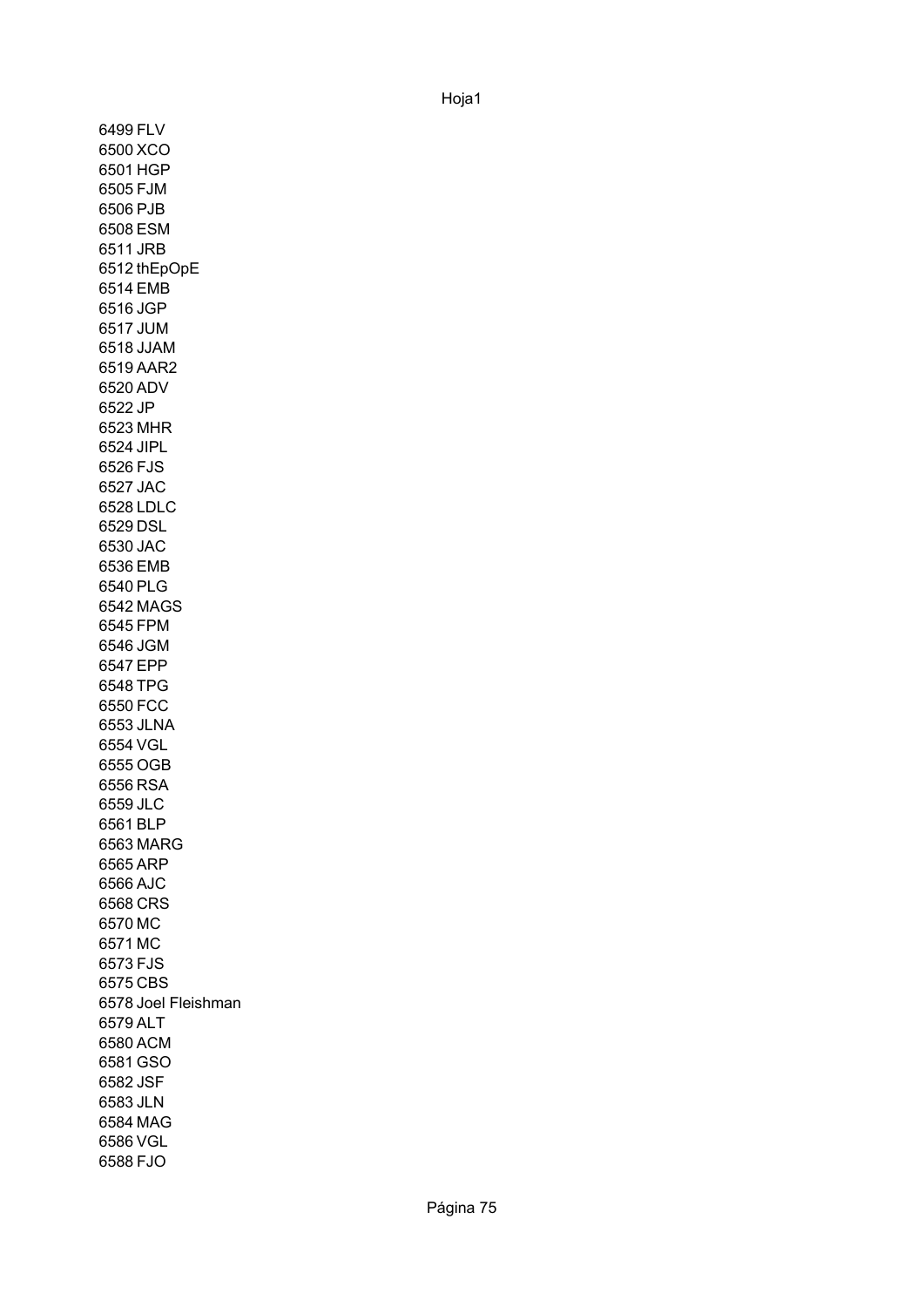6590 FJS 6591 JPS 6595 EMR 6597 ADO 6599 JGP 6600 DBM 6603 JBG 6604 LPG 6605 ADO 6607 ALR 6608 ADV 6609 JGP 6610 MDSA 6611 JAG 6612 JAC 6614 AAR 6615 GSO 6618 A.M.G 6619 DFS 6621 A.M.G 6622 JCX 6623 JMMR 6624 LDLC 6626 thEpOpE6627 DPC 6628 CAGV 6630 MSD 6632 FJS 6633 A.M.G 6634 LMG 6635 CRL 6636 DMD 6637 FJG 6638 AOR 6639 AAR 6641 AGL 6642 DCGP 6643 JAC 6644 JAJP 6647 ALT 6649 GSO 6651 MAG 6652 MAGS 6653 SSH 6654 JG 6655 MAG 6656 CRS 6658 PMC 6659 LAL 6660 CRS 6663 FJRG 6665 PJB 6666 DBM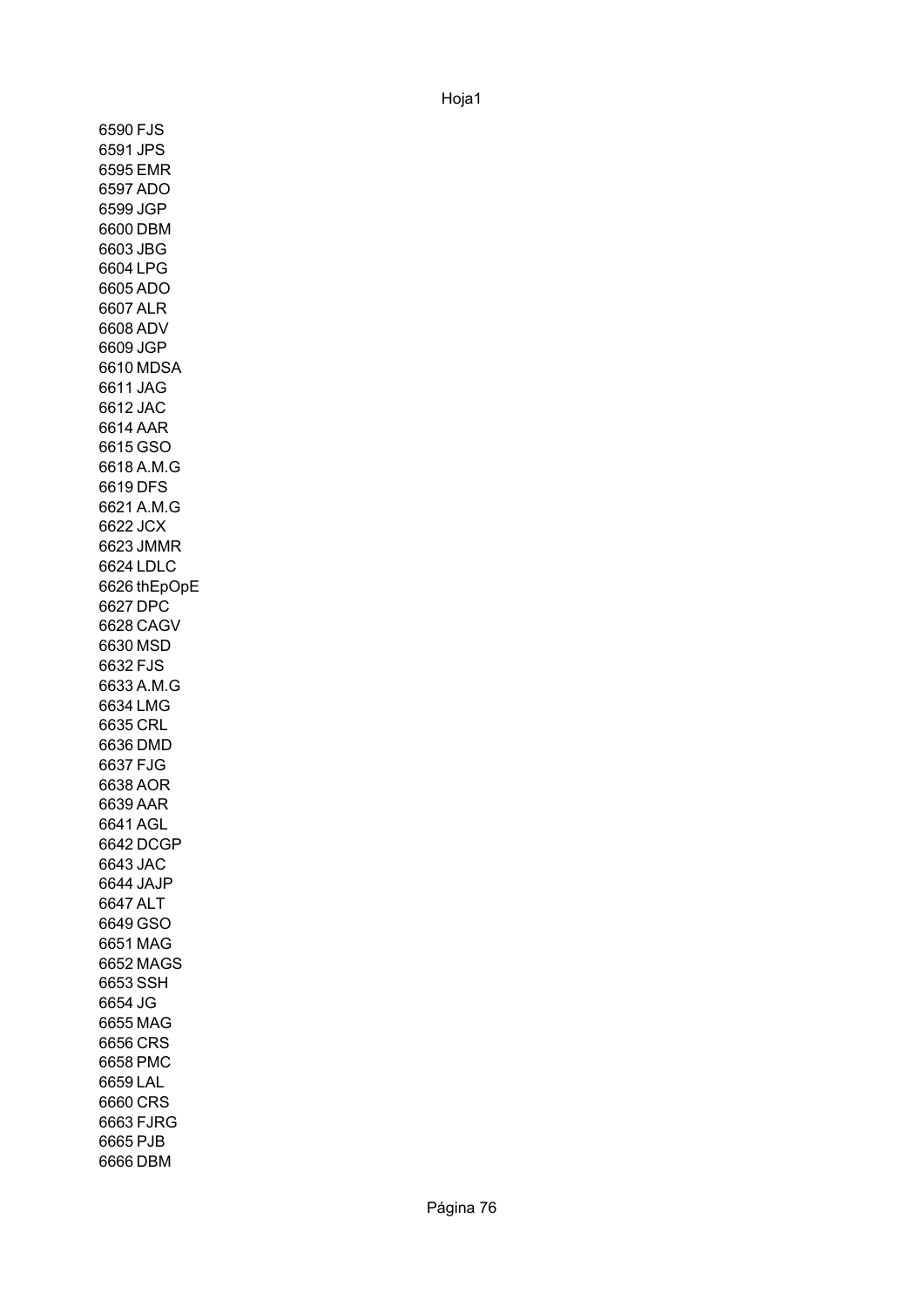6669 FLLS 6671 ANP 6672 IMD 6673 JLN 6675 ADV 6680 LPG 6683 SGC 6685 ADV 6686 AH 6687 FJMR 6690 OLLG 6691 DMD 6692 JMAJ 6698 JAPG 6700 VML 6702 enri850@gmail.com 6703 MDSA 6704 JAPG 6705 HGP 6706 JGP 6708 ADV 6711 DSL 6713 LAMP 6714 FJS 6715 LAMP 6716 FLV 6717 AMS 6720 MHR 6722 DPC 6723 AAR3 6725 FJIV 6726 XCO 6729 FJS 6731 JMMR 6735 VPG 6739 GSO 6740 ROG 6741 AOA 6744 SCM 6745 FJS 6746 DCGP 6747 ALT 6748 FJS 6750 NMM 6752 Markus Parkus6753 A.M.G 6756 MAG 6757 AAR2 6759 GSO 6760 MGM 6762 FPA 6763 VPG 6765 ACM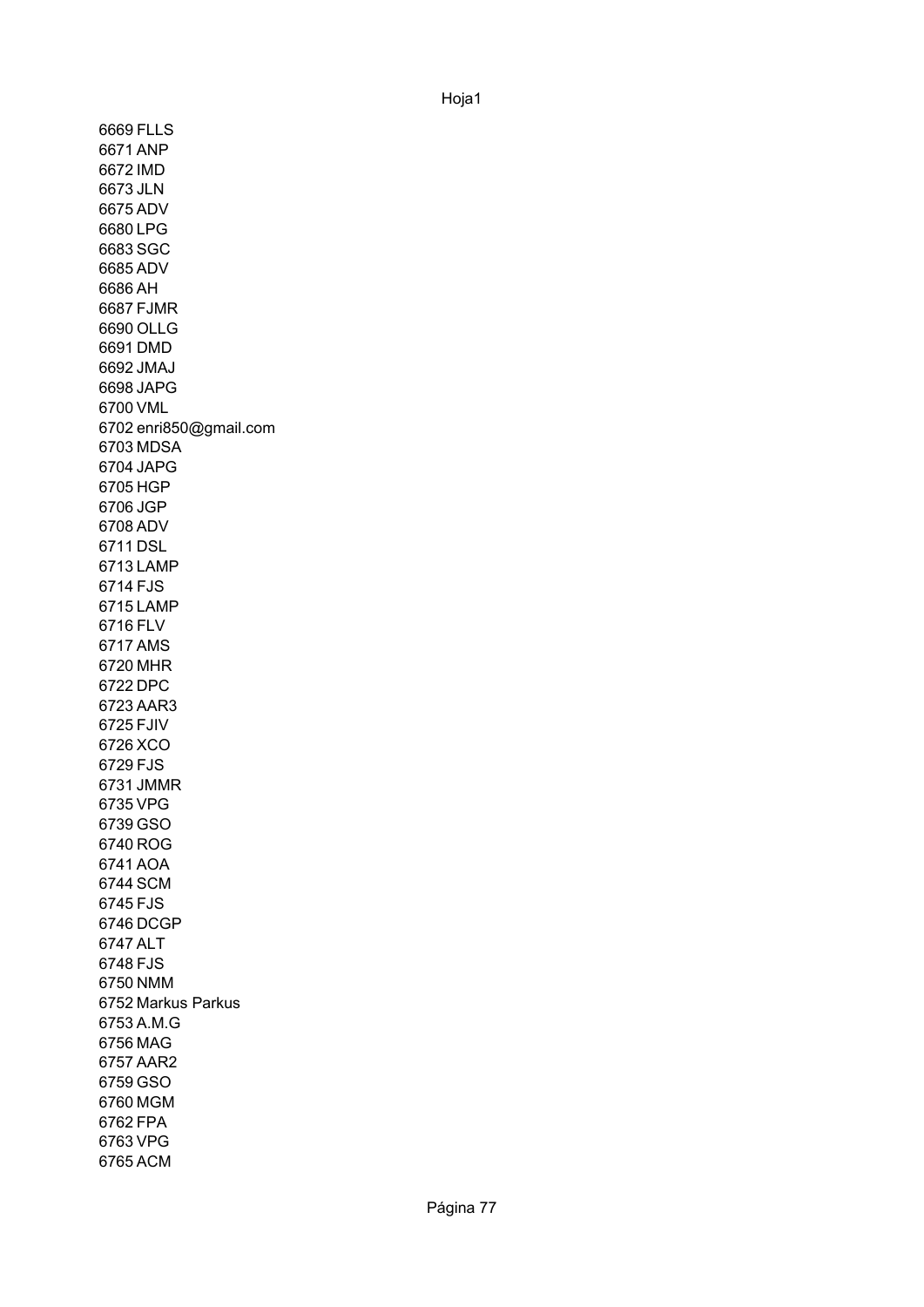6766 A.M.G 6769 DCGP 6771 NMM 6772 MDSA 6773 STH 6774 MARG 6775 JLFM 6776 SJH 6780 JAMM 6781 CMJ 6783 JPS 6785 FLLS 6786 FJA 6788 FMR 6791 CBS 6794 AJP 6795 RCC 6796 AOA 6799 JMMR 6800 AAF 6801 JAC 6802 DSP 6803 ACM 6805 JCML 6807 HGP 6808 DCGP 6810 MAG 6812 NMM 6813 VPG 6815 FJO 6817 FJC 6818 MACR 6820 RBM 6824 AJMP 6825 JUM 6826 JMAJ 6827 ACM 6830 ROG 6833 MC 6834 LAMP 6835 JARG 6837 JUM 6838 MDSA 6841 LMG 6850 NMM 6851 JAMM 6852 LGG 6853 JCX 6854 ORA 6855 JMAJ 6856 MARG 6857 JCML 6858 MAR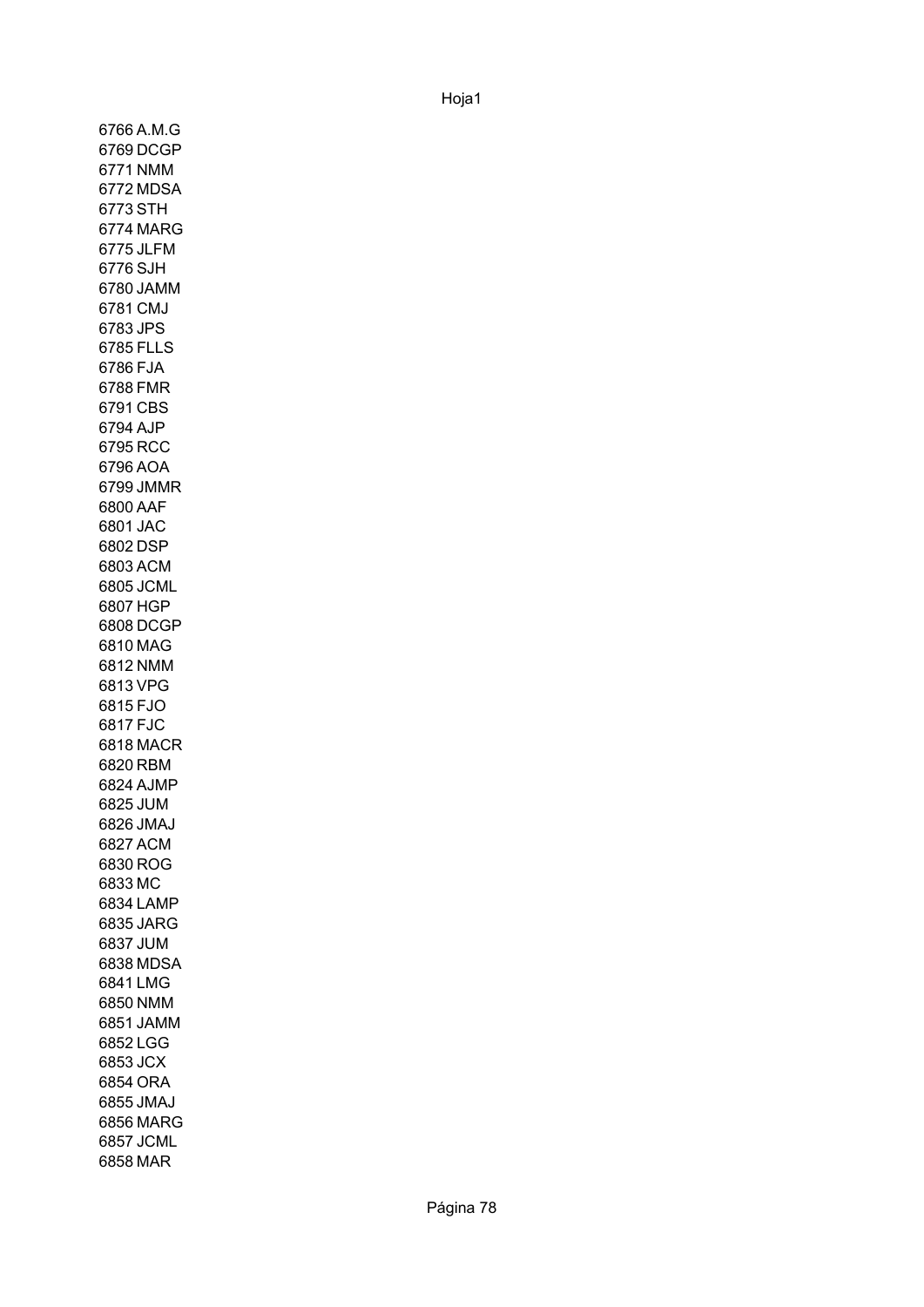6860 PST 6863 RJS 6864 LMG 6865 FJS 6867 JGP 6868 SSH 6869 Markus Parkus6870 ACM 6871 RG 6872 ACM 6873 ORA 6874 AOA 6875 SRG 6876 JAC 6877 JRP 6881 FJA 6882 ESM 6884 JGP 6887 JMMR 6890 FJS 6891 MACR 6892 SMR 6895 JAC 6898 RBM 6899 ADO 6900 CSG 6904 JPR 6905 COB 6907 DCGP 6908 DDL 6910 JLG 6913 JPS 6915 LGG 6916 AMG 6917 GSO 6918 CSG 6919 JAPG 6920 CP 6921 AAF 6922 GSO 6923 VML 6924 JGM 6925 JIPL 6927 SJH 6928 CRS 6930 HGP 6931 ABG 6933 MACR 6935 DBM 6937 GSO 6938 VBP 6940 RZF 6943 DPC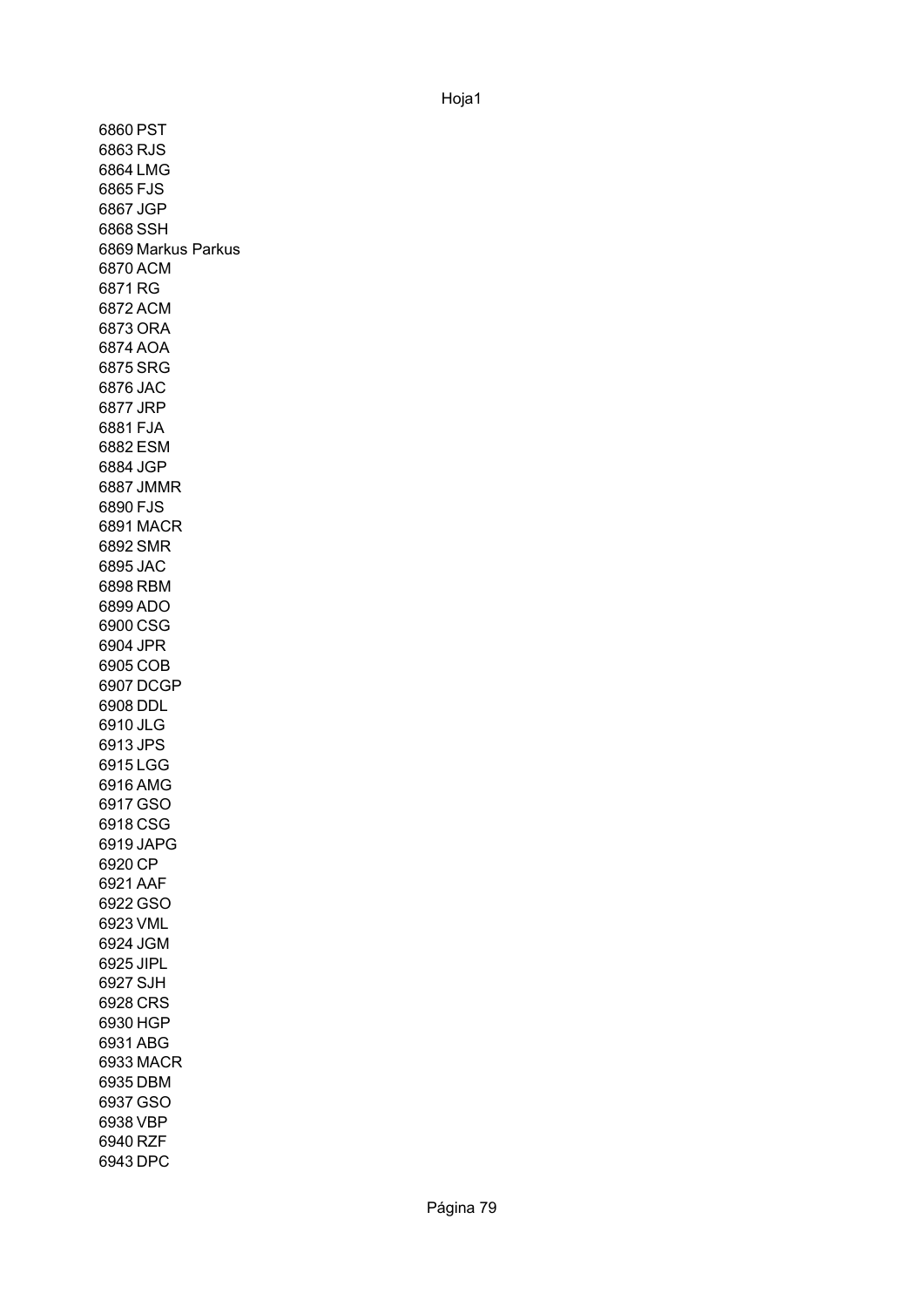6951 EPP 6952 LGG 6954 DCGP 6955 LGG 6957 FJMR 6959 DPC 6960 ABG 6962 PMC 6963 MARG 6964 FJO 6966 FJA 6969 EGD 6974 VPG 6975 MVP 6977 JFB 6979 GSO 6980 JGU 6981 ACC 6982 ORA 6983 FPA 6984 GSO 6985 FJS 6987 ISG 6988 thEpOpE 6989 JMMR 6990 AGL 6992 COB 6994 JMF 6996 SSH 6997 DBM 6999 Joel Fleishman 7000 FMR 7001 AGO 7005 Primy 7007 AMG 7008 AGL 7010 FCC 7011 MGL 7014 JMMR 7015 ESM 7017 SGC 7018 AOA 7019 FJC 7021 JMMR 7022 SRV 7023 FJM 7024 JMV 7025 ANP 7027 RM 7028 VBP 7030 JMAJ 7032 JPS 7034 JG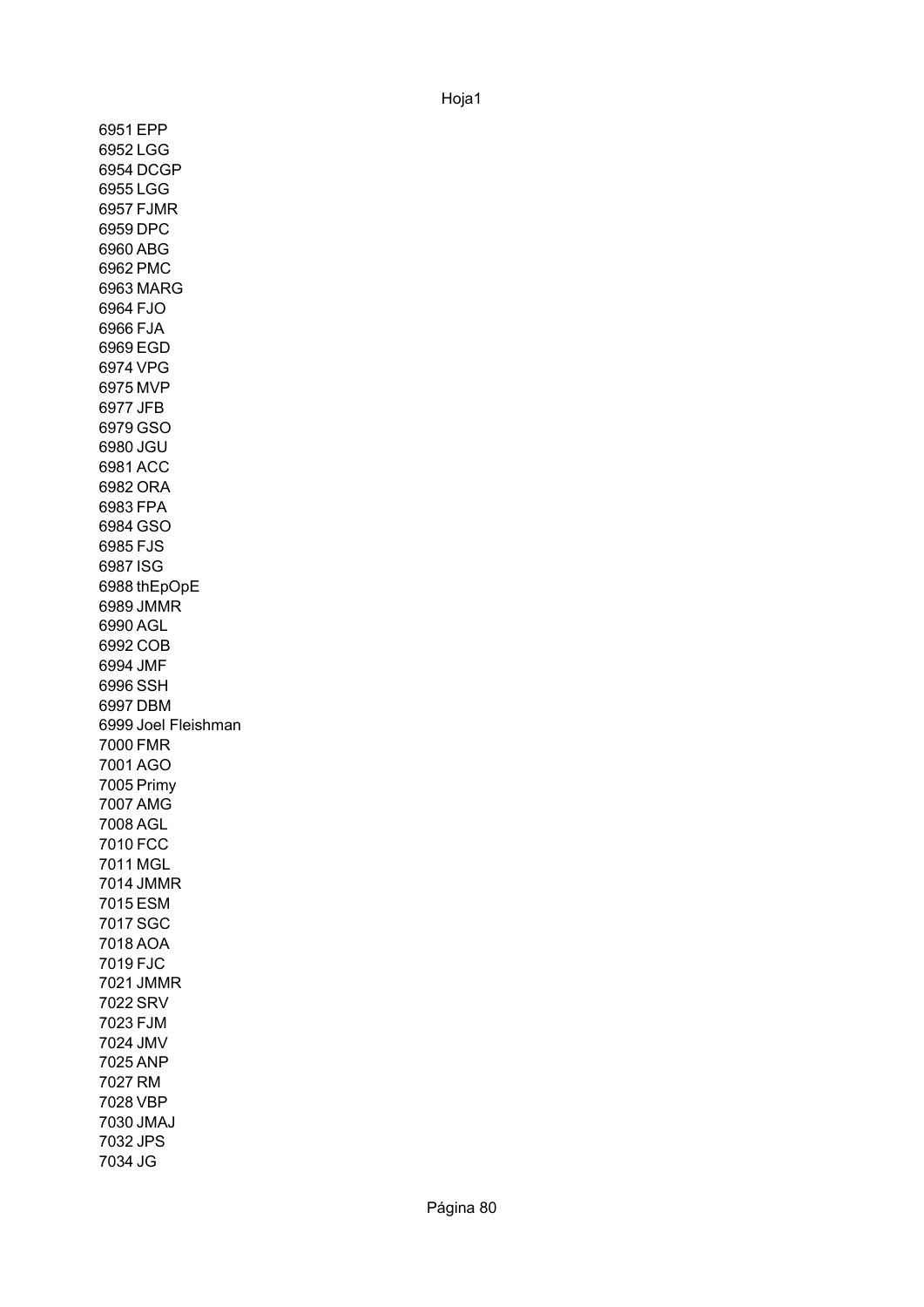7035 MDSA 7037 JMMR 7040 MC 7041 MARG 7042 FCC 7043 JUM 7045 LDLC 7048 JMAJ 7049 ISG 7051 CAR 7053 AGO 7054 AMM 7057 FJLM 7058 FJO 7059 RLC 7060 VPG 7061 LPG 7063 FJS 7065 JGU 7068 AJNG 7070 PLG 7072 ORA 7076 JCML 7077 Joel Fleishman 7079 AJNG 7082 COB 7083 SRV 7084 JGP 7085 PVJ 7091 ESM 7093 AOR 7094 VML 7095 MC 7097 OLLG 7099 DGG 7104 IMD 7107 VCH 7110 RZF 7111 JMMR 7113 JLNA 7115 AOA 7116 POS 7117 ALR 7119 JLN 7121 XCO 7122 JAC 7123 ISG 7124 FCC 7125 FJS 7126 RZF 7128 ARP 7130 ESM 7131 LAMP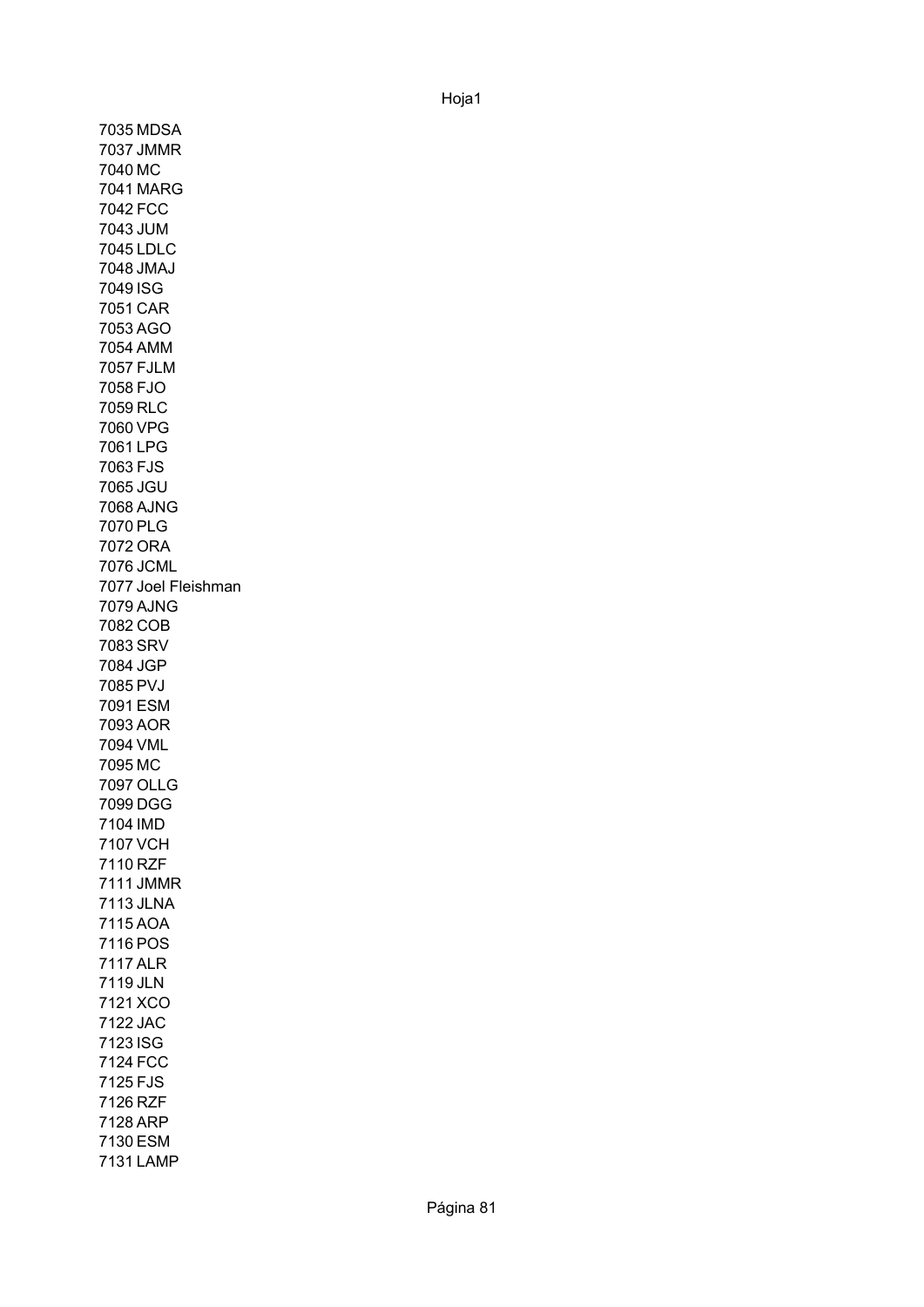7136 Mirror 7137 SGC 7138 LMDB 7140 CMJ 7141 AJMP 7142 AOR 7143 JAOC 7144 JAZ 7147 SRG 7148 MHR 7149 JAMM 7150 AOA 7152 JMAJ 7153 RSA 7154 JLN 7155 MC 7158 SGC 7159 MARG 7160 ABG 7162 JLFM 7163 DPC 7170 LAMP 7173 PJB 7174 AH 7176 SGC 7177 VBP 7178 JARG 7180 EMR 7183 AAR 7186 XCO 7191 RCD 7192 JCML 7193 JIPL 7196 RRN 7197 GSO 7198 MDSA 7200 DGG 7204 TPG 7207 JAPG 7208 GSO 7210 LDLC 7211 CAR 7212 CAGV 7213 AFL 7214 FJLM 7215 ESM 7216 JIPL 7219 AGO 7220 FJA 7221 ROG 7223 ACM 7224 MTH 7226 DCGP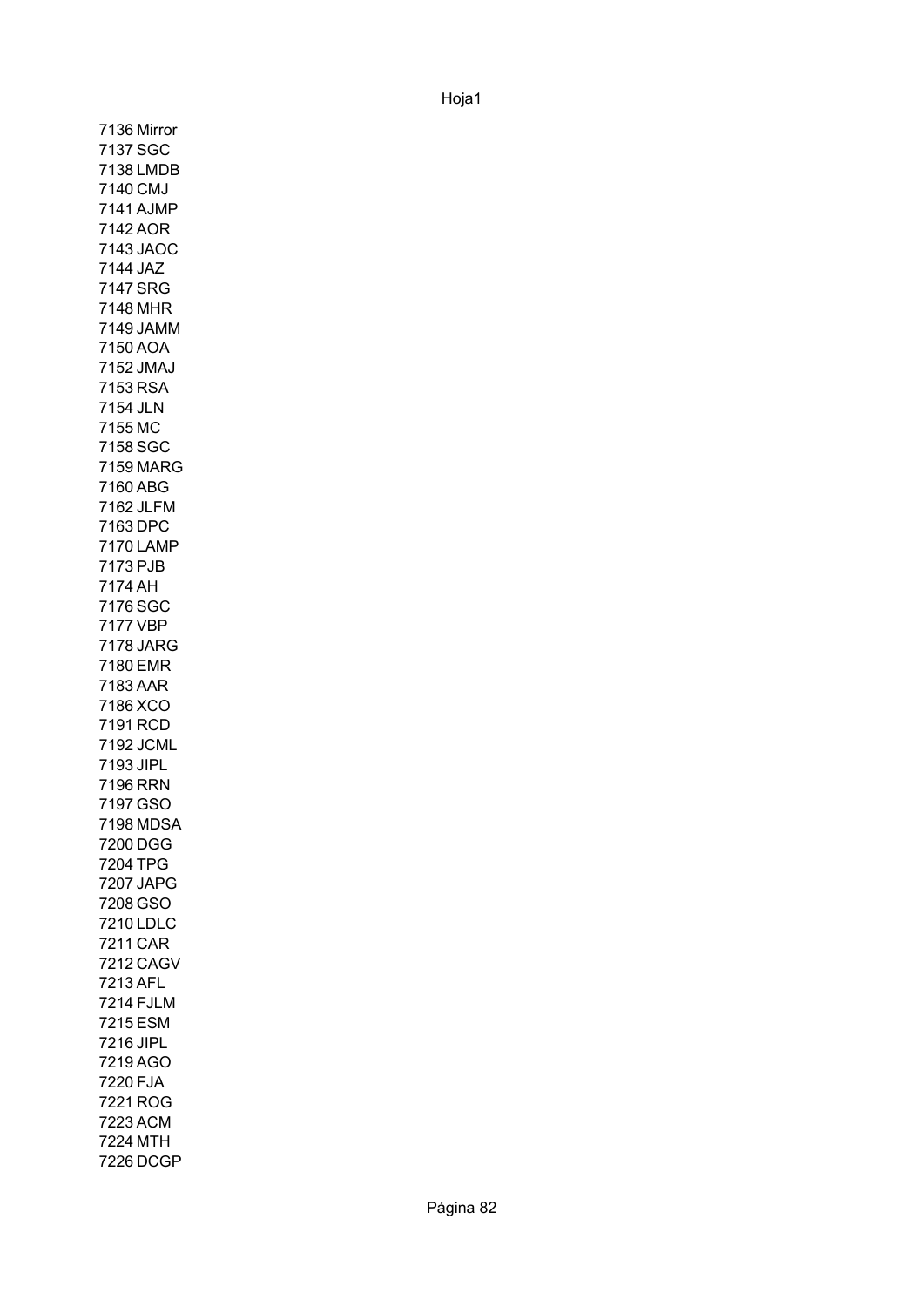7229 XCO 7230 DFS 7231 EPJ 7233 SSH 7234 LAMP 7238 AJNG 7239 FJG 7240 MSD 7241 OEF 7242 COB 7243 MSD 7245 Hark0 7247 AFL 7248 PST 7250 FCC 7253 AAF 7254 MDS 7256 JLFM 7259 VPG 7260 RM 7261 JEC 7262 VBP 7265 thEpOpE 7266 FJS 7267 CRL 7269 JRB 7275 COB 7278 MTH 7279 Mirror 7280 JAOC 7281 FJS 7282 JADG 7285 PVJ 7288 DMD 7291 SSH 7292 GSO 7294 FJC 7295 AFL 7297 FJS 7298 FJA 7299 PVJ 7301 DPC 7302 ESM 7303 FJS 7306 ANP 7307 Mirror 7312 Nacho 7314 JRM 7315 FJO 7318 FJS 7319 DBM 7322 thEpOpE 7324 RM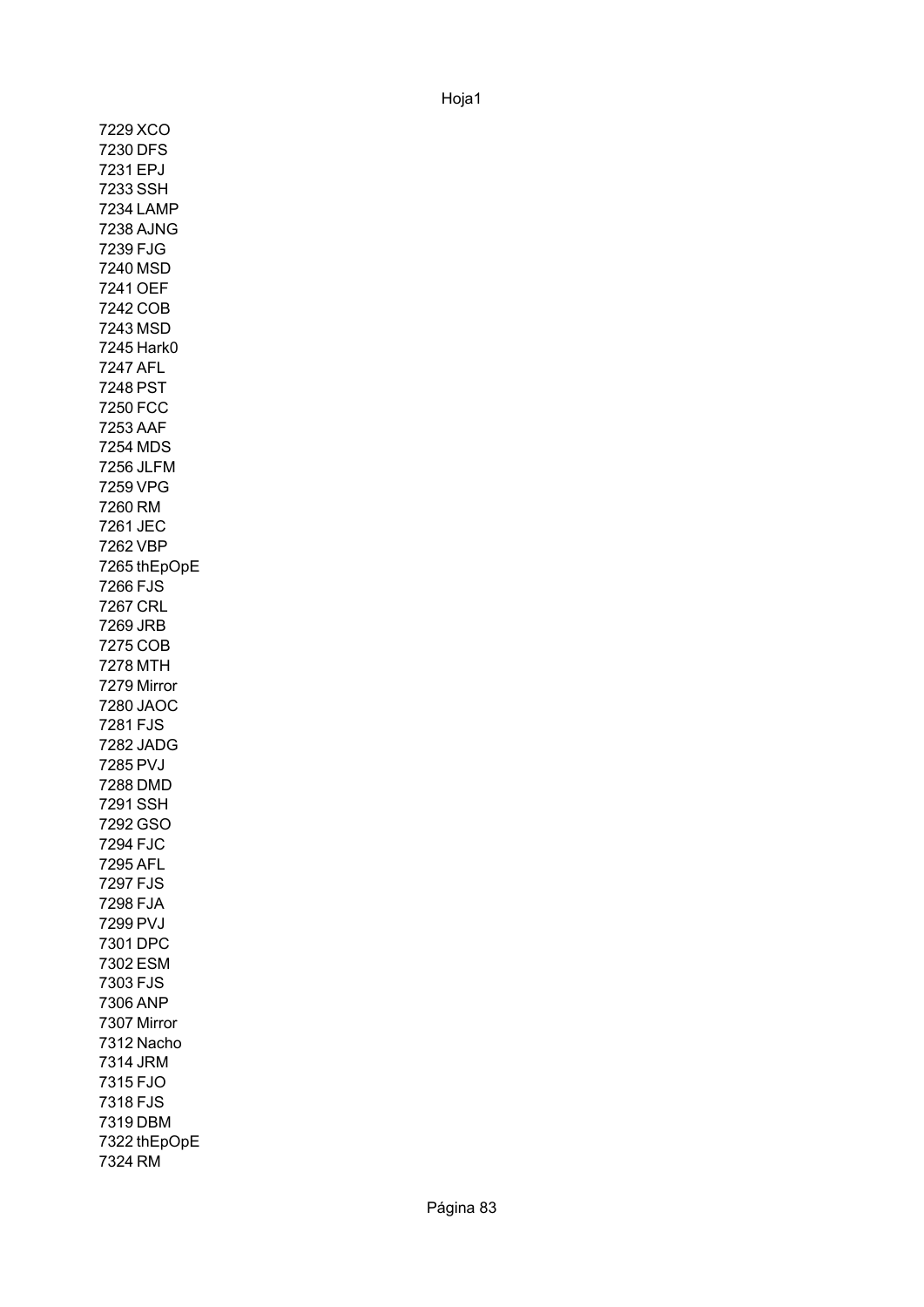7325 AJMP 7327 NMM 7330 FJRG 7331 JAOC 7332 SGC 7333 FJO 7334 DCGP 7335 CBM 7336 CRS 7339 ANP 7340 JLFM 7342 OGB 7343 JLG 7347 JARG 7348 LGG 7350 RM 7352 JMAJ 7353 EPJ 7355 JG 7356 PST 7358 AAR2 7360 MARG 7361 JMMR 7362 RZF 7364 AH 7365 EMR2 7372 JG 7375 RTL 7376 VML 7377 JMAJ 7378 JMMR 7379 SGC 7380 VPG 7381 AMS 7383 LMDB 7384 MAG 7385 JP 7386 CSG 7389 FPM 7392 FJMR 7394 RBM 7395 POS 7399 JAZ 7400 MSD 7401 GSO 7402 thEpOpE 7408 VPG 7410 JIMM 7413 JGP 7414 STH 7415 BLP 7417 EPJ 7418 AMM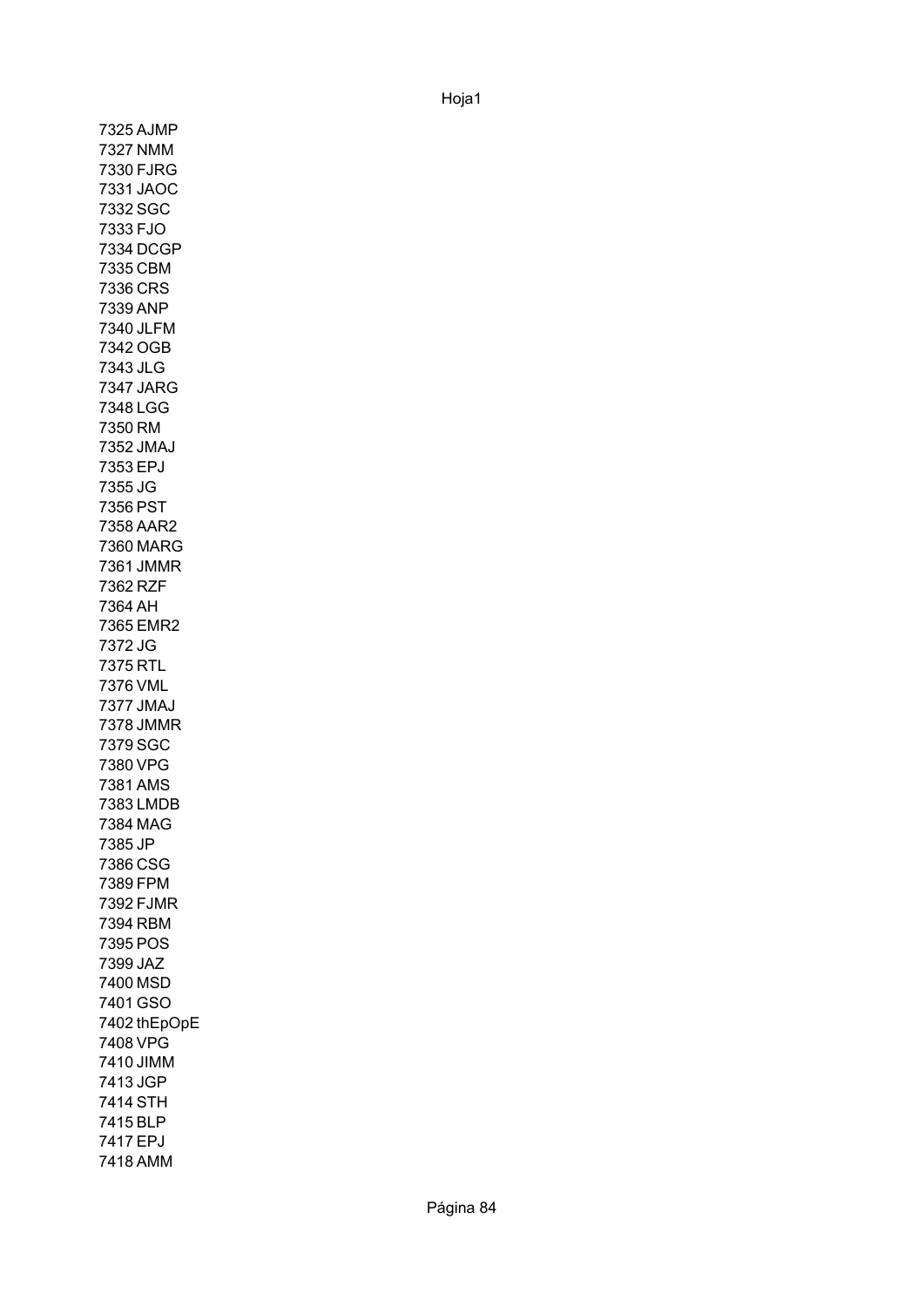7419 LAMP 7422 RTL 7426 Nacho 7428 CAGV 7430 LMG 7432 FJS 7433 GSO 7434 SRG 7435 PST 7436 CBM 7437 SCM 7438 AAR2 7444 LMDB 7448 EMB 7450 COB 7451 JP 7452 JAZ 7454 ROG 7455 SCM 7456 CBS 7458 XCO 7460 ESM 7461 JMU 7462 IMD 7464 XCO 7465 AMGM 7466 JIPL 7470 RTL 7471 RM 7472 EPP 7473 AAR3 7476 A.M.G 7477 CBS 7479 ALT 7481 AMG 7482 GGC 7483 ALT 7486 MAG 7489 LMG 7491 JMV 7494 FJS 7495 RPD 7497 CBS 7498 ESM 7499 HGP 7505 RM 7506 JRS 7507 JRP 7510 LAL 7512 JLN 7514 FJO 7515 JCX 7517 AMGM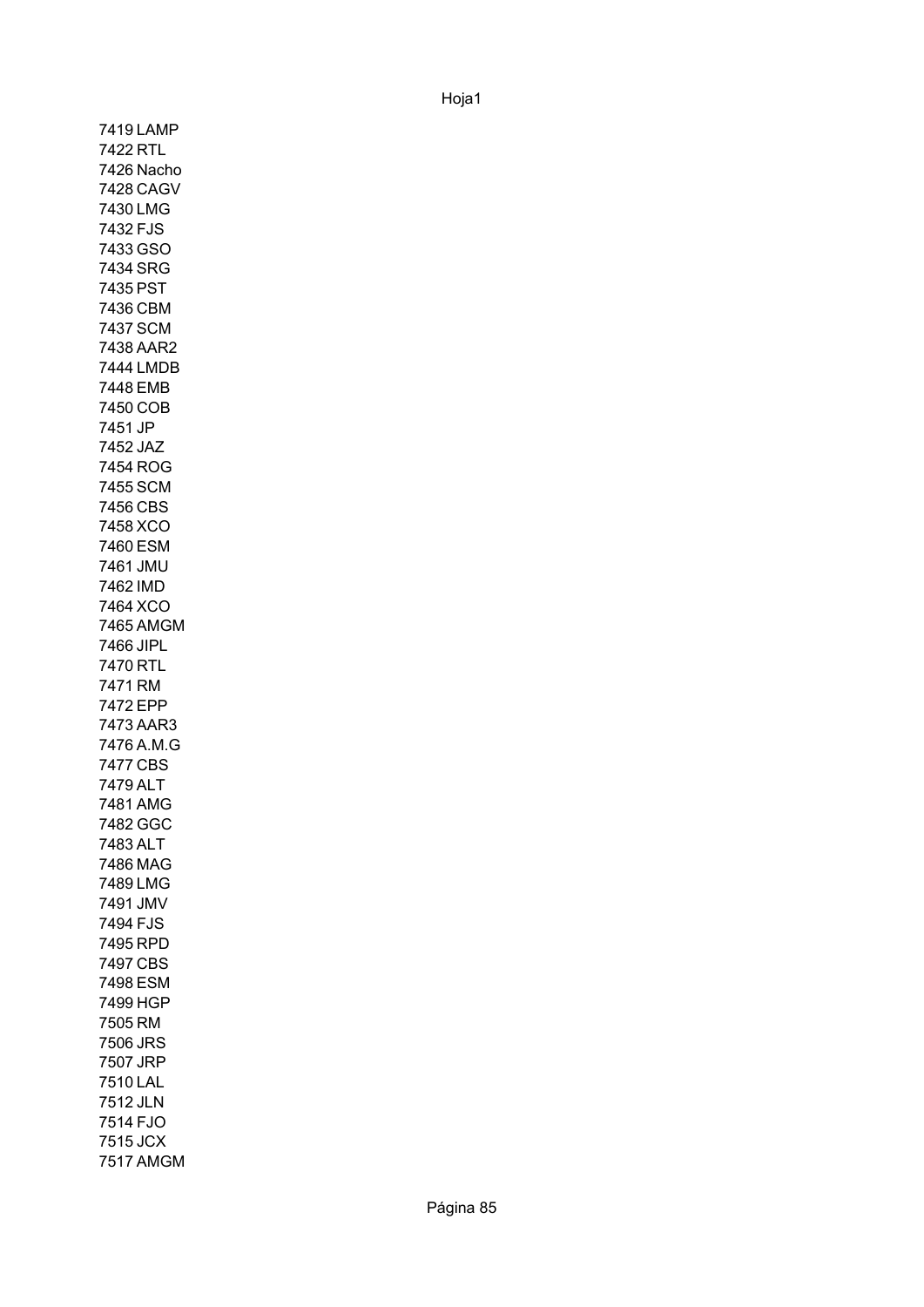7518 RBM 7519 PVJ 7520 JAJP 7521 SCM 7522 AMS 7523 ABG 7525 JGP 7526 JJAM 7527 JP 7528 MGL 7530 JOE 7531 XCO 7532 LDLC 7534 MSD 7536 FJMR 7537 RRN 7539 POS 7541 BLP 7542 Joel Fleishman 7543 OGB 7545 JG 7546 JGP 7547 ORA 7548 LPG 7549 JAMM 7550 FLLS 7553 LAMP 7554 JRM 7561 A.M.G 7562 ABG 7565 MDSA 7566 A.M.G 7567 ROG 7568 FCC 7569 MFG 7572 GSO 7573 FPM 7574 OEF 7578 SJH 7580 Joel Fleishman 7581 MC 7583 MACR 7584 JAOC 7585 VML 7590 LDLC 7591 AAR2 7593 AJMP 7594 FJLM 7595 GSO 7597 DBM 7598 BLP 7600 SRV 7603 ALR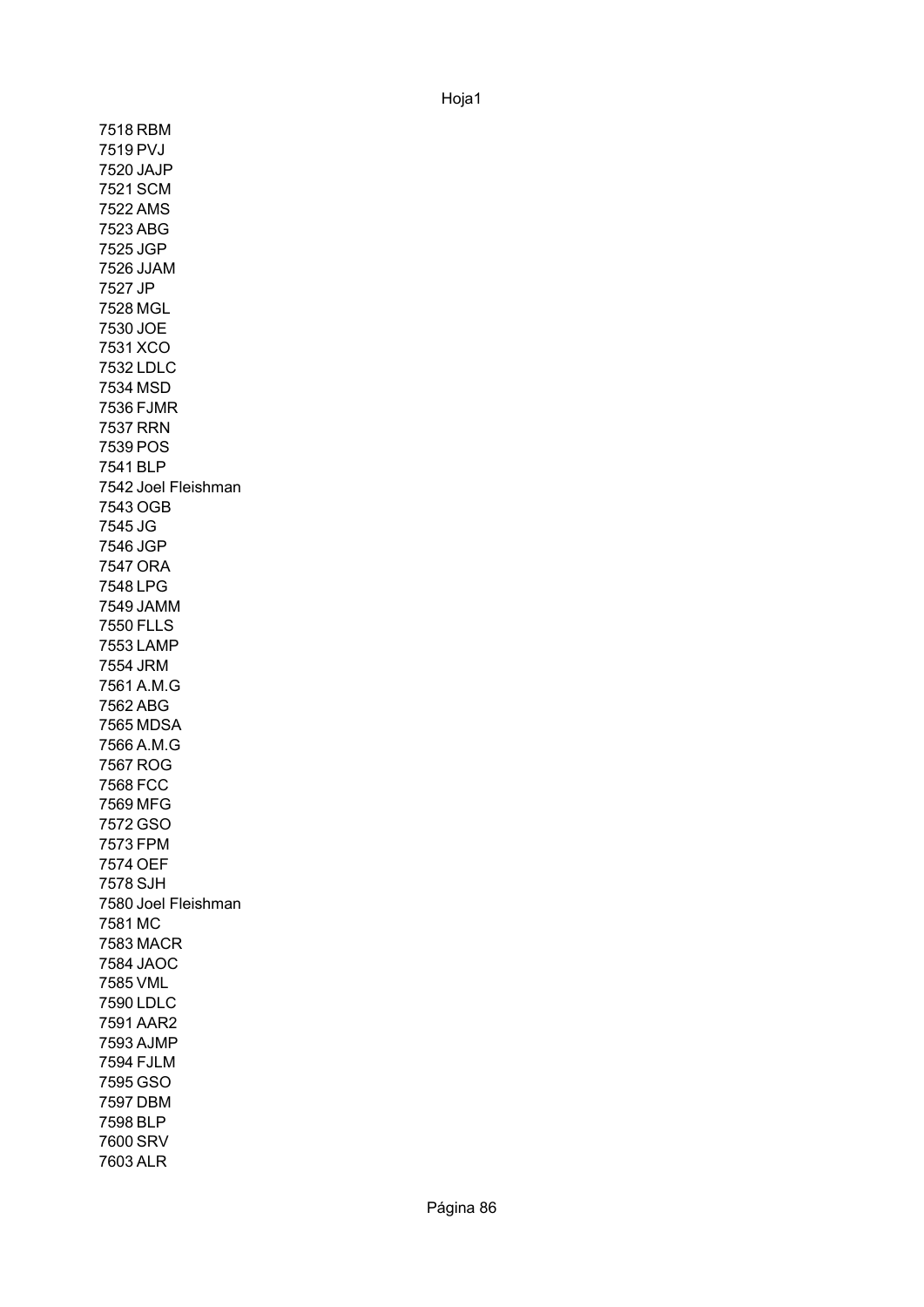7604 SG 7606 LGG 7607 AAR2 7608 MDS 7610 JARG 7611 JMV 7612 COB 7613 ALR 7614 JAC 7615 AJNG 7616 MLM 7618 JGP 7620 JLNA 7624 Markus Parkus 7625 JAJP 7626 FJM 7628 EPJ 7631 FJS 7632 RM 7633 AAR2 7634 MC 7637 LGG 7638 AOA 7639 MAG 7641 JUM 7642 ROG 7645 LDLC 7646 LGG 7647 JSF 7648 VBP 7649 DMD 7650 ALT 7653 JMMR 7654 AJC 7655 XCO 7656 ISG 7658 LAL 7659 PVJ2 7662 JLN 7663 LGG 7665 DSL 7666 XCO 7667 SRV 7668 JCML 7669 JGP 7671 EPP 7672 DPC 7674 DGG 7679 JP 7681 JG 7682 AOR 7683 ALT 7686 JARG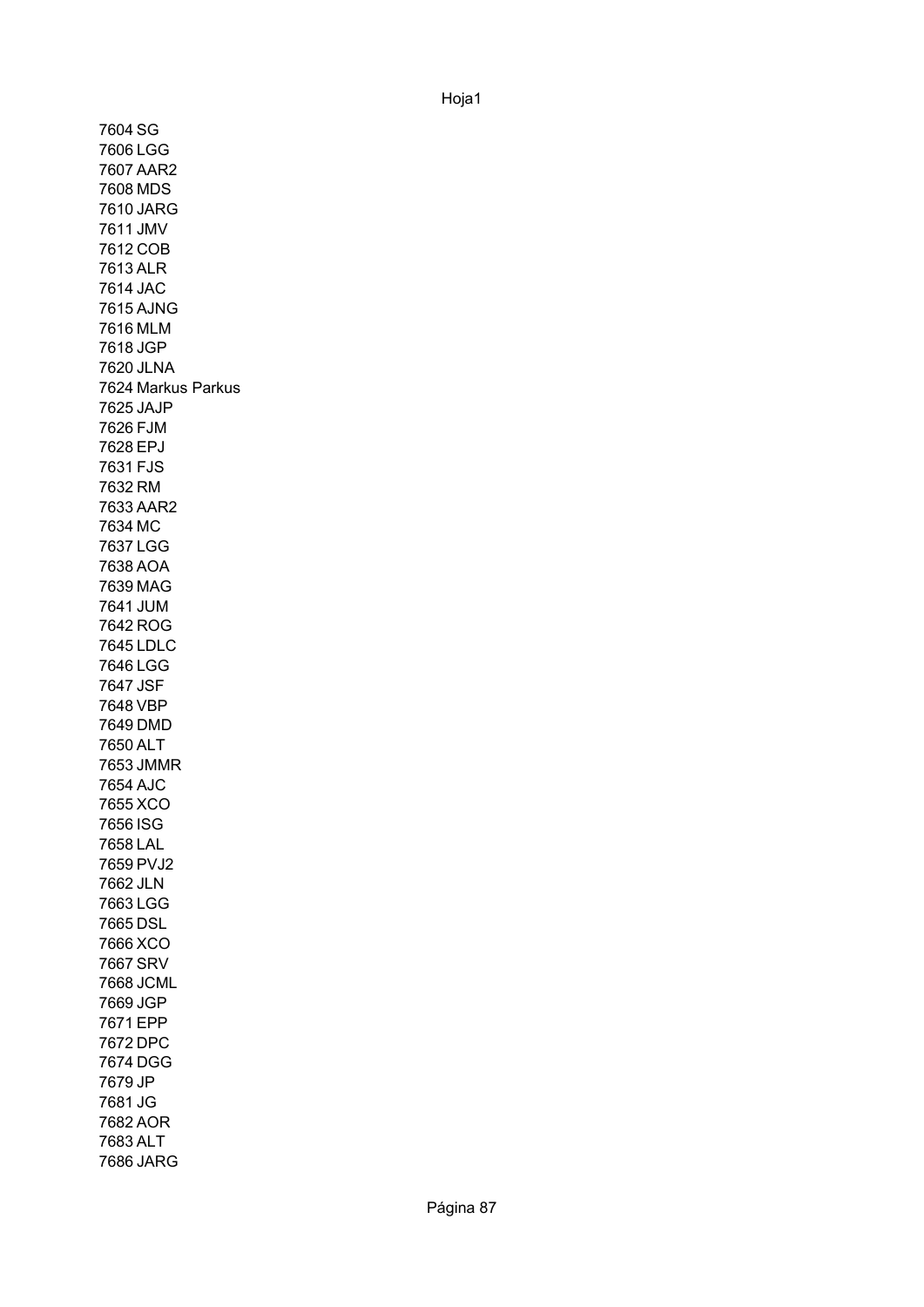7688 AMM 7690 HGP 7691 LDLC 7694 JJAM 7695 DLC 7696 ALR 7697 JMU 7698 JAC 7700 ISG 7703 JCML 7704 COB 7707 AAR2 7708 JARG 7710 MHR 7711 RBM 7714 LMDB 7717 AH 7718 FJRG 7719 AAR2 7720 AAF 7722 JLC 7724 JAZ 7725 Joel Fleishman 7726 DCGP 7729 RM 7730 XCO 7731 JMJ 7732 Nacho 7733 ADO 7734 JMU 7735 IMD 7737 CMG 7739 XCO 7740 ABG 7741 IMD 7743 CMJ 7744 OLLG 7745 JMV 7746 thEpOpE 7747 CAR 7749 JAG 7750 JCML 7753 FPA 7754 ALT 7755 ESM 7756 JMU 7757 AAR 7758 FLV 7759 ISB 7760 LAL 7763 FJS 7765 Joel Fleishman 7766 MDS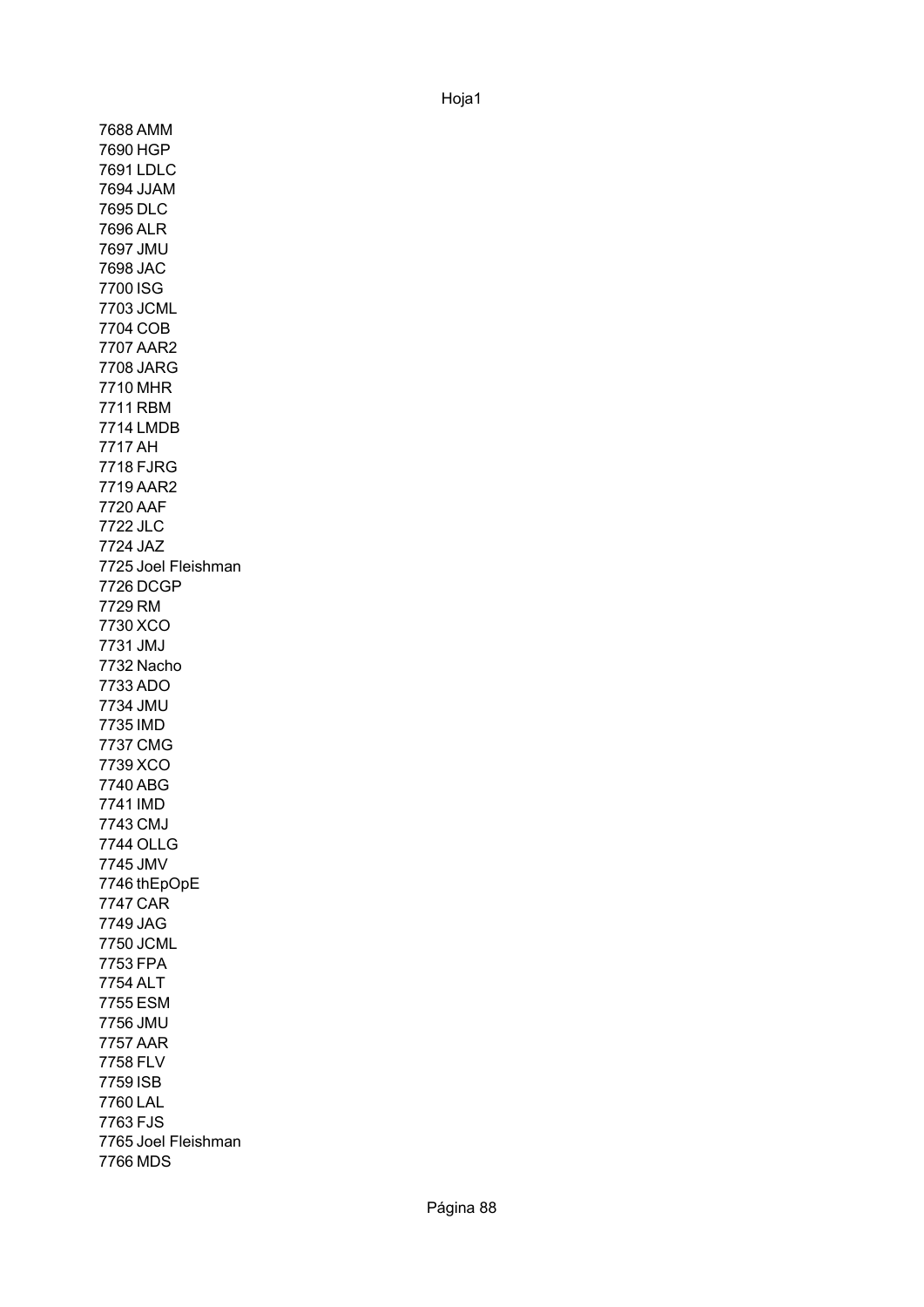7767 MSD 7769 RTL 7770 ALT 7771 AVH 7772 RJS 7773 MAGS 7775 JGP 7780 OEF 7781 LPG 7782 JMMR 7783 JADG 7784 EPP 7785 FJB 7788 RZF 7789 LMDB 7790 LPG 7791 Markus Parkus 7793 SSH 7794 EMR2 7796 MDSA 7797 ORA 7798 OLLG 7800 DSL 7801 Hark0 7803 ABG 7804 HGP 7807 thEpOpE 7808 CAGV 7809 RBM 7810 FJO 7811 COB 7812 LAMP 7813 JLFM 7814 Mirror 7815 LAL 7817 VGL 7818 AAR2 7819 DDL 7821 RJS 7822 JRS 7824 SSH 7827 ESM 7829 FJIV 7830 JLNA 7831 RSA 7832 EPJ 7837 FJM 7838 Joel Fleishman 7839 ROG 7841 OEF 7842 GSO 7843 JLVE 7844 AGL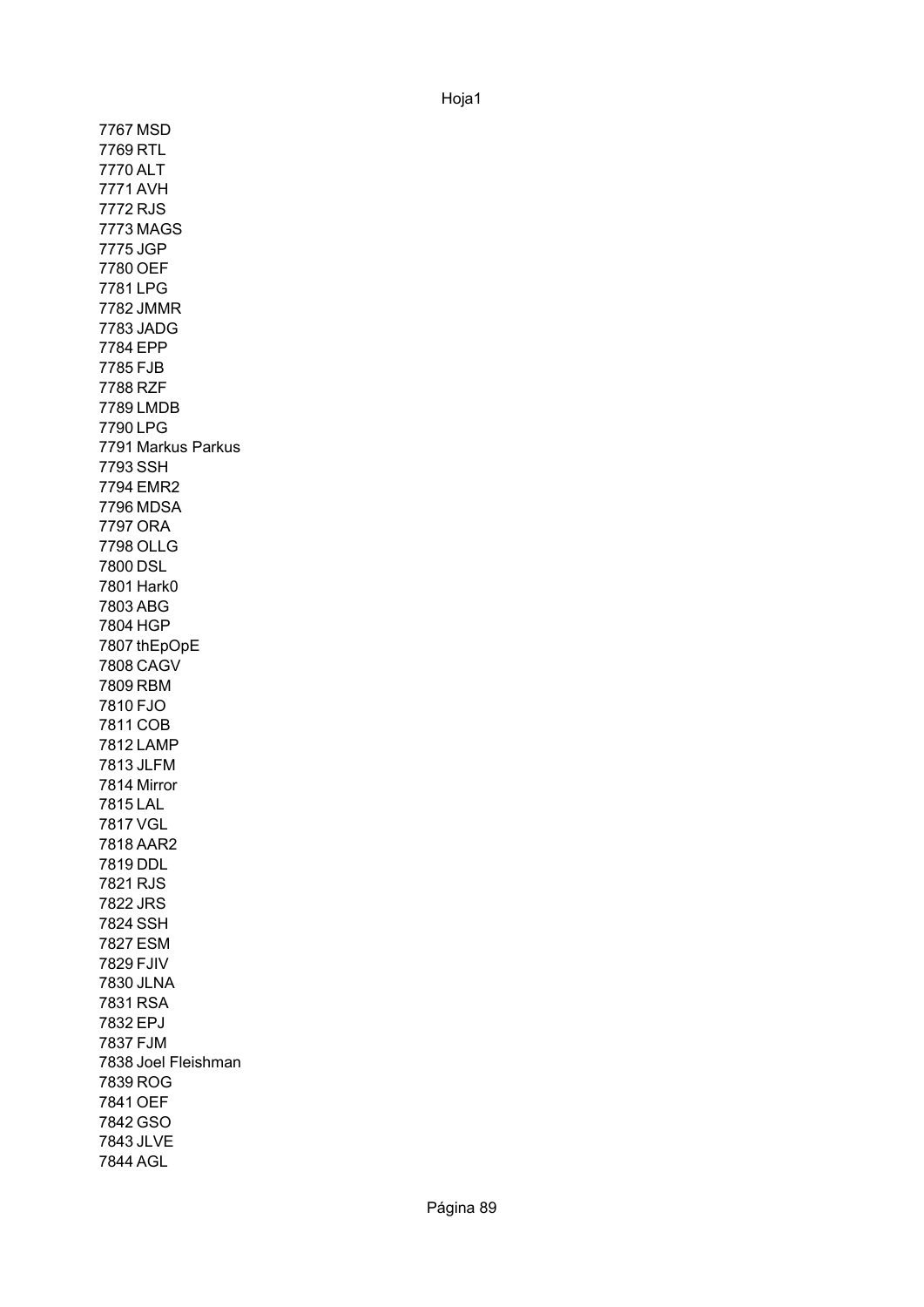7845 LPG 7847 JP 7849 SJH 7850 CRS 7852 FJRG 7853 AAR2 7855 AFL 7858 ALT 7860 FJS 7861 JAC 7863 JIPL 7864 GSO 7865 AMGM 7867 enri850@gmail.com 7869 RTL 7870 AAR 7871 TPG 7872 AMG 7874 FLG 7875 JMMR 7876 JCML 7878 JMMR 7880 MHR 7881 RBM 7882 POS 7885 JAPG 7889 RRN 7890 JAZ 7891 MDSA 7893 DBM 7894 MDSA 7895 CP 7897 VPG 7898 LPG 7900 AVH 7902 MAR 7903 ORA 7904 EPP 7905 LAMP 7906 MVP 7907 ECG 7908 JAJP 7909 ABG 7910 ACM 7912 JLN 7915 ALT 7916 GSO 7917 JP 7918 SCM 7919 MAGS 7920 Mirror 7921 EPP 7922 JAC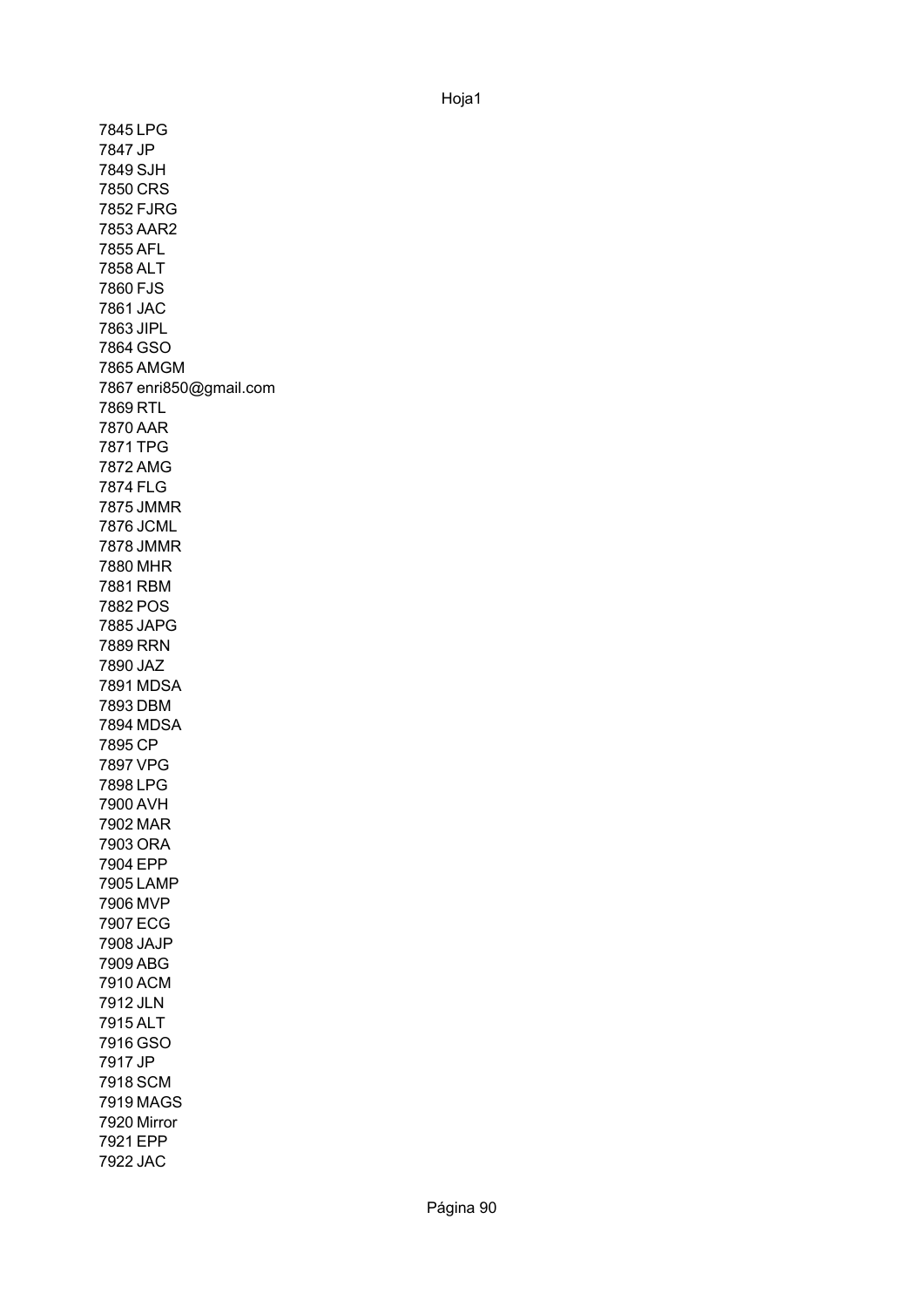7924 RCC 7926 JGU 7927 HGP 7929 XCO 7933 JLN 7935 RBM 7936 FMR 7938 JAOC 7939 DDL 7940 Hark0 7941 FJC 7942 AGL 7943 ARP 7944 CSG 7945 JGP 7946 MSD 7947 CRL 7948 FJC 7949 JCX 7952 Joel Fleishman 7953 JP 7954 Nacho 7955 JP 7956 SSH 7957 FJS 7959 JIPL 7960 MARG 7961 DMD 7962 ARP 7964 ESM 7971 ESM 7972 DDL 7973 CSG 7976 JGM 7977 Primy 7978 CMJ 7979 AAF 7980 IMD 7982 VBP 7983 MACR 7984 GSO 7985 RLC 7987 JLC 7988 JARG 7990 Mirror 7991 IMD 7992 JAC 7993 JRB 7994 JPR 7995 MC 7996 Hark0 7997 RSA 7998 RCC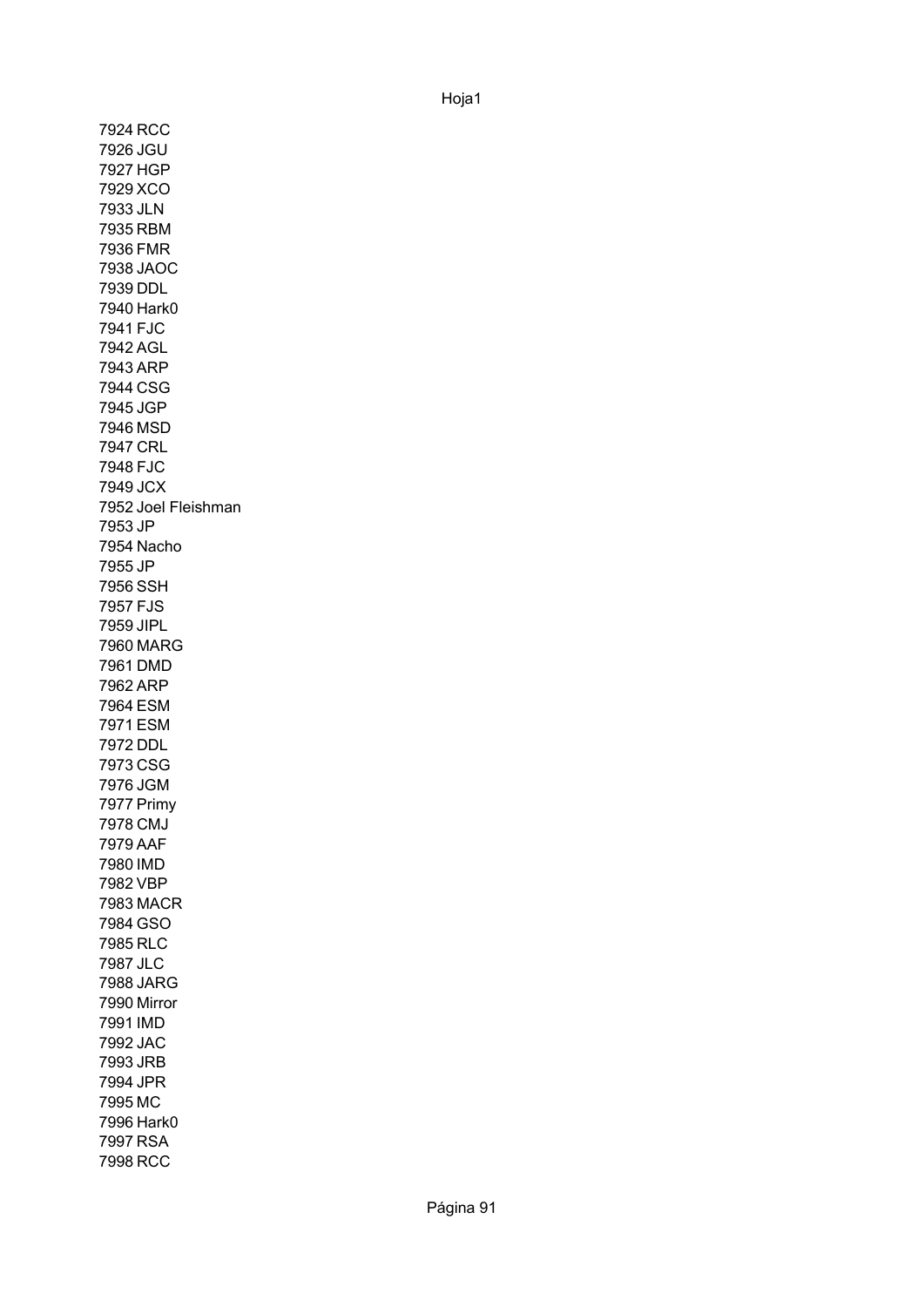7999 TCV 8000 AMGM 8003 JIMM 8005 SRV 8007 JRB 8010 DPC 8012 JIMM 8015 LAMP 8016 XCO 8017 JGU 8018 ALT 8019 AOA 8021 ALT 8023 DBM 8024 CMJ 8026 FJRG 8027 FLV 8033 RPD 8034 FJS 8035 ALT 8036 TPG 8042 FJS 8043 JARG 8044 JPS 8046 TCV 8047 JOE 8051 DFS 8052 RTL 8053 Joel Fleishman8054 POS 8055 LAMP 8056 RTL 8057 ADO 8059 JIPL 8060 DGG 8061 AJC 8062 JRS 8064 RTL 8067 COB 8072 FJLM 8073 FJIV 8074 RSA 8075 JP 8076 MDS 8077 ORA 8078 FJIV 8079 FJMR 8080 LMDB 8082 JLFM 8084 JAC 8086 MAGS 8087 JG 8088 MDS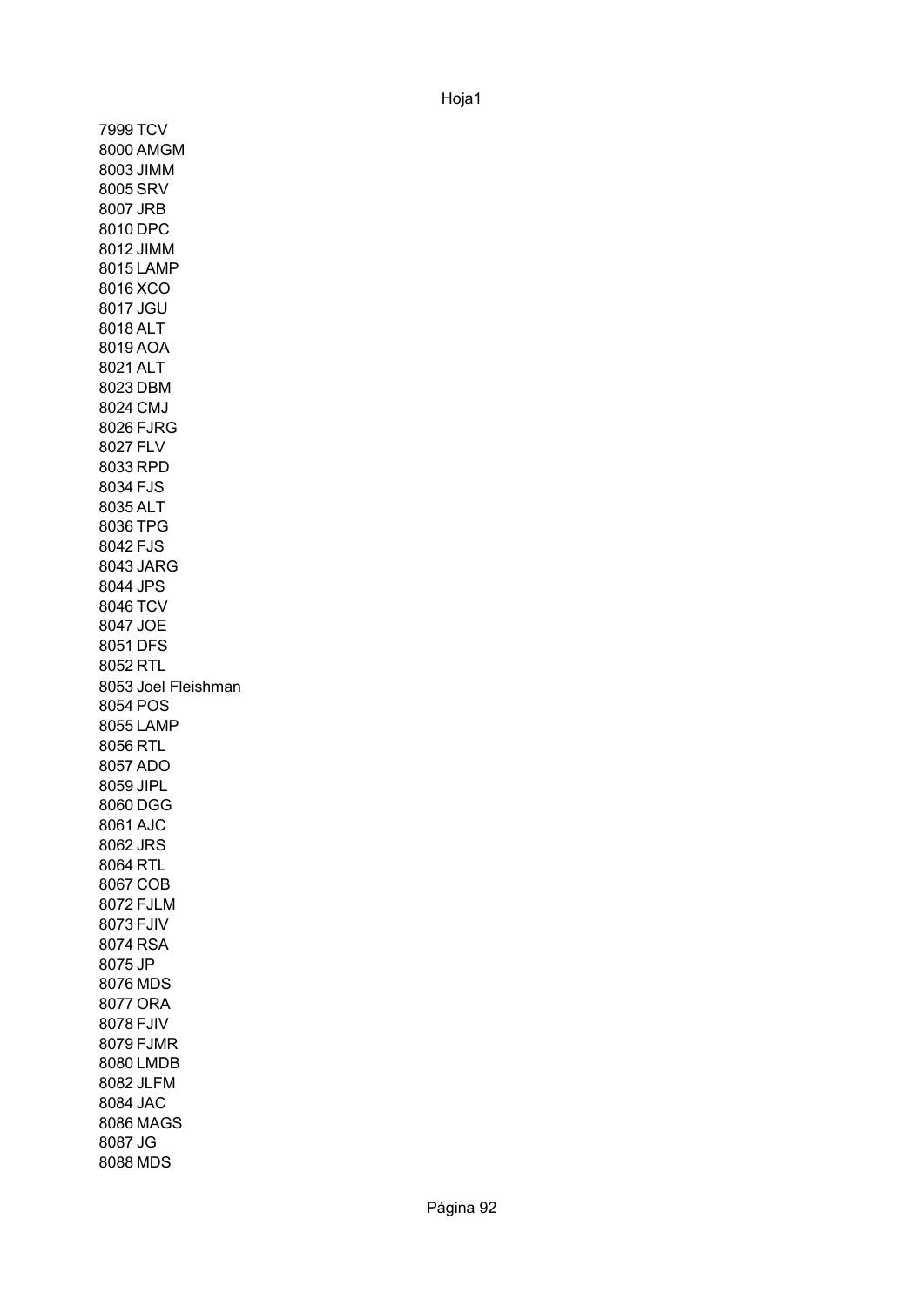8089 VGL 8090 AOA 8091 Mirror8093 JAC 8095 JGP 8098 FJS 8099 JPR 8101 SSH 8102 SGC 8103 PST 8105 RRN 8106 AJMP 8108 LDLC 8109 JAC 8111 JP 8112 VPG 8115 JIMM 8116 JGP 8117 RLC 8118 CRL 8120 JLVE 8121 AFL 8122 Hark0 8123 LMDB 8124 FJM 8125 ECG 8126 DCGP 8127 FLG 8129 FMR 8130 JGM 8132 ORA 8133 JEC 8134 GSO 8135 ROG 8136 SSH 8137 JMAJ 8138 CP 8139 CMG 8140 JGM 8143 JMAJ 8144 LGG 8145 ORA 8147 FPA 8148 thEpOpE 8151 ABG 8153 FJS 8154 DBM 8156 ARP 8157 Nacho 8158 FCC 8159 IMD 8160 Hark0 8161 EMR2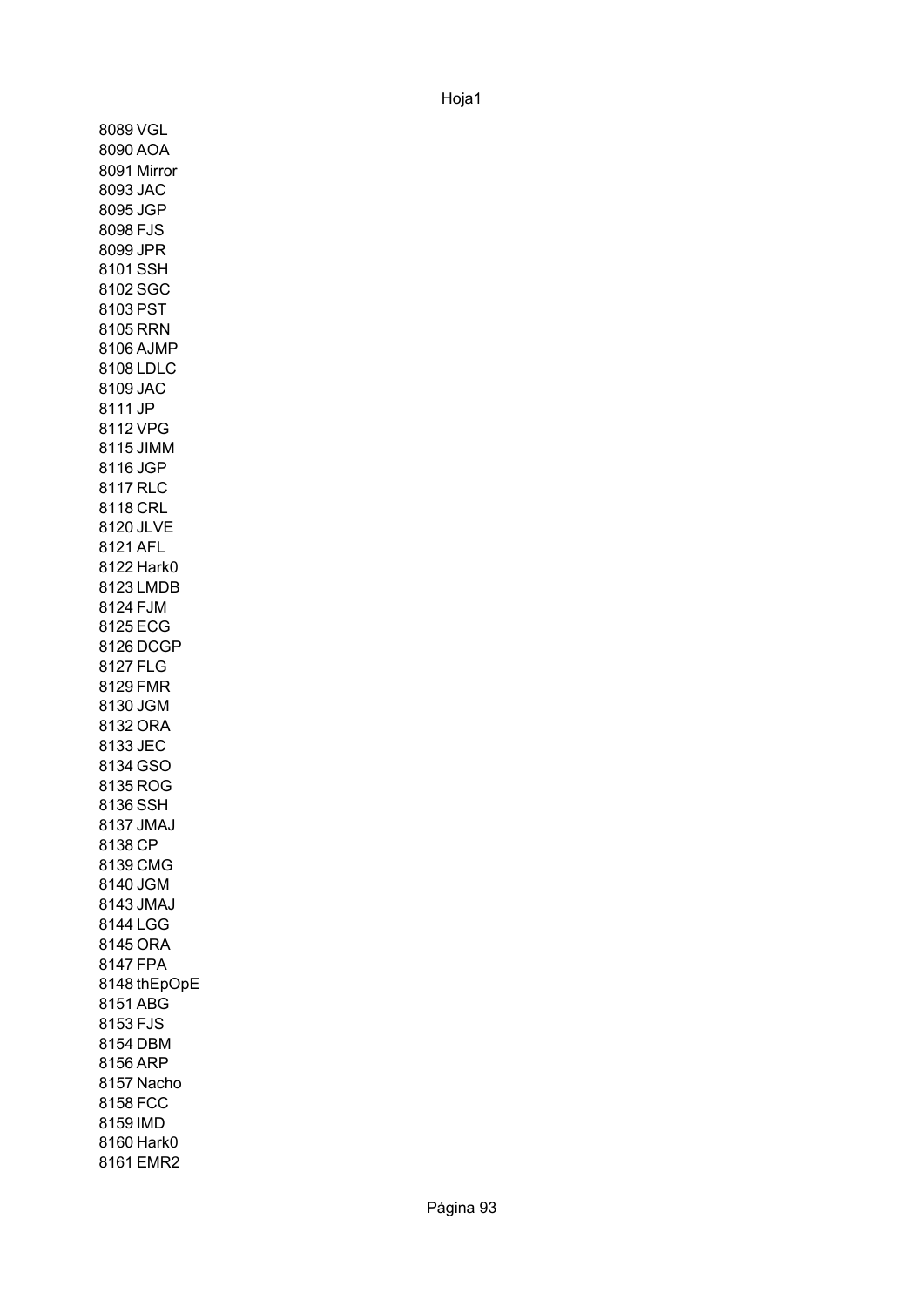8163 GGC 8164 JLNA 8165 JGP 8166 JBG 8167 CRS 8168 AGO 8171 AMM 8173 TPG 8174 JMV 8177 CRS 8179 Hark0 8183 JP 8184 DPC 8187 JP 8189 MC 8190 FJO 8191 AJP 8193 FJIV 8195 MAG 8196 IMD 8197 CP 8198 AAR2 8199 Mirror 8201 DFS 8203 JLFM 8205 ESM 8206 LMDB 8207 enri850@gmail.com 8208 MAR 8209 RJS 8210 FJS 8212 FCC 8213 JAC 8214 MAG 8215 JG 8216 GSO 8217 JPR 8221 DBM 8224 JGU 8228 JAJP 8230 ESM 8231 OLLG 8233 OEF 8234 CRL 8235 JRM 8241 SMR 8242 VBP 8243 RTL 8244 JOE 8245 FJS 8246 thEpOpE 8247 MSD 8248 RPD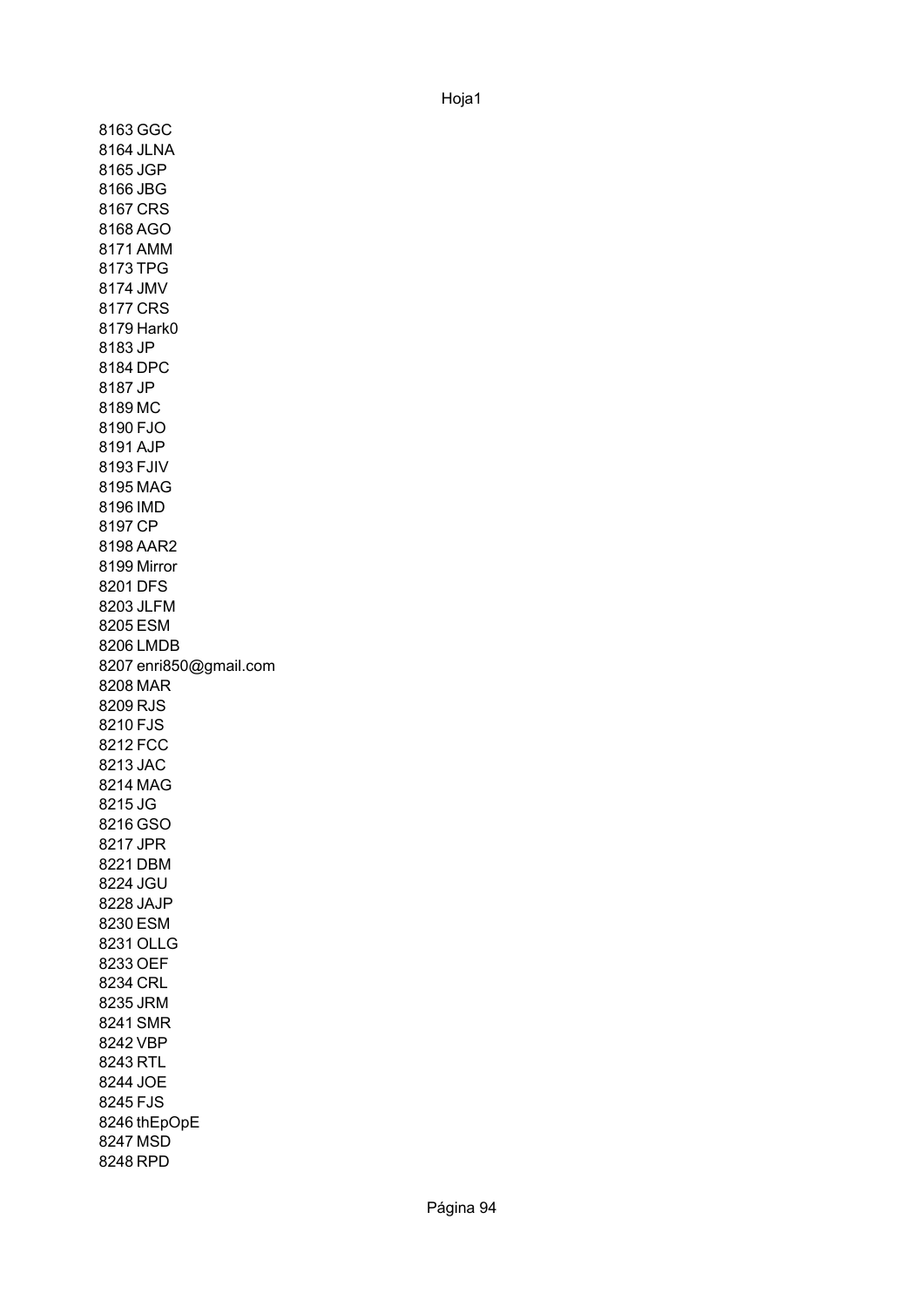8249 LAMP 8250 AGO 8251 JLN 8252 EGD 8253 MGM 8256 AAN 8259 ALT 8260 SRG 8263 EPP 8264 LAMP 8267 AAR 8268 JMF 8269 JLFM 8270 JGP 8271 LAMP 8272 DSL 8275 SG 8277 FLV 8280 JRM 8281 XCO 8285 JCML 8288 EPP 8290 AH 8291 RM 8292 AH 8293 SG 8294 FPA 8297 JCML 8299 MARG 8300 Markus Parkus 8301 IXUL 8302 LPG 8306 AJNG 8309 ROG 8312 Mirror 8314 Hark0 8315 JAMM 8316 Mirror 8319 HGP 8320 ACC 8322 BLP 8326 RM 8328 RBM 8329 JLN 8330 EPP 8333 AAR2 8336 CRS 8337 SGC 8338 VGL 8339 EMR 8340 JGP 8341 JLC 8344 DFS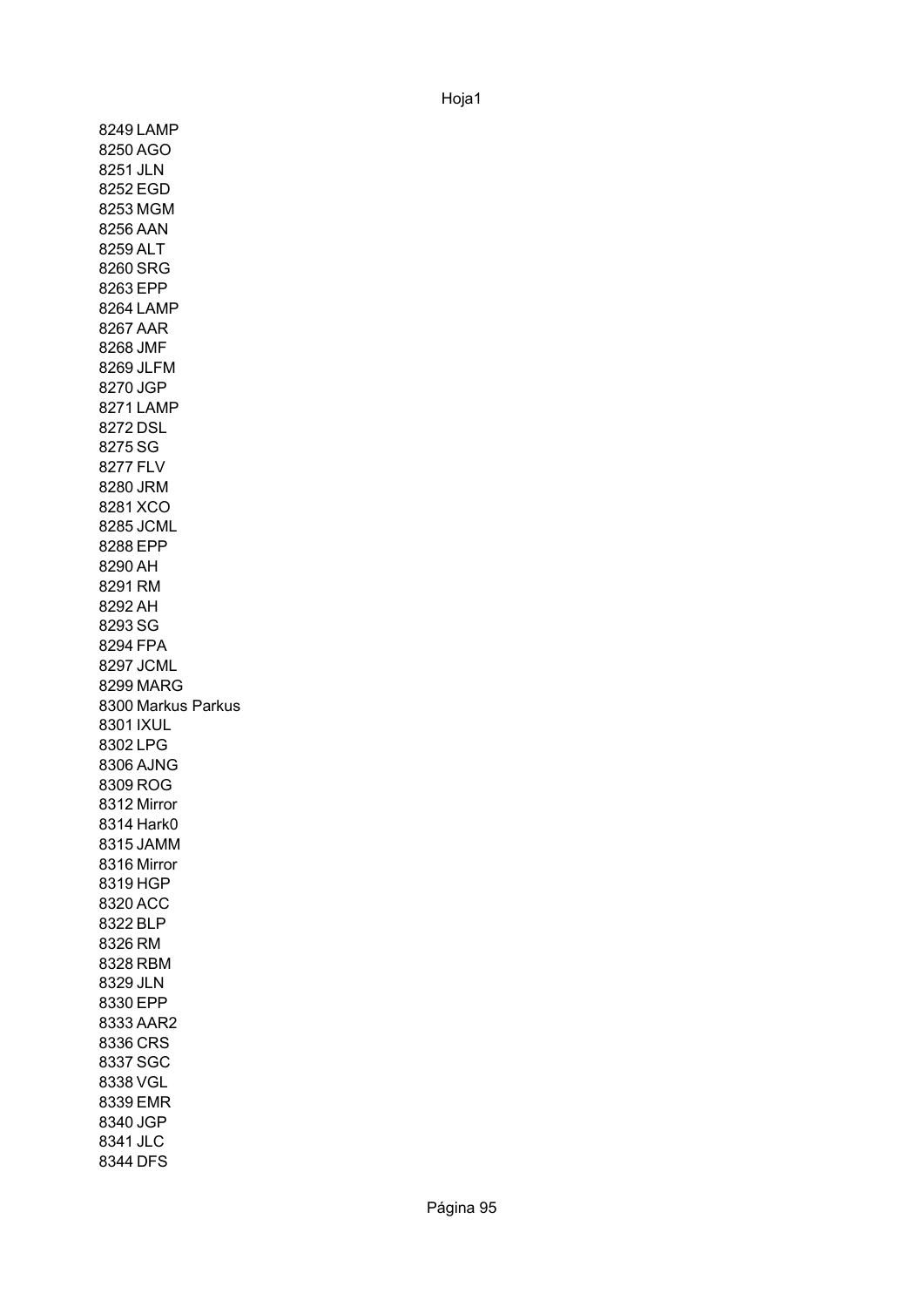8346 MSD 8347 DPC 8348 ABG 8350 JMF 8353 JLVE 8354 JP 8356 CRS 8357 JAC 8360 CBM 8361 RTL 8362 JMJ 8363 JMF 8364 JIPL 8365 MARG 8366 DDL 8370 JLFM 8372 RJS 8380 VBP 8381 MSD 8384 GSO 8385 FCC 8386 AMG 8387 JARG 8390 ISB 8391 JAC 8393 OGB 8394 JIMM 8395 SJH 8398 PVJ 8399 MGM 8400 ACM 8401 AJC 8404 IMD 8407 JRM 8408 ROG 8409 JMF 8411 RCD 8412 Hark0 8414 OGB 8415 EMR2 8417 SRG 8418 GSO 8419 JRB 8420 JAS 8422 RBM 8423 JLC 8424 enri850@gmail.com 8425 JP 8426 JMJ 8428 JLG 8429 CAGV 8430 JMG 8431 JIPL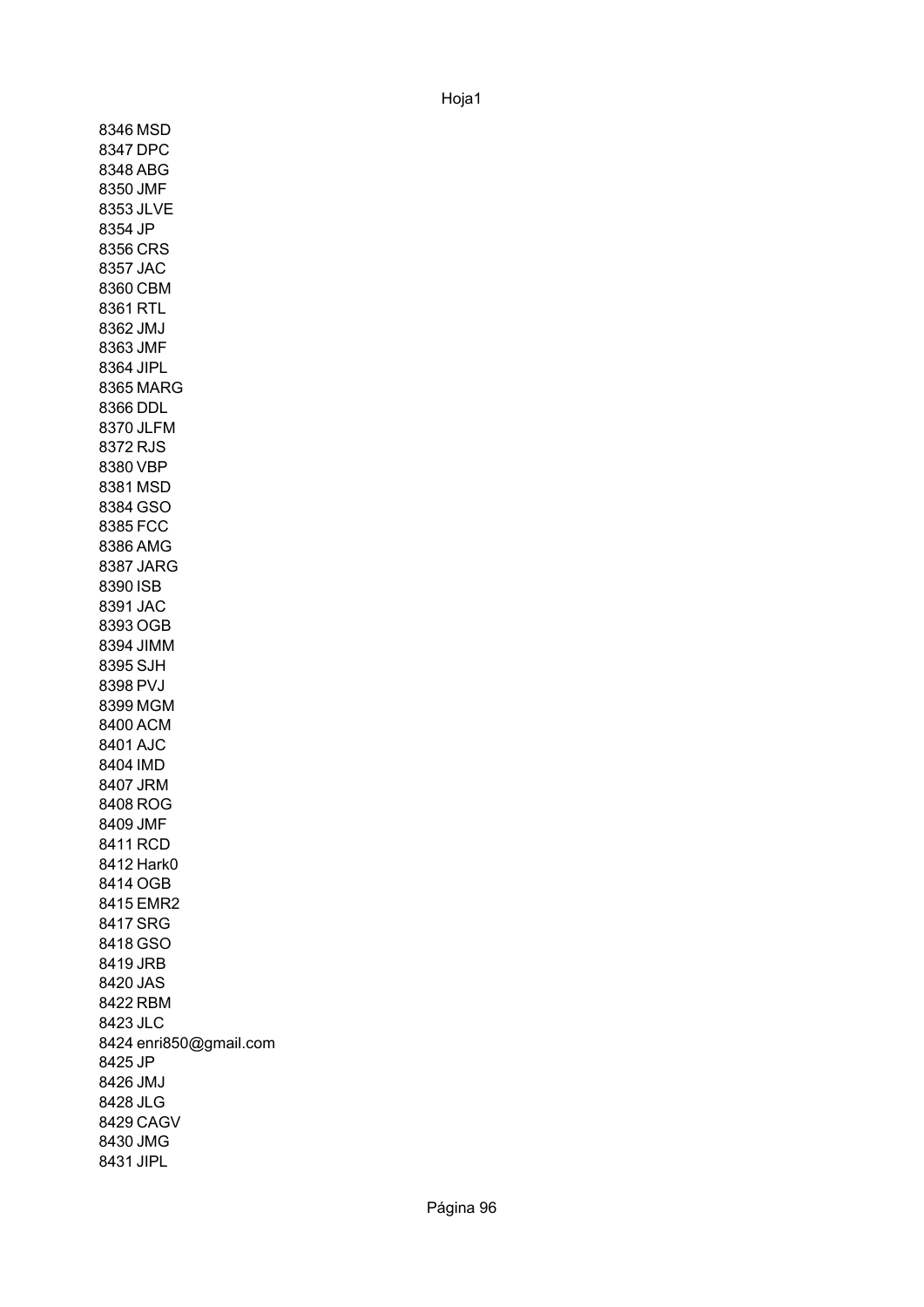8432 JARG 8433 A.M.G 8434 AOR 8435 FJO 8436 LMDB 8437 ACM 8438 PJB 8441 FJLM 8442 JMU 8444 SGC 8445 AMM 8447 AMGM 8451 JAC 8453 LPG 8454 RRN 8456 AJC 8458 JGP 8460 CP 8462 ANP 8465 Hark0 8468 VBP 8469 AAN 8470 AAR2 8475 AAR2 8476 enri850@gmail.com 8478 DGG 8479 FCC 8480 HGP 8483 JG 8484 LDLC 8485 JCX 8486 VBP 8488 EMR2 8490 JG 8492 LMDB 8493 AOA 8494 JLFM 8496 FLG 8497 A.M.G 8498 MLM 8499 FLV 8500 XCO 8501 HGP 8505 FJM 8506 PJB 8508 ESM 8511 JRB 8512 thEpOpE 8514 EMB 8516 JGP 8517 JUM 8518 JJAM 8519 AAR2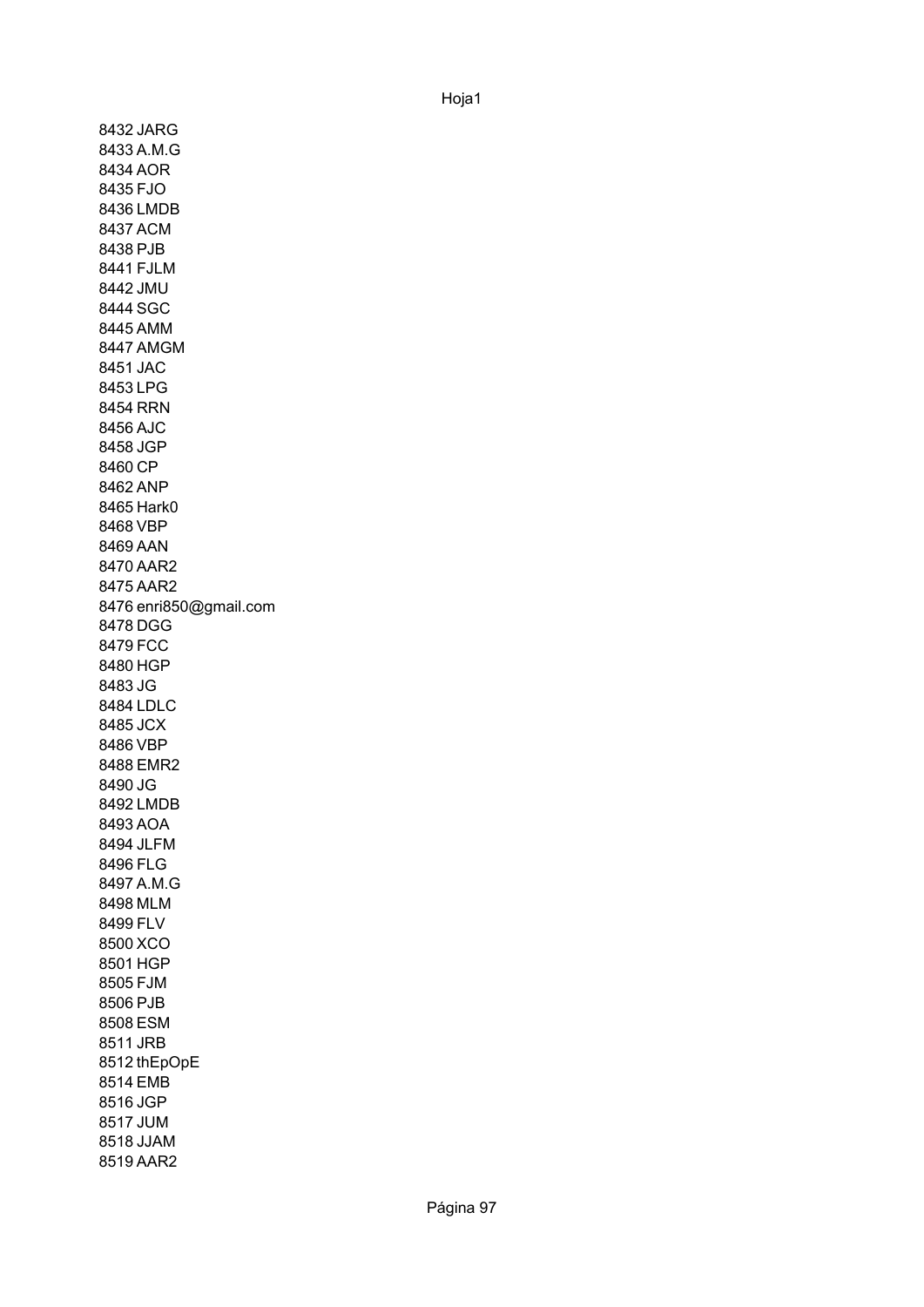8520 ADV 8522 JP 8523 MHR 8524 JIPL 8526 FJS 8527 JAC 8528 LDLC 8529 DSL 8530 JAC 8536 EMB 8540 PLG 8542 MAGS 8545 FPM 8546 JGM 8547 EPP 8548 TPG 8550 FCC 8553 JLNA 8554 VGL 8555 OGB 8556 RSA 8559 JLC 8561 BLP 8563 MARG 8565 ARP 8566 AJC 8568 CRS 8570 MC 8571 MC 8573 FJS 8575 CBS 8578 Joel Fleishman 8579 ALT 8580 ACM 8581 GSO 8582 JSF 8583 JLN 8584 MAG 8586 VGL 8588 FJO 8590 FJS 8591 JPS 8595 EMR 8597 ADO 8599 JGP 8600 DBM 8603 JBG 8604 LPG 8605 ADO 8607 ALR 8608 ADV 8609 JGP 8610 MDSA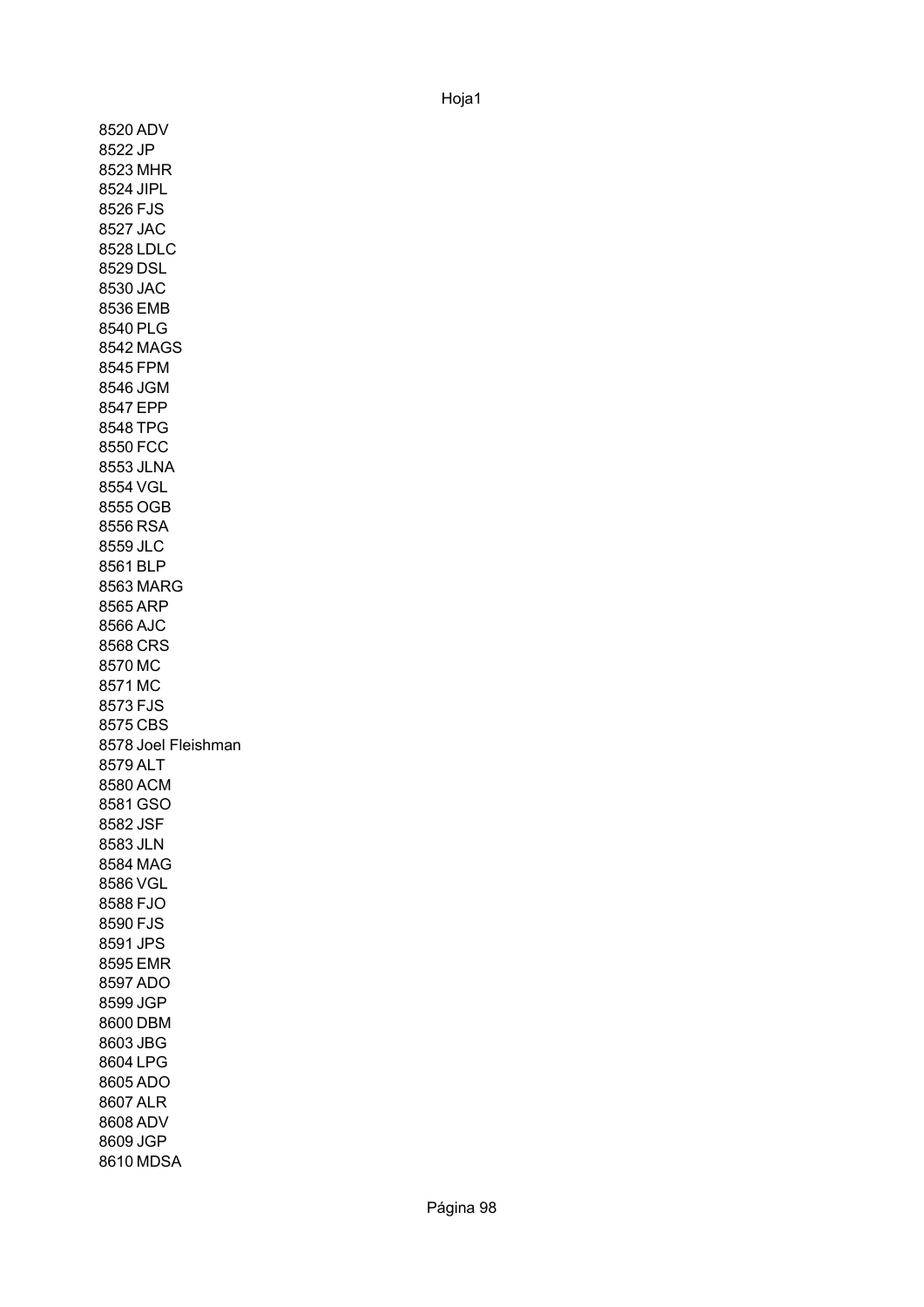8611 JAG 8612 JAC 8614 AAR 8615 GSO 8618 A.M.G 8619 DFS 8621 A.M.G 8622 JCX 8623 JMMR 8624 LDLC 8626 thEpOpE 8627 DPC 8628 CAGV 8630 MSD 8632 FJS 8633 A.M.G 8634 LMG 8635 CRL 8636 DMD 8637 FJG 8638 AOR 8639 AAR 8641 AGL 8642 DCGP 8643 JAC 8644 JAJP 8647 ALT 8649 GSO 8651 MAG 8652 MAGS 8653 SSH 8654 JG 8655 MAG 8656 CRS 8658 PMC 8659 LAL 8660 CRS 8663 FJRG 8665 PJB 8666 DBM 8669 FLLS 8671 ANP 8672 IMD 8673 JLN 8675 ADV 8680 LPG 8683 SGC 8685 ADV 8686 AH 8687 FJMR 8690 OLLG 8691 DMD 8692 JMAJ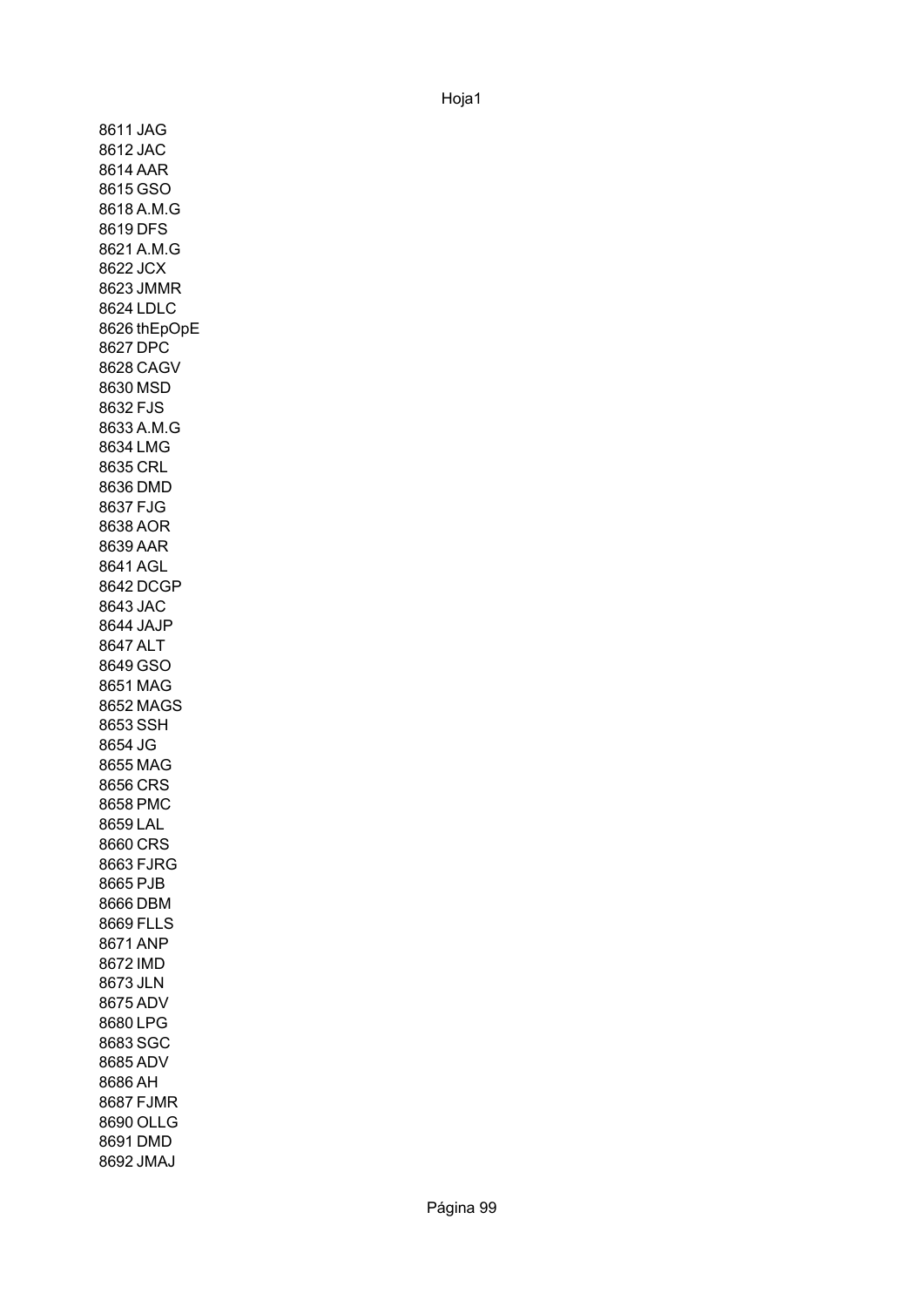8698 JAPG 8700 VML 8702 enri850@gmail.com 8703 MDSA 8704 JAPG 8705 HGP 8706 JGP 8708 ADV 8711 DSL 8713 LAMP 8714 FJS 8715 LAMP 8716 FLV 8717 AMS 8720 MHR 8722 DPC 8723 AAR3 8725 FJIV 8726 XCO 8729 FJS 8731 JMMR 8735 VPG 8739 GSO 8740 ROG 8741 AOA 8744 SCM 8745 FJS 8746 DCGP 8747 ALT 8748 FJS 8750 NMM 8752 Markus Parkus 8753 A.M.G 8756 MAG 8757 AAR2 8759 GSO 8760 MGM 8762 FPA 8763 VPG 8765 ACM 8766 A.M.G 8769 DCGP 8771 NMM 8772 MDSA 8773 STH 8774 MARG 8775 JLFM 8776 SJH 8780 JAMM 8781 CMJ 8783 JPS 8785 FLLS 8786 FJA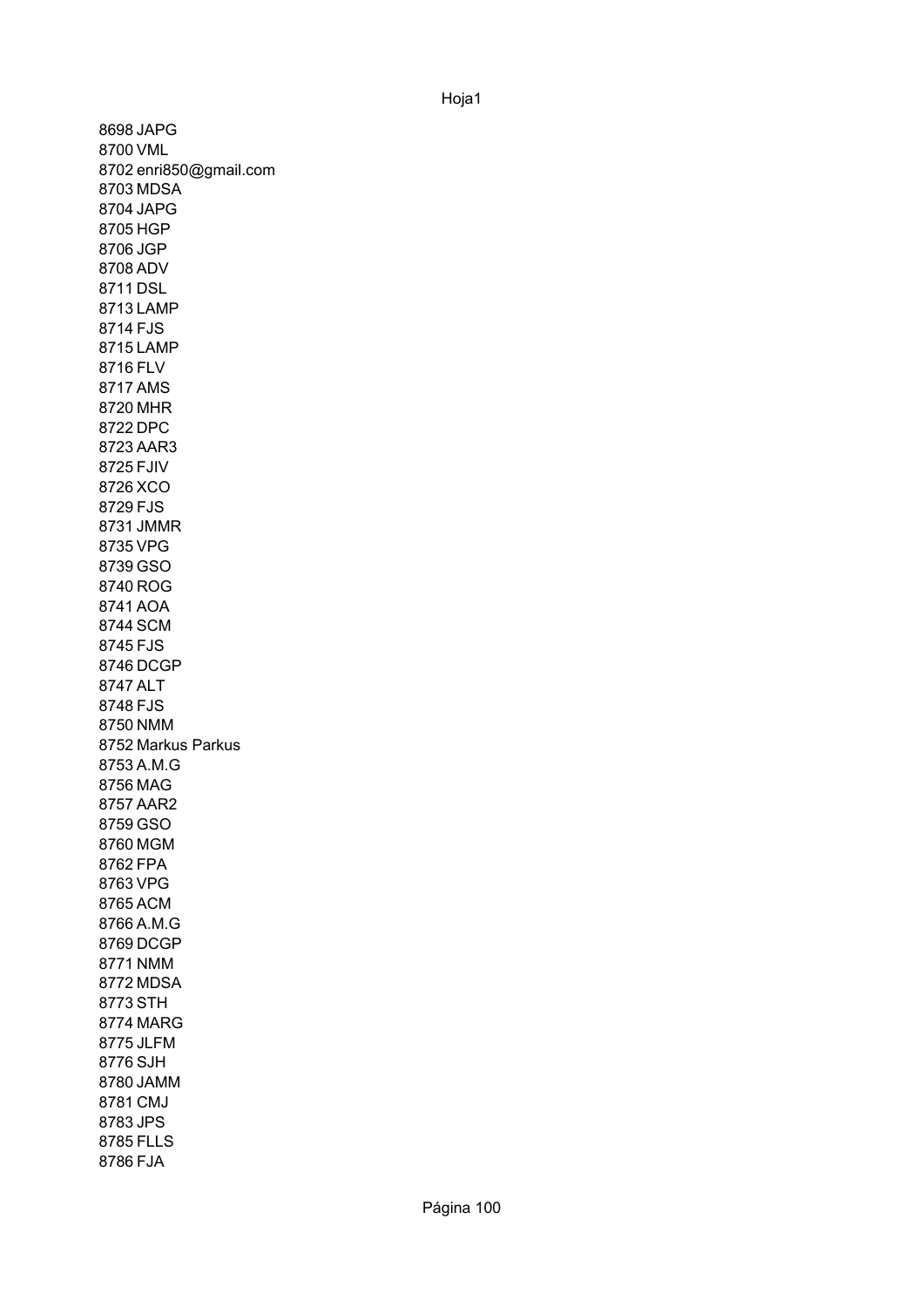8788 FMR 8791 CBS 8794 AJP 8795 RCC 8796 AOA 8799 JMMR 8800 AAF 8801 JAC 8802 DSP 8803 ACM 8805 JCML 8807 HGP 8808 DCGP 8810 MAG 8812 NMM 8813 VPG 8815 FJO 8817 FJC 8818 MACR 8820 RBM 8824 AJMP 8825 JUM 8826 JMAJ 8827 ACM 8830 ROG 8833 MC 8834 LAMP 8835 JARG 8837 JUM 8838 MDSA 8841 LMG 8850 NMM 8851 JAMM 8852 LGG 8853 JCX 8854 ORA 8855 JMAJ 8856 MARG 8857 JCML 8858 MAR 8860 PST 8863 RJS 8864 LMG 8865 FJS 8867 JGP 8868 SSH 8869 Markus Parkus 8870 ACM 8871 RG 8872 ACM 8873 ORA 8874 AOA 8875 SRG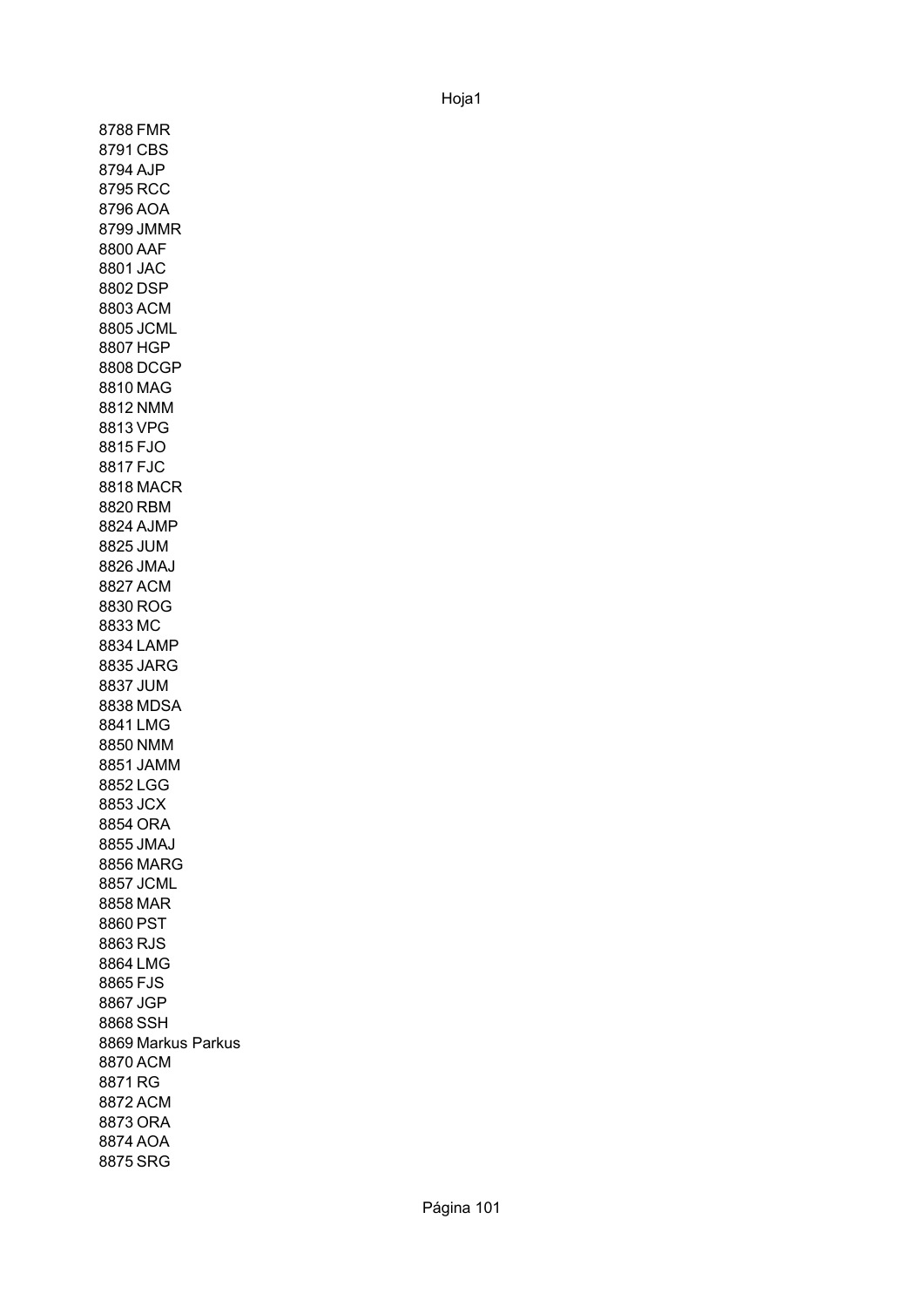8876 JAC 8877 JRP 8881 FJA 8882 ESM 8884 JGP 8887 JMMR 8890 FJS 8891 MACR 8892 SMR 8895 JAC 8898 RBM 8899 ADO 8900 CSG 8904 JPR 8905 COB 8907 DCGP 8908 DDL 8910 JLG 8913 JPS 8915 LGG 8916 AMG 8917 GSO 8918 CSG 8919 JAPG 8920 CP 8921 AAF 8922 GSO 8923 VML 8924 JGM 8925 JIPL 8927 SJH 8928 CRS 8930 HGP 8931 ABG 8933 MACR 8935 DBM 8937 GSO 8938 VBP 8940 RZF 8943 DPC 8951 EPP 8952 LGG 8954 DCGP 8955 LGG 8957 FJMR 8959 DPC 8960 ABG 8962 PMC 8963 MARG 8964 FJO 8966 FJA 8969 EGD 8974 VPG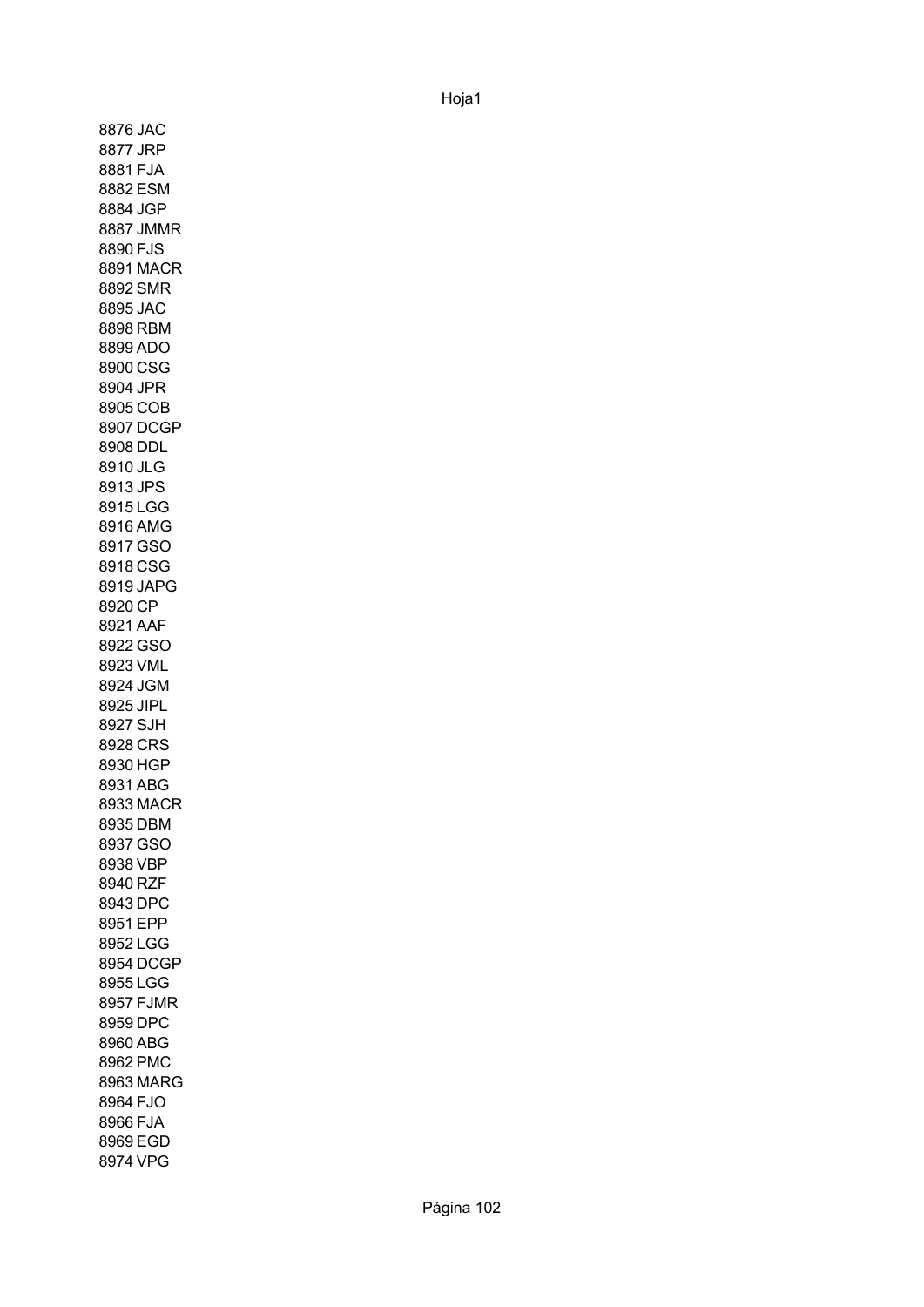8975 MVP 8977 JFB 8979 GSO 8980 JGU 8981 ACC 8982 ORA 8983 FPA 8984 GSO 8985 FJS 8987 ISG 8988 thEpOpE 8989 JMMR 8990 AGL 8992 COB 8994 JMF 8996 SSH 8997 DBM 8999 Joel Fleishman 9000 FMR 9001 AGO 9005 Primy 9007 AMG 9008 AGL 9010 FCC 9011 MGL 9014 JMMR 9015 ESM 9017 SGC 9018 AOA 9019 FJC 9021 JMMR 9022 SRV 9023 FJM 9024 JMV 9025 ANP 9027 RM 9028 VBP 9030 JMAJ 9032 JPS 9034 JG 9035 MDSA 9037 JMMR 9040 MC 9041 MARG 9042 FCC 9043 JUM 9045 LDLC 9048 JMAJ 9049 ISG 9051 CAR 9053 AGO 9054 AMM 9057 FJLM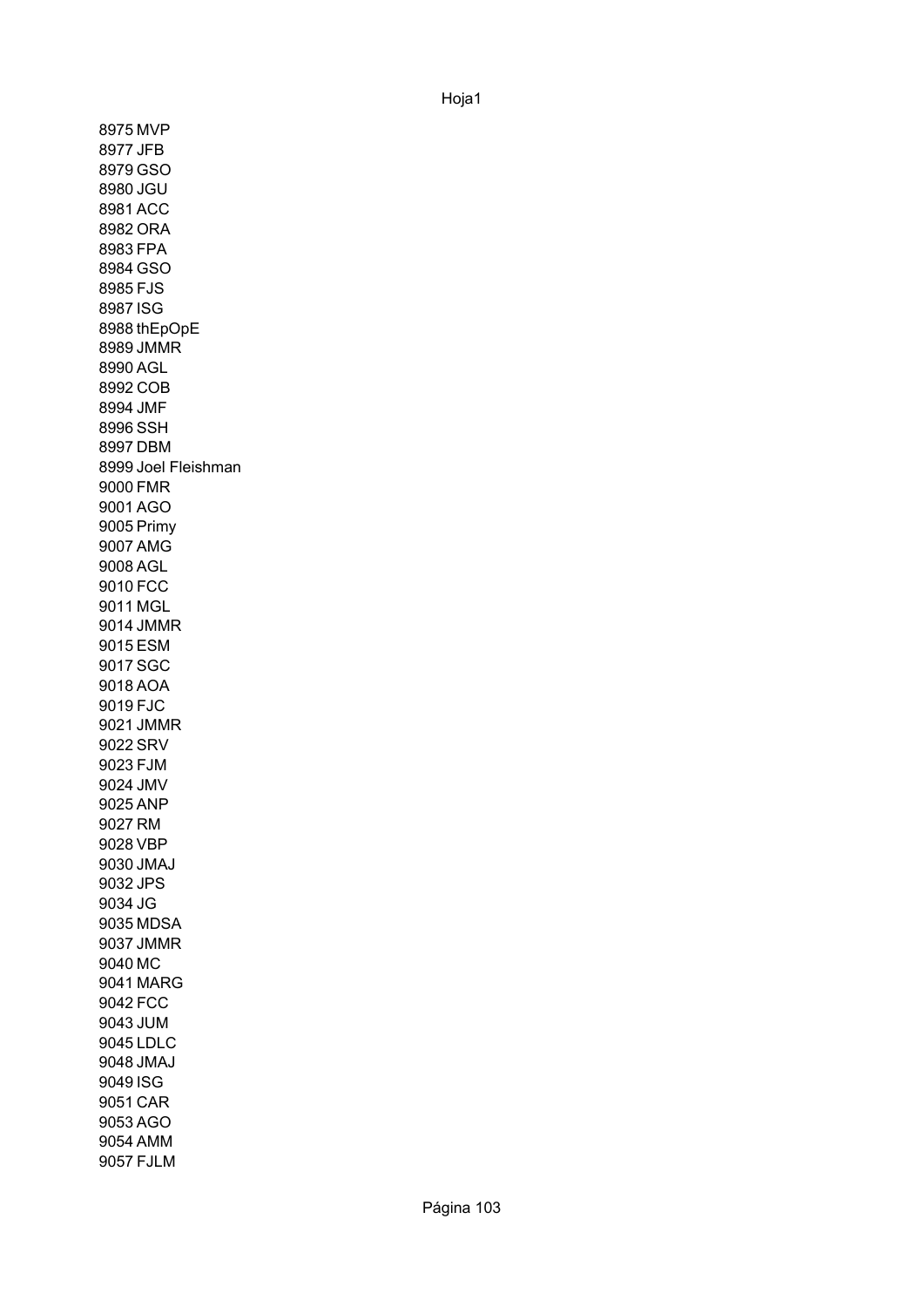9058 FJO 9059 RLC 9060 VPG 9061 LPG 9063 FJS 9065 JGU 9068 AJNG 9070 PLG 9072 ORA 9076 JCML 9077 Joel Fleishman 9079 AJNG 9082 COB 9083 SRV 9084 JGP 9085 PVJ 9091 ESM 9093 AOR 9094 VML 9095 MC 9097 OLLG 9099 DGG 9104 IMD 9107 VCH 9110 RZF 9111 JMMR 9113 JLNA 9115 AOA 9116 POS 9117 ALR 9119 JLN 9121 XCO 9122 JAC 9123 ISG 9124 FCC 9125 FJS 9126 RZF 9128 ARP 9130 ESM 9131 LAMP 9136 Mirror 9137 SGC 9138 LMDB 9140 CMJ 9141 AJMP 9142 AOR 9143 JAOC 9144 JAZ 9147 SRG 9148 MHR 9149 JAMM 9150 AOA 9152 JMAJ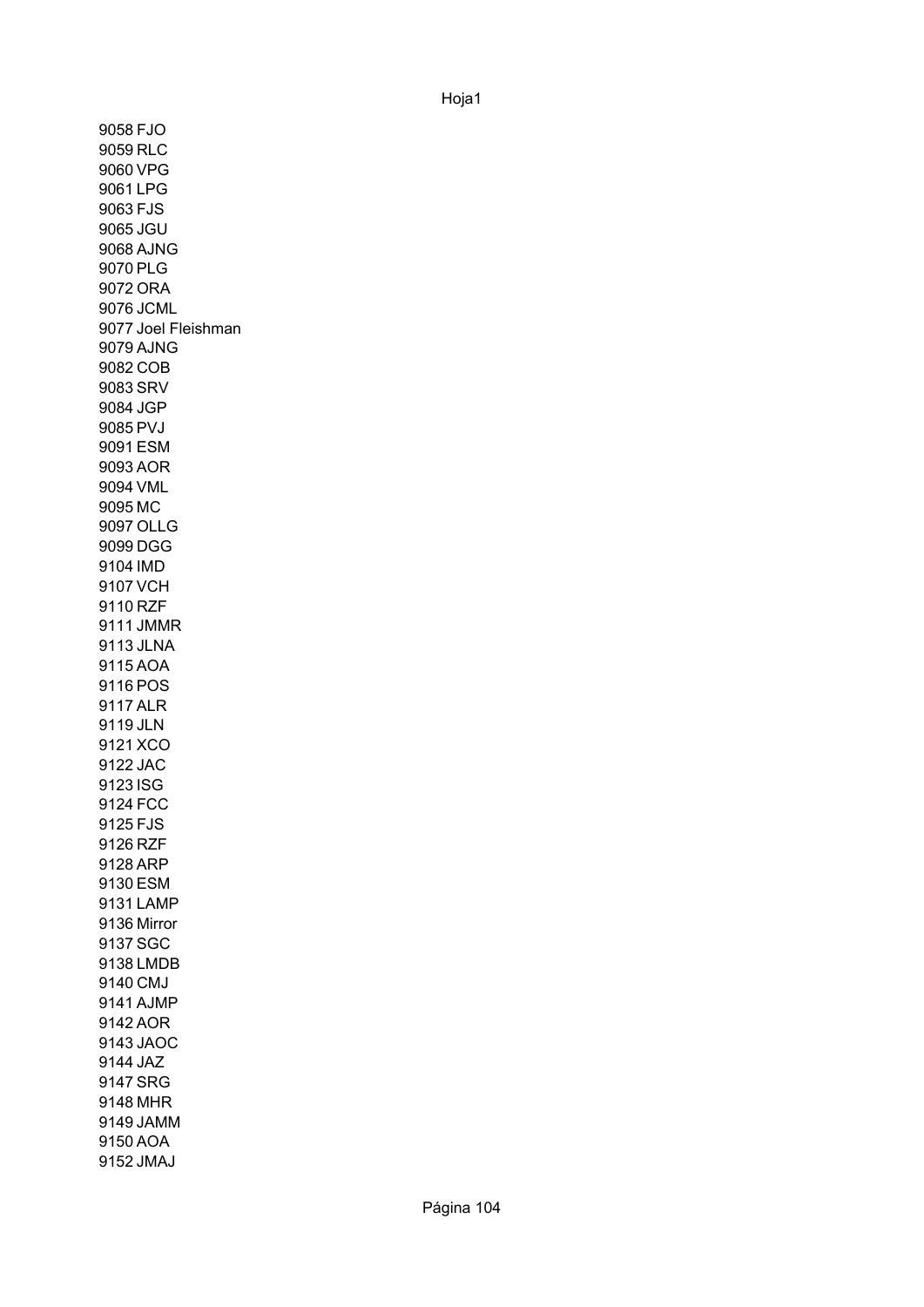9153 RSA 9154 JLN 9155 MC 9158 SGC 9159 MARG 9160 ABG 9162 JLFM 9163 DPC 9170 LAMP 9173 PJB 9174 AH 9176 SGC 9177 VBP 9178 JARG 9180 EMR 9183 AAR 9186 XCO 9191 RCD 9192 JCML 9193 JIPL 9196 RRN 9197 GSO 9198 MDSA 9200 DGG 9204 TPG 9207 JAPG 9208 GSO 9210 LDLC 9211 CAR 9212 CAGV 9213 AFL 9214 FJLM 9215 ESM 9216 JIPL 9219 AGO 9220 FJA 9221 ROG 9223 ACM 9224 MTH 9226 DCGP 9229 XCO 9230 DFS 9231 EPJ 9233 SSH 9234 LAMP 9238 AJNG 9239 FJG 9240 MSD 9241 OEF 9242 COB 9243 MSD 9245 Hark0 9247 AFL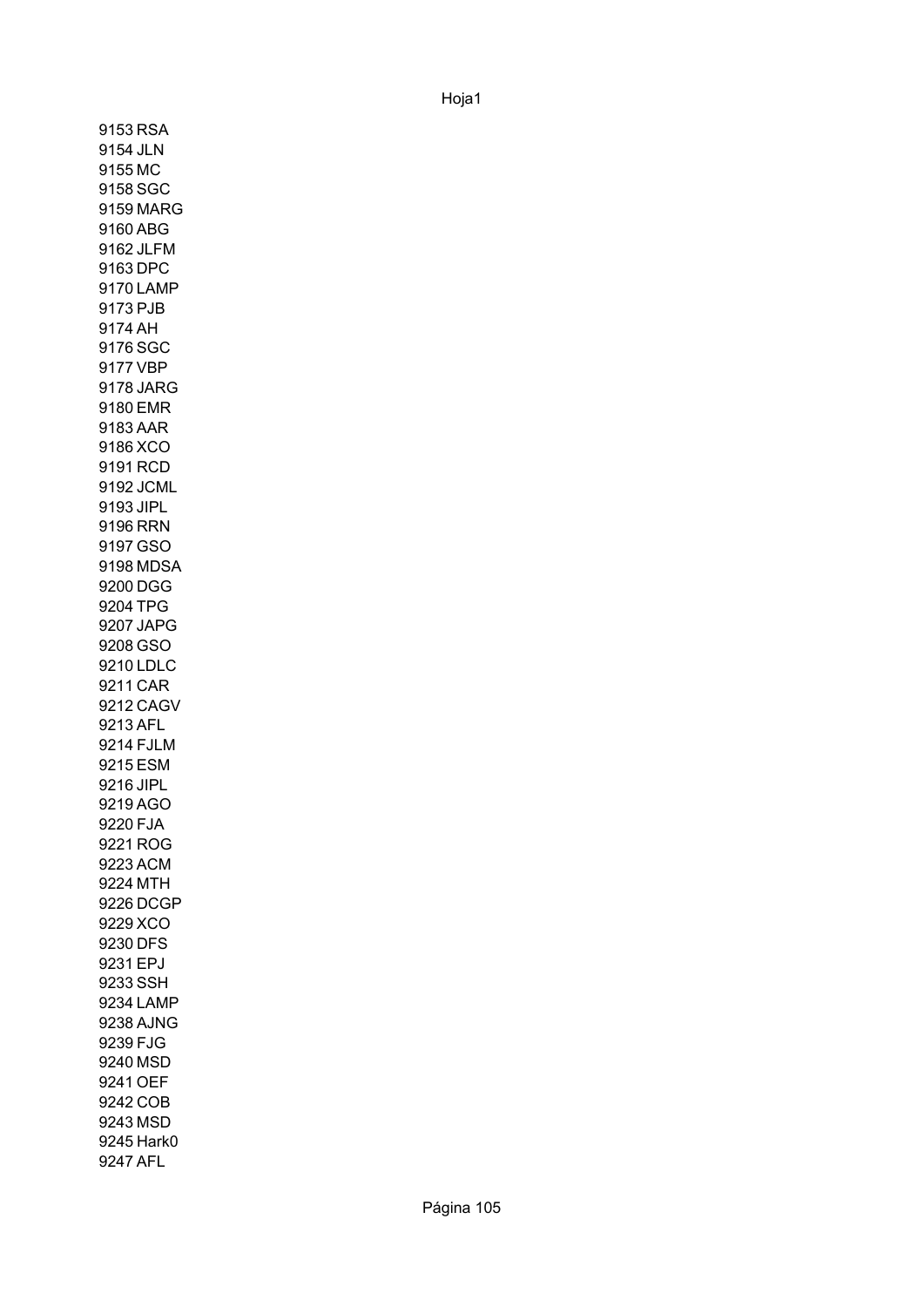9248 PST 9250 FCC 9253 AAF 9254 MDS 9256 JLFM 9259 VPG 9260 RM 9261 JEC 9262 VBP 9265 thEpOpE 9266 FJS 9267 CRL 9269 JRB 9275 COB 9278 MTH 9279 Mirror 9280 JAOC 9281 FJS 9282 JADG 9285 PVJ 9288 DMD 9291 SSH 9292 GSO 9294 FJC 9295 AFL 9297 FJS 9298 FJA 9299 PVJ 9301 DPC 9302 ESM 9303 FJS 9306 ANP 9307 Mirror 9312 Nacho 9314 JRM 9315 FJO 9318 FJS 9319 DBM 9322 thEpOpE 9324 RM 9325 AJMP 9327 NMM 9330 FJRG 9331 JAOC 9332 SGC 9333 FJO 9334 DCGP 9335 CBM 9336 CRS 9339 ANP 9340 JLFM 9342 OGB 9343 JLG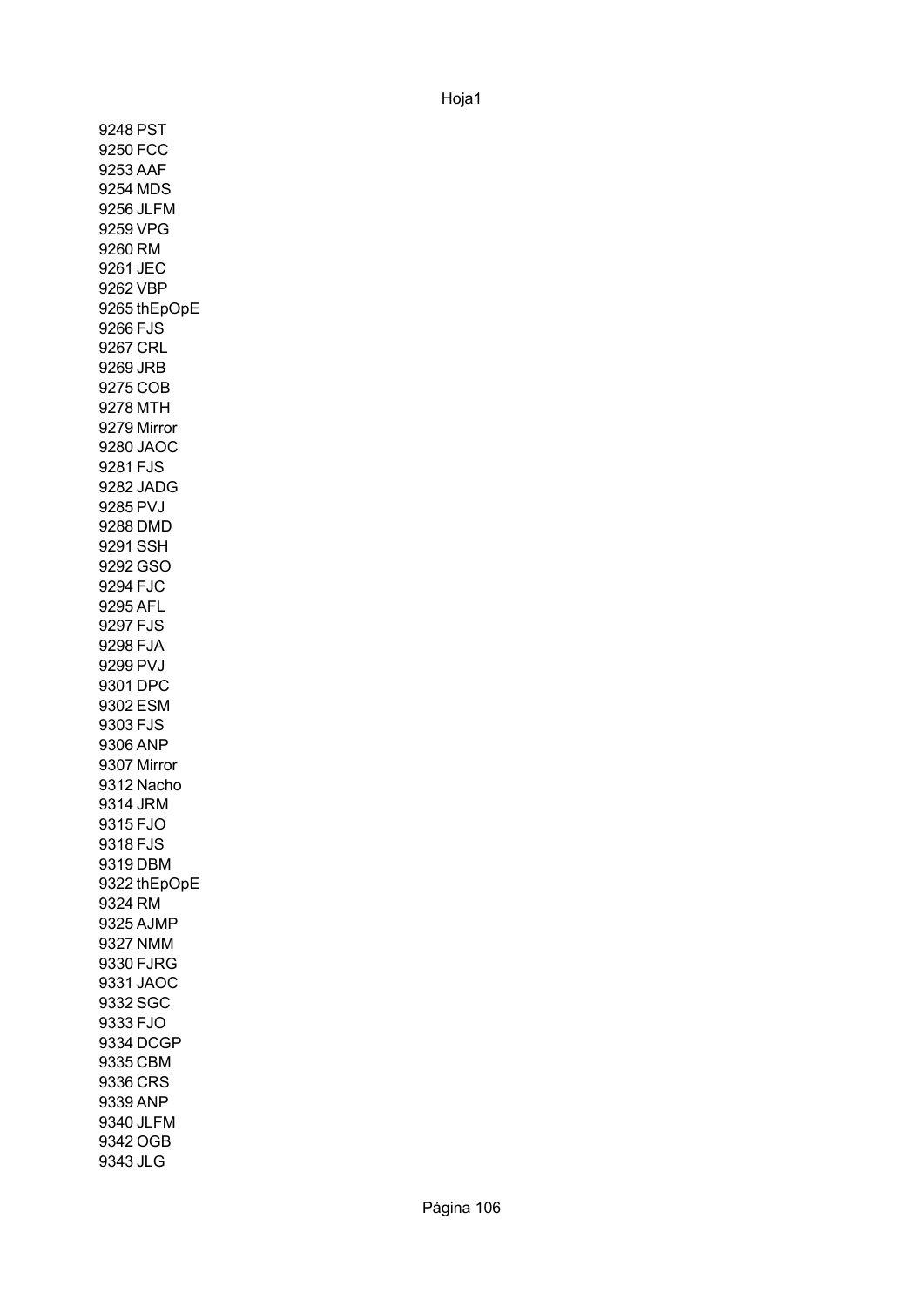9347 JARG 9348 LGG 9350 RM 9352 JMAJ 9353 EPJ 9355 JG 9356 PST 9358 AAR2 9360 MARG 9361 JMMR 9362 RZF 9364 AH 9365 EMR2 9372 JG 9375 RTL 9376 VML 9377 JMAJ 9378 JMMR 9379 SGC 9380 VPG 9381 AMS 9383 LMDB 9384 MAG 9385 JP 9386 CSG 9389 FPM 9392 FJMR 9394 RBM 9395 POS 9399 JAZ 9400 MSD 9401 GSO 9402 thEpOpE 9408 VPG 9410 JIMM 9413 JGP 9414 STH 9415 BLP 9417 EPJ 9418 AMM 9419 LAMP 9422 RTL 9426 Nacho 9428 CAGV 9430 LMG 9432 FJS 9433 GSO 9434 SRG 9435 PST 9436 CBM 9437 SCM 9438 AAR2 9444 LMDB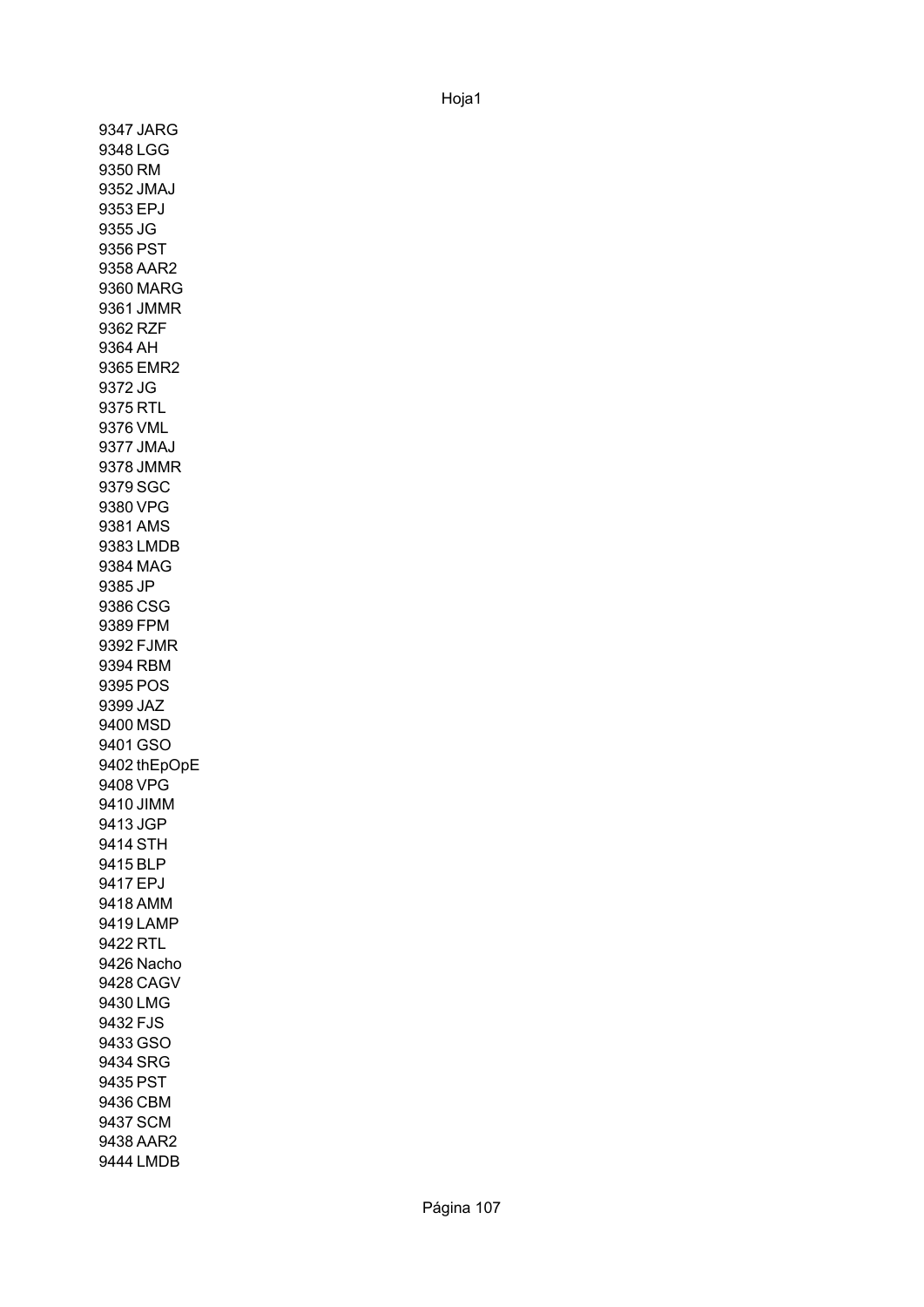9448 EMB 9450 COB 9451 JP 9452 JAZ 9454 ROG 9455 SCM 9456 CBS 9458 XCO 9460 ESM 9461 JMU 9462 IMD 9464 XCO 9465 AMGM 9466 JIPL 9470 RTL 9471 RM 9472 EPP 9473 AAR3 9476 A.M.G 9477 CBS 9479 ALT 9481 AMG 9482 GGC 9483 ALT 9486 MAG 9489 LMG 9491 JMV 9494 FJS 9495 RPD 9497 CBS 9498 ESM 9499 HGP 9505 RM 9506 JRS 9507 JRP 9510 LAL 9512 JLN 9514 FJO 9515 JCX 9517 AMGM 9518 RBM 9519 PVJ 9520 JAJP 9521 SCM 9522 AMS 9523 ABG 9525 JGP 9526 JJAM 9527 JP 9528 MGL 9530 JOE 9531 XCO 9532 LDLC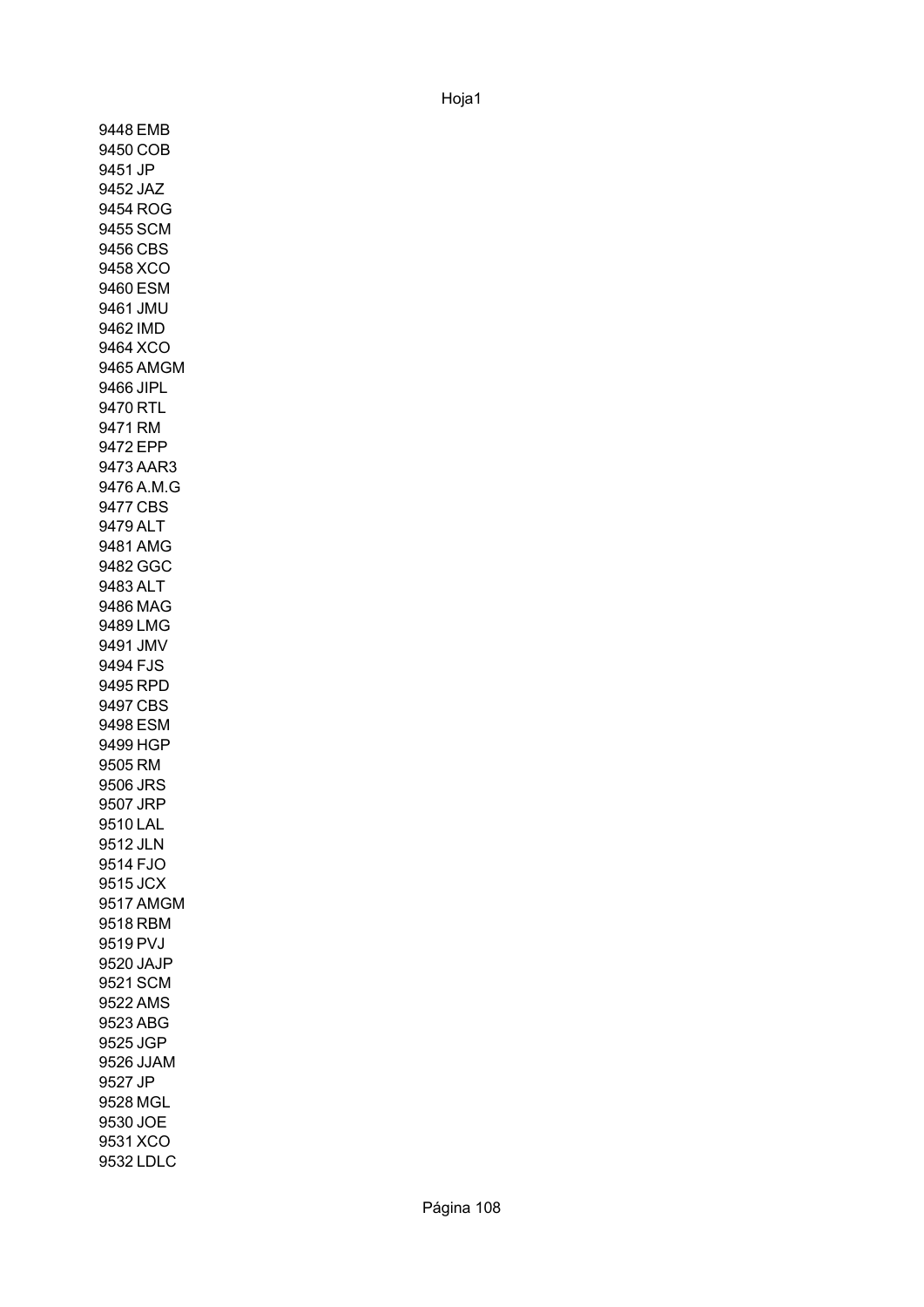9534 MSD 9536 FJMR 9537 RRN 9539 POS 9541 BLP 9542 Joel Fleishman 9543 OGB 9545 JG 9546 JGP 9547 ORA 9548 LPG 9549 JAMM 9550 FLLS 9553 LAMP 9554 JRM 9561 A.M.G 9562 ABG 9565 MDSA 9566 A.M.G 9567 ROG 9568 FCC 9569 MFG 9572 GSO 9573 FPM 9574 OEF 9578 SJH 9580 Joel Fleishman 9581 MC 9583 MACR 9584 JAOC 9585 VML 9590 LDLC 9591 AAR2 9593 AJMP 9594 FJLM 9595 GSO 9597 DBM 9598 BLP 9600 SRV 9603 ALR 9604 SG 9606 LGG 9607 AAR2 9608 MDS 9610 JARG 9611 JMV 9612 COB 9613 ALR 9614 JAC 9615 AJNG 9616 MLM 9618 JGP 9620 JLNA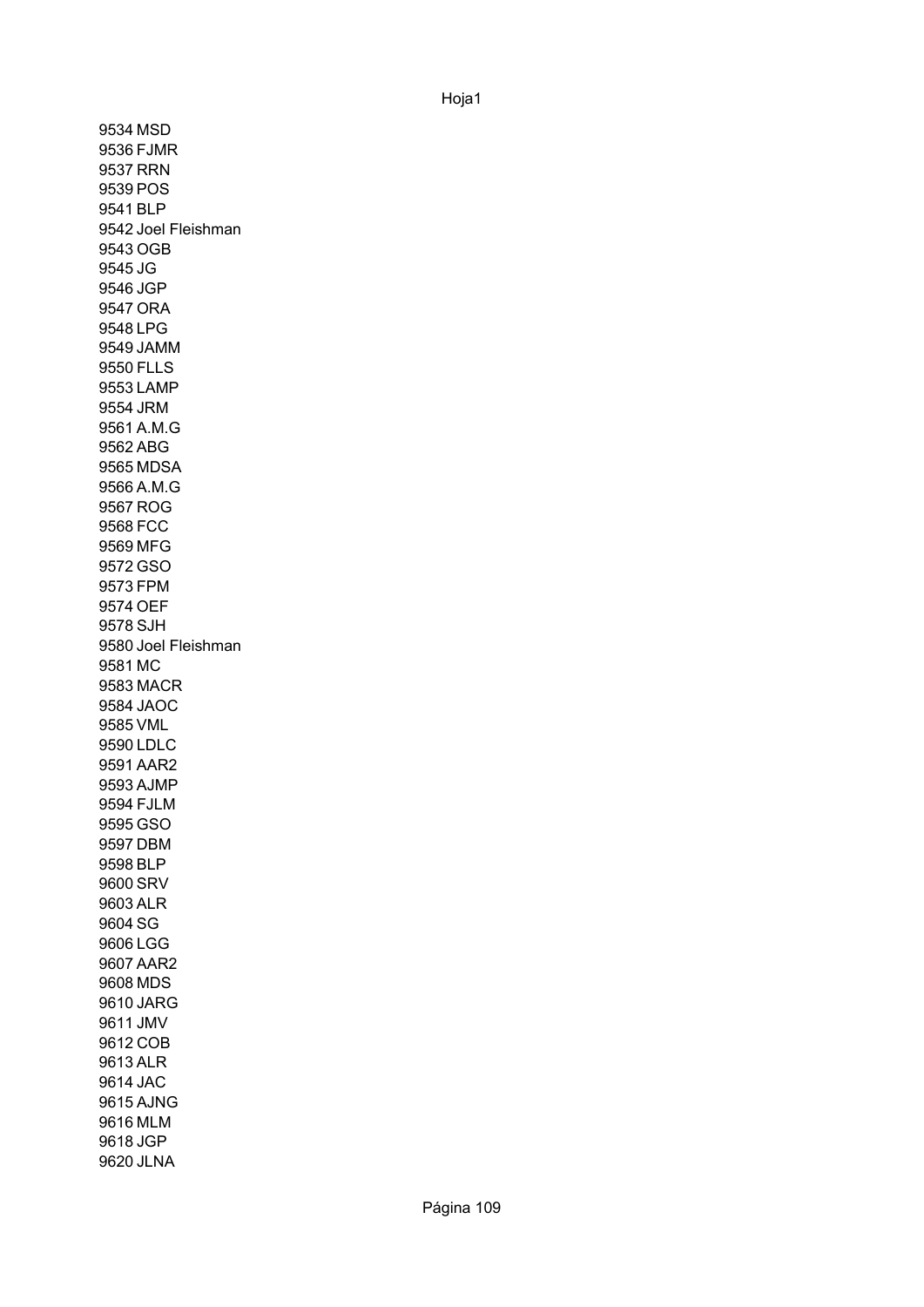9624 Markus Parkus 9625 JAJP 9626 FJM 9628 EPJ 9631 FJS 9632 RM 9633 AAR2 9634 MC 9637 LGG 9638 AOA 9639 MAG 9641 JUM 9642 ROG 9645 LDLC 9646 LGG 9647 JSF 9648 VBP 9649 DMD 9650 ALT 9653 JMMR 9654 AJC 9655 XCO 9656 ISG 9658 LAL 9659 PVJ2 9662 JLN 9663 LGG 9665 DSL 9666 XCO 9667 SRV 9668 JCML 9669 JGP 9671 EPP 9672 DPC 9674 DGG 9679 JP 9681 JG 9682 AOR 9683 ALT 9686 JARG 9688 AMM 9690 HGP 9691 LDLC 9694 JJAM 9695 DLC 9696 ALR 9697 JMU 9698 JAC 9700 ISG 9703 JCML 9704 COB 9707 AAR2 9708 JARG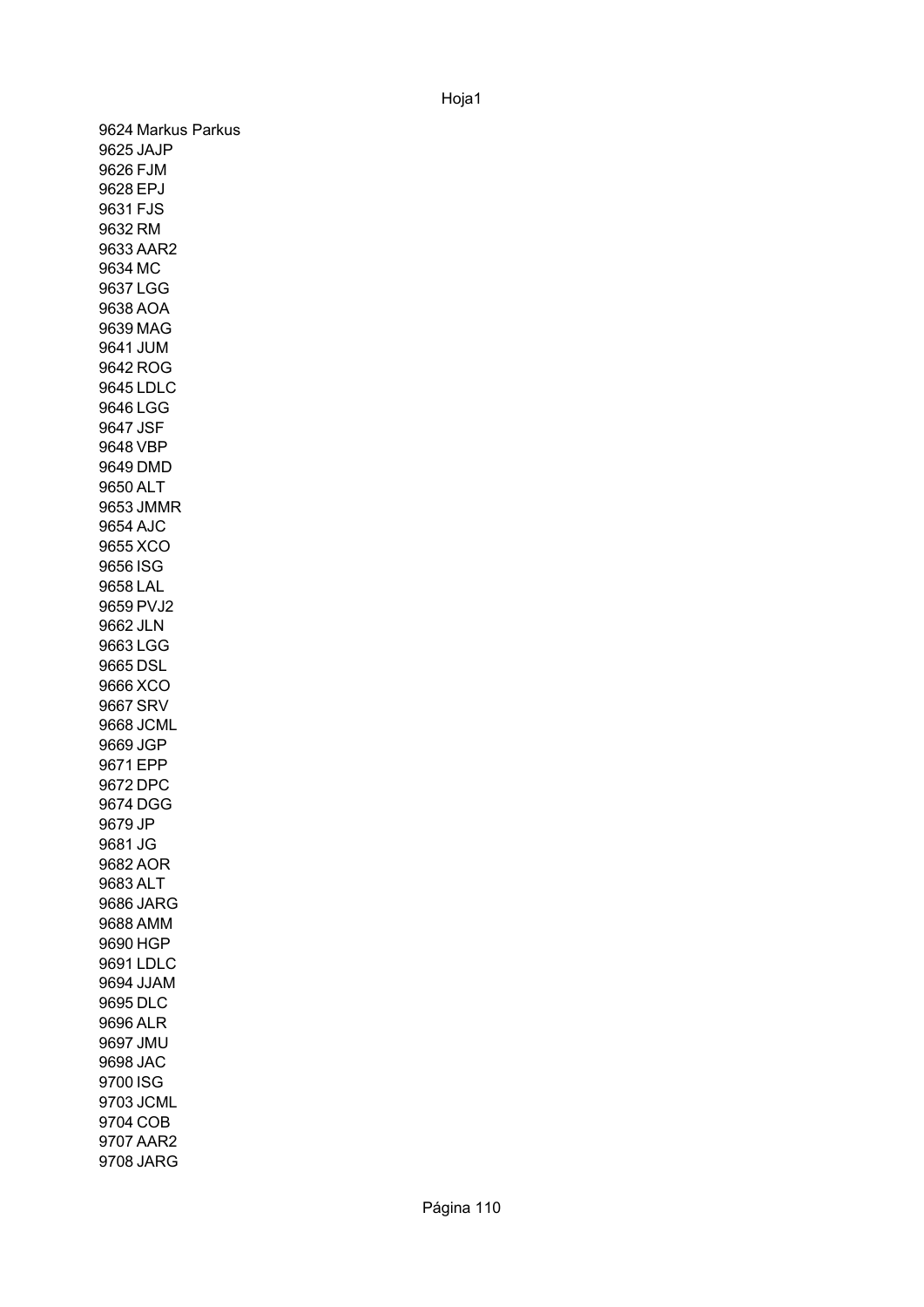9710 MHR 9711 RBM 9714 LMDB 9717 AH 9718 FJRG 9719 AAR2 9720 AAF 9722 JLC 9724 JAZ 9725 Joel Fleishman 9726 DCGP 9729 RM 9730 XCO 9731 JMJ 9732 Nacho 9733 ADO 9734 JMU 9735 IMD 9737 CMG 9739 XCO 9740 ABG 9741 IMD 9743 CMJ 9744 OLLG 9745 JMV 9746 thEpOpE 9747 CAR 9749 JAG 9750 JCML 9753 FPA 9754 ALT 9755 ESM 9756 JMU 9757 AAR 9758 FLV 9759 ISB 9760 LAL 9763 FJS 9765 Joel Fleishman 9766 MDS 9767 MSD 9769 RTL 9770 ALT 9771 AVH 9772 RJS 9773 MAGS 9775 JGP 9780 OEF 9781 LPG 9782 JMMR 9783 JADG 9784 EPP 9785 FJB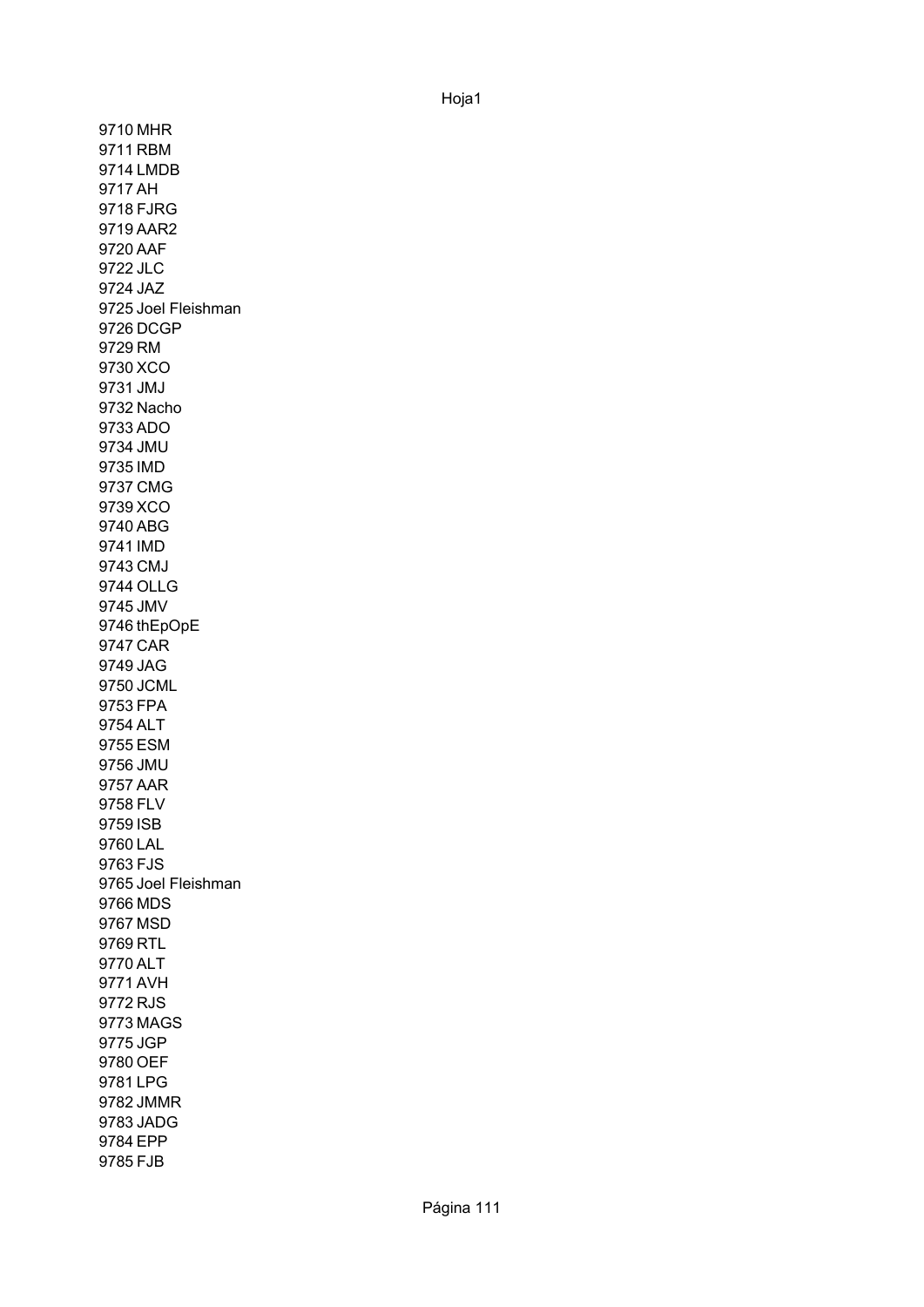9788 RZF 9789 LMDB 9790 LPG 9791 Markus Parkus 9793 SSH 9794 EMR2 9796 MDSA 9797 ORA 9798 OLLG 9800 DSL 9801 Hark0 9803 ABG 9804 HGP 9807 thEpOpE 9808 CAGV 9809 RBM 9810 FJO 9811 COB 9812 LAMP 9813 JLFM 9814 Mirror 9815 LAL 9817 VGL 9818 AAR2 9819 DDL 9821 RJS 9822 JRS 9824 SSH 9827 ESM 9829 FJIV 9830 JLNA 9831 RSA 9832 EPJ 9837 FJM 9838 Joel Fleishman 9839 ROG 9841 OEF 9842 GSO 9843 JLVE 9844 AGL 9845 LPG 9847 JP 9849 SJH 9850 CRS 9852 FJRG 9853 AAR2 9855 AFL 9858 ALT 9860 FJS 9861 JAC 9863 JIPL 9864 GSO 9865 AMGM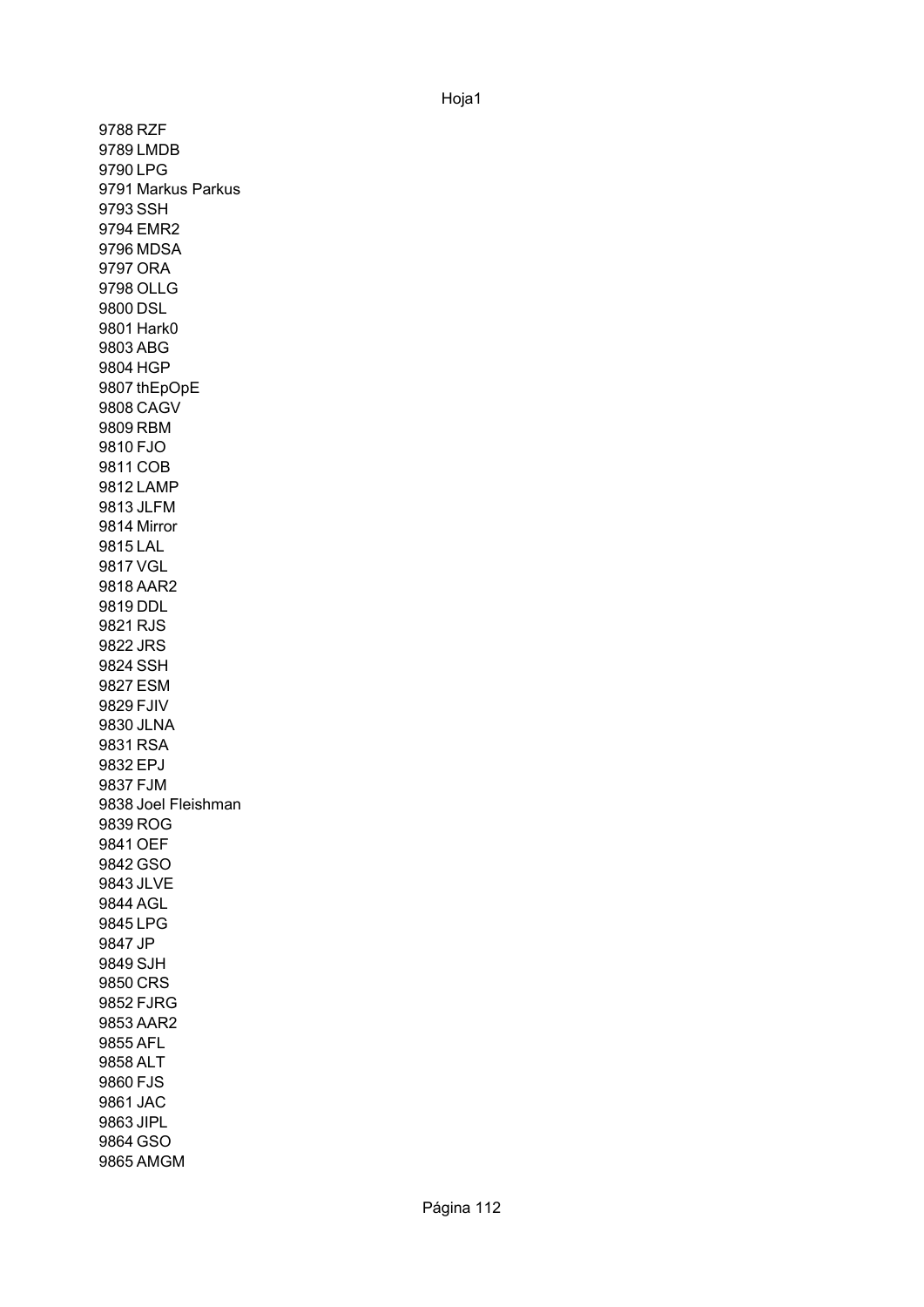9867 enri850@gmail.com 9869 RTL 9870 AAR 9871 TPG 9872 AMG 9874 FLG 9875 JMMR 9876 JCML 9878 JMMR 9880 MHR 9881 RBM 9882 POS 9885 JAPG 9889 RRN 9890 JAZ 9891 MDSA 9893 DBM 9894 MDSA 9895 CP 9897 VPG 9898 LPG 9900 AVH 9902 MAR 9903 ORA 9904 EPP 9905 LAMP 9906 MVP 9907 ECG 9908 JAJP 9909 ABG 9910 ACM 9912 JLN 9915 ALT 9916 GSO 9917 JP 9918 SCM 9919 MAGS 9920 Mirror 9921 EPP 9922 JAC 9924 RCC 9926 JGU 9927 HGP 9929 XCO 9933 JLN 9935 RBM 9936 FMR 9938 JAOC 9939 DDL 9940 Hark0 9941 FJC 9942 AGL 9943 ARP

## Hoja1